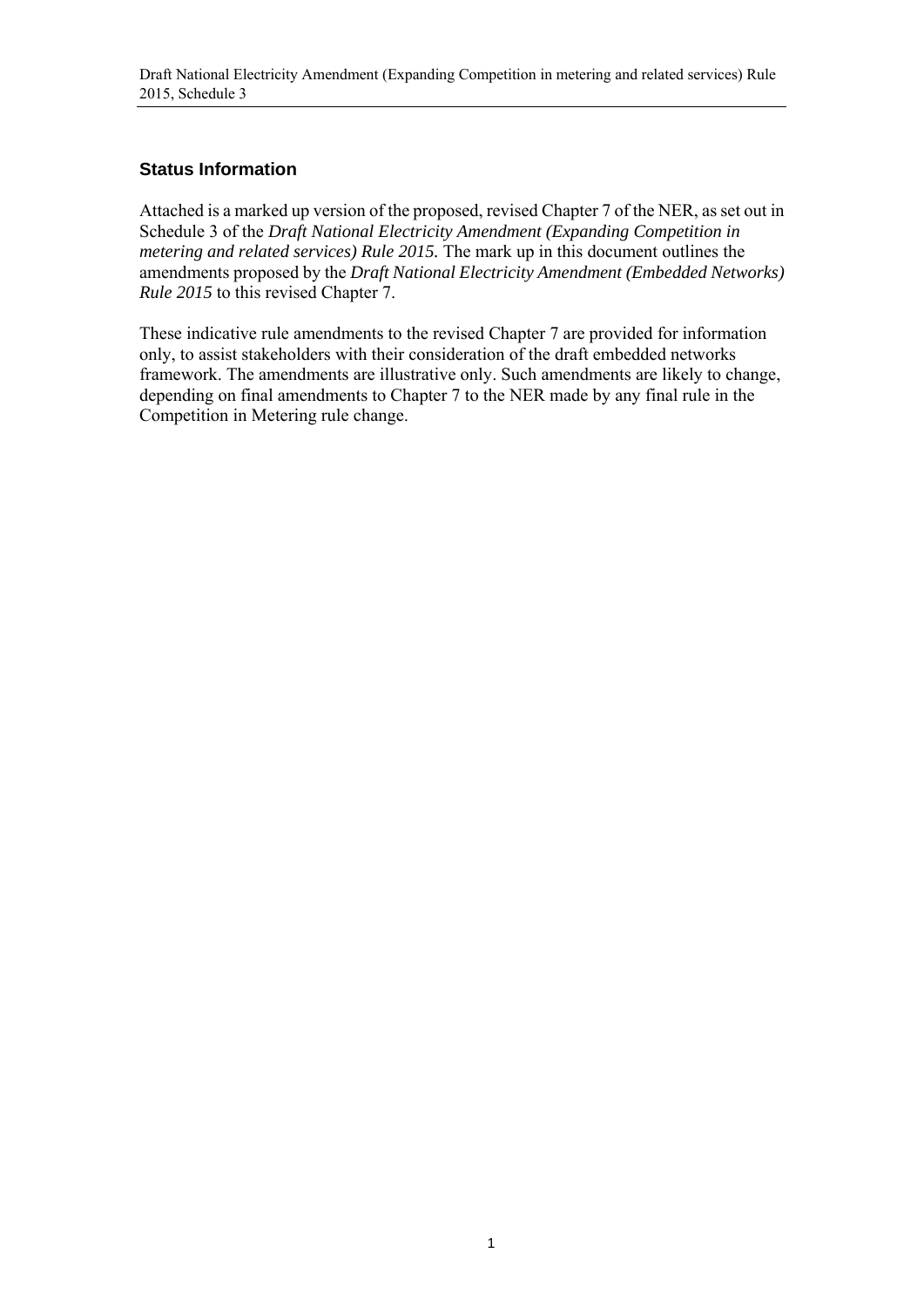# **Schedule 3 Amendment to the National Electricity Rules**

(Clause 5)

# **[1] Chapter 7 Metering**

Omit Chapter 7, and substitute:

# **7 Metering**

# **Part A Introduction**

# **7.1 Introduction to the Metering Chapter**

### **7.1.1 Contents**

This Chapter sets out provisions relating to:

- (a) roles and responsibilities of *financially responsible Market Participants*, *Metering Coordinators* and *AEMO* and the qualifications and registration requirements applying to *Metering Providers,* and *Metering Data Providers* and *Embedded Network Managers*;
- (b) the appointment of *Metering Coordinators* and *Metering Coordinator* default arrangements;
- (c) *metering installation* requirements;
- (d) *metering data services* and the *metering database*;
- (e) *metering register* requirements, disclosure of *NMI* information and *metering data* provision to *retail customers*;
- (f) security of, and rights to access, *metering installations*, services provided by *metering installations*, *energy data* held in *metering installations* and *metering data* from *metering installations*;
- (g) procedures to be established and maintained by *AEMO* including the *metrology procedures* and *service level procedures*; and
- (h) B2B arrangements.

# **Part B Roles and Responsibilities**

# **7.2 Role and Responsibility of financially responsible Market Participant**

#### **7.2.1 Obligations of financially responsible Market Participants to establish metering installations**

(a) Except as otherwise specified in paragraph (c), before participating in the *market* in respect of a *connection point*, and for so long as the *financially responsible Market Participant* continues to participate in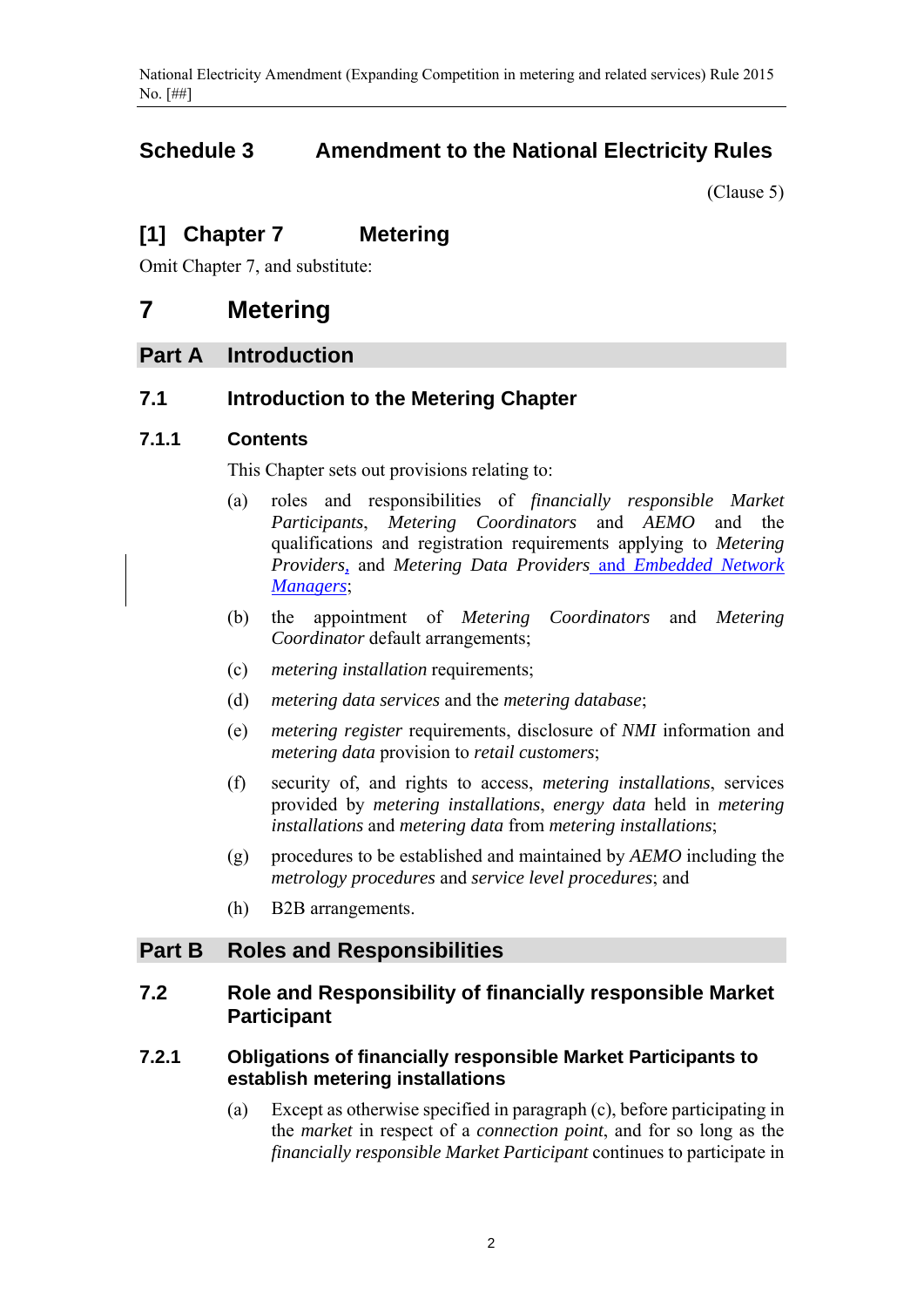the *market* in respect of a *connection point* the *financially responsible Market Participant* must ensure that:

- (1) the *connection point* has a *metering installation* and that the *metering installation* is registered with *AEMO*;
- (2) a *Metering Coordinator* is appointed with respect to the *connection point* in accordance with clause 7.6.2; and
- (3) prior to registration, a *NMI* has been obtained by either:

(i) -the *Metering Coordinator* appointed with respect to the *connection point*; or

 (ii). the *Embedded Network Manager* in the case of a *child connection point.*

- (b) *AEMO* may refuse to permit a *financially responsible Market Participant* to participate in the *market* in respect of any *connection point* in relation to which that *financially responsible Market Participant* is not in compliance with its obligations under paragraph (a).
- (c) For an *interconnector*:
	- (1) the relevant *Transmission Network Service Provider* is responsible for the provision, installation and maintenance of a *metering installation*; and
	- (2) *AEMO* is responsible for the collection of *metering data* from that *metering installation*, the processing of that data and the delivery of the processed data to the *metering database*.

# **7.2.2 [Not used]**

# **7.2.3 Agreements with Local Network Service Provider**

For the purpose of section 140(2)(b) of the *National Energy Retail Law*, an agreement in force under the following clauses of the *Rules* is taken to be an agreement in force under 'rule 7.2.3':

- (a) clause 7.6.3;
- (b) clause 7.6.4; and
- (c) clause 11.[78].7.

# **7.2.4 [Not used]**

# **7.2.5 Agreements with Metering Provider**

For the purpose of section 140(2)(c) of the *National Energy Retail Law*, an agreement in force under clause 7.3.2(b) of the *Rules* is taken to be an agreement in force under 'rule 7.2.5'.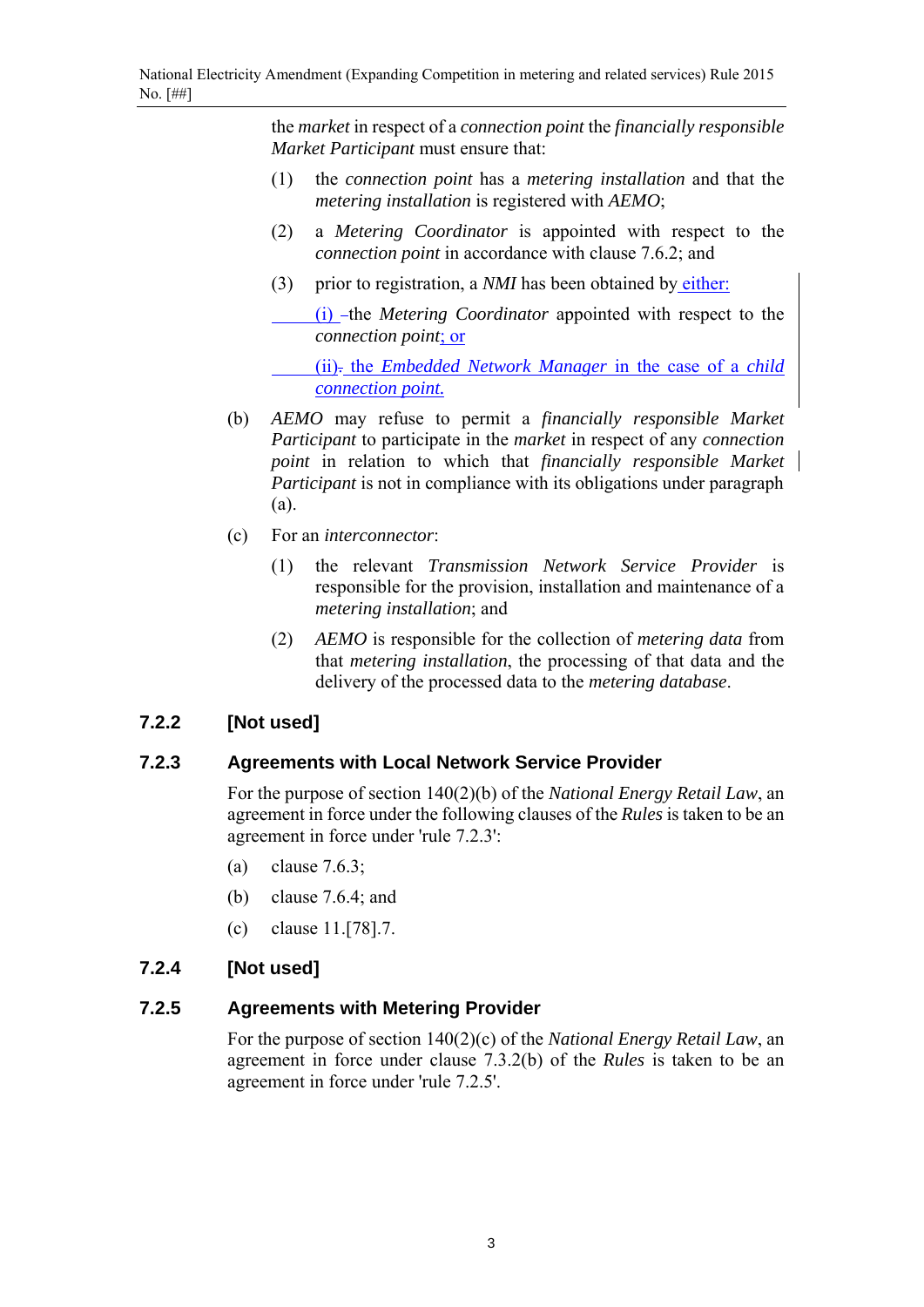# **7.3 Role and Responsibility of Metering Coordinator**

#### **7.3.1 Responsibility of the Metering Coordinator**

- (a) For the term of its appointment in respect of a *connection point*, the *Metering Coordinator* is the person responsible for the:
	- (1) provision, installation and maintenance of a *metering installation*;
	- (2) except as otherwise specified in clause 7.5.1(a), collection of *metering data* with respect to each *metering installation* for which it is responsible, the processing of that data, retention of *metering data* in the *metering data services database* and the delivery of the *metering data* to the *metering database*; and
	- (3) managing access to and the security of the *metering installation*, *metering data services database*, services provided by the *metering installation* and *energy data* held in the *metering installation*.
- (b) The *Metering Coordinator* must perform its role in accordance with:
	- (1) this Chapter 7; and
	- (2) procedures authorised under the *Rules*.
- (c) *AEMO* must establish, maintain and *publish* relevant explanatory material that sets out the role of the *Metering Coordinator* consistent with this Chapter 7.

#### **7.3.2 Role of the Metering Coordinator**

#### **Appointment of a Metering Provider**

- (a) A *Metering Coordinator* must for each *metering installation* (other than a type 7 *metering installation*) for which it is responsible:
	- (1) appoint a *Metering Provider* or *Metering Providers* for the provision, installation and maintenance of that installation; or
	- (2) subject to the *metrology procedure*, appoint a *Metering Provider* or *Metering Providers* for the provision and maintenance of that installation and allow another person to appoint a *Metering Provider* to install that installation.
- (b) The *Metering Coordinator* must:
	- (1) enter into an agreement with a *Metering Provider* or *Metering Providers*:
		- (i) for the provision, installation and maintenance of the *metering installation* by the *Metering Provider* or *Metering Providers*, where the *Metering Coordinator* has appointed the *Metering Provider* or *Metering Providers* under paragraph  $(a)(1)$ ; or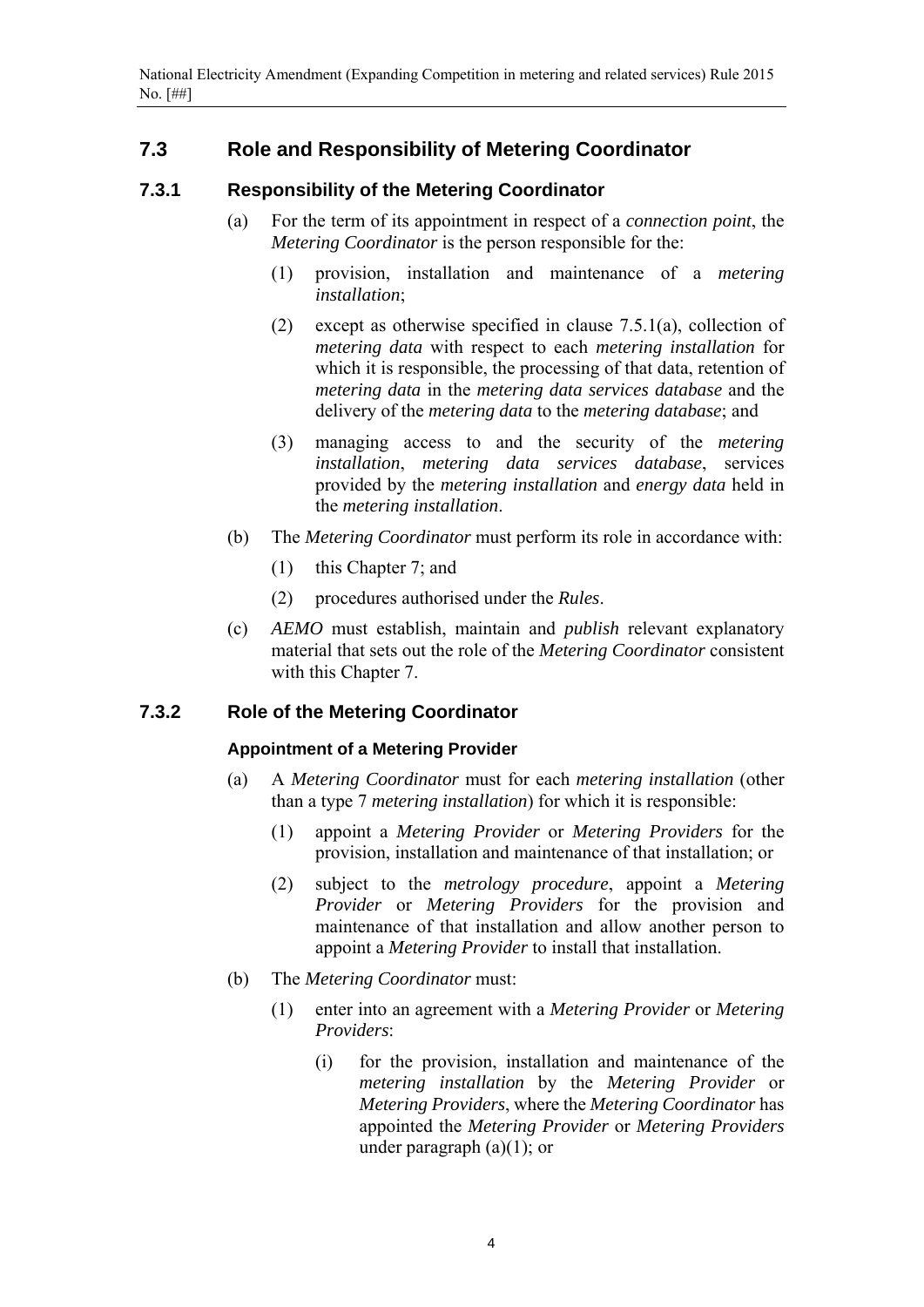- (ii) for the provision and maintenance of the *metering installation*, where another person has appointed the *Metering Provider* or *Metering Providers* under paragraph  $(a)(2)$ ; and
- (2) provide the *financially responsible Market Participant* and *AEMO* with the relevant details of the *metering installation* as specified in Schedule 7.1 within *10 business days* of obtaining a *NMI* in accordance with clause 7.8.2(d).
- (c) The *Metering Coordinator* may elect to terminate an agreement entered into under paragraph (b)(1)(i) after the *metering installation* is installed and if such an agreement is terminated, the *Metering Coordinator* must enter into a new agreement with another *Metering Provider* or *Metering Providers* for the maintenance of the *metering installation*.

#### **Appointment of a Metering Data Provider**

- (d) Except as otherwise specified in clause 7.5.1(a), the *Metering Coordinator* must, for each *metering installation* for which it is responsible:
	- (1) appoint a *Metering Data Provider* to provide *metering data services*; and
	- (2) provide the *financially responsible Market Participant* with the name of the *Metering Data Provider* appointed under subparagraph (1).

#### **Metering installations**

- (e) The *Metering Coordinator* must, for each *metering installation* for which it is responsible (other than a type 7 *metering installation*):
	- (1) ensure that the installation is provided, installed and maintained in accordance with the *Rules* and procedures authorised under the *Rules*;
	- (2) ensure that the components, accuracy and testing of the installation complies with the requirements of the *Rules* and procedures authorised under the *Rules*;
	- (3) ensure that the security control of the installation is provided in accordance with rule 7.15;
	- (4) where *remote acquisition* is used or is to be used, ensure that a *communications interface* is installed and maintained to facilitate connection to the *telecommunications network*;
	- (5) ensure that *AEMO* is provided (when requested) with the information specified in Schedule 7.1 for any new or replacement *metering installation* or any altered *metering installation*; and
	- (6) not replace a device that is capable of producing *interval energy data* and is already installed in a *metering installation* with a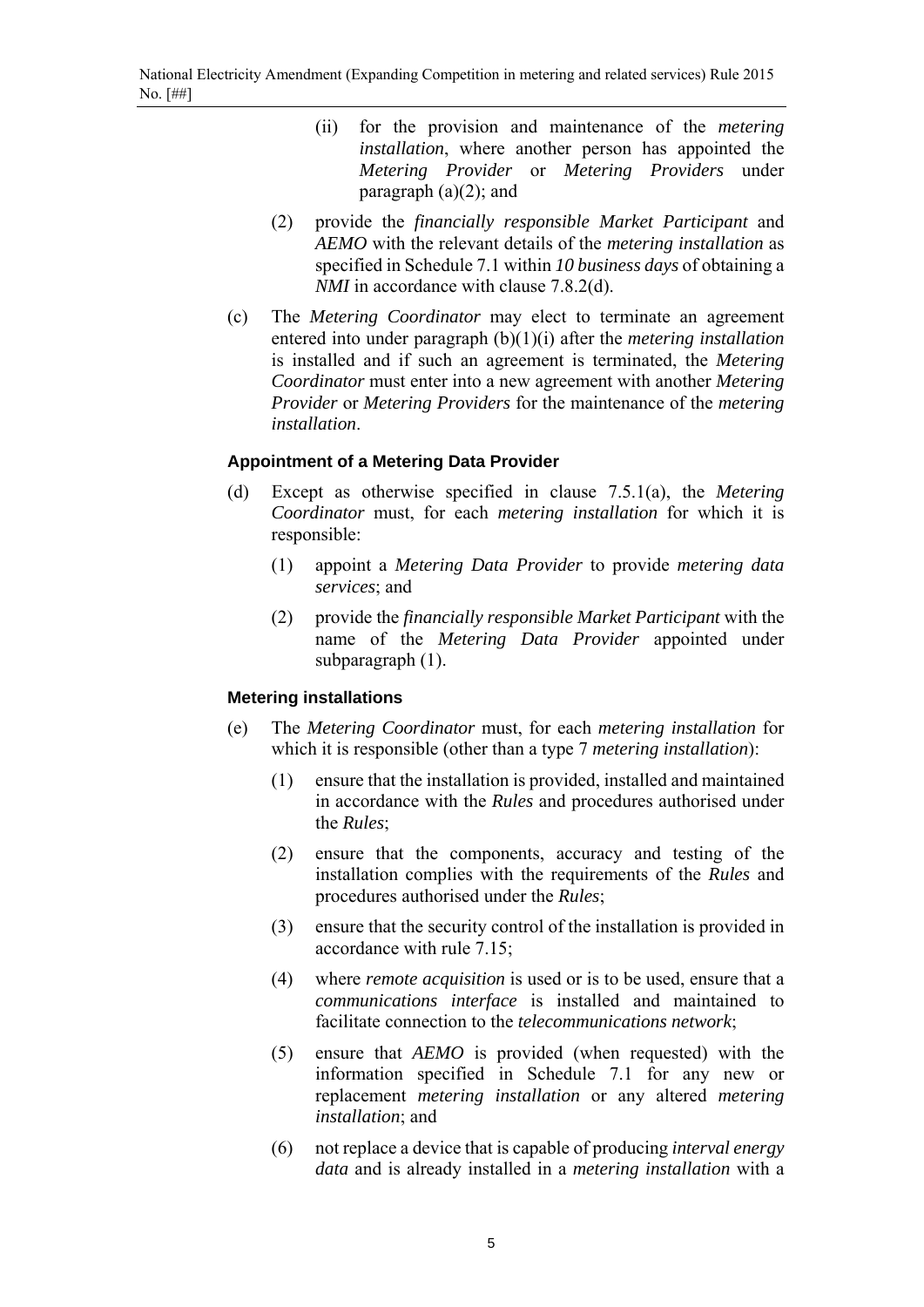device that only produces *accumulated energy data* unless the *metrology procedure* permits the replacement to take place.

(f) The *Metering Coordinator* must, for each *small customer metering installation* for which it is responsible, ensure that *energy data* is retrieved from that *small customer metering installation* via remote access.

#### **Metering data services**

- (g) Except as specified in clause 7.5.1(a), the *Metering Coordinator* must, for each *metering installation* for which it is responsible:
	- (1) ensure that the *Metering Data Provider* appointed under paragraph (d) accommodates any special site or technology related conditions determined by *AEMO* in accordance with clause 7.8.12(c), and where necessary the *Metering Coordinator* must clarify any matters with *AEMO* in order to choose a *Metering Data Provider* for that *metering installation* that is mutually suitable to all parties;
	- (2) ensure that *metering data services* are provided in accordance with the *Rules* and procedures authorised under the *Rules*;
	- (3) for any type 5 *metering installation* where the annual flow of electricity through the *connection point* is greater than the *type 5 accumulation boundary*, ensure that *interval energy data* is collected;
	- (4) for any type 4A *metering installation*, ensure that *interval energy data* is collected; and
	- (5) arrange for the provision of relevant *metering data* to the *Metering Data Provider* if *remote acquisition*, if any, becomes unavailable.

#### **Access to small customer metering installation**

- (h) The *Metering Coordinator* must, for each *small customer metering installation* for which it is responsible:
	- (1) ensure that a service listed in the *minimum services specification* in column 1 of table S7.5.1.1 is only accessed by an *access party*;
	- (2) ensure that access to the *metering installation*, the services provided by the *metering installation* and *energy data* held in the *metering installation* is only granted to persons entitled to access that *metering installation*, or the services provided by the *metering installation* or *energy data* held in the *metering installation* in accordance with this Chapter 7; and
	- (3) not *disconnect* or *reconnect* a *metering installation* except:
		- (i) on the request of the *financially responsible Market Participant* or *Local Network Service Provider*;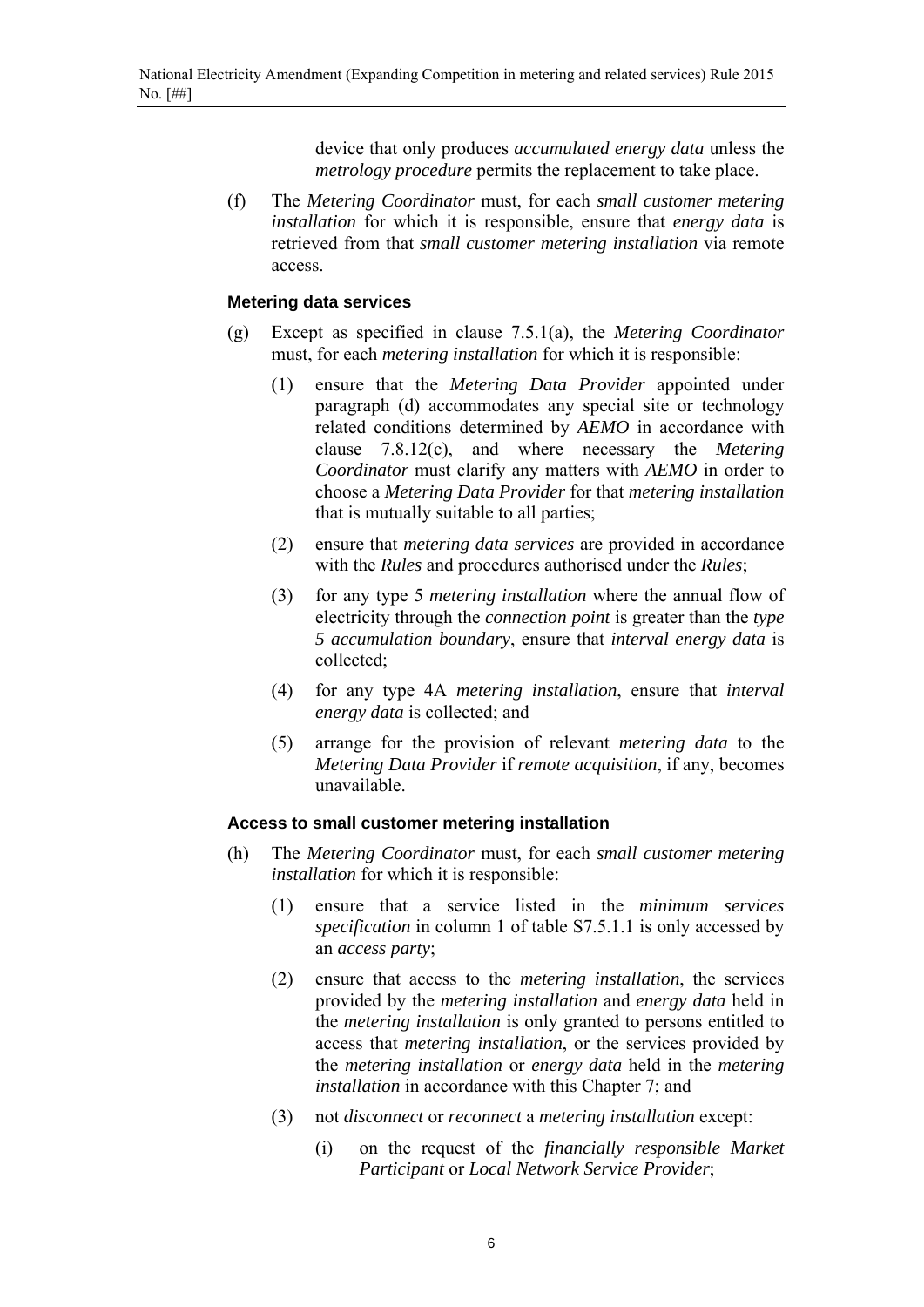- (ii) where such *disconnection* or *reconnection* is effected via remote access; and
- (iii) in accordance with the *emergency priority procedures*.

# **7.4 Qualification and Registration of Metering Providers, and Metering Data Providers and Embedded Network Managers**

#### **7.4.1 Qualifications and registration of Metering Providers**

- (a) **[Not used]**
- (a1) A *Metering Provider* is a person who:
	- (1) meets the requirements set out in Schedule 7.2; and;
	- (2) is accredited by and registered by *AEMO* in that capacity in accordance with the qualification process established under clause S7.2.1(b).
- (b) Any person may apply to *AEMO* for accreditation and registration as a *Metering Provider*.
- (c) *AEMO* must include requirements for accreditation of *Metering Providers* in the *service level procedures*. The adoption of the requirements by *Metering Providers* is to be included in the qualification process in accordance with clause S7.2.1(b). The requirements must include a dispute resolution process.
- (d) A *Metering Provider* must comply with the provisions of the *Rules* and procedures authorised under the *Rules* that are expressed to apply to *Metering Providers* relevant to their category of registration.
- (e) Except as otherwise specified in paragraph (f), a *Market Generator* or *Market Customer* which is involved in the trading of *energy* must not be registered as a *Metering Provider* for *connection points* in respect of which the *metering data* relates to its own use of *energy*.
- (f) If a *Market Participant* is a *Market Customer* and also a *Network Service Provider* then the *Market Participant* may be registered as a *Metering Provider* for that *connection point* notwithstanding paragraph (e), providing that at the *connection points* on the *transmission network*, the *Market Participant* must regard the *Transmission Network Service Provider* with which it has entered into a *connection agreement* as the *Local Network Service Provider*.

#### **7.4.2 Qualifications and registration of Metering Data Providers**

- (a) A *Metering Data Provider* is a person who:
	- (1) meets the requirements set out in Schedule 7.3; and
	- (2) is accredited by and registered by *AEMO* in that capacity in accordance with the qualification process established under clause S7.3.1(c).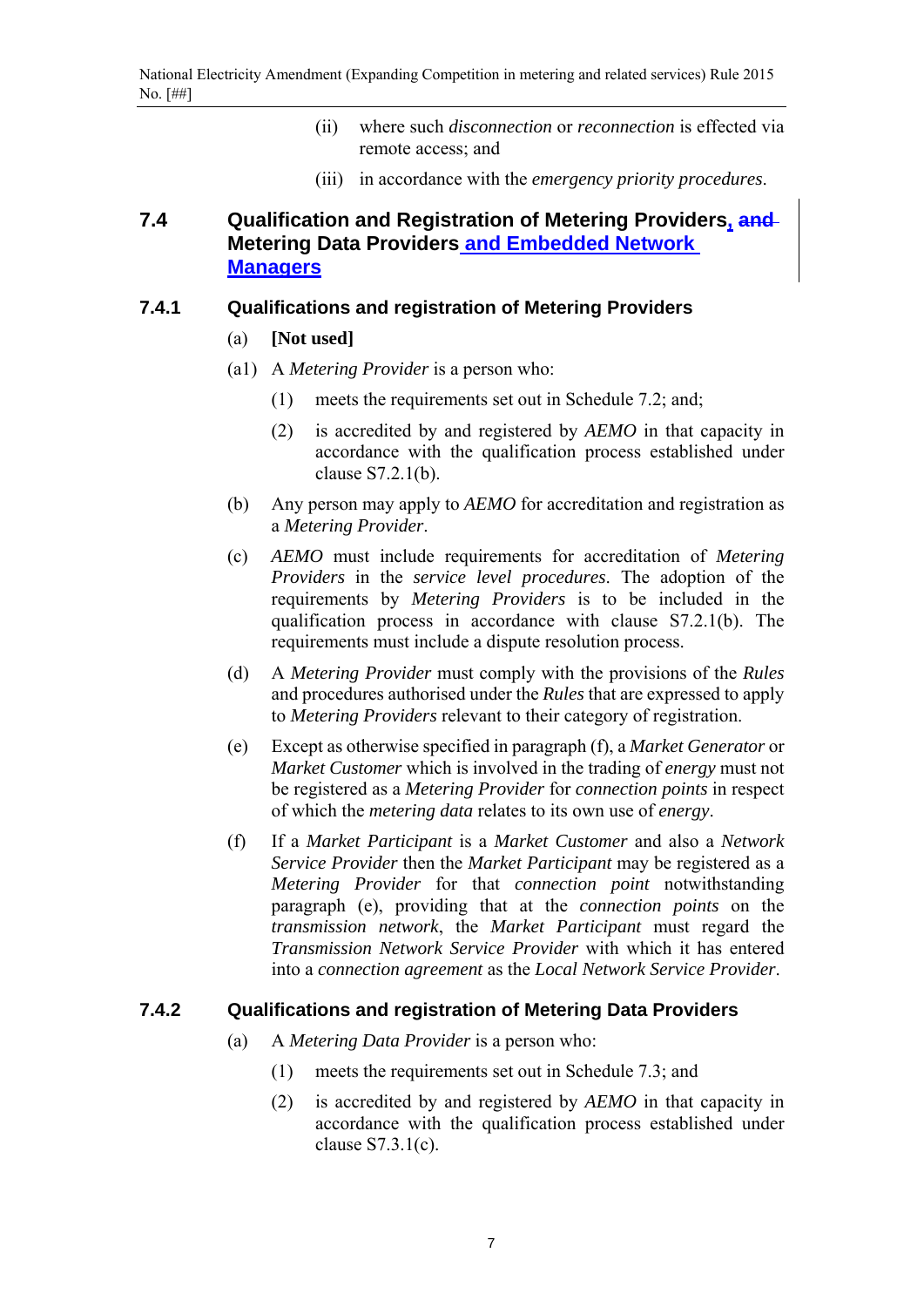- (b) Any person may apply to *AEMO* for accreditation and registration as a *Metering Data Provider*.
- (c) **[Not used]**
- (c1) *AEMO* must include requirements for accreditation of *Metering Data Providers* in the *service level procedures*. The adoption of the requirements by *Metering Data Providers* is to be included in the qualification process in accordance with clause S7.3.1(c). The requirements must include a dispute resolution process.
- (d) A *Metering Data Provider* must comply with the provisions of the *Rules* and procedures authorised under the *Rules* that are expressed to apply to *Metering Data Providers* relevant to their category of registration.
- (e) Except as otherwise specified in paragraph (f), a *Market Generator* or *Market Customer* which is involved in the trading of *energy* must not be registered as a *Metering Data Provider* for *connection points* in respect of which the *metering data* relates to its own use of *energy*.
- (f) If a *Market Participant* is a *Market Customer* and also a *Network Service Provider* then the *Market Participant* may be registered as a *Metering Data Provider* for that *connection point* notwithstanding paragraph (e).

### **7.4.2A Qualifications and registration of Embedded Network Providers**

- (a) An *Embedded Network Manager* is a person who:
	- (1) meets the requirements set out in schedule 7.7; and
	- (2) is accredited and registered by *AEMO* in that capacity in accordance with the qualification process established under clause S7.7.1(b).
- (b) Any person may apply to *AEMO* for accreditation and registration as an *Embedded Network Manager*.
- (c) *AEMO* must include requirements for accreditation and registration of *Embedded Network Managers* in the *ENM service level procedures*. The adoption of the requirements by *Embedded Network Managers* is to be included in the qualification process in accordance with clause S7.7.1(b). The requirements must include a dispute resolution process.
- (d) *AEMO* must develop and *publish* guidelines to assist persons wishing to be accredited and registered by AEMO as an *Embedded Network Manager* with the preparation of their applications to *AEMO*.
- (e) An *Embedded Network Manager* must comply with the provisions of the Rules and procedures authorised under the *Rules* that are expressed to apply to *Embedded Network Managers*.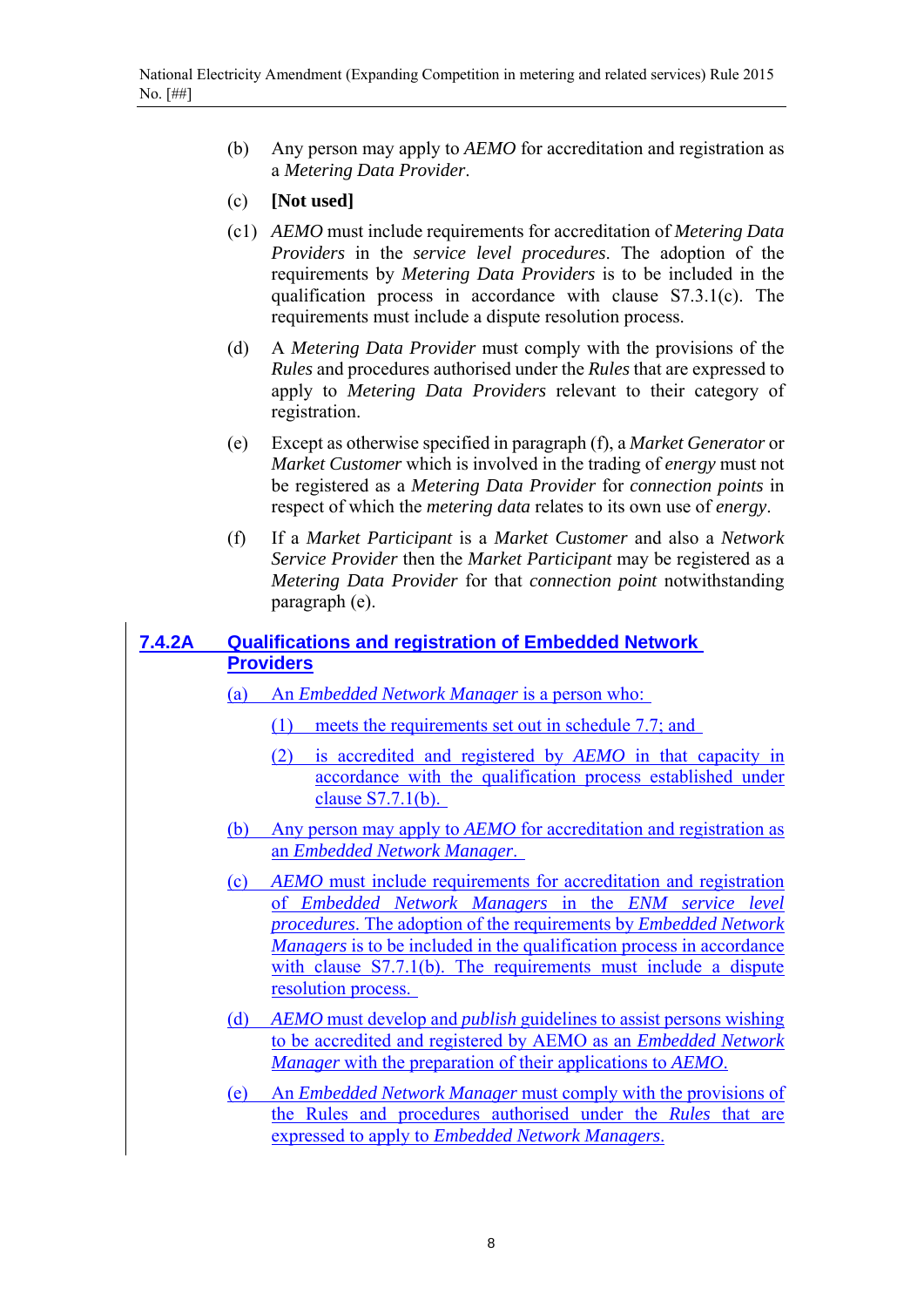National Electricity Amendment (Expanding Competition in metering and related services) Rule 2015 No. [##]

#### **7.4.2B List of Embedded Network Managers**

*AEMO* must *publish* a list of persons accredited and registered as *Embedded Network Managers*.

#### **7.4.3 Deregistration of Metering Providers, and Metering Data Providers and Embedded Network Managers**

- (a) *AEMO* must establish, maintain and *publish* a procedure for deregistration of *Metering Providers* and *Metering Data Providers* which incorporates the principles specified in paragraph (b).
- (a1) *AEMO* must establish, maintain and *publish* a procedure for deregistration of *Embedded Network Manager.* This procedure must include a process for:
	- (1) voluntary deregistration by *Embedded Network Managers;* and
	- (2) determining a breach of the provisions of the *Rules* or of the procedures under the *Rules* by *AEMO*, which process incorporates the principles specified in paragraph (b).
- (a2) *AEMO* may deregister an *Embedded Network Manager* if the *Embedded Network Manager* requests deregistration and the request is made in accordance with the procedures developed by *AEMO* under paragraph (a).
- (b) A breach of the provisions of the *Rules* or of the procedures authorised under the *Rules* must be determined against the following principles:
	- (1) the definition of breach must contain three or more levels of severity, the highest level of severity being a 'material breach';
	- (2) the deregistration of a *Metering Provider* or a, *Metering Data Provider* or an *Embedded Network Manager* can only occur if it can be demonstrated that the provider has committed a material breach; and
	- (3) the levels of a breach with severity below a material breach are to be treated as warnings with different levels of magnitude.
- (c) If *AEMO* reasonably determines that a *Metering Provider,* or a *Metering Data Provider* or an *Embedded Network Manager* has breached a provision of the *Rules* or of procedures authorised under the *Rules* that applies to *Metering Providers*, or *Metering Data Providers* or *Embedded Network Managers*:
	- (1) *AEMO* must send to that *Metering Provider*, or *Metering Data Provider* or *Embedded Network Manager* a notice in writing setting out the nature of the breach; and
	- (2) *AEMO* must, if the *Metering Provider*, or *Metering Data Provider* or *Embedded Network Manager* remains in breach for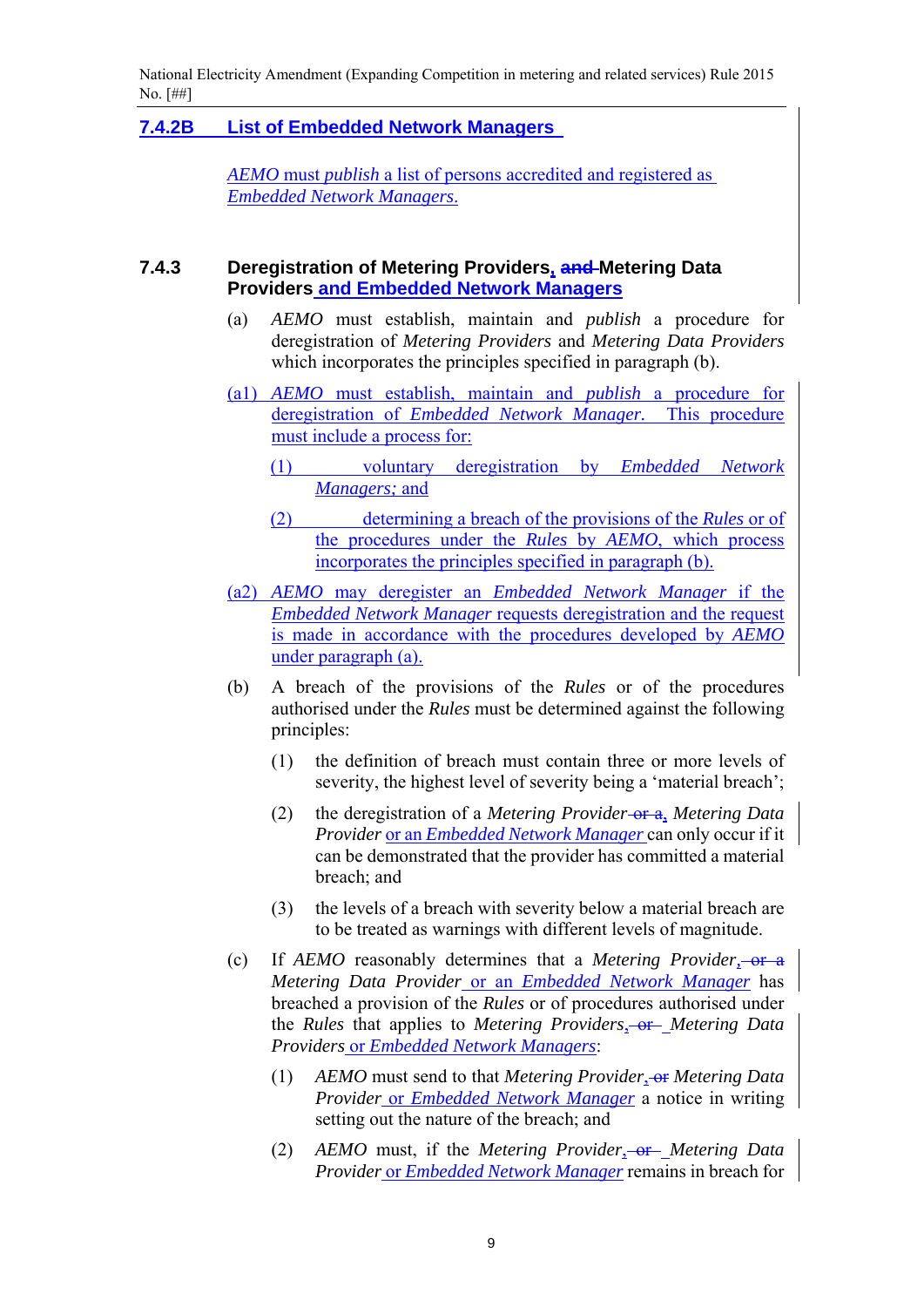a period of more than 7 days after notice in accordance with subparagraph (c)(1), conduct a review to assess the *Metering Provider's*<sub>3</sub>-or-*Metering Data Provider's* or *Embedded Network Manager's* capability for ongoing compliance with the *Rules* or procedures authorised under the *Rules*.

- (d) *AEMO* may, following a review conducted under subparagraph (c)(2) and in accordance with the procedure under paragraph (a), deregister the *Metering Provider*, or *Metering Data Provider* or *Embedded Network Manager*, suspend the provider from some categories of registration or allow the provider to continue to operate under constraints agreed with *AEMO*.
- (e) If following a review under subparagraph (c)(2), *AEMO* deregisters or suspends from some categories of registration or allows the *Metering Provider*, - or *Metering Data Provider* or *Embedded Network Manager* to continue to operate under constraints, then *AEMO* must inform:
	- (1) the relevant *Metering Coordinator(s)* and the relevant *financially responsible Market Participants;* and
- (2) in the case of an *embedded network*, only, the *Exempt Embedded Network Service Provider*,

of the outcome of that review.

# **7.5 Role and Responsibility of AEMO**

# **7.5.1 Responsibility of AEMO for the collection, processing and delivery of metering data**

- (a) Where the *financially responsible Market Participant* has appointed a *Metering Coordinator* and that *Metering Coordinator* is a *Transmission Network Service Provider* that is a *Local Network Service Provider*:
	- (1) the *Metering Coordinator* is responsible for the provision, installation and maintenance of the *metering installation*; and
	- (2) *AEMO* is responsible for the collection of *metering data* from that *metering installation*, the processing of that data and the delivery of the processed data to the *metering database* and to persons who may be granted access to that data under clause 7.15.5(a).
- (b) In performing its role under subparagraph (a)(2), *AEMO* must:
	- (1) permit the *financially responsible Market Participant* to appoint a *Metering Data Provider* of its choice to perform the *metering data services* between the *metering installation* and the *metering database* and to parties who may be granted access to that data under clause  $7.15.5(a)(a)$ , subject to the limitations on that choice imposed by paragraph (a) and (d);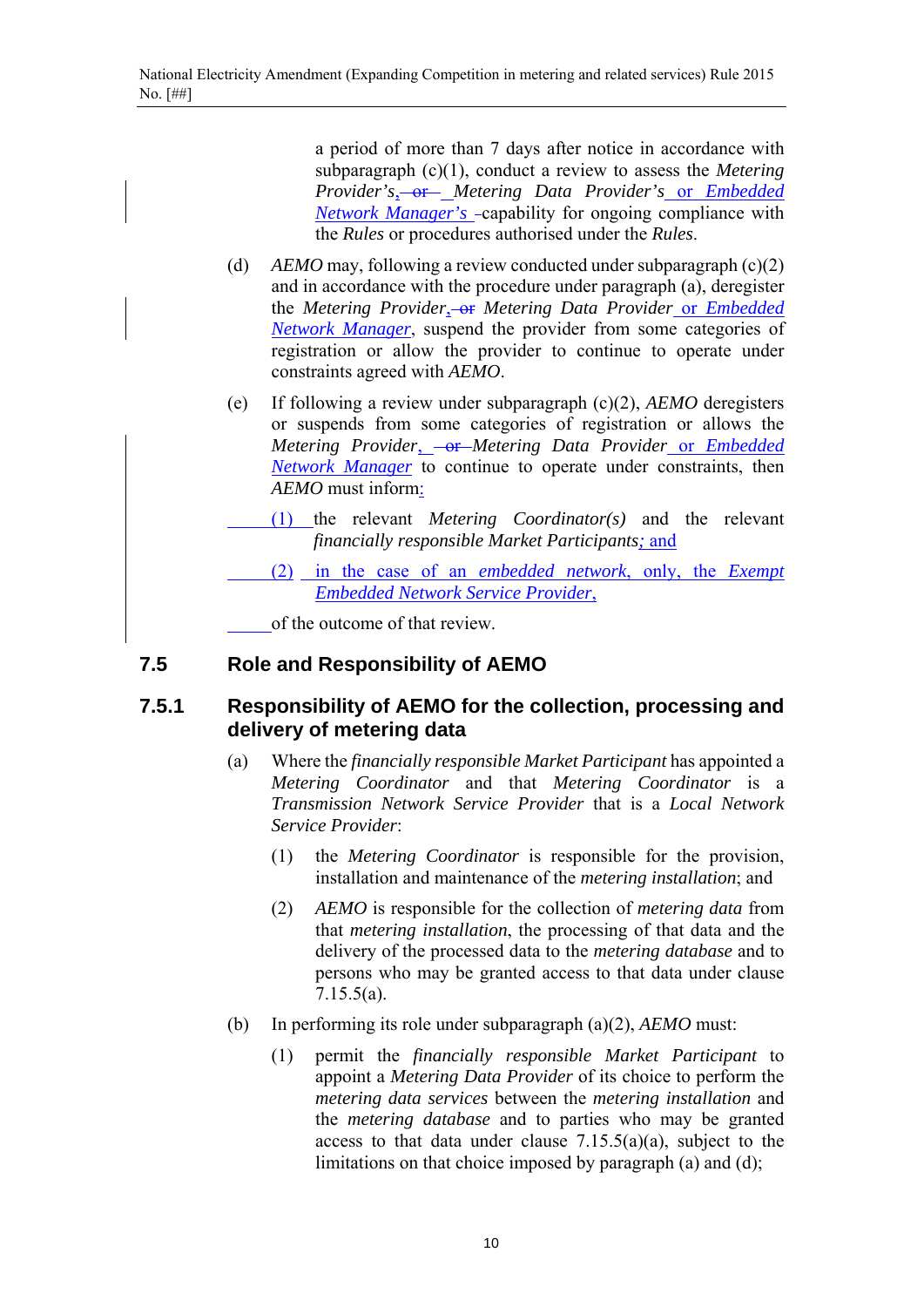- (2) where a *financially responsible Market Participant* has not appointed a *Metering Data Provider* in accordance with subparagraph (1), appoint a *Metering Data Provider* to provide *metering data services* between the *metering installation* and the *metering database* and to persons who may be granted access to that data under clause 7.15.5(a); and
- (3) comply with the processes for the collection, processing and delivery of *metering data* from the *metering installation* to the *metering database* and to persons who may be granted access to that data under clause 7.15.5(a) in accordance with the requirements of the procedures authorised under the *Rules*, and may establish additional processes if necessary in order to fulfil that role.
- (c) If any additional processes are established by *AEMO* for the purpose of fulfilling its obligations under subparagraph (b)(3), and those processes impact on other persons, the relevant parts of those processes that impact on those persons must be incorporated in the *service level procedures*.
- (d) Where a *financially responsible Market Participant* chooses to appoint a *Metering Data Provider* under subparagraph (b)(1), it must:
	- (1) only appoint a *Metering Data Provider* who can fully accommodate any special site or technology related conditions described in the document *published* under clause 7.8.12(c)(1); and
	- (2) clarify any matters with *AEMO* in order to choose a *Metering Data Provider* for that *metering installation* that is mutually suitable to all parties.

# **7.5.2 AEMO's costs in connection with metering installation**

When *AEMO* is required to undertake functions associated with a *metering installation* in accordance with the requirements of the *metrology procedure* (which could include the preparation and application of a *profile*), *AEMO's* cost is to be recovered through *Participant fees* in accordance with a budget prepared under clause 2.11.3(b)(3) unless the *metrology procedure* specifies an alternative method of cost recovery in which case *AEMO* must not recover the costs through *Participant fees*.

# **7.6 Role and Responsibility of Embedded Network Managers**

### **7.6.1 Responsibility of Embedded Network Managers for management services and EN information**

- (a) The provision of *embedded network management services* must be carried out only by an *Embedded Network Manager.*
- (b) An *Embedded Network Manager* must maintain information about the types and configuration of *metering installations* at the *Embedded Network Manager's embedded network* and about the subtractive or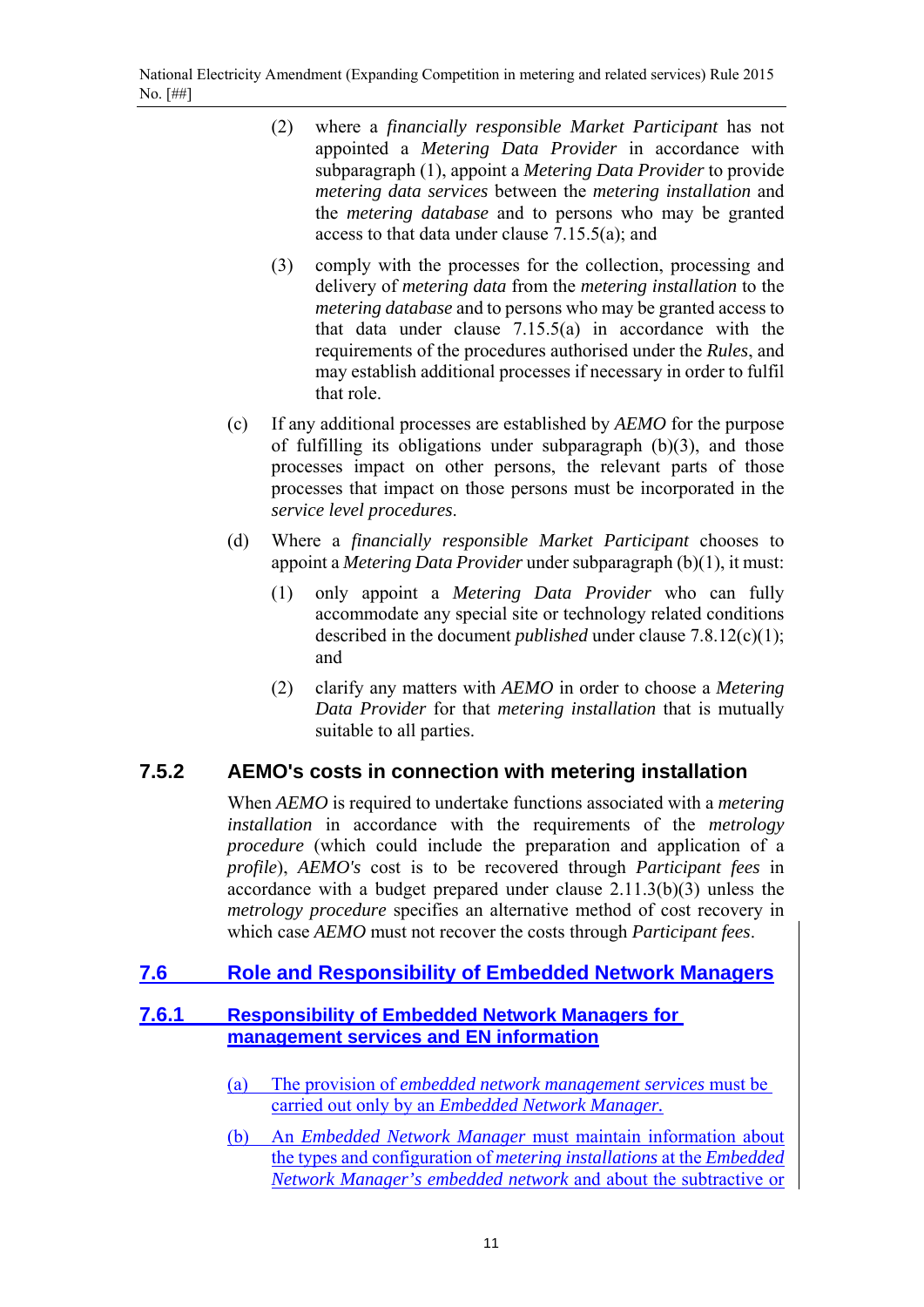other arrangements used in respect of those *metering installations*  relevant to *settlements* and, in accordance with the *B2B Procedures*, make that information available on request to:

- (1) the *financially responsible Market Participant* for any *child connection point* on the *embedded network* or that *Market Participant's Metering Co-ordinator;* or
- (2) any *Market Participant* to whom financial responsibility for any such *child connection point* is to be transferred or that *Market Participant's* proposed *Metering Co-ordinator.*

# **7.6.2 EN information**

An *Embedded Network Manager* must maintain information about the types and configuration of *metering installations* at the *parent connection poin*t and all *child connection points* on the *Embedded Network Manager's embedded network* and about the subtractive or other arrangements used in respect of those *metering installations* relevant to *settlements* and, in accordance with the *B2B Procedures*, make that information available on request to:

- (a) the *financially responsible Market Participant* for any *child connection point* on the *embedded network* or that *Market Participant's Metering Coordinator*; or
- (b) any *Market Participant* who has become *financially responsible* for that *child connection point* or that *Market Participant's* proposed *Metering Coordinator.*

# **Part C Appointment of Metering Coordinator**

# **7.6 Appointment of Metering Coordinator**

#### **7.6.1 Commercial nature of the Metering Coordinator appointment and service provision**

- (a) A *Metering Coordinator* assumes responsibility in respect of a *connection point* under this Chapter 7 on terms and conditions (including as to price) to be commercially agreed between the *Metering Coordinator* and the *financially responsible Market Participant* or *large customer* who appoints the *Metering Coordinator* under clause 7.6.2.
- (b) In accordance with the *Rules* and procedures authorised under the *Rules*, a *Metering Coordinator* may supply services with respect to a *metering installation* including access to the services provided by the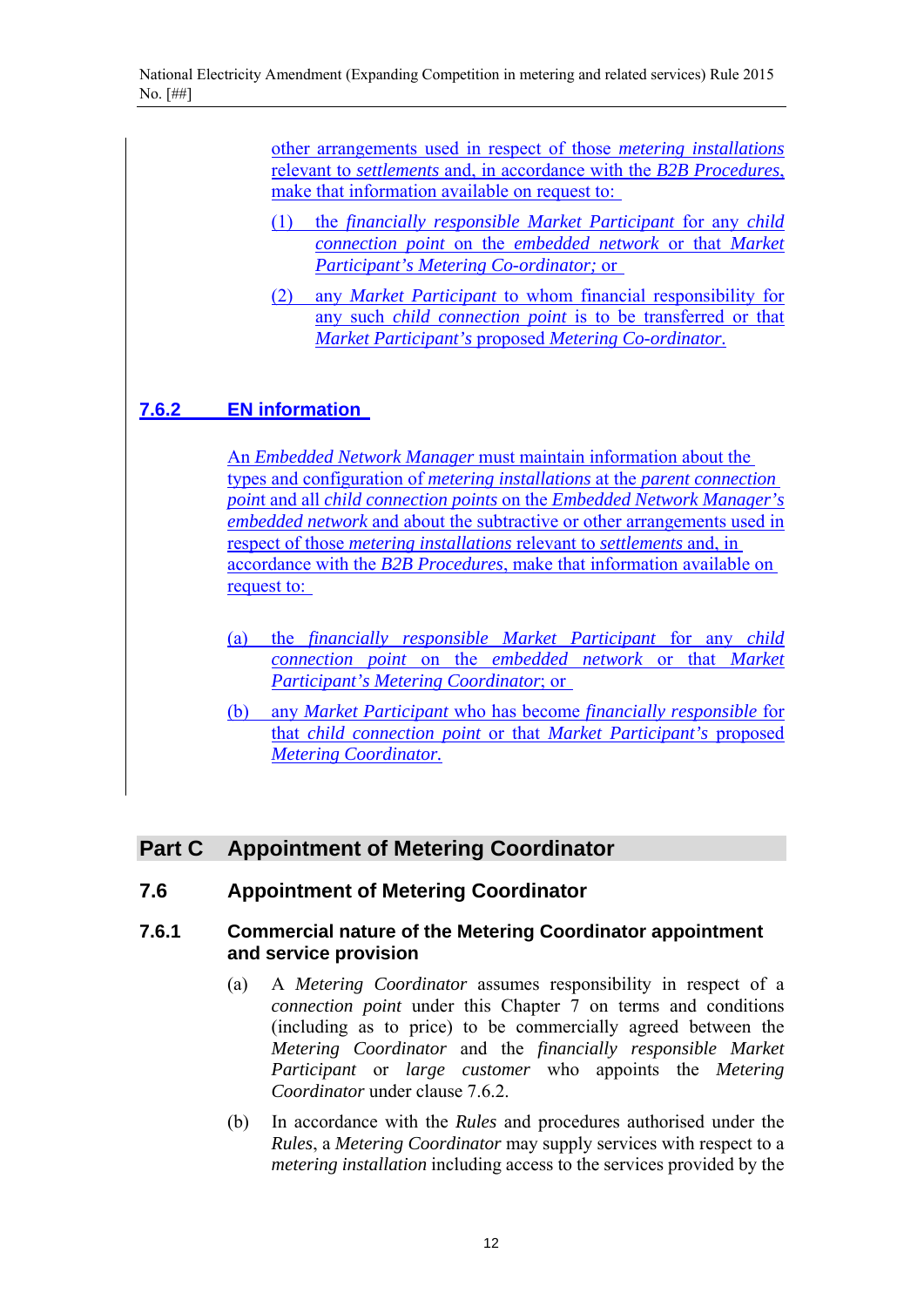*metering installation* and *metering data* from the *metering installation* on terms and conditions (including as to price) to be commercially agreed between the *Metering Coordinator* and the requesting party.

#### **7.6.2 Appointment by financially responsible Market Participant or large customer**

- (a) A *Metering Coordinator* may only be appointed with respect to a *connection point* by:
	- (1) the *Market Participant* which is *financially responsible* for the *connection point*; or
	- (2) the *large customer* whose premises are supplied at the *connection point*.
- (b) A *financially responsible Market Participant* or *large customer* making an appointment under paragraph (a) must do so in accordance with the *Rules* and procedures authorised under the *Rules*.
- (c) The *Market Settlements and Transfer Solution Procedures* may specify that an incoming *Metering Coordinator* is responsible for the *metering installation*:
	- (1) on the day that a *market load* transfers from one *financially responsible Market Participant* to another *financially responsible Market Participant* for the period within that day; or
	- (2) on any other day.

#### **7.6.3 Appointment with respect to transmission network connection**

- (a) Where a *connection point* connects, or is proposed to connect, to a *transmission network*, the *financially responsible Market Participant* may request in writing an offer from the *Local Network Service Provider* to act as the *Metering Coordinator* in respect of the *connection point*. For the avoidance of doubt, nothing in this clause 7.6.3 affects the right of a *large customer* to appoint a *Metering Coordinator* under clause 7.6.2(a)(2).
- (b) If the *Local Network Service Provider* receives a request under paragraph (a), the *Local Network Service Provider* must:
	- (1) offer to act as the *Metering Coordinator* in respect of that *connection point*;
	- (2) provide the *financially responsible Market Participant* with the name of the *Metering Provider* and the *Metering Data Provider* that would be appointed under clause  $7.3.2(a)(1)$  and  $7.3.2(d)$ , if requested by the *financially responsible Market Participant*; and
	- (3) provide the *financially responsible Market Participant* with the terms and conditions relating to that offer no later than 15 *business days* after the *Local Network Service Provider*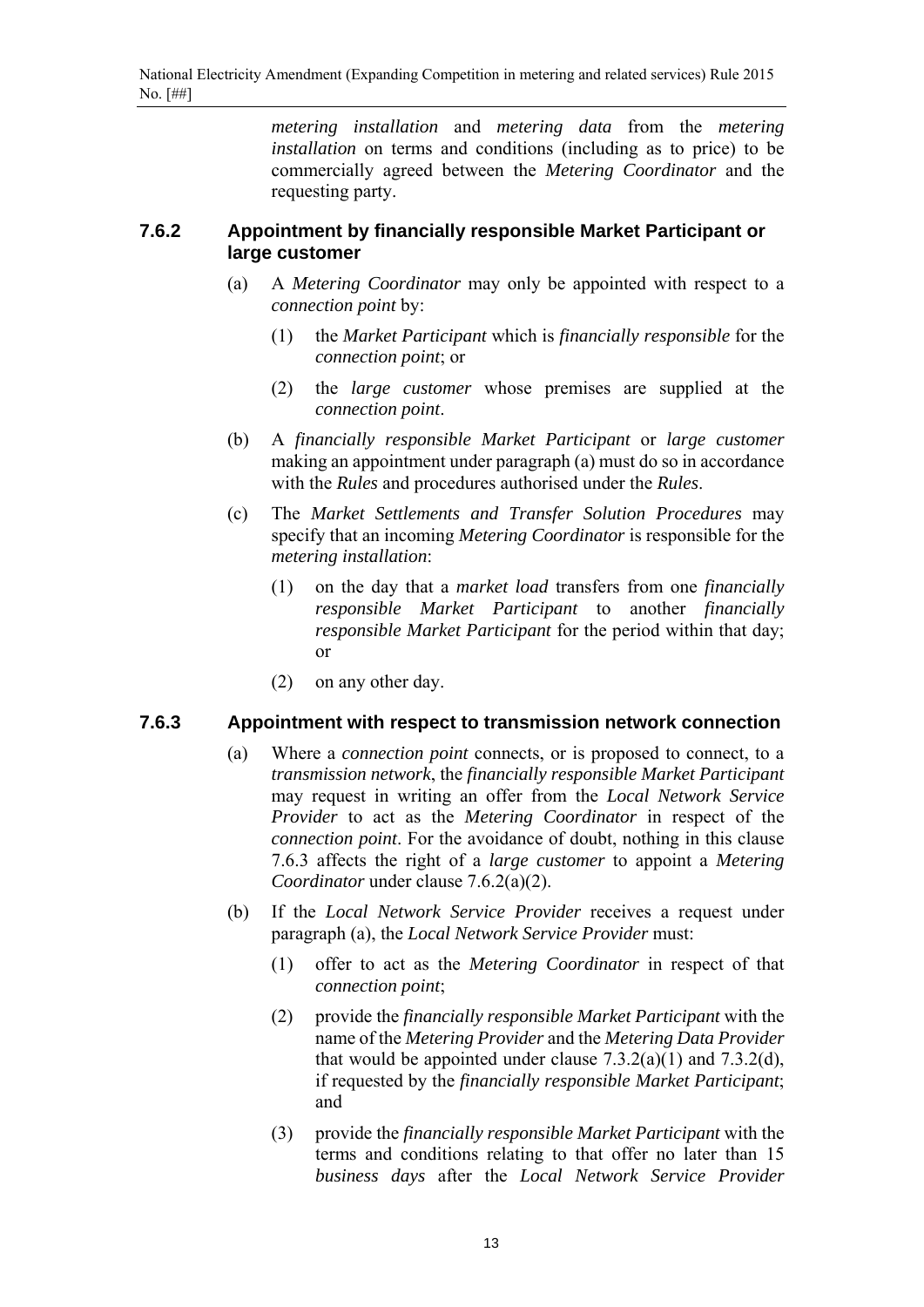receives a written request from the *financially responsible Market Participant*.

#### **7.6.4 Type 7 metering installations**

- (a) The *financially responsible Market Participant* must appoint the *Local Network Service Provider* as the *Metering Coordinator* in respect of a *connection point* which has a type 7 *metering installation* connected to, or proposed to be connected to, the *Local Network Service Provider's network*.
- (b) The *Local Network Service Provider* may provide the *financially responsible Market Participant* with a standard set of terms and conditions on which it will agree to act as the *Metering Coordinator* for a type 7 *metering installation*.
- (c) Where the *Local Network Service Provider* has not provided the *financially responsible Market Participant* with a standard set of terms and conditions referred to in paragraph (b), the *financially responsible Market Participant* must request an offer from the *Local Network Service Provider* to act as the *Metering Coordinator* pursuant to paragraph (a).
- (d) The *Local Network Service Provider* must, within 15 *business days* of receipt of the request under paragraph (c), make an offer to the *financially responsible Market Participant* setting out the terms and conditions on which it will agree to act as the *Metering Coordinator*.
- (e) The terms and conditions of an offer made under paragraph (b) or (d) must:
	- (1) be fair and reasonable; and
	- (2) not have the effect of unreasonably discriminating between *financially responsible Market Participants*, or between customers of a *financially responsible Market Participant*.
- (f) A *financially responsible Market Participant* must accept an offer on the standard terms and conditions of appointment provided by the *Local Network Service Provider* under paragraph (b) or (d), unless the *financially responsible Market Participant* and *Local Network Service Provider* agree other terms and conditions to apply to the appointment of the *Local Network Service Provider* as the *Metering Coordinator* under paragraph (a).
- (g) For the avoidance of doubt, any *Metering Coordinator* appointed under paragraph (a) must comply with Chapter 2 of the *Rules*, including the requirement that a *Metering Coordinator* be accredited and registered with *AEMO* as a *Metering Coordinator* under clause  $2.4A.1(a)$ .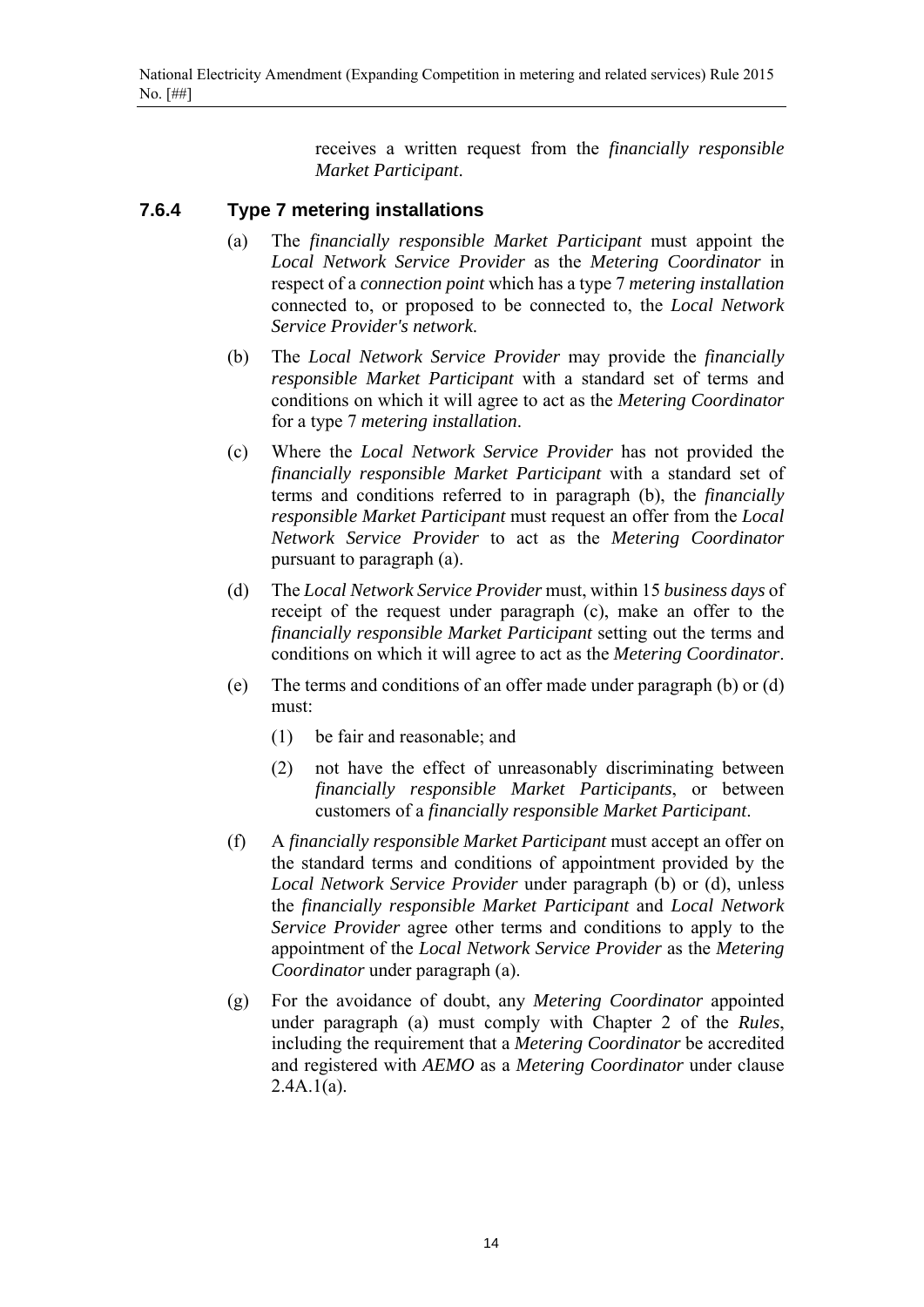# **7.7 Metering Coordinator default arrangements**

#### **7.7.1 Obligations of financially responsible Market Participants on Metering Coordinator default event and end of contract term**

- (a) Without limiting the obligations of a *financially responsible Market Participant* under clause 7.2.1(a)(2), the *financially responsible Market Participant* must appoint a new *Metering Coordinator* in respect of a *connection point* in circumstances where:
	- (1) a *Metering Coordinator default event* occurs with respect to the existing *Metering Coordinator* for the *connection point*; or
	- (2) the contract under which the existing *Metering Coordinator* is appointed by a *large customer* in accordance with clause 7.6.2(a)(2) is terminated or expires and the *large customer* does not appoint a new *Metering Coordinator* within the period specified by *AEMO* in procedures authorised under the *Rules*,

as soon as practicable after the *Metering Coordinator default event* occurs or the period referred to in subparagraph (a)(2) has elapsed (as the case may be).

- (b) If:
	- (1) the *financially responsible Market Participant* is required to appoint a new *Metering Coordinator* in respect of a *connection point* for a *large customer* in accordance with paragraph (a); and
	- (2) the existing contract between the *financially responsible Market Participant* and the *large customer* does not deal with the appointment of a *Metering Coordinator* in these circumstances,

the terms and conditions of the contract between the *financially responsible Market Participant* and the *large customer* relating to the appointment of the *Metering Coordinator* (including as to price) must be fair and reasonable.

(c) The contract between a *financially responsible Market Participant* or a *large customer* and the *Metering Coordinator* entered into in accordance with clause  $7.6.2(a)(1)$  or (2), respectively, must include terms to the effect that the appointment of the *Metering Coordinator* will terminate on the appointment of a new *Metering Coordinator* following the occurrence of a *Metering Coordinator default event* in respect of the *Metering Coordinator*.

#### **7.7.2 Notices to be provided to AEMO, financially responsible Market Participant and large customer by Metering Coordinator**

A *Metering Coordinator* must without delay notify:

(a) the *financially responsible Market Participant* and *large customer* who has appointed it in accordance with clause  $7.6.2(a)(1)$  or  $(2)$  in respect of a *connection point*; and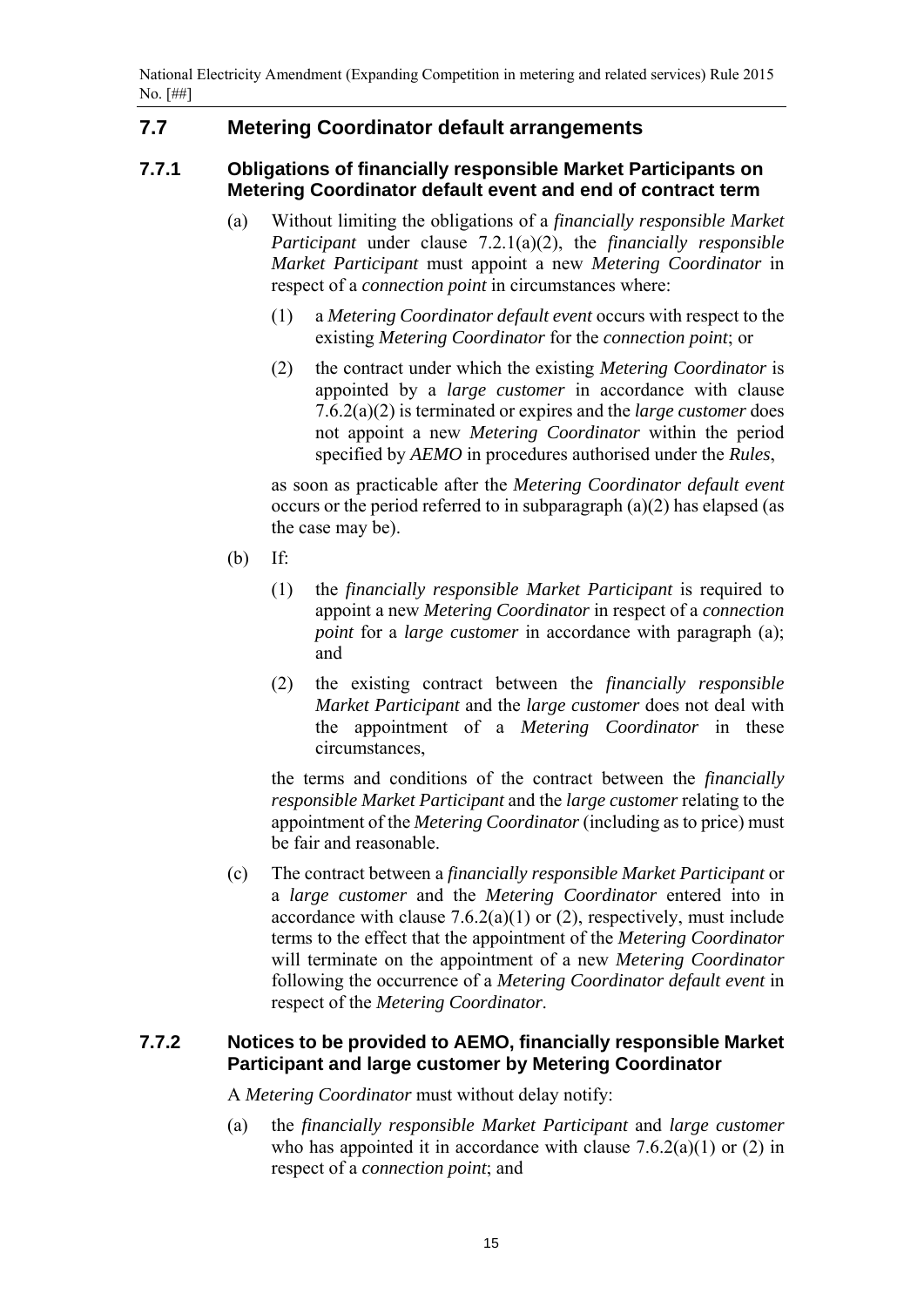(b) *AEMO*,

of:

- (c) the occurrence of a *Metering Coordinator default event* in relation to the *Metering Coordinator*; or
- (d) the termination or expiry of the contract under which the *Metering Coordinator* has been appointed by a *large customer*.

#### **7.7.3 AEMO may issue breach notice**

- (a) *AEMO* must establish, maintain and *publish* a procedure for the issue of a *Metering Coordinator default notice* in respect of *Metering Coordinators* which incorporates the principles specified in paragraph (b).
- (b) A breach of the provisions of the *Rules* or of the procedures authorised under the *Rules* must be determined against the following principles:
	- (1) the definition of breach must contain three or more levels of severity, the highest level of severity being a 'material breach';
	- (2) the issue of a *Metering Coordinator default notice* can only occur if it can be demonstrated that the *Metering Coordinator* has committed a material breach; and
	- (3) the levels of a breach with severity below a material breach are to be treated as warnings with different levels of magnitude.
- (c) If *AEMO* reasonably determines that a *Metering Coordinator* has breached a provision (or provisions) of the *Rules* or of procedures authorised under the *Rules* that applies to *Metering Coordinators* then:
	- (1) *AEMO* must send to that *Metering Coordinator* a notice in writing setting out the nature of the breach;
	- (2) *AEMO* must, if the *Metering Coordinator* remains in breach for a period of more than 7 days after notice in accordance with subparagraph (c)(1), conduct a review to assess the *Metering Coordinator's* capability for ongoing compliance with the *Rules* or procedures authorised under the *Rules*; and
	- (3) *AEMO* may, following a review conducted under subparagraph (c)(2), issue a notice to the *Metering Coordinator* which must identify the continuing breach and state that the notice is a notice for the purpose of paragraph (d) of the definition of a *Metering Coordinator default event*.
- (d) If *AEMO* has issued a notice under subparagraph (c)(3), it must promptly issue a notice to the *financially responsible Market Participant* and *large customer* for each *connection point* for which the *Metering Coordinator* in respect of whom the *Metering*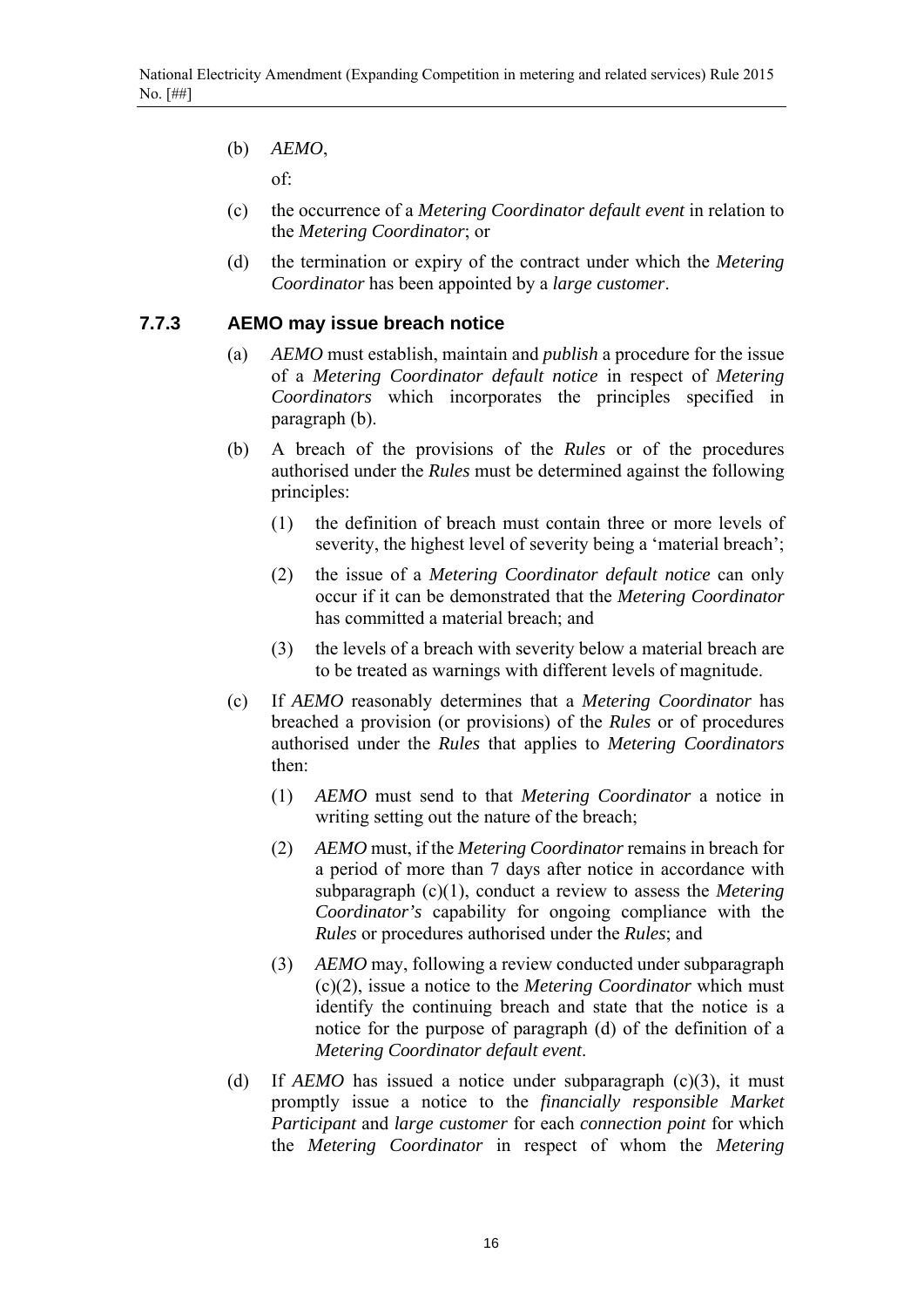*Coordinator default event* occurred is appointed by the *financially responsible Market Participant* or *large customer*. Such notice must:

- (1) state that an *Metering Coordinator default event* under paragraph (d) of the definition of *Metering Coordinator default event* has occurred; and
- (2) specify the *Metering Coordinator* in respect of whom the *Metering Coordinator default event* occurred.

# **Part D Metering installation**

### **7.8 Metering installation arrangements**

#### **7.8.1 Metering installation requirements**

- (a) A *Metering Coordinator* must ensure that each *connection point* for which it is responsible has a *metering installation*.
- (b) A *Metering Coordinator* must ensure that *energy data* held in a *metering installation* for which it is responsible is based on units of watthour (**active energy**) and where required varhour (**reactive energy**).
- (c) Installation and maintenance of *metering installations* must be carried out only by a *Metering Provider*.

#### **7.8.2 Metering installation components**

- (a) A *Metering Provider* must ensure that a *metering installation* (other than a type 7 *metering installation*) must:
	- (1) either contain a device that has a visible or an equivalently accessible display of the cumulative total *energy* measured by that *metering installation* (at a minimum);
	- (2) be accurate in accordance with clause 7.8.8;
	- (3) in the case of *metering installations* types 1, 2, 3, or 4, have *electronic data transfer* facilities from the *metering installation* to the *metering data services database*;
	- (4) include a *communications interface* to meet the requirements of clause  $7.3.2(e)(4)$ ;
	- (5) be secure in accordance with rule 7.15;
	- (6) record *energy data* in a manner that enables *metering data* to be collated in accordance with clause 7.10.4;
	- (7) be capable of separately recording *energy data* for *energy* flows in each direction where bi-directional *active energy* flows occur or could occur;
	- (8) have a *measurement element* for *active energy* and if required in accordance with Schedule 7.4 a *measurement element* for *reactive energy*, both of which are recorded;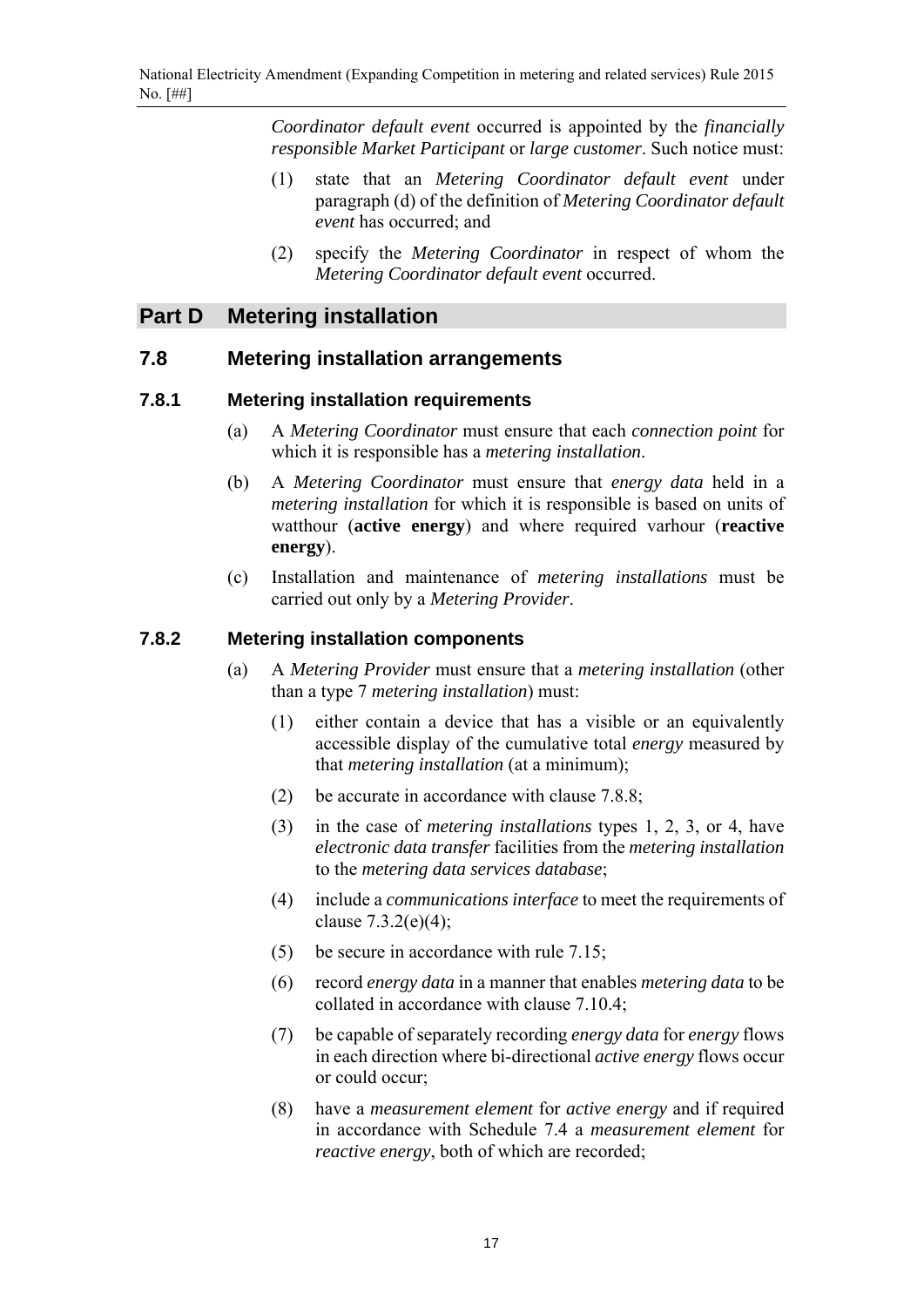- (9) include facilities for storing *interval energy data* for a period of at least 35 *days* if the *metering installation* is registered as a type 1, 2, 3 or 4 *metering installation*;
- (10) include facilities for storing *interval energy data* for a period of at least 200 *days* or such other period as specified in the *metrology procedure* if the *metering installation* is registered as a type 4A or type 5 *metering installation*; and
- (11) in the case of a type 6 *metering installation*, include facilities capable of continuously recording by a visible display, the total accumulated *energy* supplied through it over a period of at least 12 months, in accordance with subparagraph (1).
- (b) A *metering installation* may consist of combinations of:
	- (1) a *current transformer*;
	- (2) a *voltage transformer*;
	- (3) secure and protected wiring from the *current transformer* and the *voltage transformer* to the *meter*;
	- (4) *communications interface* equipment such as a modem, isolation requirements, telephone service, radio transmitter and data link equipment;
	- (5) auxiliary electricity supply to the *meter*;
	- (6) an alarm circuit and monitoring facility;
	- (7) a facility to keep the *metering installation* secure from interference;
	- (8) test links and fusing;
	- (9) summation equipment; or
	- (10) several *metering points* to derive the *metering data* for a *connection point*.
- (c) Subject to paragraph (ea)(1), Tthe *Metering Coordinator* for a *metering installation* must apply to the *Local Network Service Provider* for a *NMI*.
- (d) The *Local Network Service Provider* must issue a unique *NMI* for each *metering installation* on its *network* to the *Metering Coordinator* that is responsible for that *metering installation*.
- (e) Tthe *Metering Coordinator* must register the a *NMI* issued under paragraph (d) with *AEMO* in accordance with procedures from time to time specified by *AEMO*.
- (ea) An *Embedded Network Manager* must, in respect of each *child connection point* on an *embedded network* for which it is the *Embedded Network Manager*:
	- (1) apply to *AEMO* for a *NMI* for a *metering installation* at a *child connection point.*; and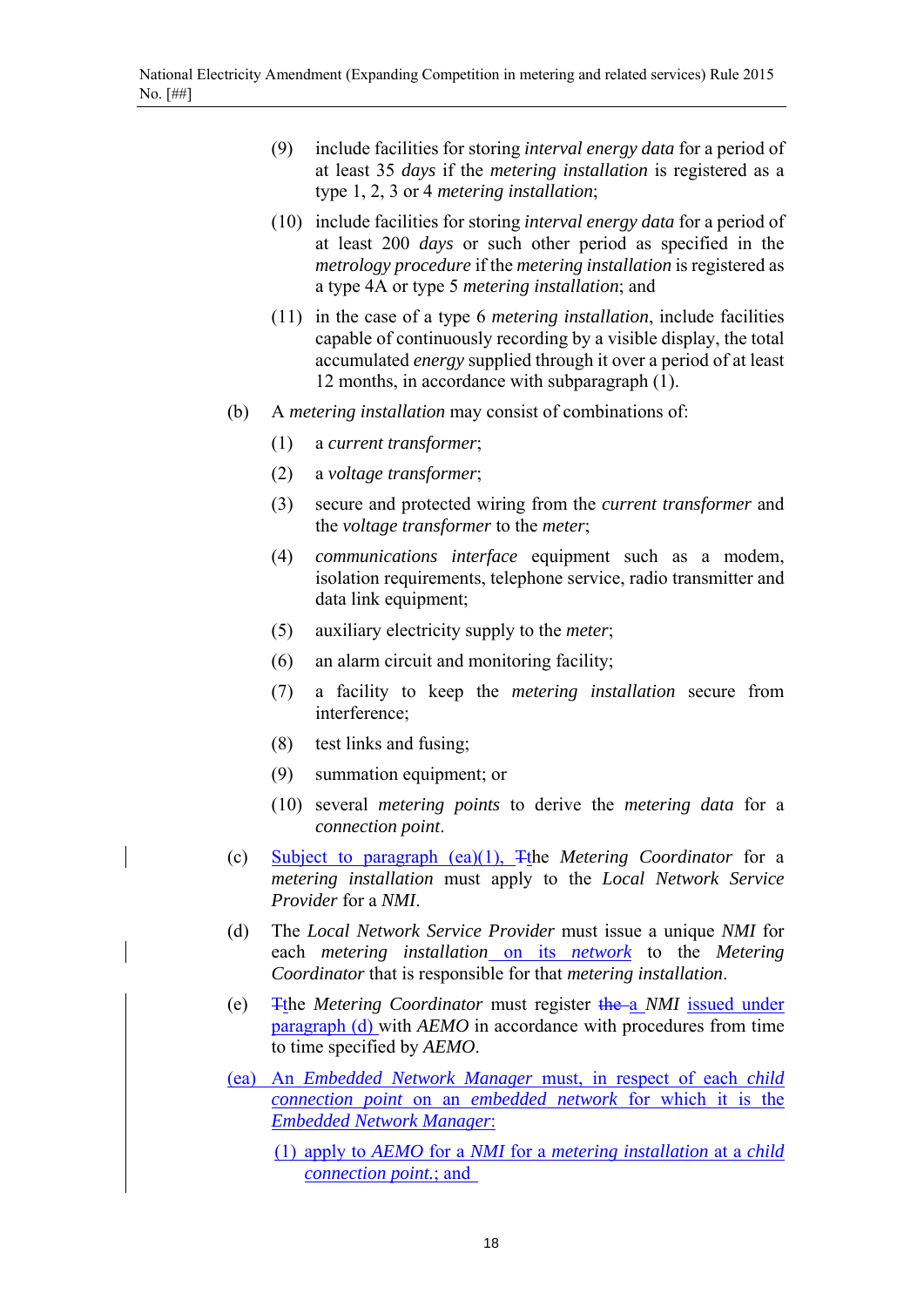- (2) register a *NMI* in relation to a *child connection point* with *AEMO* in accordance with procedures from time to time specified by *AEMO.*
- (eb) AEMO must issue for each *metering installation* at a *child connection point* unique *NMI*.

#### **Requirements for metering installations for non-market generating units**

- (f) In addition to the requirements in paragraphs (a) to (e), a *metering installation* for a *non-market generating unit* must:
	- (1) where payments for the purchase of electricity *generated* by that unit are based on different rates according to the time of the day, be capable of recording *interval energy data*;
	- (2) where a *current transformer*, a *voltage transformer* or a *measurement element* for *reactive energy* is installed, meet the requirements in Schedule 7.4 for the type of *metering installation* appropriate to that *connection point*;
	- (3) for units with a *nameplate rating* greater than 1 MW, meet:
		- (i) the accuracy requirements specified in Schedule 7.4; and
		- (ii) the measurement requirements in subparagraph  $(a)(8)$ ;
	- (4) in relation to new accumulation *metering* equipment for units with a *nameplate rating* equal to or less than 1 MW, meet the minimum standards for *active energy* class 1.0 watt hour or 2.0 watt hour *meters* in accordance with clause S7.4.6.1(f);
	- (5) for units with a *nameplate rating* of equal to or less than 1 MW that are capable of recording *interval energy*, meet the minimum standards of accuracy for the *active energy meter* in accordance with Schedule 7.4 for a type 3 or 4 *metering installation* which is based on projected sent out annual *energy volumes*; and
	- (6) if reasonably required by the *Distribution Network Service Provider* (where such a request must be in writing and with reasons), after taking into account the size of the *generating unit*, its proposed role and its location in the *network*, have the *active energy* and *reactive energy* measured where the unit has a *nameplate rating* of less than 1 MW.

#### **Requirements for metering installations for a small generating unit classified as a market generating unit**

(g) In addition to the requirements for *metering installations* for *non-market generating units* in paragraph (f), a *metering installation* for a *small generating unit* classified as a *market generating unit* must: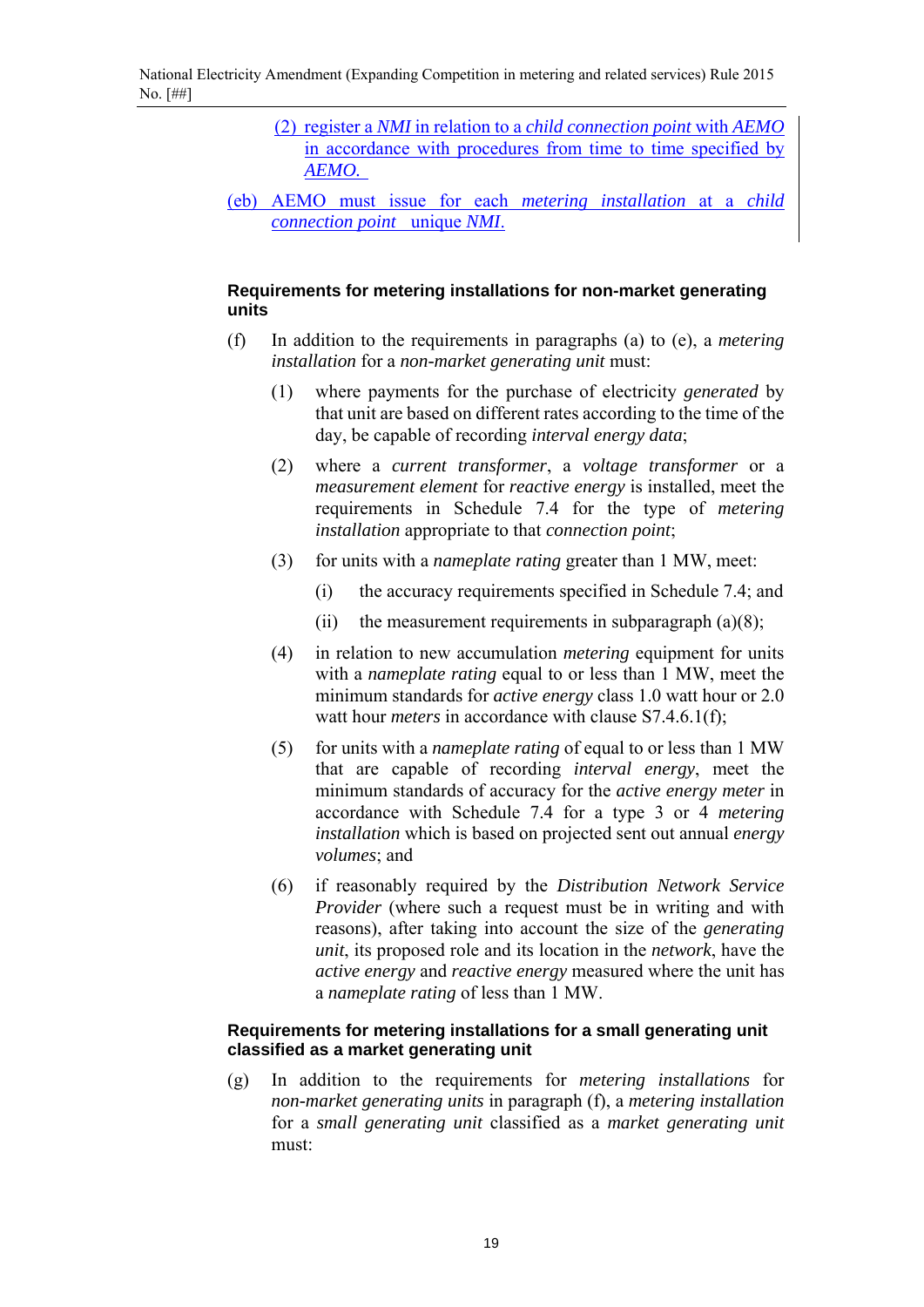- (1) be a *metering installation* that is classified as a type 1, 2, 3 or 4 *metering installation*; and
- (2) be capable of recording *interval energy data* relevant to *settlements*.

#### **7.8.3 Small customer metering installations**

- (a) Except as specified in clause 7.8.4, a *Metering Coordinator* must ensure that any new or replacement *metering installation* in respect of the *connection point* of a *small customer* is a type 4 *metering installation* that meets the *minimum services specification*.
- (b) Except where a *Metering Coordinator* has obtained an exemption under clause 7.8.4 in respect of a *connection point*, a *Metering Provider* must ensure that any *metering installation* installed or proposed to be installed in respect of a *new connection* for a *small customer* at that *connection point* is a type 4 *metering installation* that meets the *minimum services specification*.
- (c) *AEMO* must establish, maintain and *publish* procedures relating to the *minimum services specification* that set out for each service specified in the *minimum service specification*:
	- (1) minimum service levels, including service availability and completion timeframes;
	- (2) minimum standards, including completion rates against the service levels and accuracy requirements.
- (d) The procedures established under paragraph (c) may also include technical requirements of one or more of the services specified in the *minimum services specification*.

#### **7.8.4 Type 4A metering installation**

- (a) *AEMO* may exempt a *Metering Coordinator* from complying with clause 7.8.3(a) in respect of a *connection point* for one or more periods of up to 5 years each if the *Metering Coordinator* demonstrates to *AEMO's* reasonable satisfaction that there is no existing *telecommunications network* which enables remote access in respect of the *metering installation* at that *connection point*.
- (b) A *Metering Coordinator* that is exempt from complying with clause 7.8.3(a) in respect of a *connection point* under paragraph (a) must ensure that any new or replacement *metering installation* in respect of that *connection point* including, for the avoidance of doubt, a *metering installation* at a *new connection* is a type 4A *metering installation* that has the capability of providing the services in table S7.5.1.1.
- (c) On and from an exemption under paragraph (a) ceasing to apply in respect of a *connection point*, the *Metering Coordinator* must ensure that the *metering installation* at that *connection point* is a type 4 *metering installation* that meets the *minimum services specification*.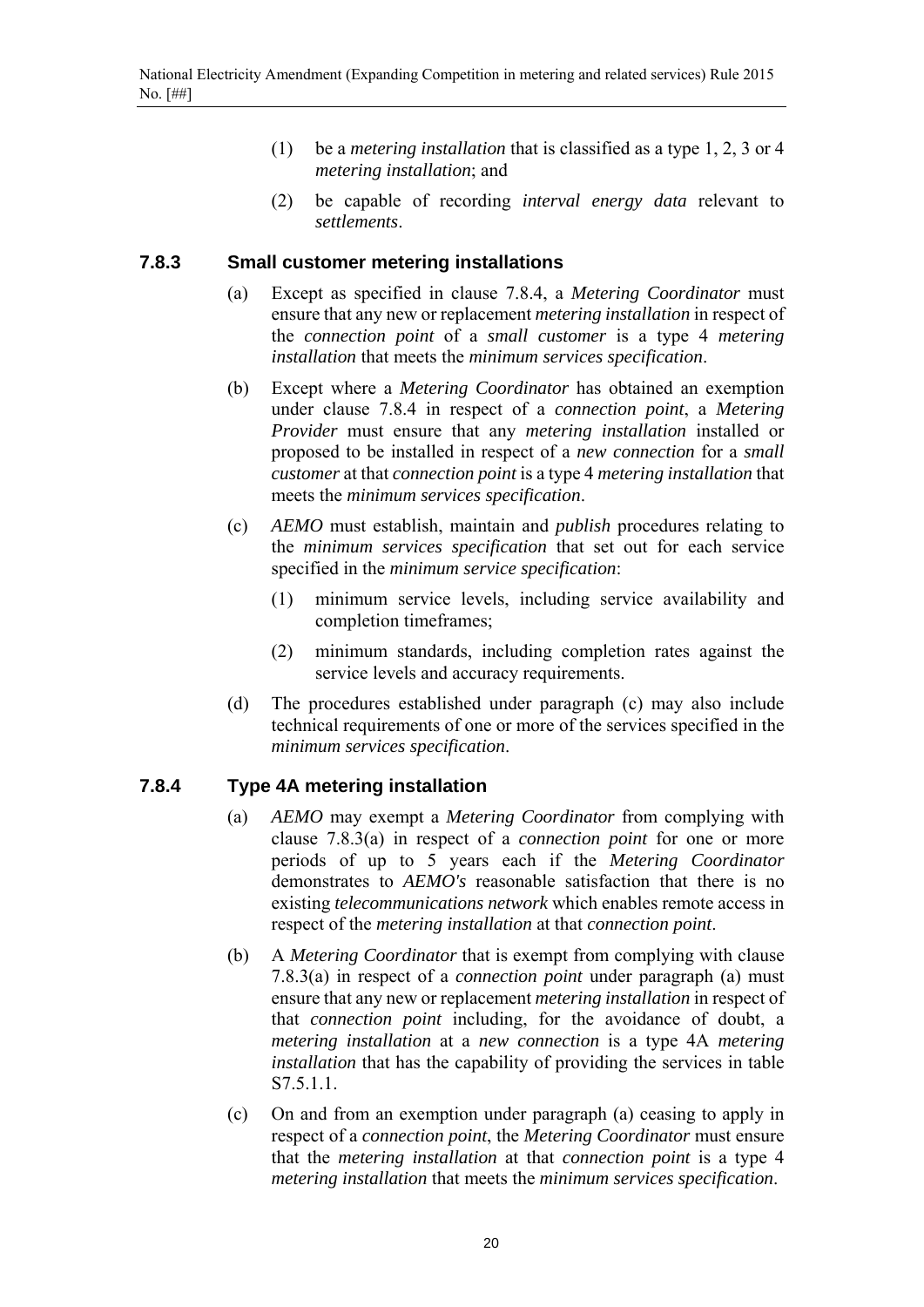### **7.8.5 Emergency management**

- (a) The *Metering Coordinator* must ensure that access to the *metering installation*, services provided by the *metering installation* and *energy data* held in the *metering installation* are managed in accordance with the *emergency priority procedures* in the event of an emergency condition as determined in accordance with those *emergency priority procedures*.
- (b) *AEMO* must establish, maintain and *publish* procedures that set out:
	- (1) the criteria for determining when an emergency condition is present and which *metering installation*s will be affected by the emergency condition; and
	- (2) where a *Metering Coordinator* supplies services to a *Local Network Service Provider* from a *metering installation* that is affected by an emergency condition, which services the *Metering Coordinator* may be required to prioritise at the request of the *Local Network Service Provider*.
- (c) A *Local Network Service Provider* must comply with the *emergency priority procedures* when issuing any service prioritisation request to a *Metering Coordinator* under those procedures.

#### **7.8.6 Network devices**

- (a) A *Local Network Service Provider* may install a *network device* at or adjacent to a *metering installation* for the purposes of monitoring or operating its *network*.
- (b) A *Metering Coordinator*:
	- (1) must cooperate with a *Local Network Service Provider* who wishes to install a *network device* under paragraph (a) and provide all reasonable assistance to facilitate the installation of the *network device* at or adjacent to the *metering installation*; and
	- (2) must not remove, damage or render inoperable a *network device* that has been installed at or adjacent to a *metering installation* except with the consent of the *Local Network Service Provider*.
- (c) A *Local Network Service Provider* must not:
	- (1) use a *network device* except in connection with the operation or monitoring of its *network*;
	- (2) without limiting subparagraph (1), use a *network device* to *reconnect* or *disconnect* a *metering installation* via remote access;
	- (3) remove, damage or render inoperable a *metering installation*; or
	- (4) disclose any information obtained from a *network device* to any person except as permitted in the *Rules*.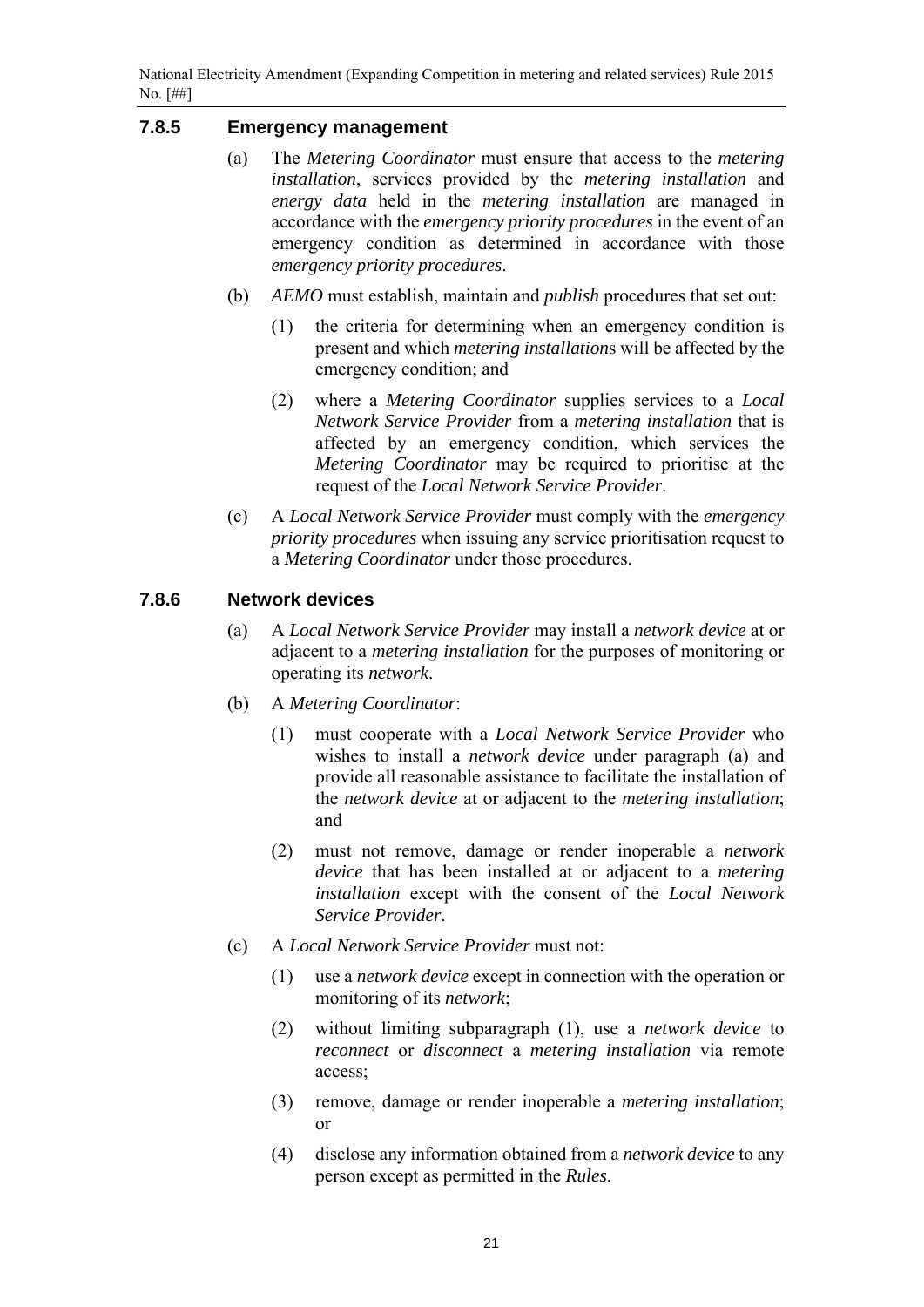(d) Information obtained from a *network device* is confidential and must be treated as *confidential information* in accordance with the *Rules*.

### **7.8.7 Metering point**

- (a) The *Metering Coordinator* must ensure that:
	- (1) the *metering point* is located as close as practicable to the *connection point*; and
	- (2) any *instrument transformers* required for a *check metering installation* are located in a position which achieves a mathematical correlation with the *metering data*.
- (b) The *financially responsible Market Participant*, the *Local Network Service Provider* or, in the case of a *child connection point*, the *Embedded Network Manager* and *AEMO* must use their best endeavours to agree to adjust the *metering data* which is recorded in the *metering database* to allow for physical losses between the *metering point* and the relevant *connection point* where a *meter* is used to measure the flow of electricity in a power conductor.
- (c) Where a *Market Network Service Provider* installs a *two-terminal link* between two *connection points*, *AEMO* in its absolute discretion may require a *metering installation* to be installed in the *facility* at each end of the *two-terminal link*. Each of these *metering installations* must be separately assessed to determine the requirement for *check metering* in accordance with Schedule 7.4.

#### **7.8.8 Metering installation types and accuracy**

- (a) The type of *metering installation* and the accuracy requirements for a *metering installation* which must be installed in respect of each *connection point* are to be determined in accordance with Schedule 7.4.
- (b) A *check metering installation* is not required to have the degree of accuracy required of a *metering installation* but must have a mathematical correlation with the *metering installation* and be consistent with the requirements of Schedule 7.4.
- (c) The *Metering Coordinator* must ensure that the accuracy of a type 6 *metering installation* is in accordance with regulations issued under the *National Measurement Act* or, in the absence of any such regulations, with the *metrology procedure*.

#### **7.8.9 Meter churn**

- (a) Any alteration or replacement of a *metering installation* under this Chapter 7 must be managed in accordance with the *meter churn procedures*.
- (b) A *Metering Coordinator* may alter a type 5 or 6 *metering installation* in accordance with paragraph (a) to make it capable of *remote acquisition* where the *Metering Coordinator* decides that operational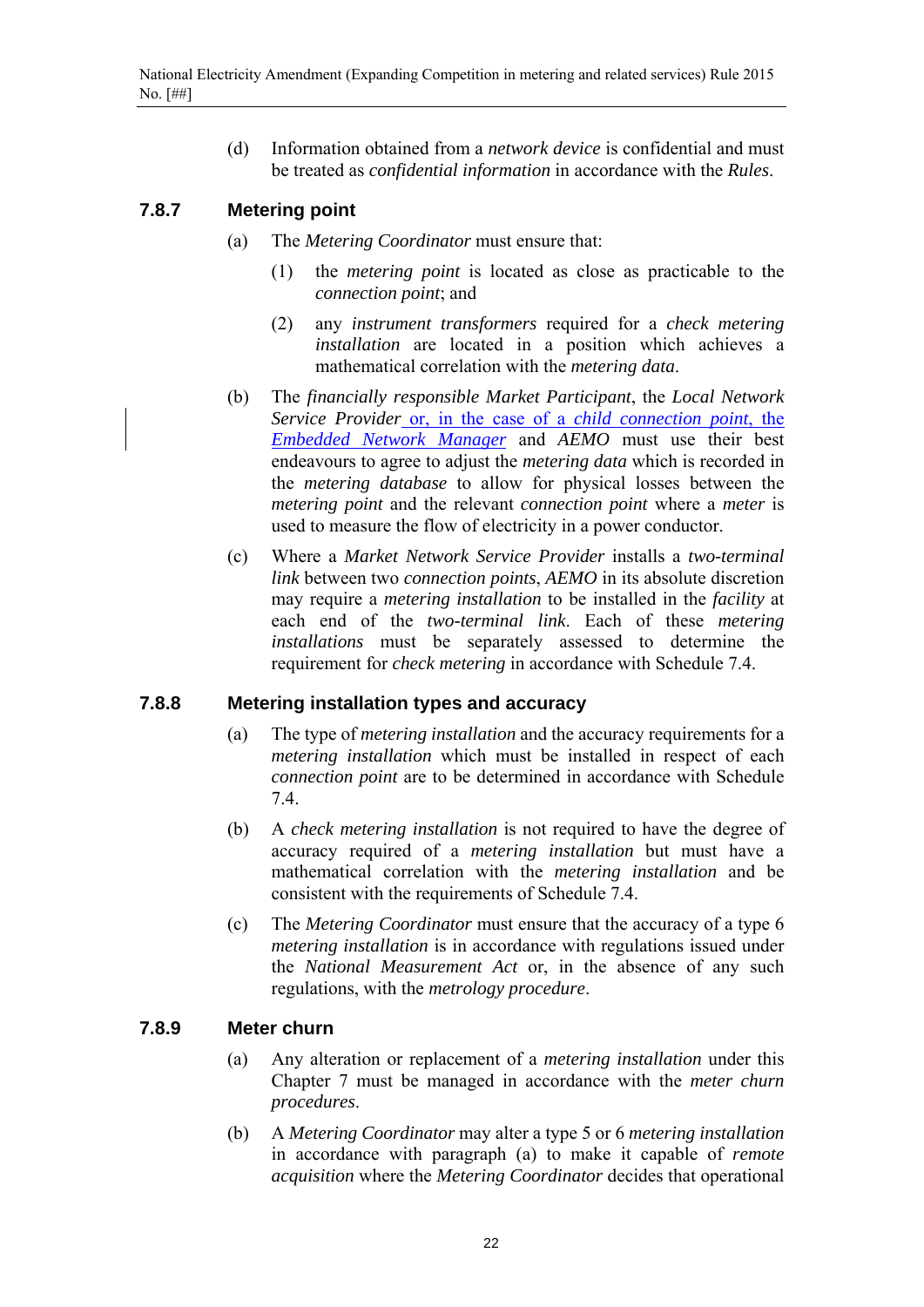difficulties reasonably require the *metering installation* to be capable of *remote acquisition*.

- (c) An alteration of a *metering installation* by a *Metering Coordinator* in accordance with paragraph (b) does not alter the classification of that installation to a type 4 or 4A *metering installation*.
- (d) For the purposes of paragraph (b), operational difficulties may include locational difficulties where the *metering installation* is:
	- (1) at a site where access is difficult; or
	- (2) on a remote rural property.
- (e) A *metering installation* must not be altered or replaced by the *Metering Coordinator* under paragraph (a) until the transfer of the relevant *market load* has been effected by *AEMO* in accordance with the *Market Settlement and Transfer Solution Procedures*.
- (f) *AEMO* must establish, maintain and *publish* procedures for the *Metering Coordinator*, *Metering Provider*, *Metering Data Provider* and *financially responsible Market Participant* to consider in managing the *meter* churn resulting from an alteration or replacement of a *metering installation* under paragraph (d) (the '*meter churn procedures*').
- (g) *AEMO* may from time to time and in accordance with the *Rules consultation procedures*, amend or replace the *meter churn procedures* .

#### **7.8.10 Meter installation malfunctions**

- (a) Unless an exemption is obtained by the *Metering Coordinator* from *AEMO* under this clause 7.8.10, the *Metering Coordinator* must in respect of a *connection point* with:
	- (1) a type 1, 2 or 3 *metering installation*, if a *metering installation malfunction* occurs to the *metering installation*, cause repairs to be made to it as soon as practicable but no later than 2 *business days* after the *Metering Coordinator* has been notified of the *metering installation malfunction*; or
	- (2) a *metering installation* other than the installations referred to in subparagraph (1), if a *metering installation malfunction* occurs to the *metering installation*, cause repairs to be made to it as soon as practicable but no later than 10 *business days* after the *Metering Coordinator* has been notified of the *metering installation malfunction*.
- (b) *AEMO* must establish, maintain and *publish* a procedure applicable to the provision of exemptions for the purpose of paragraph (a).
- (c) If an exemption is provided by *AEMO* under this clause 7.8.10 then the *Metering Provider* must provide *AEMO* with a plan for the rectification of the *metering installation*.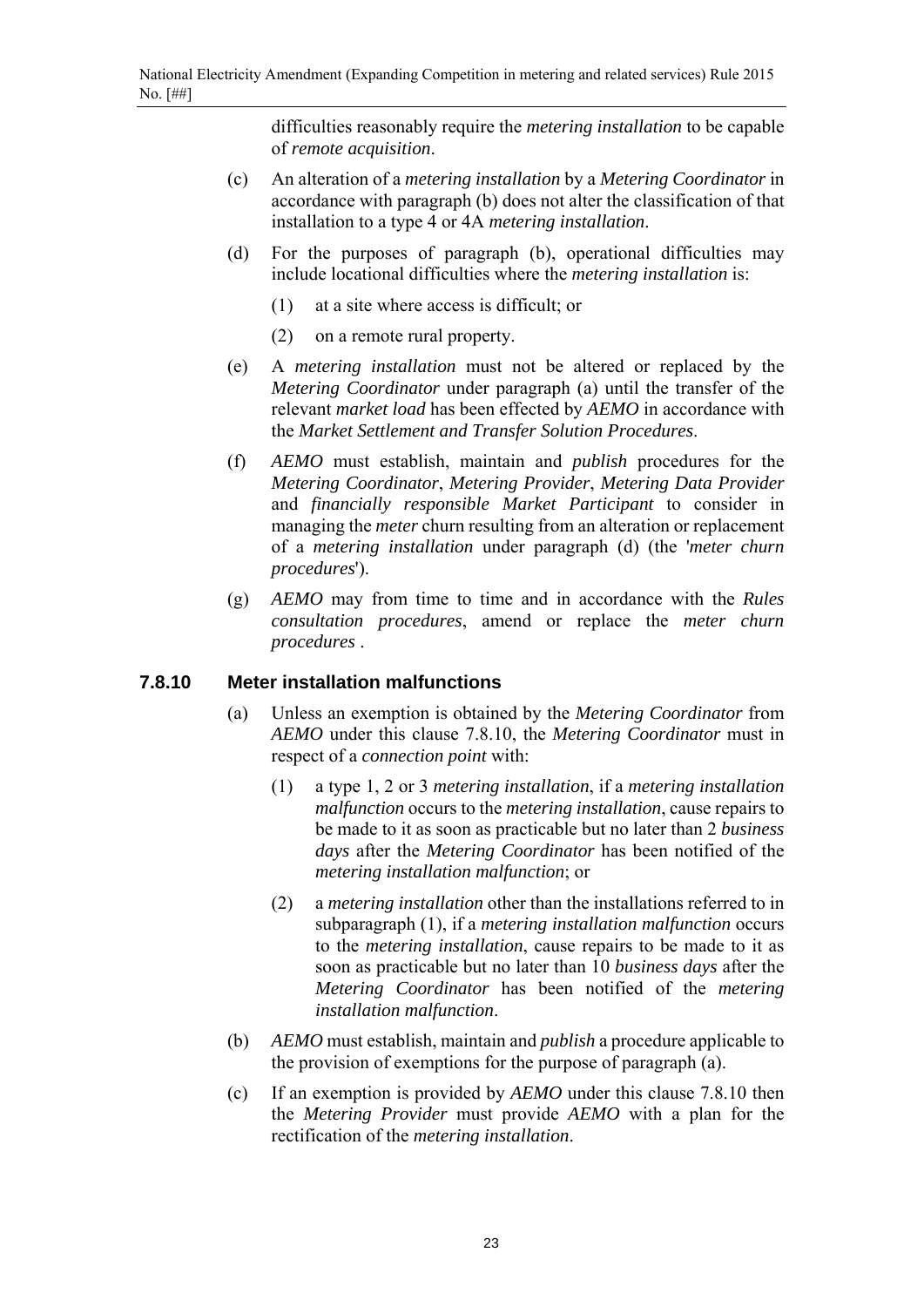(d) A *Registered Participant*, *Metering Provider* or *Metering Data Provider* who becomes aware of a *metering installation malfunction* of a *metering installation* that cannot be rectified within the applicable timeframes as specified in paragraph (a) must notify the *Metering Coordinator* of the *metering installation malfunction* within 1 *business day*.

#### **7.8.11 Changes to metering equipment, parameters and settings within a metering installation**

The *Metering Coordinator* must ensure that changes to parameters or settings within a *metering installation* are:

- (a) authorised by *AEMO* prior to the alteration being made;
- (b) implemented by a *Metering Provider*;
- (c) confirmed by the *Metering Coordinator* within 2 *business days* after the alteration has been made; and
- (d) recorded by *AEMO* in the *metering register*.

#### **7.8.12 Special site or technology related conditions**

- (a) Special site or technology related conditions are situations where *AEMO* determines that special arrangements are required to support the integrity of the collection and processing of *metering data* from nominated *metering installations*. These conditions include, but are not limited to, the following situations:
	- (1) a *transmission network connection point* where the *metering data* collection and/or processing arrangements from *metering installations* nominated in the document *published* in subparagraph (c)(1) require a single *Metering Data Provider*;
	- (2) a situation where two or more *metering points* are required to form a *metering installation* and the *metering data* determined from that *metering installation* is required to be identified as a virtual *NMI* in the *settlements process*;
	- (3) a *metering installation* on an *interconnector*; or
	- (4) a *metering installation* on the *interconnection* between adjacent *distribution networks*.
- (b) Special site or technology related conditions do not exist until they are described and *published* in the document specified in subparagraph  $(c)(1)$ .
- (c) Where *AEMO* determines that special site or technology related conditions exist under paragraph (a), it must:
	- (1) describe and *publish* those special site or technology related conditions including the nomination of *metering installations* affected by those conditions in a document;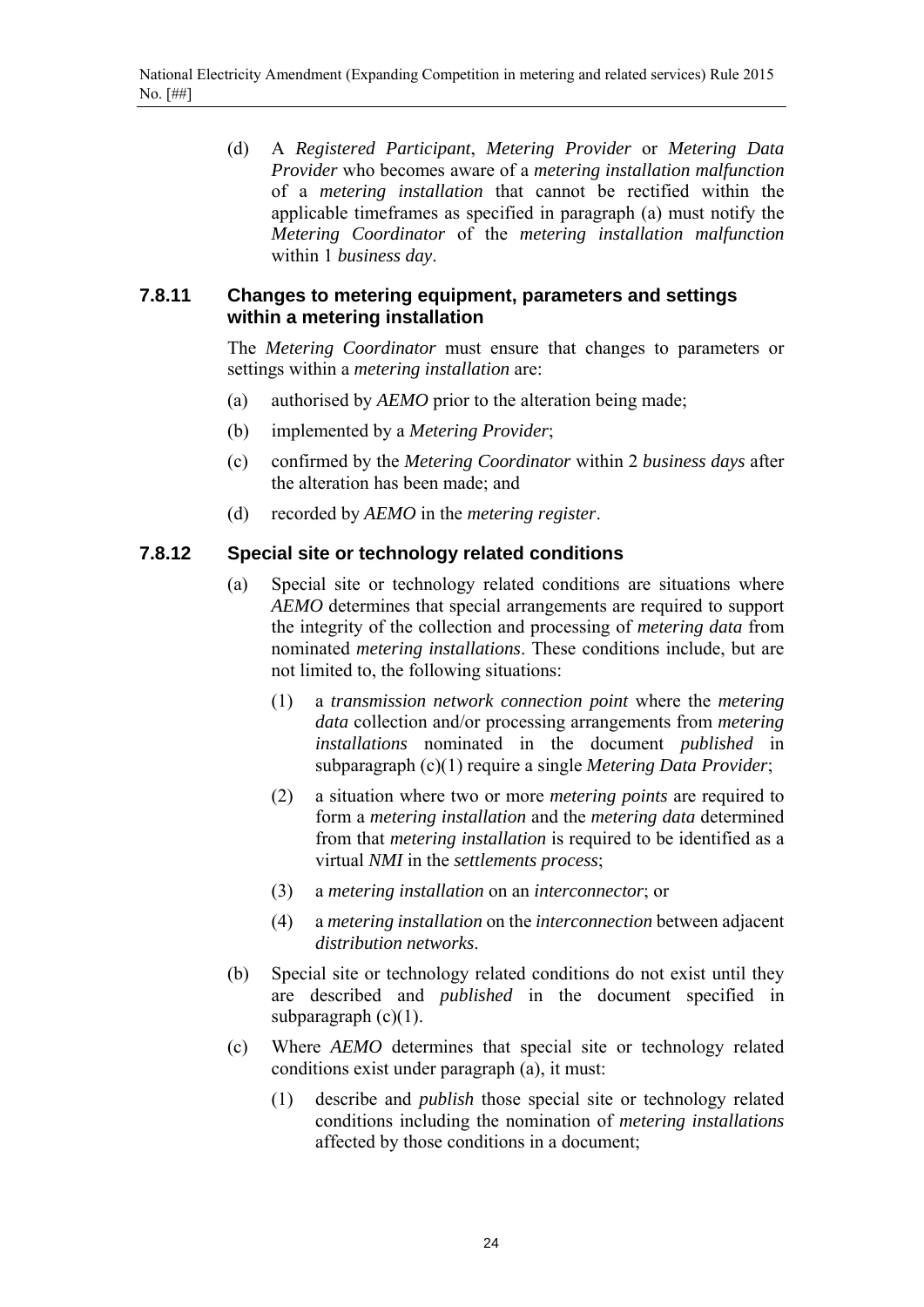- (2) notify *Metering Coordinators* and *financially responsible Market Participants* of the availability of the document specified in subparagraph (1) at the time of its *publication* and each time that document is revised; and
- (3) clarify any matters with the *Metering Coordinator* or the *financially responsible Market Participant* in order to enable the *Metering Coordinator* or *financially responsible Market Participant* to choose a *Metering Data Provider* for that *metering installation* that is mutually suitable to all parties.
- (d) A *Metering Coordinator* or *financially responsible Market Participant* may make alterations to a *metering installation* and its *metering data* collection arrangements in order to remove its classification as a special site or technology related condition, in which case *AEMO* must remove that *metering installation* from the document specified in subparagraph (c)(1).

# **7.8.13 Joint metering installations**

- (a) Where more than one *Market Participant* wishes to use a *metering installation* at a particular *connection point* for the purpose of satisfying its obligations, then each of them may separately enter into the agreements referred to in clause 7.6.2 or some or all of them may jointly enter into those agreements for the use of a shared *metering installation*.
- (b) Where more than one *Market Participant* uses a *metering installation*, they must agree and notify *AEMO* as to which of them will appoint the *Metering Coordinator* for that *metering installation*.
- (c) In the absence of such agreement, *AEMO* may nominate one of the *Market Participants* to appoint the *Metering Coordinator* for that *metering installation*.
- (d) Where more than one *Market Participant* or *Metering Coordinator*, as the case may be, are subject to the same special site or technology related conditions as specified in clause 7.8.12(a), the *Metering Coordinator* must notify *AEMO* of the *Metering Data Provider* that will provide the *metering data services* for the relevant *metering installation(s)*.
- (e) In the absence of such an agreement specified in paragraph (d), *AEMO* may nominate a *Metering Data Provider* to provide the *metering data services* for those *metering installations*.
- (f) Clause 7.8.13 does not apply to a *metering installation* at a *child connection point*.

# **7.9 Inspection, Testing and Audit of Metering installations**

# **7.9.1 Responsibility for testing**

(a) A person that carries out testing of a *metering installation* under this clause 7.9.1 must do so in accordance with: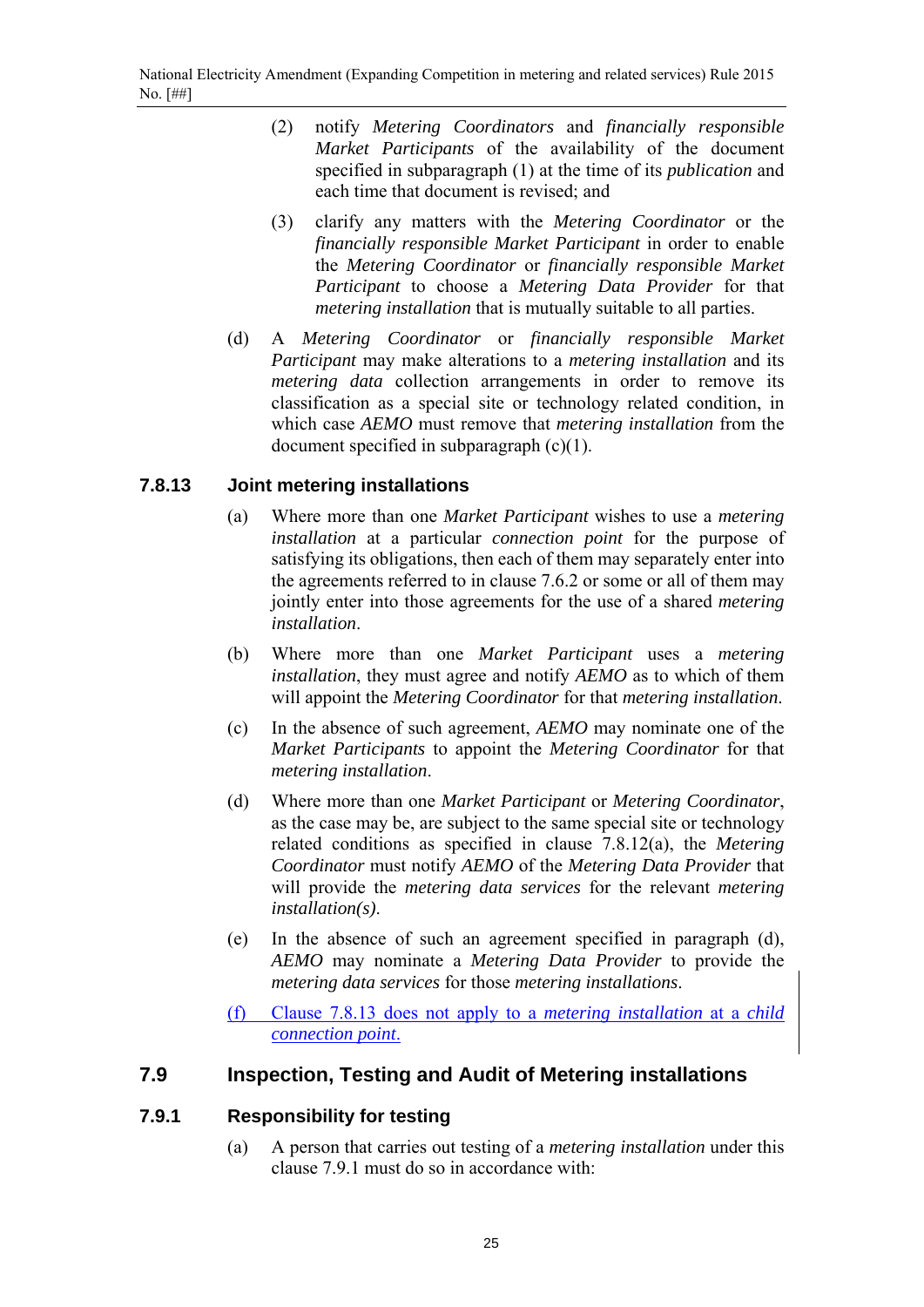- (1) this clause 7.9.1; and
- (2) the relevant inspection and testing requirements set out in Schedule 7.6.
- (b) A *Registered Participant* may request that the *Metering Coordinator* make arrangements for the testing of a *metering installation* and if the request is reasonable, the *Metering Coordinator* must:
	- (1) not refuse the request; and
	- (2) make arrangements for the testing.
- (c) Where the *Metering Coordinator* does not undertake the testing requested under paragraph (b), the *Metering Coordinator* must advise *AEMO* that the requested testing has not been undertaken and *AEMO* must make the arrangements for the testing where, in *AEMO's* reasonable opinion, it is practicable for *AEMO* to do so.
- (d) The *Registered Participant* who requested the tests under paragraph (b) may make a request to the *Metering Coordinator* to witness the tests.
- (e) The *Metering Coordinator* must not refuse a request received under paragraph (d) and must no later than 5 *business days* prior to the testing, advise:
	- (1) the party making the request; and
	- (2) the *financially responsible Market Participant*,
	- of:
	- (3) the location and time of the tests; and
	- (4) the method of testing to be undertaken.
- (f) The *Metering Coordinator* and *AEMO* must co-operate for the purpose of making arrangements for *AEMO* to inspect or test the *metering installation* where:
	- (1) the *Metering Coordinator* must give *AEMO* access to the *metering installation*; and
	- (2) *AEMO* must:
		- (i) no later than seven *business days* prior to the testing or inspection, give the *Metering Coordinator* notice of:
			- (A) its intention to access the *metering installation* for the purpose of inspection or testing;
			- (B) the name of the *representative* who will be conducting the test or inspection on behalf of *AEMO*; and
			- (C) the time when the test or inspection will commence and the expected time when the test or inspection will conclude; and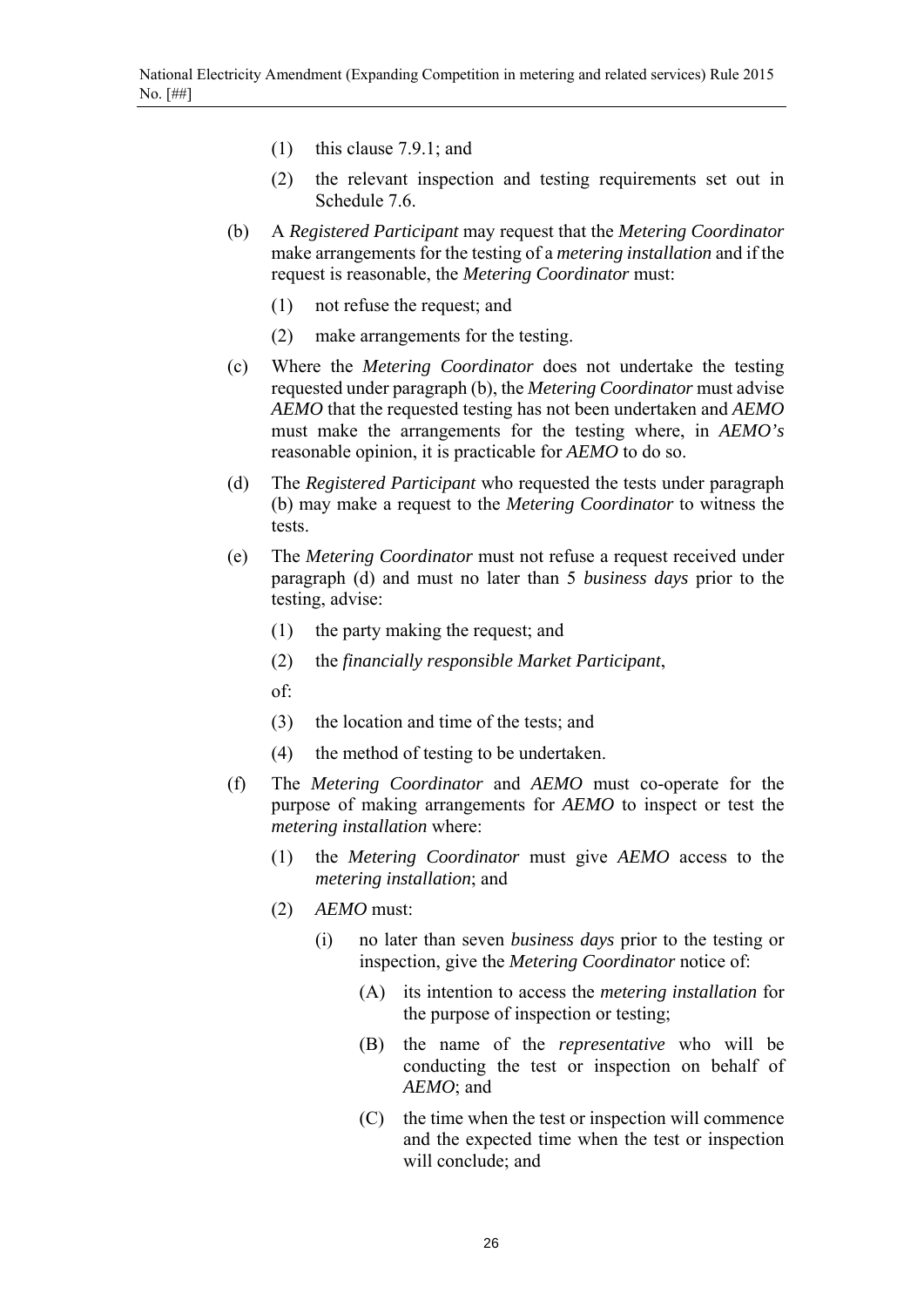- (ii) where reasonable, comply with the security and safety requirements of the *Metering Coordinator*.
- (g) Where *AEMO* or the *Metering Coordinator* has undertaken testing of a *metering installation* under this clause 7.9.1 and Schedule 7.6, *AEMO* or the *Metering Coordinator* (as the case may be) must:
	- (1) inform the *financially responsible Market Participant* that testing has been undertaken in respect of the *metering installation* in accordance with this clause 7.9.1; and
	- (2) make the test results available in accordance with paragraphs (h) and (i) and, on request of the *financially responsible Market Participant*, to the *financially responsible Market Participant*.
- (h) If the test results referred to in paragraph (g) indicate deviation from the technical requirements for that *metering installation*, the results must be made available as soon as practicable to the persons who are entitled to that *metering data* under clauses 7.15.5(a) .
- (i) If the test results referred to in paragraph (g) indicate compliance with the technical requirements for that *metering installation*, the test results must be made available as soon as practicable:
	- (1) in circumstances where the tests were requested by a *Registered Participant*, to the *Registered Participant* and persons who are entitled to that *metering data* under clauses 7.15.5(a) ; or
	- (2) to a *Registered Participant* if requested by that *Registered Participant*, where the tests are not the result of a request for testing.
- (j) *AEMO* must check test results recorded in the *metering register* by arranging for sufficient audits annually of *metering installations* and to satisfy itself that the accuracy of each *metering installation* complies with the requirements of this Chapter 7.
- (k) The *Metering Coordinator* must store the test results in accordance with clause 7.9.5 and provide a copy to *AEMO* upon request or as part of an audit.
- (l) The cost of any test under paragraph (b) must be borne by:
	- (1) if paragraph (h) applies, the *Metering Coordinator*; and
	- (2) otherwise, the *Registered Participant* who requested the test.

#### **7.9.2 Actions in event of non-compliance**

- (a) If the accuracy of the *metering installation* does not comply with the requirements of the *Rules*, the *Metering Coordinator* must:
	- (1) advise *AEMO* as soon as practicable of the errors detected and the possible duration of the existence of the errors; and
	- (2) arrange for the accuracy of the *metering installation* to be restored in a time-frame agreed with *AEMO*.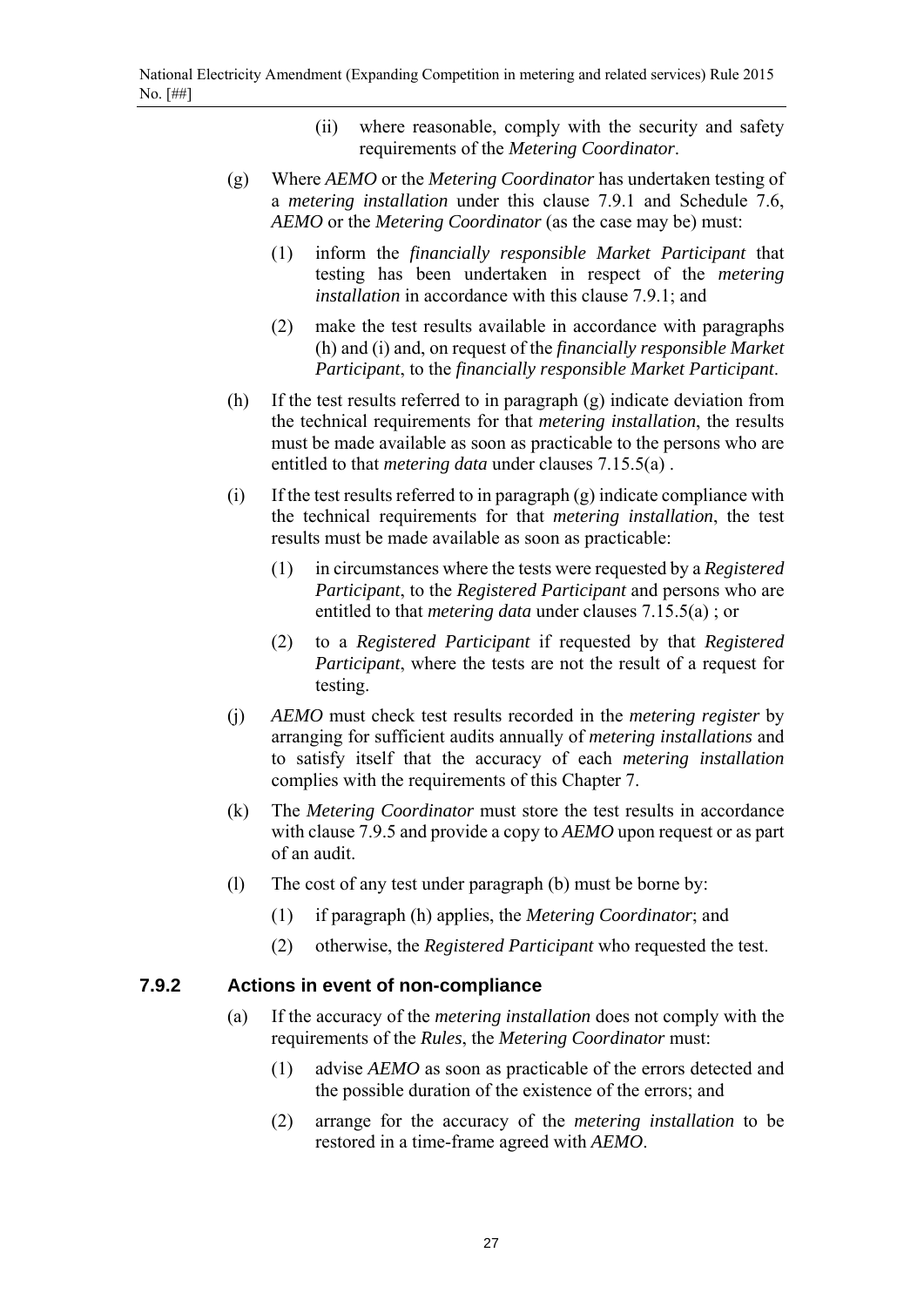(b) *AEMO* may make appropriate corrections to the *metering data* to take account of errors referred to in paragraph (a) and to minimise adjustments to the final *settlements* account.

#### **7.9.3 Audits of information held in metering installations**

- (a) *AEMO* is responsible for auditing *metering installations*.
- (b) A *Registered Participant* may request *AEMO* to conduct an audit to determine the consistency between the data held in the *metering database* and the data held in the relevant *metering installation*.
- (c) If there are inconsistencies between data held in a *metering installation* and data held in the *metering database*, the *Metering Coordinator* and *Registered Participants* with a financial interest in the *metering installation* or the *energy* measured by that *metering installation* must liaise together to determine the most appropriate way to resolve the discrepancy.
- (d) If there is an inconsistency between the data held in a *metering installation* and the data held in the *metering database*, the data in the *metering installation* is to be taken as prima facie evidence of the *connection point's energy data*.
- (e) *AEMO* must carry out periodic random audits of *metering installations* to confirm compliance with the *Rules*.
- (e1) The *Metering Coordinator* must provide *AEMO* with unrestrained access to *metering installations* for the purpose of carrying out such random audits provided that *AEMO* agrees to comply with the *Metering Coordinator's* reasonable security and safety requirements and has first given the *Metering Coordinator* at least two *business days'* notice of its intention to carry out an audit, which notice must include:
	- (1) the name of the *representative* who will be conducting the audit on behalf of *AEMO*; and
	- (2) the time when the audit will commence and the expected time when the audit will conclude.
- (f) The costs of any audit conducted under paragraph (b) will be borne by:
	- (1) if paragraph (c) applies, the *Metering Coordinator*;
	- (2) otherwise, the *Registered Participant* who requested the audit.

#### **7.9.4 Errors found in metering tests, inspections or audits**

(a) If a *metering installation* test, inspection or audit, carried out in accordance with clause 7.9.1, demonstrates errors in excess of those prescribed in Schedule 7.4, the *Metering Coordinator* must ensure the *metering data* is substituted in accordance with this clause 7.9.4 and clause 7.10.1 as appropriate.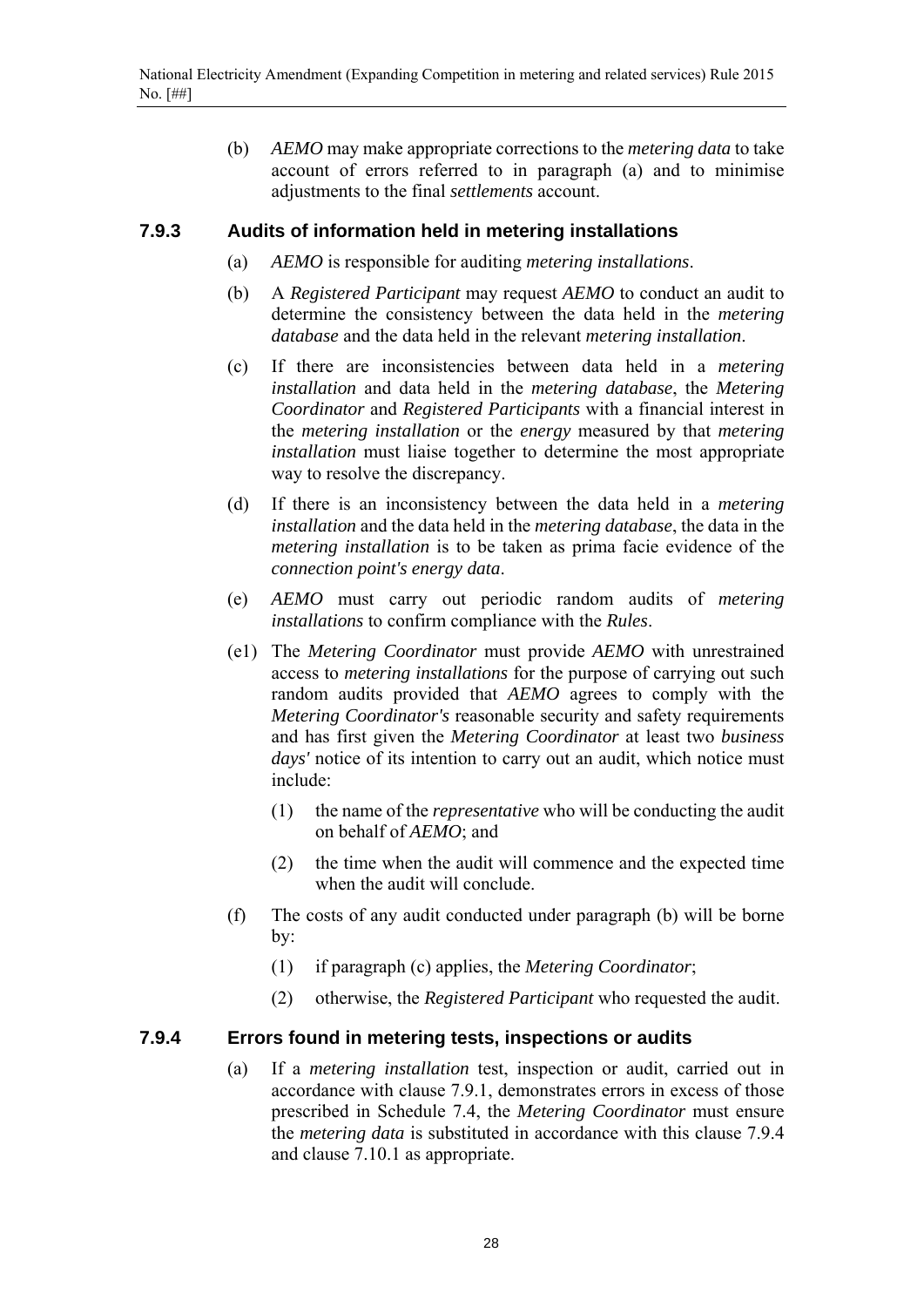- (b) If *AEMO* or the *Metering Coordinator* is not aware of the time at which the error that was identified in paragraph (a) arose, the error is to be deemed to have occurred at a time half way between the time of the most recent test or inspection which demonstrated that the *metering installation* complied with the relevant accuracy requirement and the time when the error was detected.
- (c) The time that the error was deemed to occur, as determined in paragraph (b), is to be used by the *Metering Data Provider* in performing substitution of the *metering data*.
- (d) If a test or audit of a *metering installation* demonstrates an error of measurement of less than 1.5 times the error permitted by Schedule 7.4, no substitution of readings is required unless in *AEMO's* reasonable opinion a particular party would be significantly affected if no substitution were made.
- (e) If any substitution is required under paragraph (d), *AEMO* must request the *Metering Coordinator* or the *financially responsible Market Participant* or the *Metering Data Provider*, as appropriate, to arrange for a suitable substitution of the incorrect *metering data* to be undertaken in accordance with the recommendations of any audit report provided by *AEMO* (under clauses 7.9.1(j), 7.9.3(b) and 7.9.3(e)), or if no audit report is provided, in accordance with the substitution requirements of the *metrology procedure*.

### **7.9.5 Retention of test records and documents**

- (a) All records and documentation of tests prepared under this Chapter 7 or for the purposes of this Chapter 7 must be retained in accordance with this clause 7.9.5.
- (b) The *Metering Coordinator* must ensure records and documentation are retained as follows:
	- (1) for a period of at least 7 years:
		- (i) sample testing of *meters* while the *meters* of the relevant style remain in service;
		- (ii) the most recent sample test results of the *meters* referred to in subparagraph (i) after the *meters* are no longer in service;
		- (iii) non-sample testing of *meters* while the *meters* remain in service;
		- (iv) the most recent non-sample test results after the *meters* are no longer in service;
		- (v) the most recent sample test results of *instrument transformers* after *instrument transformers* of the relevant type are no longer in service;
		- (vi) the most recent non sample test results of *instrument transformers* after they are no longer in service;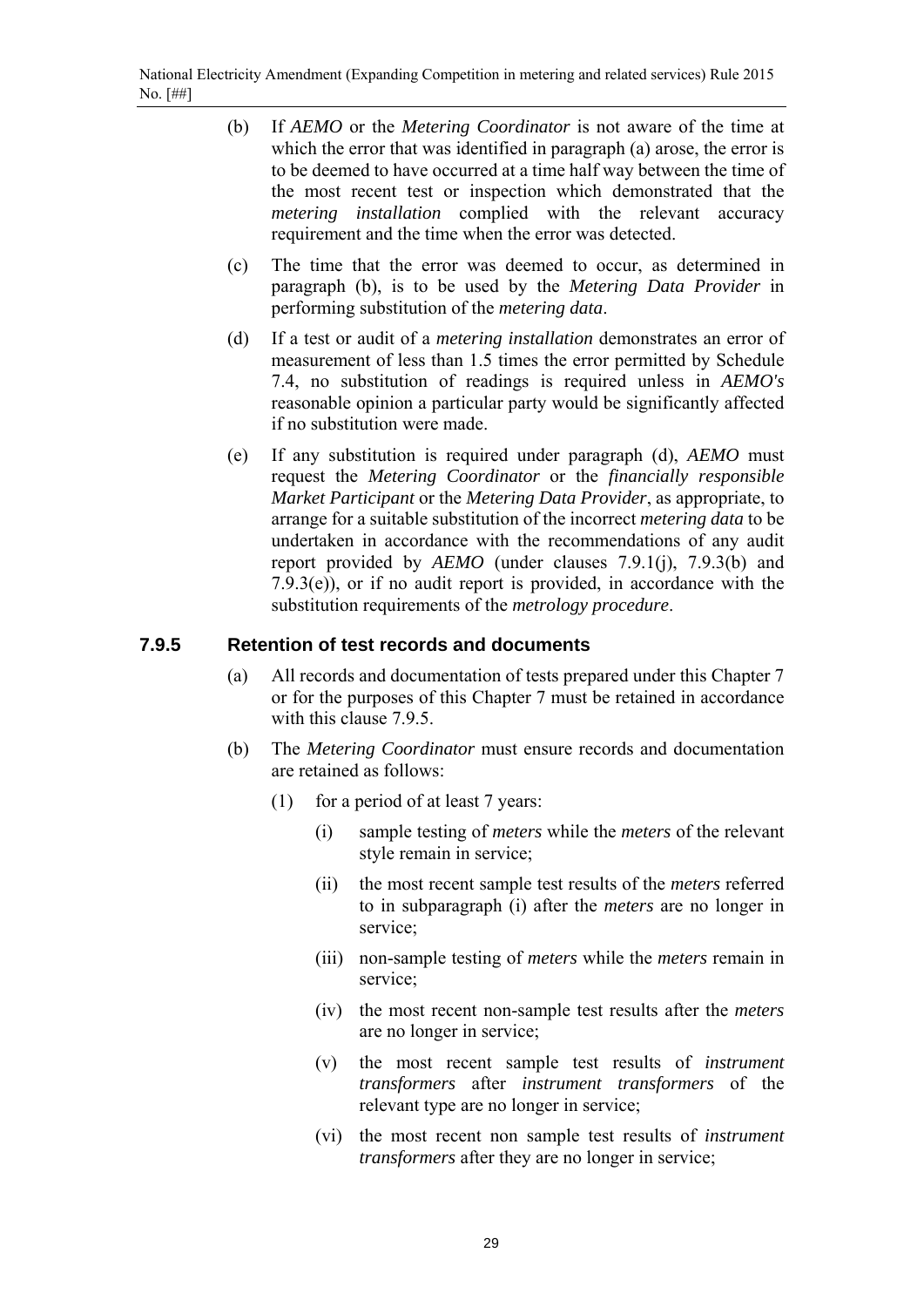- (vii) tests of new *metering* equipment of the relevant style while the equipment remains in service; and
- (viii) tests of new *metering* equipment of the relevant style after the equipment is no longer in service; and
- (2) for a period of at least 10 years:
	- (i) sample testing of *instrument transformers* while *instrument transformers* of the relevant type remain in service; and
	- (ii) non-sample testing of *instrument transformers* while they remain in service.
- (c) The *Metering Coordinator* must ensure records of type tests and pattern approvals carried out or obtained in accordance with S7.4.6.1(f) are retained while *metering* equipment of the relevant type remains in service and for at least 7 years after it is no longer in service.

#### **7.9.6 Metering installation registration process**

*AEMO* must establish, maintain and *publish* a registration process to facilitate the application of this Chapter 7 to *Market Participants*, *Metering Coordinators* and *Network Service Providers* in respect of:

- (a) new *metering installations*;
- (b) modifications to existing *metering installations*; and
- (c) decommissioning of *metering installations*,

including the provision of information on matters such as application process, timing, relevant parties, fees and *metering installation* details.

#### **Part E Metering Data**

#### **7.10 Metering Data Services**

#### **7.10.1 Metering Data Services**

- (a) *Metering Data Providers* must provide *metering data services* in accordance with the *Rules* and procedures authorised under the *Rules*, including:
	- (1) collecting *metering data* by local access or by *remote acquisition*;
	- (2) the validation and substitution of *metering data* for a type 1, 2, 3 and 4 *metering installation*;
	- (3) the validation, substitution and estimation of *metering data* for a type 4A, 5 and 6 *metering installation*;
	- (4) the calculation, estimation and substitution of *metering data* for a type 7 *metering installation*;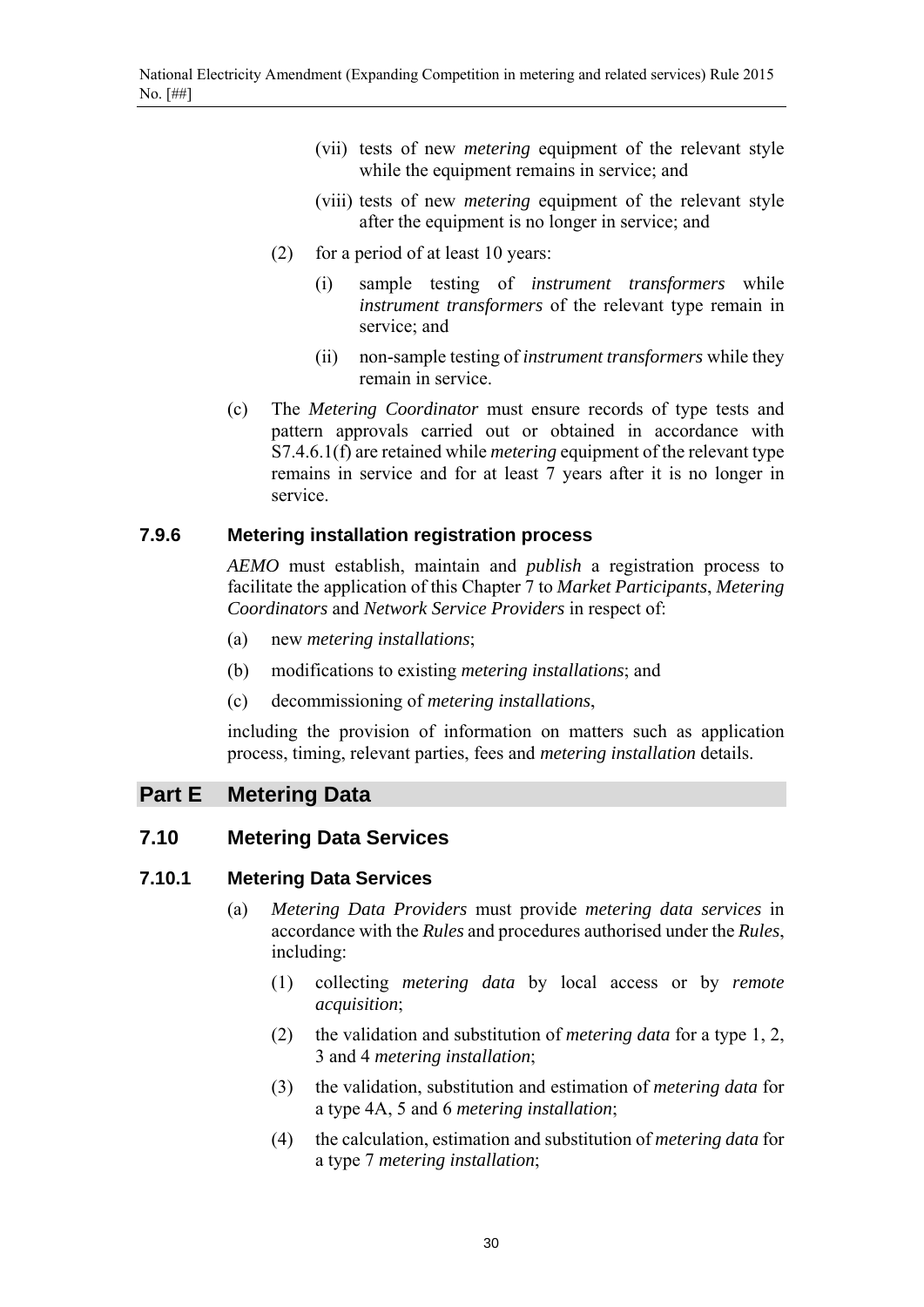- (5) establishing and maintaining a *metering data services database* associated with each *metering installation*;
- (6) delivery of *metering data* and relevant *NMI Standing Data* for a *metering installation* to a person entitled to receive data in accordance with clause 7.15.5;
- (7) the delivery of *metering data* and relevant *NMI Standing Data* to *AEMO* for *settlements*;
- (8) ensuring the *metering data* and other data associated with the *metering installation* is protected from local access or remote access while being collected and while held in the *metering data services database* and that *data* is provided only in accordance with clause 7.15.5;
- (9) maintaining the standard of accuracy of the time setting of the *metering data services database* and the *metering installation* in accordance with clause 7.15.5;
- (10) notifying the *Metering Coordinator* of any *metering installation malfunction* of a *metering installation* within 1 *business day*; and
- (11) management and storage of *metering data* in accordance with clause 7.10.2.
- (b) Despite anything to the contrary in the *Rules*, *AEMO* may obtain *energy data* directly from a *metering installation* for the *settlements* process.

#### **7.10.2 Data management and storage**

- (a) *Metering Data Providers* must:
	- (1) retain *metering data* for all relevant *metering installations* in the *metering data services database*:
		- (i) online in an accessible format for at least 13 months;
		- (ii) following the retention under subparagraph  $(1)(i)$ , in an accessible format for an overall period of not less than 7 years; and
	- (2) archive in an accessible format for a period of 7 years:
		- (i) *metering data* in its original form collected from the *metering installation*;
		- (ii) records of each substitution to *metering data* in respect of a *metering installation*.
- (b) *Metering Data Providers* accredited for type 7 *metering installations* must maintain techniques for determining *calculated metering data* for type 7 *metering installations* that are *market loads* under Schedule 7.4 in accordance with the *metrology procedure*.
- (c) *Metering Data Providers* must maintain *electronic data transfer* facilities in order to deliver *metering data* from the *metering data*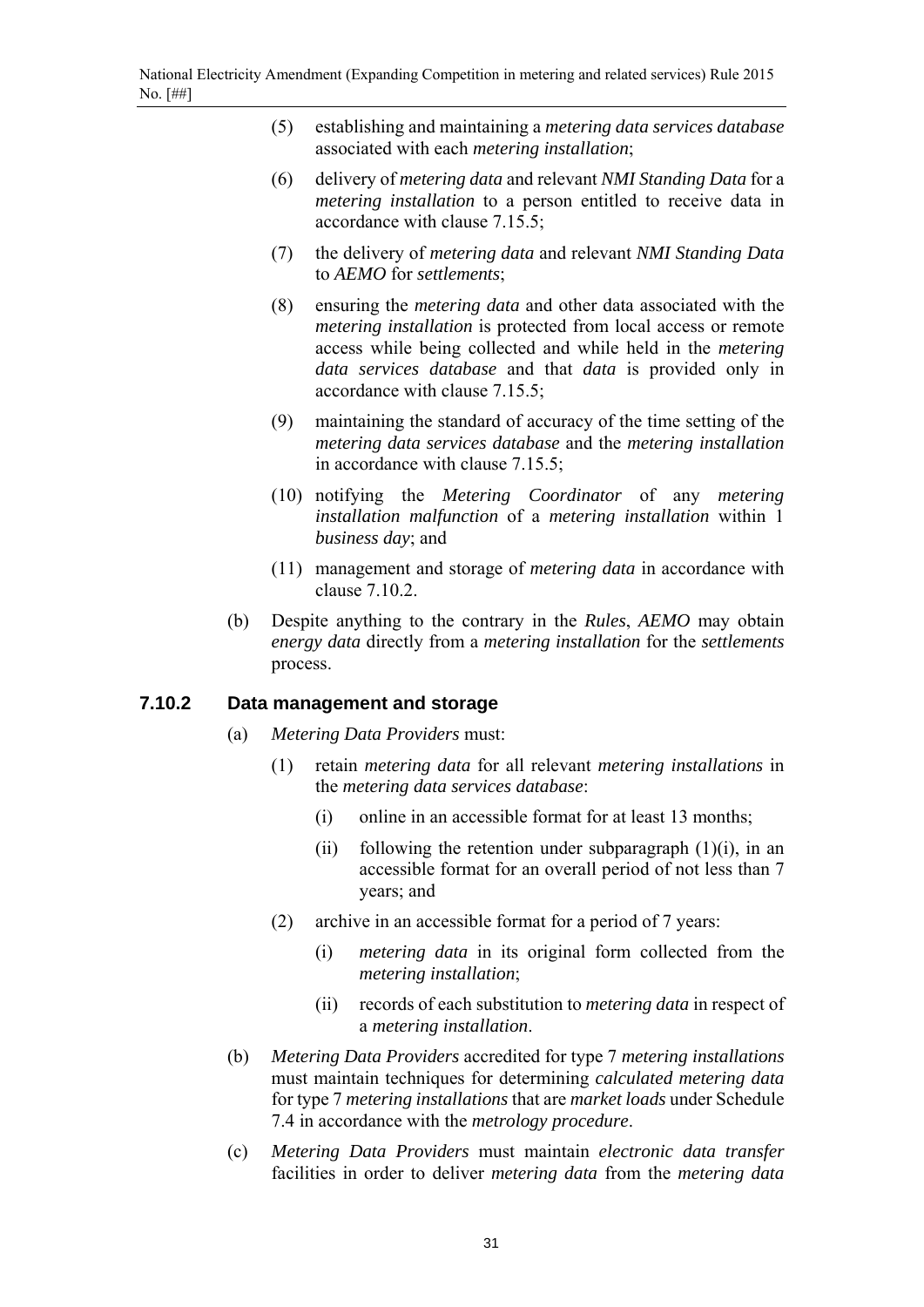*services database* to the *metering database* in accordance with the relevant *service level procedures*.

- (d) *Check metering data*, where available, and appropriately adjusted for differences in *metering installation* accuracy, where applicable, must be used by the *Metering Data Provider* to validate *metering data*.
- (e) If the *Metering Data Provider* becomes aware that the *metering data* that has been delivered into the *metering database* from a *metering data services database* is incorrect, then the *Metering Data Provider* must provide corrected *metering data* to the *financially responsible Market Participant*, the *Local Network Service Provider, Embedded Network Manager* in relation to a *child connection point* and *AEMO* within 1 *business day* of detection.
- (f) *Metering data* may only be altered by a *Metering Data Provider* except in the preparation of *settlements ready data*, in which case *AEMO* may alter the *metering data* in accordance with clause 7.11.2(c).
- (g) A *Metering Data Provider* may only alter *metering data* in the *metering data services database* in accordance with the *metrology procedure*.
- (h) *Metering Data Providers* must maintain *electronic data transfer*  facilities in order to deliver *metering data* from the *metering data services database* to *Market Participants* and *Network Service Providers* who are entitled to receive *metering data*.
- (i) The *Metering Data Provider's* rules and protocols for supplying the *metering data services* must be approved by *AEMO* and *AEMO* must not unreasonably withhold such approval.
- (j) The *Metering Data Provider* must arrange with the *Metering Coordinator* to obtain the relevant *metering data* if *remote acquisition*, if any, becomes unavailable.

#### **7.10.3 Use of check metering data**

- (a) *Check metering data*, where available and provided that the *check metering data* has been appropriately adjusted for differences in *metering installation* accuracy, must be used by *Metering Data Providers* or *AEMO*, as the case may be, for:
	- (1) validation
	- (2) substitution; and
	- (3) estimation,

of *metering data* as required by clauses 7.11.2(a) and 7.10.1.

#### **7.10.4 Periodic energy metering**

(a) The *Metering Data Provider* must, for type 1, 2, 3, 4, 4A and 5 *metering installations*, collate *metering data* relating to: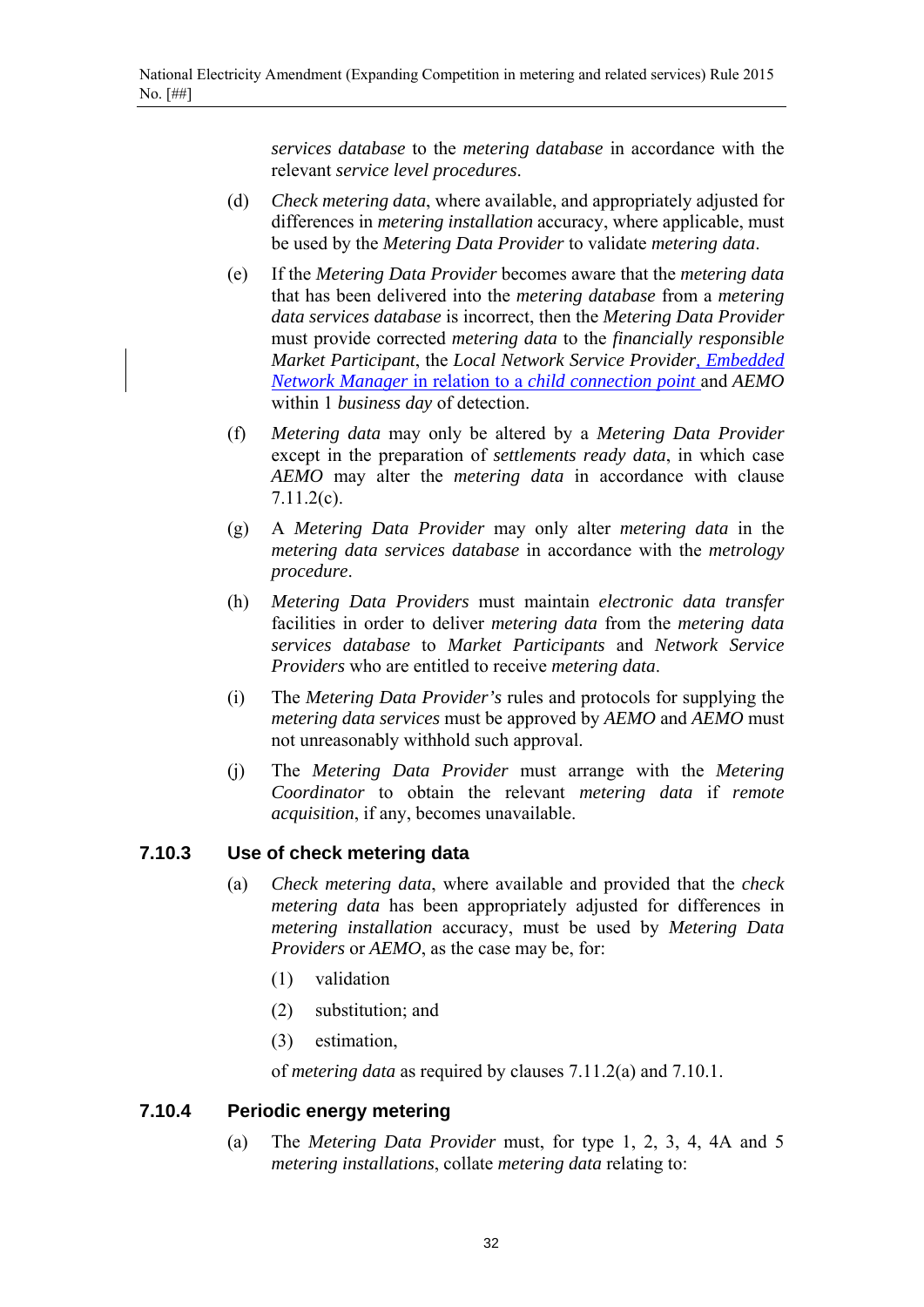- (1) the amount of *active energy*; and
- (2) *reactive energy* (where relevant) passing through a *connection point*,

in *trading intervals* within a *metering data services database* unless it has been agreed between *AEMO*, the *Local Network Service Provider, Embedded Network Manager* in relation to *child connection points* and the *financially responsible Market Participant* that *metering data* may be recorded in sub-multiples of a *trading interval*.

- (b) For type 6 *metering installations*, *metering data* relating to the amount of *active energy* passing through a *connection point* must be converted into *trading intervals* in the *profiling* process undertaken by *AEMO* in accordance with the *metrology procedure* and the *metrology procedure* must specify:
	- (1) the parameters to be used in preparing the *trading interval metering data* for each *market load*, including the algorithms;
	- (2) the *metering data* from *first-tier loads* that is to be used in the conversion process;
	- (3) the quality and timeliness of the *metering data* from the *first-tier loads*;
	- (4) the party responsible for providing the *metering data* from the *first-tier loads*; and
	- (5) if required, the method of cost recovery in accordance with clause 7.17.5.
- (c) For type 7 *metering installations*, *metering data* relating to the amount of *active energy* passing through a *connection point* must be prepared by a *Metering Data Provider* in accordance with clause 7.10.1(a)(4) in *trading intervals* within a *metering data services database*.

#### **7.10.5 Time settings**

- (a) The *Metering Provider* must set the times of clocks of all *metering installations* with reference to *Eastern Standard Time* to a standard of accuracy in accordance with Schedule 7.4 relevant to the *load* through the *connection point* when *installing*, testing and maintaining *metering installations*.
- (b) *AEMO* must ensure that the *metering database* clock is maintained within 1 second and +1 second of *Eastern Standard Time*.
- (c) The *Metering Data Provider* must maintain the *metering data services database* clock within 1 second and + 1 second of *Eastern Standard Time*.
- (d) The *Metering Data Provider* must:
	- (1) check the accuracy of the clock of the *metering installation* with reference to *Eastern Standard Time* to a standard of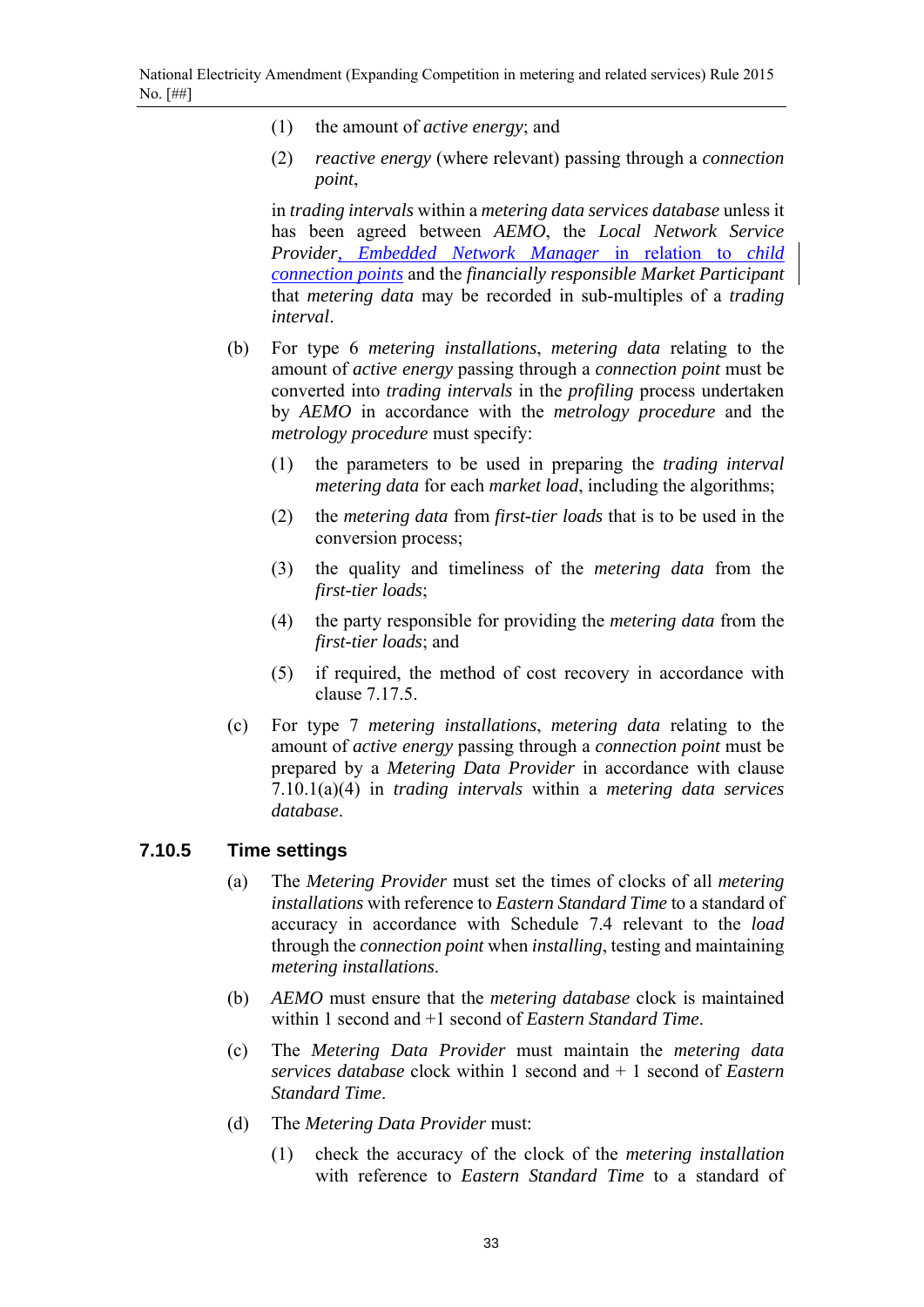accuracy in accordance with Schedule 7.4 relevant to the *load* through the *connection point* on each occasion that the *metering installation* is accessed;

- (2) reset the clock of the *metering installation* so that it is maintained to the required standard of accuracy in accordance with Schedule 7.4 relevant to the *load* through the *connection point* where the clock error of a *metering installation* does not conform to the required standard of accuracy on any occasion that the *metering installation* is accessed; and
- (3) notify the *Metering Provider* where the *Metering Data Provider* is unable to reset the clock of the *metering installation* in accordance with subparagraph (2).

#### **7.10.6 Metering data performance standards**

- (a) The *Metering Coordinator* must ensure that *metering data* is provided to *AEMO* for all *trading intervals* where the *metering installation* has the capability for *remote acquisition* of *metering data*, and that the data:
	- (1) is derived from a *metering installation* compliant with clause 7.8.8(a);
	- (2) provided within the timeframe required for *settlements* and *prudential requirements* specified in the *metrology procedure*, and the relevant *service level procedures*;
	- (3) is actual or substituted in accordance with the *metrology procedure*; and
	- (4) provided in accordance with the performance standards specified in the *metrology procedure*.
- (b) The performance standards specified in subparagraph (a)(4) must be set at a level that does not impose a material risk on *AEMO's* ability to meet its *settlements* and *prudential requirements* obligations under the *Rules*.
- (c) *AEMO* may relax or exempt the performance standards specified in subparagraph (a)(4) in circumstances, including those referred to in clause 7.8.9(a), when *AEMO* and the *Metering Coordinator* agree on a lower performance standard that does not place a material risk on *AEMO's* ability to meet its *settlements* and *prudential requirements* obligations under the *Rules*.
- (d) Where the *metering installation* is a type 4A *metering installation* or does not have the capability for *remote acquisition* of *metering data*, the *Metering Coordinator* must ensure that *metering data* is provided to *AEMO* and that the data:
	- (1) is derived from a *metering installation* compliant with clause 7.8.8(a);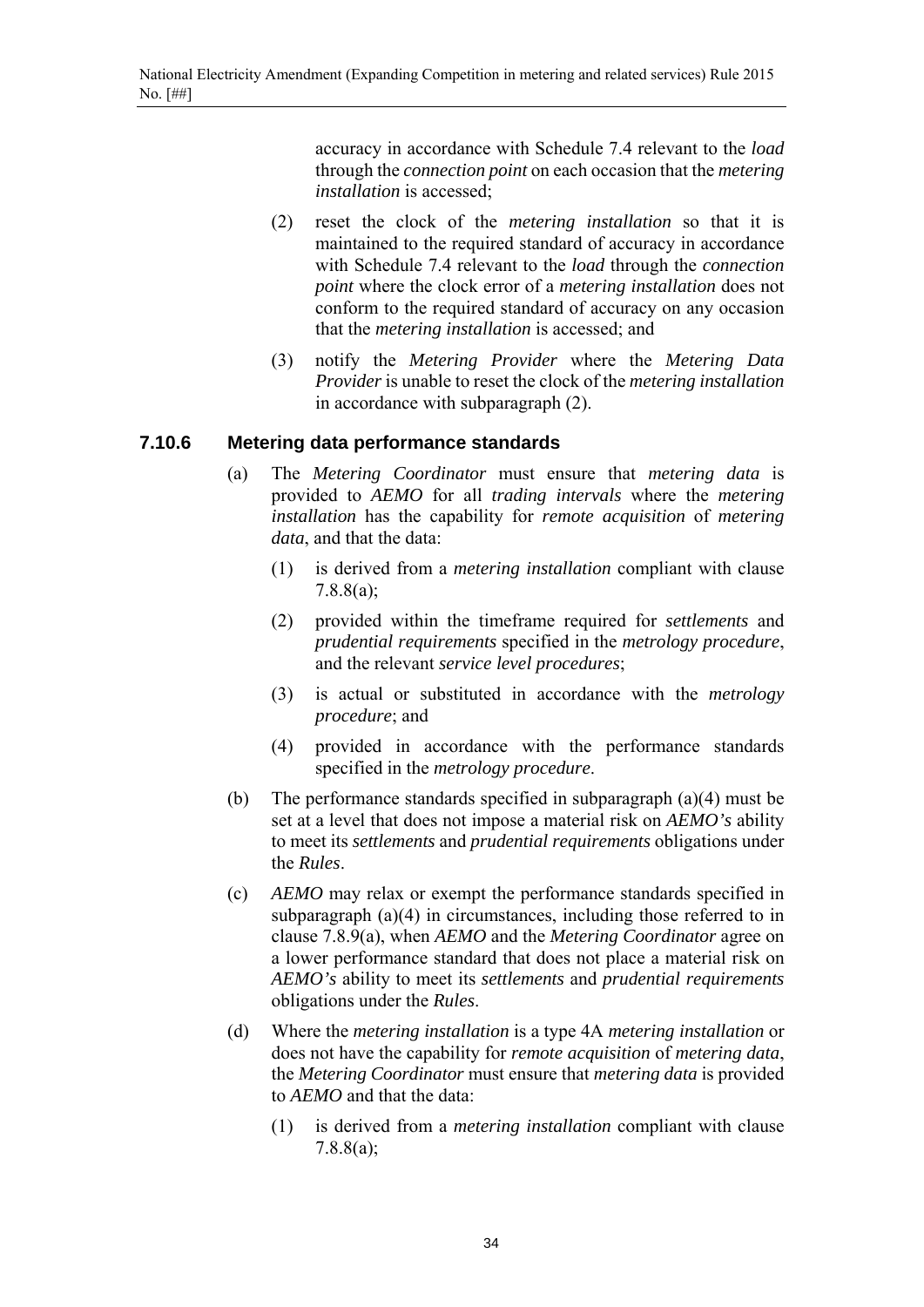- (2) provided within the timeframe required for *settlements*  specified in the *metrology procedure* and the relevant *service level procedures*;
- (3) is actual, substituted or estimated in accordance with the *metrology procedure*; and
- (4) provided in accordance with the performance standards specified in the *metrology procedure*.

### **7.11 Metering data and database**

#### **7.11.1 Metering databases**

- (a) *AEMO* must create, maintain and administer a *metering database* (either directly or under a contract for provision of the database) containing information for each *metering installation* registered with *AEMO*.
- (b) The *metering database* must have the capacity for electronic access by relevant *Market Participants* and *Network Service Providers*.
- (c) The *metering database* must include *metering data*, *settlements ready data*, and information for each *metering installation* registered with *AEMO* in accordance with rule 7.12.
- (d) Persons who may be granted access to data held within the *metering database* are set out in clause 7.15.5.
- (e) For all types of *metering installations*, the *metering database* must contain *metering data* that is:
	- (1) retained online in an accessible format for at least 13 months; and
	- (2) following the retention under subparagraph (1), archived in an accessible format for an overall period of not less than 7 years.
- (f) The *settlements ready data* held in the *metering database* must be used by *AEMO* for *settlements* purposes.
- (g) The *settlements ready data* held in the *metering database* may be used by *Distribution Network Service Providers* for the purpose of determining *distribution service charges* in accordance with clause 6.20.1.
- (h) *AEMO* must retain *settlements ready data* for all *metering installations* for a period of 7 years.

#### **7.11.2 Data validation, substitution and estimation**

- (a) If *AEMO* in the preparation of *settlements ready data* detects *metering data* that fails validation *AEMO* must notify the *Metering Data Provider* within 1 business day of detection.
- (b) Where a *Metering Data Provider* receives notification under paragraph (a), the *Metering Data Provider* must use its best endeavours to provide corrected *metering data* to *AEMO* within 1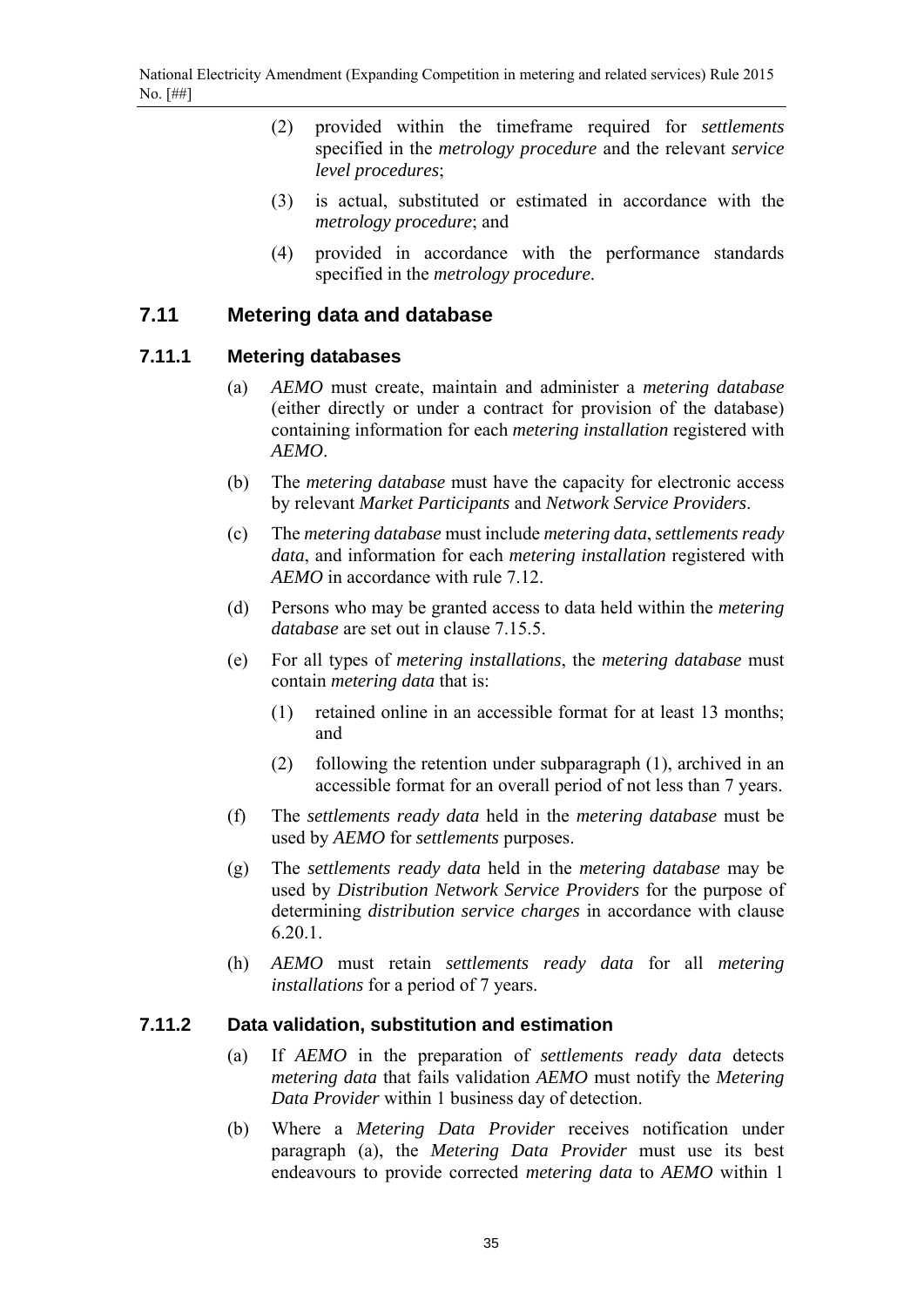*business day* or advise *AEMO* that this time limit cannot be achieved, and the reason for delay, in which case the parties must agree on a revised time limit by which the corrected *metering data* will be provided.

(c) Where *metering data* fails validation by *AEMO* in the preparation of *settlements ready data* and replacement *metering data* is not available within the time required for *settlements* then *AEMO* must prepare a substitute value in accordance with the *metrology procedure*.

#### **7.11.3 Changes to energy data or to metering data**

- (a) The *Metering Coordinator* must ensure that *energy data* held in a *metering installation* is not be altered except when the *meter* is reset to zero as part of a repair or reprogramming.
- (b) If an on-site test of a *metering installation* requires the injection of current, the *Metering Coordinator* must ensure that:
	- (1) the *energy data* stored in the *metering installation* is inspected; and
	- (2) if necessary following the inspection under subparagraph (1), alterations are made to the *metering data*, to ensure that the *metering data* in the *metering data services database* and the *metering database* is not materially different from the *energy* consumed at that *connection point* during the period of the test.
- (c) If a *Metering Coordinator* considers alterations are necessary under paragraph (b)(2), the *Metering Coordinator* must:
	- (1) notify *AEMO* that alteration to the *metering data* is necessary; and
	- (2) advise the *financially responsible Market Participant* of the need to change the *metering data* and the *Metering Coordinator* must arrange for the *Metering Data Provider* to:
		- (i) alter the *metering data* for the *connection point* held in the *metering data services database* in accordance with the validation, substitution and estimation procedures in the *metrology procedure*; and
		- (ii) submit the altered *metering data* to the *Registered Participants* and the *Network Service Provider* who are entitled to the data in accordance with clause 7.15.5.
- (d) If a test referred to in paragraph (b) is based on actual *connection point loads*, no alteration is required.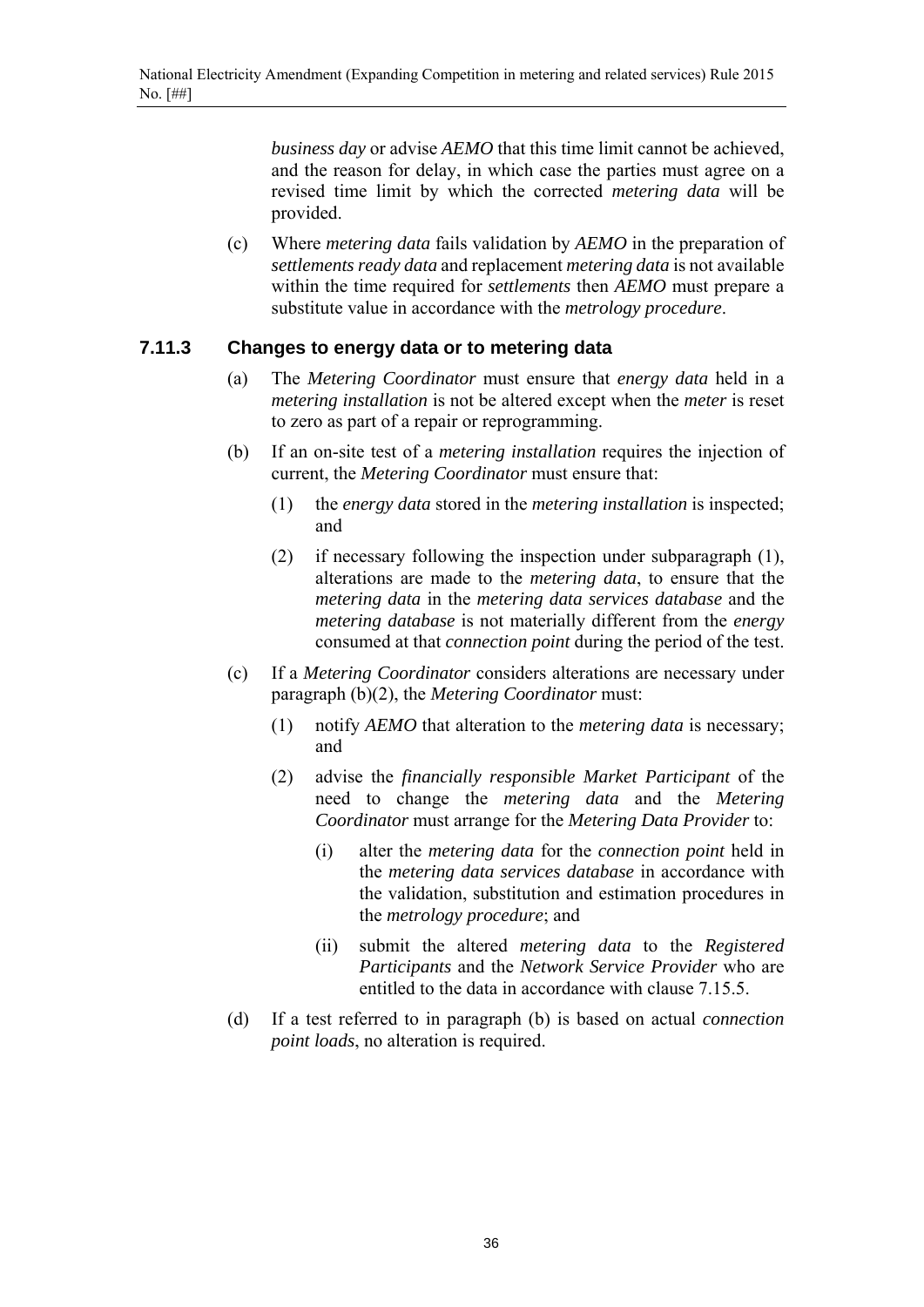# **7.12 Register of Metering Information**

## **7.12.1 Metering register**

- (a) As part of the *metering database*, *AEMO* must maintain a *metering register* of all *metering installations* and *check metering installations* which provide *metering data* used for *settlements*.
- (b) The *metering register* referred to in paragraph (a) must contain the information specified in Schedule 7.1.

## **7.12.2 Metering register discrepancy**

- (a) If the information in the *metering register* indicates that the *metering installation* or the *check metering installation* does not comply with the requirements of the *Rules*, *AEMO* must advise affected *Registered Participants* of the discrepancy.
- (b) If a discrepancy under paragraph (a) occurs, then the *Metering Coordinator* must arrange for the discrepancy to be corrected within 2 *business days* unless exempted by *AEMO*.

## **7.13 Disclosure of NMI information**

## **7.13.1 Application of this Rule**

A *retailer* is entitled to information under this *Rule* only if the relevant information is not available to the *retailer* through the *Market Settlement and Transfer Solution Procedures*.

## **7.13.2 NMI and NMI checksum**

- (a) A *Distribution Network Service Provider* must, at the request of a *retailer*, and within 1 *business day* of the date of the request, provide the *retailer* with the *NMI* and *NMI* checksum for premises identified in the request by reference to:
	- (1) a unique meter identifier held by the *Distribution Network Service Provider*; or
	- (2) a street address; or
	- (3) the code used by Australia Post to provide a unique identifier for postal addresses.
- (b) If a computer search by the *Distribution Network Service Provider* does not produce a unique match for the information provided by the *retailer*, the *Distribution Network Service Provider* must provide the *retailer* with any computer matches achieved up to a maximum of 99.

## **7.13.3 NMI Standing Data**

A *Distribution Network Service Provider* must, at the request of a *financially responsible Market Participant*, and within 2 *business days* of the date of the request, provide the *financially responsible Market Participant* with the *NMI Standing Data* for premises identified in the request by reference to the *NMI* for the premises.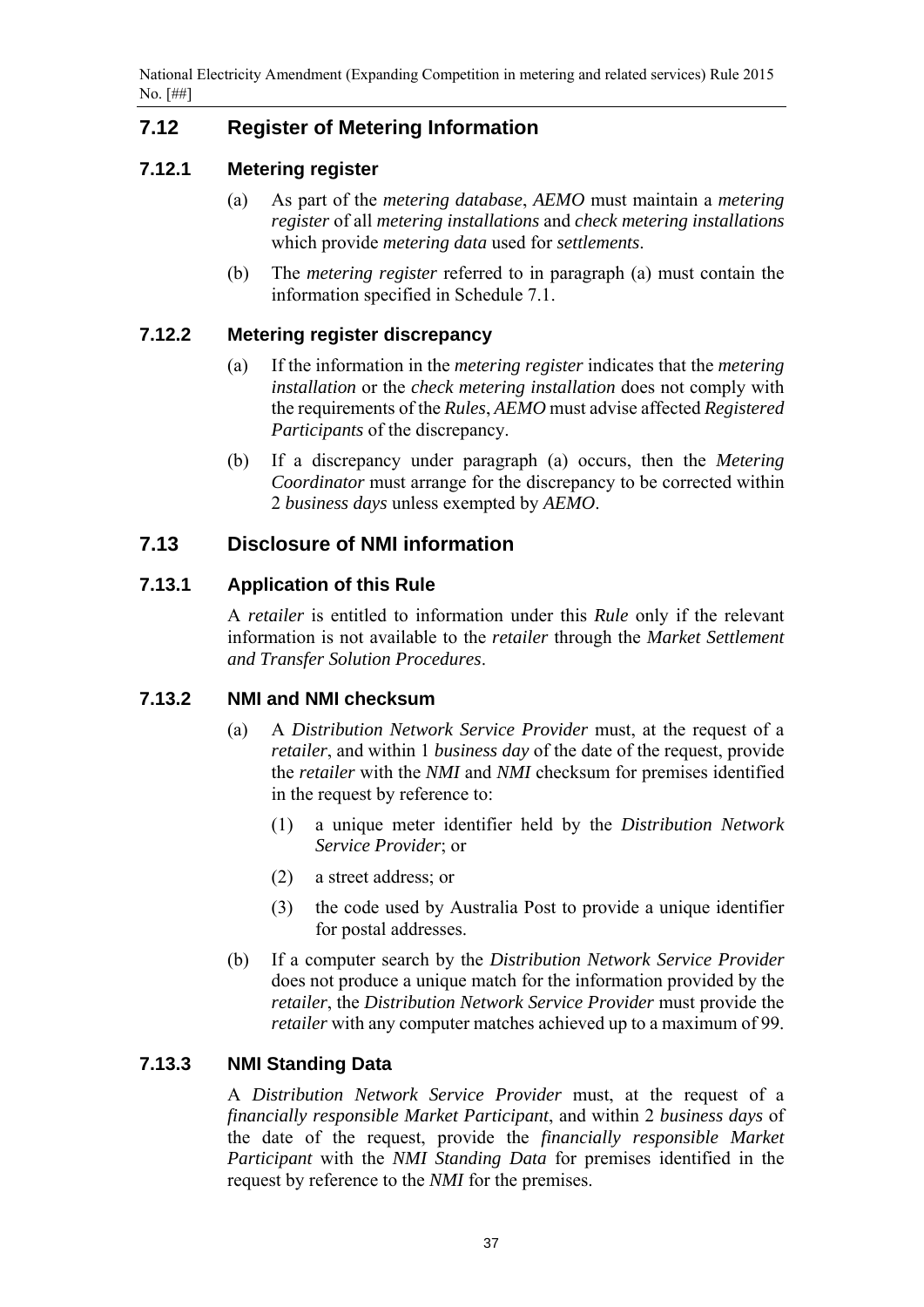## **7.14 Metering data provision to retail customers**

- (a) *AEMO* must establish, maintain and *publish* the *metering data provision procedures* in accordance with this rule 7.14, this Chapter 7, and otherwise in accordance with the *Rules*.
- (b) The objective of the *metering data provision procedures* is to establish the minimum requirements for the manner and form in which *metering data* should be provided to a *retail customer* (or its *customer authorised representative*) in response to a request for such data from the *retail customer* or *customer authorised representative*.
- (c) The *metering data provision procedures* must:
	- (1) specify the manner and form in which *retail customers' metering data* must be provided, including a:
		- (i) detailed data format; and
		- (ii) summary data format;
	- (2) for *retail customers* for whom *interval metering data* is available, specify the summary data format, which, at a minimum should include the *retail customer's*:
		- (i) nature and extent of *energy* usage for daily time periods;
		- (ii) usage or *load* profile over a specified period; and
		- (iii) a diagrammatic representation of the information referred to in subparagraph (i);
	- (3) for *retail customers* for whom accumulated *metering data* is available, specify a summary data format;
	- (4) include timeframes in which a *financially responsible Market Participant* or a *Distribution Network Service Provider* must, using reasonable endeavours, respond to requests made under clause 7.15.5(a)(8). The timeframe to be included must:
		- (i) be no more than 10 *business days*, except where requests are made under clause 7.15.5(a)(8) by a *customer authorised representative* in relation to more than one *retail customer* of either the *financially responsible Market Participant* or *Distribution Network Service Provider* to whom the request is made; and
		- (ii) take account of procedures in place relating to the validation of *metering data*; and
	- (5) specify a minimum method of delivery for the requested *metering data*.
- (d) *Financially responsible Market Participants* and *Distribution Network Service Providers* must comply with the *metering data provision procedures* when responding to requests under clause 7.15.5(a)(8).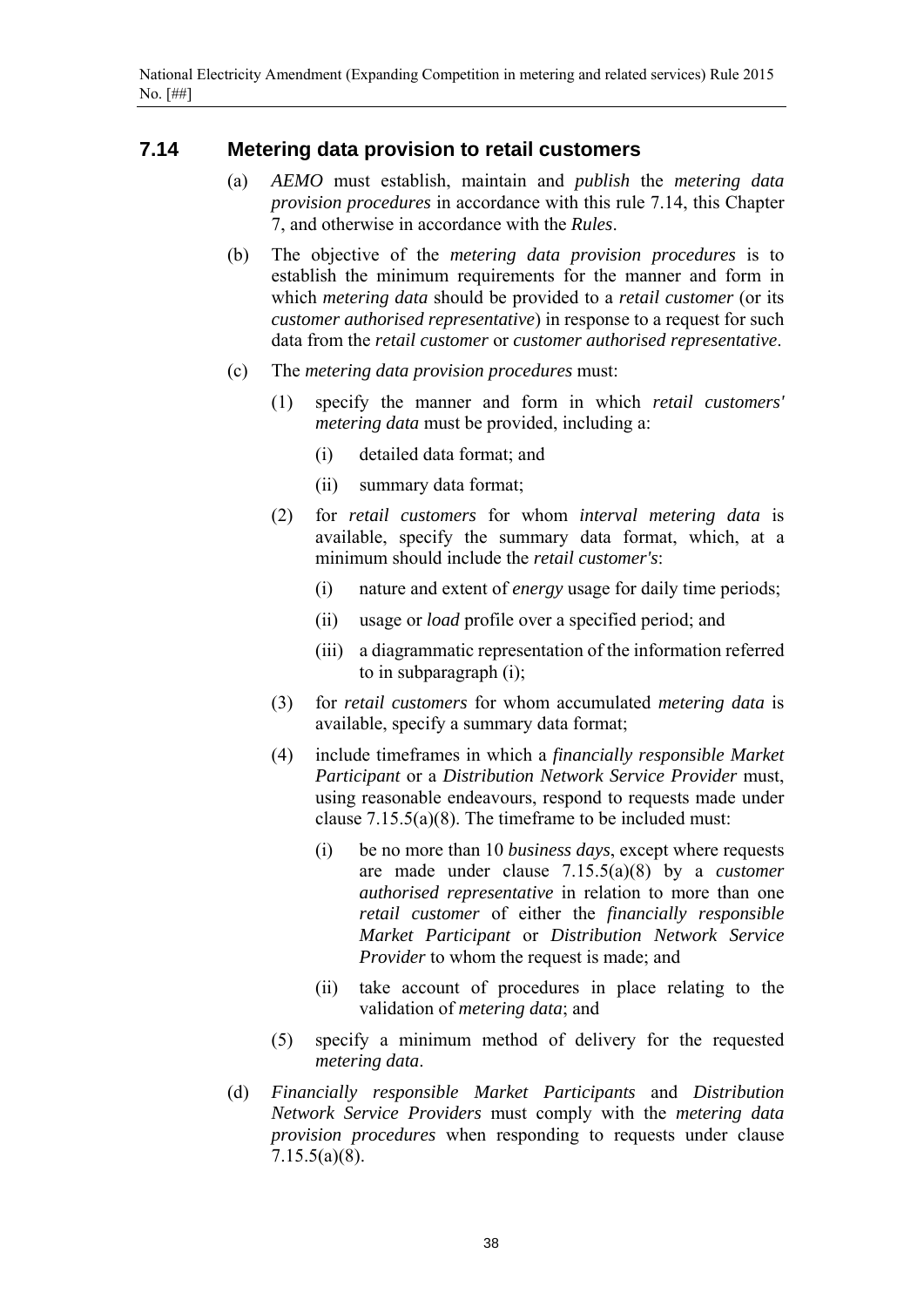National Electricity Amendment (Expanding Competition in metering and related services) Rule 2015 No. [##]

## **Part F Security of metering installation and energy data**

## **7.15 Security of metering installation and energy data**

### **7.15.1 Confidentiality**

*Energy data*, *metering data*, *NMI Standing Data*, information included under a scheme for a NMI Standing Data Schedule as referred to in clause 3.13.12A, information in the *metering register* and passwords are confidential and must be treated as *confidential information* in accordance with the *Rules*.

### **7.15.2 Security of metering installations**

- (a) The *Metering Coordinator* must ensure that a *metering installation* is secure and that associated links, circuits and information storage and processing systems are protected by security mechanisms acceptable to *AEMO*.
- (b) *AEMO* may override any of the security mechanisms fitted to a *metering installation* with prior notice to the *Metering Coordinator*.
- (c) If a *Local Network Service Provider*, *financially responsible Market Participant*, *Metering Provider* or *Metering Data Provider* becomes aware that a seal protecting *metering* equipment has been broken, it must notify the *Metering Coordinator* within 5 *business days*.
- (d) If a broken seal has not been replaced by the person who notified the *Metering Coordinator* under paragraph (c), the *Metering Coordinator* must replace the broken seal no later than:
	- (1) the first occasion on which the *metering* equipment is visited to take a reading; or
	- (2) 100 days,

after receipt of notification that the seal has been broken.

- (e) The costs of replacing broken seals as required by paragraph (d) are to be borne by:
	- (1) the *financially responsible Market Participant* if the seal was broken by a *retail customer* of that *Market Participant*;
	- (2) a *Registered Participant* if the seal was broken by the *Registered Participant*;
	- (3) the *Metering Provider* if the seal was broken by the *Metering Provider*;
	- (4) the *Metering Data Provider* if the seal was broken by the *Metering Data Provider*; or
	- (5) otherwise by the *Metering Coordinator*.
- (f) If it appears that as a result of, or in connection with, the breaking of a seal referred to in paragraph (c) that the relevant *metering* equipment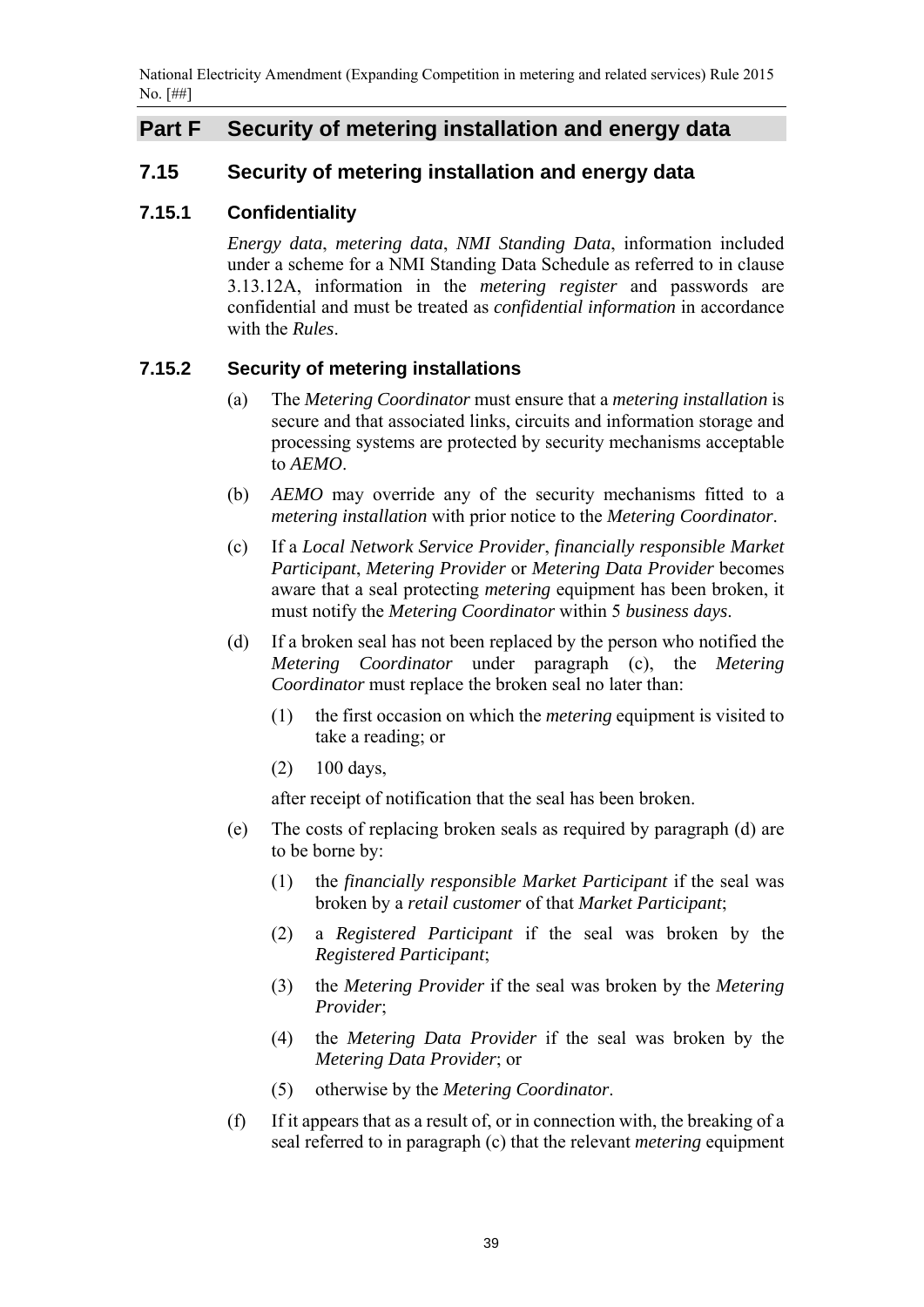may no longer meet the relevant minimum standard, the *Metering Coordinator* must ensure that the *metering* equipment is tested.

(g) A *Metering Coordinator* must not prevent, hinder or otherwise impede a *Local Network Service Provider* from locally accessing a *metering installation* or *connection point* for the purposes of *reconnecting* or *disconnecting* the *connection point*.

### **7.15.3 Security controls for energy data**

- (a) The *Metering Coordinator* must ensure that *energy data* held in the *metering installation* is protected from local access and remote access by suitable password and security controls in accordance with paragraph (c).
- (b) The *Metering Provider* must keep records of passwords secure.
- (c) Except as otherwise specified in clause 7.15.4(e), the *Metering Provider* must allocate 'read only' passwords to *Market Participants*, *Local Network Service Providers* and *AEMO*, except where separate 'read only' and 'write' passwords are not available, in which case the *Metering Provider* must allocate a password to *AEMO* only. For the avoidance of doubt, a *financially responsible Market Participant* may allocate that 'read only' password to a *retail customer* who has sought access to its *energy data* or *metering data* in accordance with clause 7.15.5(a)(8).
- (d) The *Metering Provider* must hold 'read only' and 'write' passwords.
- (e) The *Metering Provider* must forward a copy of the passwords held under paragraph (d) to *AEMO* on request by *AEMO* for *metering installations* types 1, 2,3 and 4.
- (f) *AEMO* must hold a copy of the passwords referred to in paragraph (e) for the sole purpose of revealing them to a *Metering Provider* in the event that the passwords cannot be obtained by the *Metering Provider* by any other means.
- (g) Subject to the authorisation of the *Metering Coordinator* which is for the purpose of managing congestion in accordance with clause 7.15.5(e), if a *retail customer* of a *financially responsible Market Participant* requests a 'read only' password, the *financially responsible Market Participant* must:
	- (1) obtain a 'read only' password from the *Metering Provider* in accordance with paragraph (c); and
	- (2) provide a 'read only' password to the *customer* within 10 *business days*.
- (h) The *Metering Coordinator* referred to in paragraph (g) must not unreasonably withhold the authorisation required by the *financially responsible Market Participant*.
- (i) The *Metering Provider* must allocate suitable passwords to the *Metering Data Provider* that enables the *Metering Data Provider* to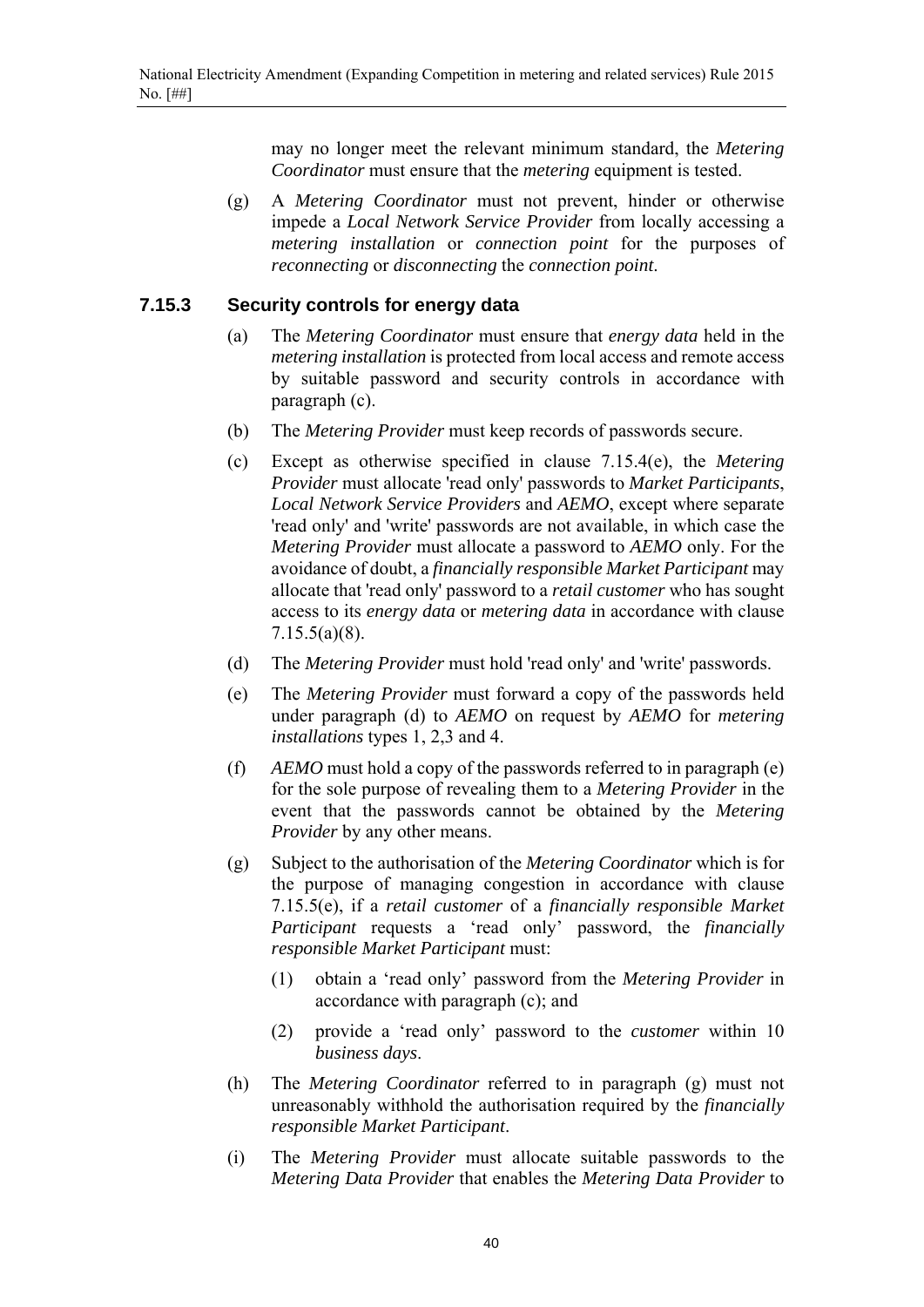collect the *energy data* and to maintain the clock of the *metering installation* in accordance with clause 7.10.5.

- (j) The *Metering Data Provider* must keep all *metering installation* passwords secure and not make the passwords available to any other person.
- (k) The *Metering Provider* must provide remote access to the *metering installation* in accordance with the requirements of clause 7.15.5(b) and remote or local access, as the case may be, to the *metering installation* to facilitate the requirements of clause 7.10.5(d).

## **7.15.4 Additional security controls for small customer metering installations**

In respect of a *small customer metering installation*:

- (a) the *Metering Coordinator* must ensure that access to *energy data* held in the *metering installation* is only given to a person and for a purpose that is permitted under the *Rules*;
- (b) the *Metering Coordinator* must ensure that access to services provided by the *metering installation* and *metering data* from the *metering installation* is only given to:
	- (1) in respect of a service listed in the *minimum services specification* in column 1 of table S7.5.1.1 and of *metering data* in connection with that service, an *access party* listed in column 3 of table S7.5.1.1;
	- (2) except as otherwise specified in subparagraph (1), a person and for a purpose to which the *small customer* has given prior consent ; or
	- (3) otherwise, a person and for a purpose that is permitted under the *Rules*.
- (c) the *Metering Coordinator* must ensure that the services provided by the *metering installation* are protected from local access and remote access by suitable password and security controls in accordance with paragraph (e);
- (d) the *Metering Provider* must keep records of remote access passwords secure; and
- (e) the *Metering Provider* must ensure that:
	- (1) it forwards a copy of a password allowing local access and a copy of a password allowing remote access to the *metering installation*, services provided by the *metering installation* and *energy data* held in the *metering installation*, to the *Metering Coordinator*, *Metering Data Provider, Embedded Network Manager* in relation to *child connection points* and *AEMO*; and
	- (2) except as provided above, no other person receives or has access to a copy of a password allowing local access or remote access to the *metering installation*, services provided by the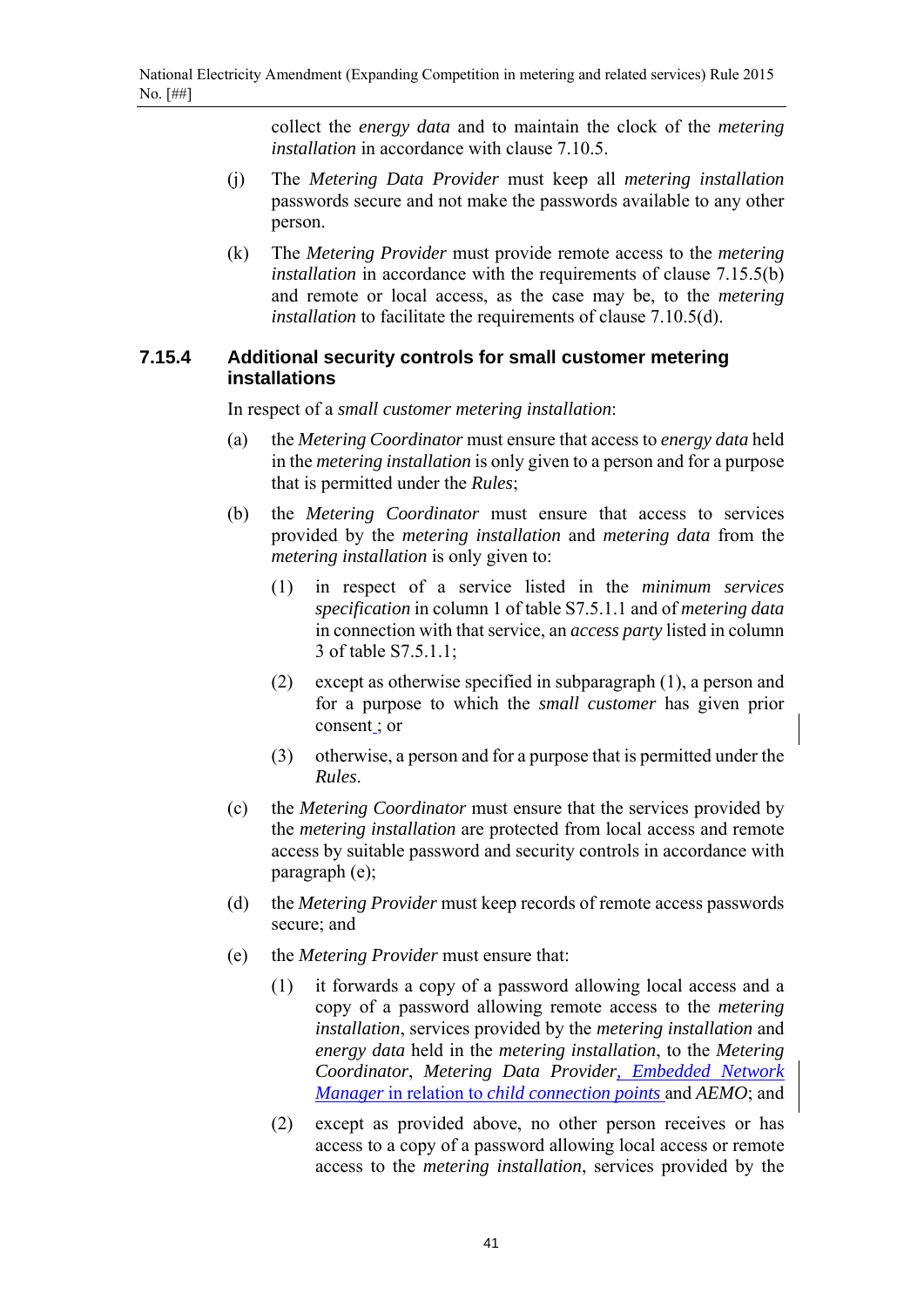*metering installation* or *energy data* held in the *metering installation*.

### **7.15.5 Access to data**

- (a) The only persons who may be granted access to *energy data* or may receive *metering data*, *NMI Standing Data*, *settlements ready data* or data from the *metering register* for a *metering installation* are:
	- (1) *Registered Participants* with a financial interest in the *metering installation* or the *energy* measured by that *metering installation*;
	- (2) the *Metering Coordinator* appointed with respect to that *metering installation*;
	- (3) the *Metering Provider* who has been appointed with respect to that *metering installation* in accordance with clause 7.3.2(a);
	- (4) *financially responsible Market Participants* in accordance with the *meter churn procedures*;
	- (5) the *Network Service Provider* or providers associated with the *connection point*;
	- (5a) in relation to a *metering installation* for a *child connection point* on the *Exempt Embedded Network Service Provider's embedded network,* the *Exempt Embedded Network Service Provider* and its *Embedded Network Manager*;
	- (6) *AEMO* and its authorised agents;
	- (7) the *energy ombudsman* in accordance with paragraphs (f), (g) and  $(h)$ ;
	- (8) a *retail customer* or *customer authorised representative*, upon request by that *retail customer* or its *customer authorised representative* to the *financially responsible Market Participant* or *Distribution Network Service Provider* in relation to that *retail customer's metering installation*;
	- (9) if a *small customer* has consented to a person accessing the *metering data* from its *small customer metering installation* in accordance with clause 7.15.4(b)(2), to that person;
	- (10) a *large customer* or a *customer authorised representative*, in relation to data from the *metering installation* in respect of the *connection point* of the *large customer*;
	- (11) the *AER* or *Jurisdictional Regulators* upon request to *AEMO*; and
	- (12) the *Metering Data Provider* who has been appointed to provide *metering data services* with respect to that *metering installation* in accordance with clause 7.3.2(d).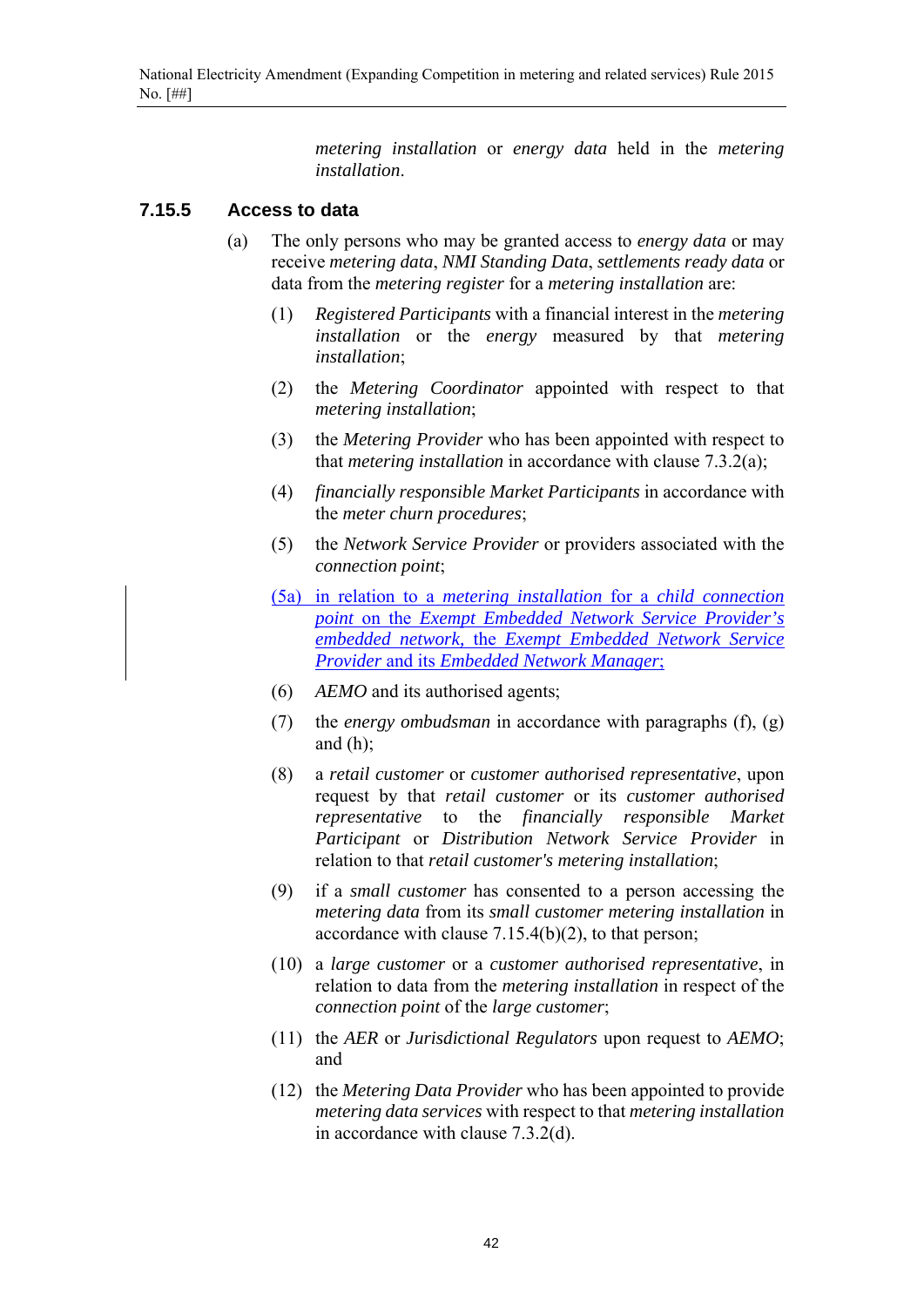- (b) Remote access to *energy data* recorded by a *metering installation* by persons referred to in paragraph (a) must only be provided where passwords in accordance with rule 7.15 are allocated, otherwise access shall be to *metering data* from the *metering data services database* or the *metering database*.
- (c) Without limiting paragraph (a):
	- (1) a *financially responsible Market Participant* is entitled to access or receive *NMI Standing Data*;
	- (2) a *customer authorised representative* is entitled to access or receive the relevant data referred to in paragraph (a); and
	- (3) a *financially responsible Market Participant* or a *Distribution Network Service Provider* is entitled to access or provide the relevant data referred to in paragraph (a) to a *customer authorised representative*; and ,
	- (4) *Exempt Embedded Network Service Provider* and its *Embedded Network Manager* is entitled to access or receive the relevant data referred to in paragraph (a),

after having first done whatever may be required or otherwise necessary, where relevant, under any applicable privacy legislation (including if appropriate making relevant disclosures or obtaining relevant consents from *retail customers*).

- (d) The *Metering Data Provider* or *AEMO* (as the case may be) who is responsible for the provision of *metering data services* must ensure that access is provided to *metering data* from the *metering data services database* only to the persons referred to in subparagraphs  $(a)(1)$  to  $(6)$  and  $(a)(11)$ .
- (e) The *Metering Coordinator* must ensure that access to *energy data* from the *metering installation* by persons referred to in paragraph (a) is scheduled appropriately to ensure that congestion does not occur.
- (f) Despite anything to the contrary in this *Rule*, *AEMO* may provide an *energy ombudsman* with *metering data* relating to a *Registered Participant* from a *metering installation*, the *metering database*, or the *metering register* if the ombudsman has received a complaint to which the data is relevant from a *retail customer* of the *Registered Participant*.
- (g) *AEMO* must notify the relevant *Registered Participant* of any information requested by the *energy ombudsman* under paragraph (e) and, if it is requested by that *Registered Participant*, supply the *Registered Participant* with a copy of any information provided to the *energy ombudsman*.
- (h) *AEMO* must, acting jointly with the *energy ombudsman*, develop procedures for the efficient management of timely access to data by *energy ombudsman* in consultation with *Registered Participants* in accordance with the *Rules consultation procedures*.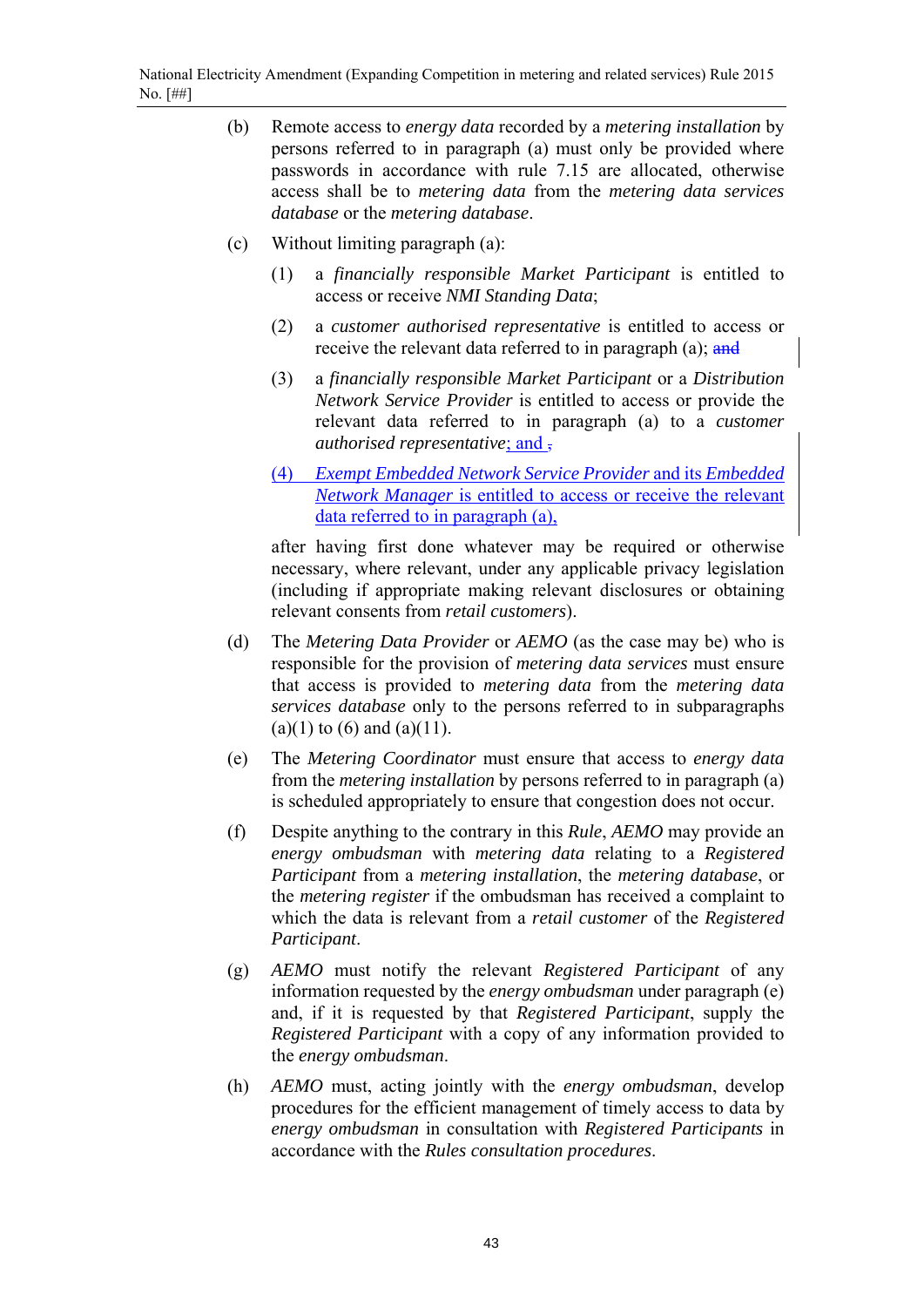# **PART G Procedures**

## **7.16 Procedures**

## **7.16.1 Obligation to establish, maintain and publish procedures**

- (a) *AEMO* is responsible for the establishment and maintenance of procedures specified in Chapter 7 except for procedures established and maintained under rule 7.17.
- (b) The procedures authorised by *AEMO* must be established and maintained by *AEMO* in accordance with the *Rules consultation procedures*.
- (c) The *Information Exchange Committee* is responsible for the establishment and maintenance of procedures specified in rule 7.17.
- (d) The procedures authorised by the *Information Exchange Committee* must be established and maintained in accordance with the requirements of rule 7.17.
- (e) The procedures established or maintained under this clause 7.16.1 must be *published* by the party authorised to make the procedure.
- (f) *AEMO* must establish, maintain and *publish* a list of procedures authorised under the *Rules* relevant to this Chapter 7, irrespective of who authorised those procedures.

## **7.16.2 Market Settlement and Transfer Solution Procedures**

- (a) *AEMO*, in consultation with *Registered Participants* in accordance with the *Rules consultation procedures*, must establish, maintain and *publish Market Settlement and Transfer Solution Procedures*.
- (b) *AEMO* may from time to time amend the *Market Settlement and Transfer Solution Procedures* in consultation with *Registered Participants* in accordance with the *Rules consultation procedures*. *AEMO* must *publish* any such amendment to the *Market Settlement and Transfer Solution Procedures*.
- (c) All *Registered Participants*, *Metering Providers,* and *Metering Data Providers* and *Embedded Network Managers* must comply with the *Market Settlement and Transfer Solution Procedures*.
- (d) If a *Registered Participant*, *Metering Provider*, *-or Metering Data Provider* or *Embedded Network Manager* breaches the requirements of the *Market Settlement and Transfer Solution Procedures*, *AEMO* may send to that *Registered Participant* a notice in writing setting out the nature of the breach.
- (e) If the *Registered Participant*, *Metering Provider,* or *Metering Data Provider* or *Embedded Network Manager* remains in breach for more than 5 *business days* after receipt of the notice from *AEMO*, *AEMO* must advise:
	- (1) the *AER*; and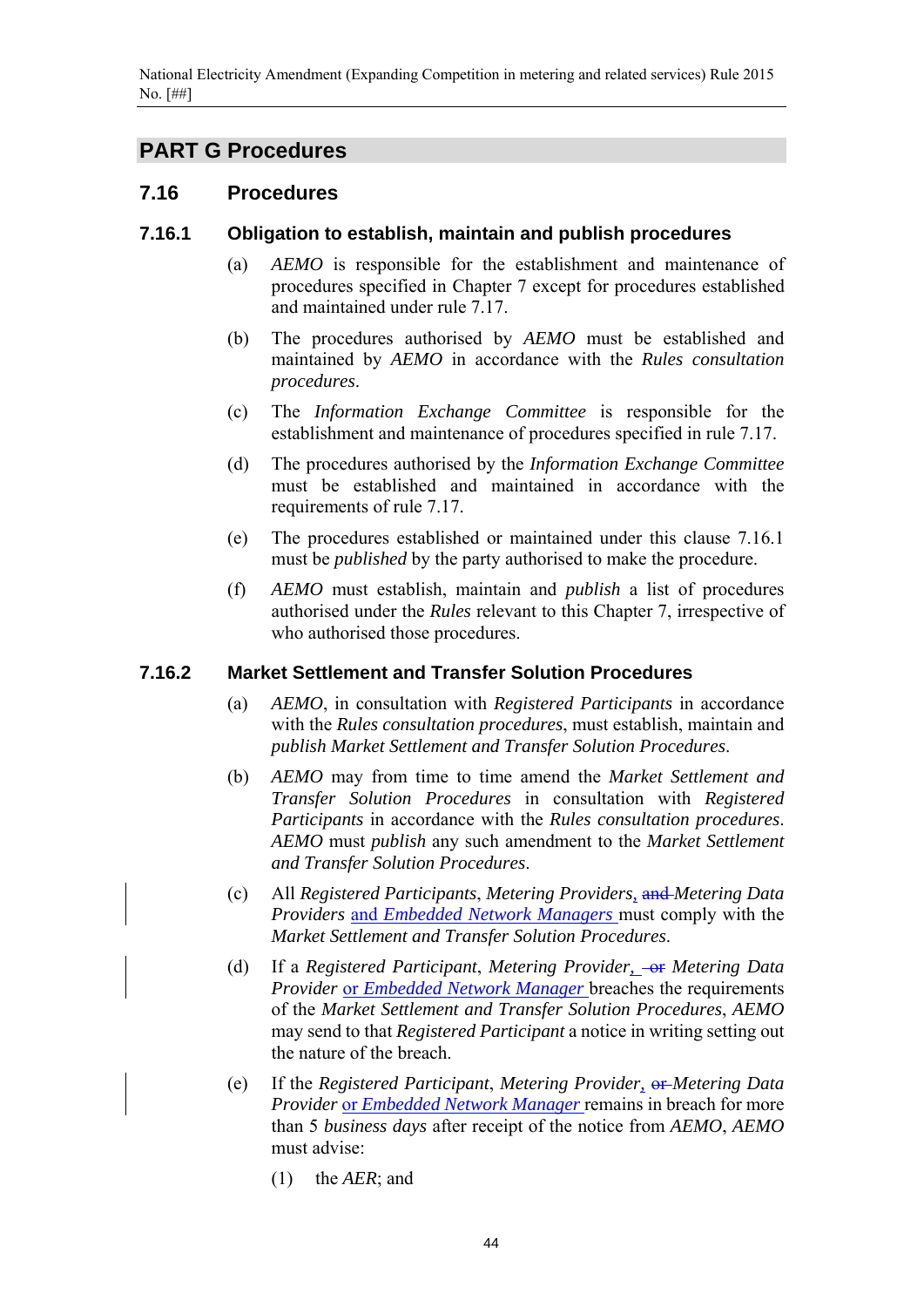(2) in the case of breach by a *Registered Participant* other than a *Metering Coordinator*, the *Authority* responsible for administering *jurisdictional electricity legislation* in the *participating jurisdiction* in which the *connection point* to which the breach relates is located.

## **7.16.3 Requirements of the metrology procedure**

- (a) *AEMO* must establish, maintain and *publish* the *metrology procedure* that will apply to *metering installations* in accordance with this clause 7.16.3 and this Chapter 7.
- (b) The *metrology procedure* must include a minimum period of 3 months between the date when the *metrology procedure* is *published* and the date the *metrology procedure* commences unless the change is made under clause 7.16.7(e) in which case the effective date may be the same date as the date of *publication*
- (c) The *metrology procedure* must include:
	- (1) information on the devices and processes that are to be used to:
		- (i) measure, or determine by means other than a device, the flow of electricity in a power conductor;
		- (ii) convey the measured or determined data under subparagraph (i) to other devices;
		- (iii) prepare the data using devices or algorithms to form *metering data*; and
		- (iv) provide access to the *metering data* from a *telecommunications network*;
	- (2) the requirements for the provision, installation and maintenance of *metering installations*;
	- (3) the obligations of *Metering Coordinators*, *financially responsible Market Participants*, *Local Network Service Providers*, *Metering Providers,* and *Metering Data Providers* and *Embedded Network Managers*;
	- (4) details on:
		- (i) the parameters that determine the circumstances when *metering data* must be delivered to *AEMO* for the purposes of Chapter 3 and such parameters must include, but are not limited to, the volume limit per annum below which *AEMO* will not require *metering data* for those purposes;
		- (ii) the timeframe obligations for the delivery of *metering data* relating to a *metering installation* for the purpose of *settlements*; and
		- (iii) the performance standards for *metering data* required for the purpose of *settlements*;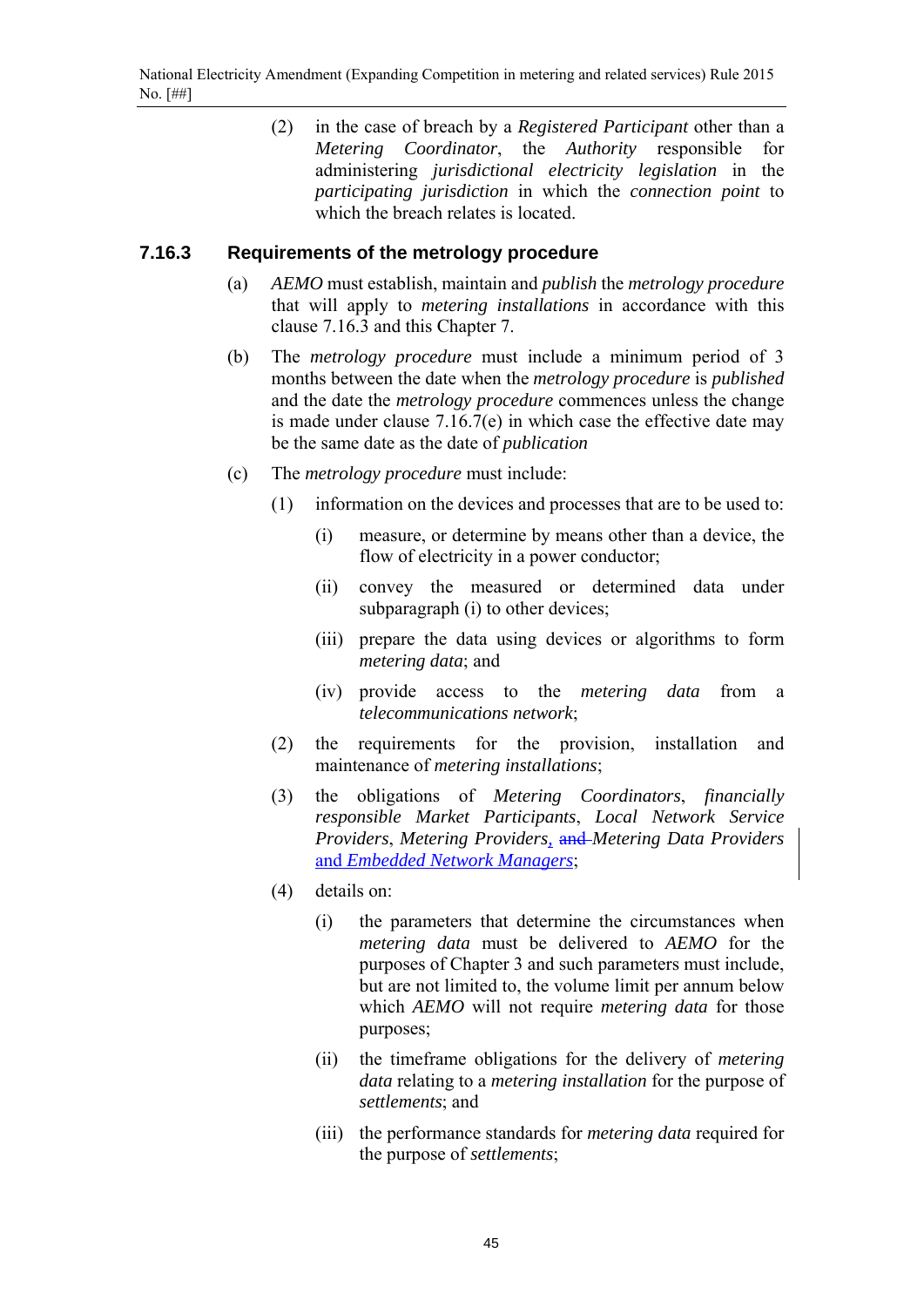- (5) subject to clause 7.16.4(d)(2), zero MWh as the specification for the *type 5 accumulation boundary*;
- (6) procedures for:
	- (i) the validation and substitution of *metering data*;
	- (ii) the estimation of *metering data*;
	- (iii) the method:
		- (A) by which *accumulated metering data* is to be converted by *AEMO* into *trading interval metering data*; and
		- (B) of managing the *first-tier load metering data* that is necessary to enable the conversion referred to in subparagraph (A) to take place; and
- (7) other matters in the *Rules* required to be included in the *metrology procedure*.

### **7.16.4 Jurisdictional metrology material in metrology procedure**

- (a) Subject to this clause 7.16.4, *AEMO* may include in the *metrology procedure* other metrology material that is in the nature of a guideline, specification or other standard for a *participating jurisdiction* in relation to type 5, 6 and 7 *metering installations* which alters the application of the *metrology procedure* for that jurisdiction (*jurisdictional metrology material*).
- (b) *Jurisdictional metrology material* may only be submitted to *AEMO* for inclusion in the metrology procedure by the *Ministers of the MCE*.
- (c) *Jurisdictional metrology material* submitted to *AEMO* under paragraph (b) must:
	- (1) be in writing;
	- (2) be provided to *AEMO* within sufficient time for *AEMO* to meet its obligations under this clause 7.16.4;
	- (3) be consistent with the matters contained in clauses 7.16.3 and 7.16.5;
	- (4) contain a date by which the *Ministers of the MCE* will undertake a review in relation to harmonising the *jurisdictional metrology material* with the *metrology procedure* (the **review date**); and
	- (5) be accompanied by written reasons as to why the *jurisdictional metrology material* is required instead of the *metrology procedure*.
- (d) *Jurisdictional metrology material* may address the following matters:
	- (1) guidelines for the replacement of a device capable of producing *interval energy data* with a device that only produces *accumulated energy data*; and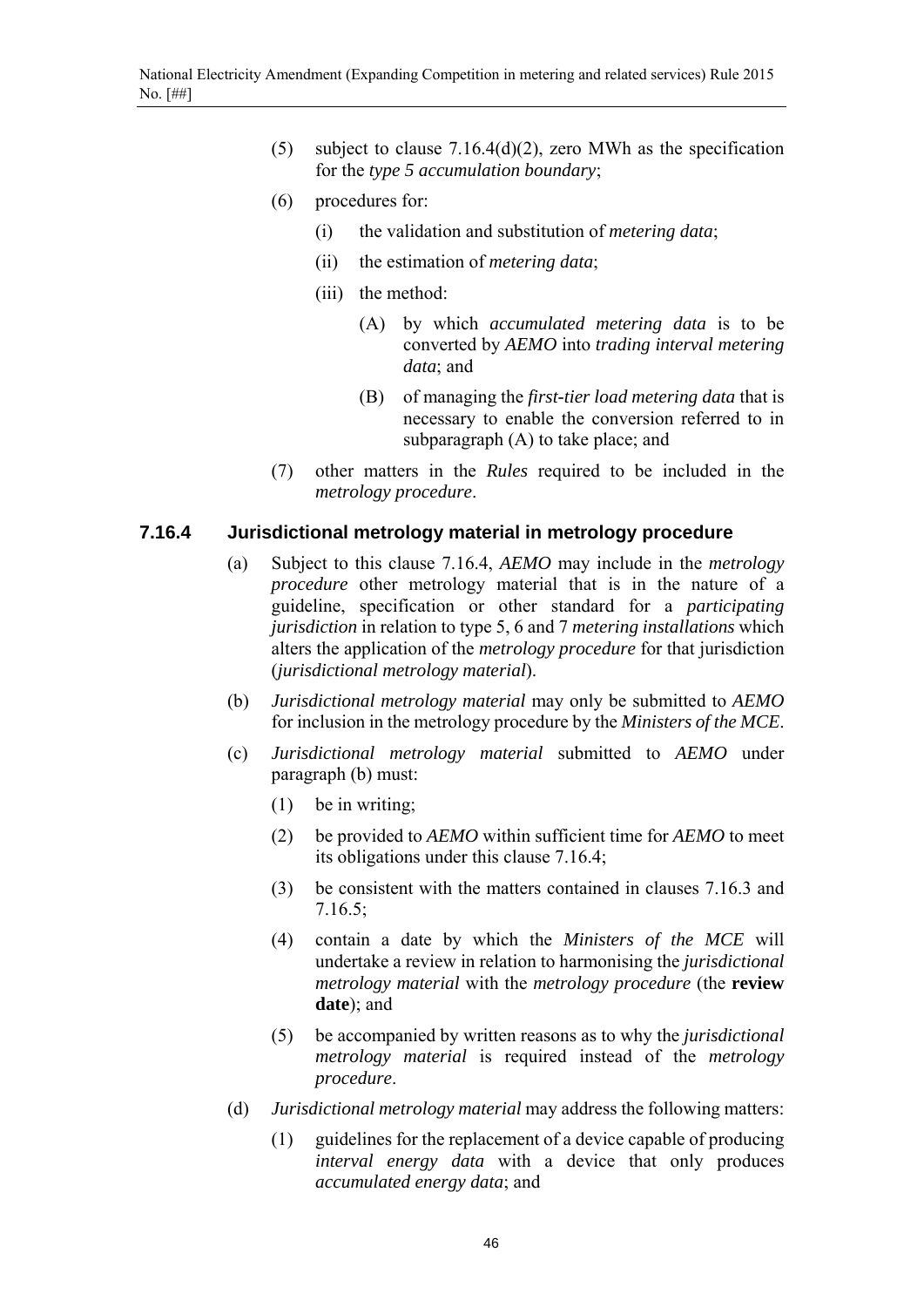- (2) the specification of the *type 5 accumulation boundary*.
- (e) On receiving *jurisdictional metrology material* from the *Ministers of the MCE*, *AEMO* must undertake the *Rules consultation procedures* in relation to that material, including in that consultation the reasons referred to subparagraph  $(c)(5)$ .
- (f) At the conclusion of the *Rules consultation procedures* under paragraph (e), *AEMO* must provide a final report to the *Ministers of the MCE* in accordance with rule 8.9(k) of the outcome of that procedure and:
	- (1) in the case where the *Ministers of the MCE* do not advise *AEMO* of any amendments to the *jurisdictional metrology material*, *AEMO* must incorporate that material into a separate part of the *metrology procedure*; or
	- (2) in the case where the *Ministers of the MCE* advise *AEMO* of amendments to the *jurisdictional metrology material*, *AEMO* must incorporate the amended material into a separate part of the *metrology procedure*.
- (g) The *jurisdictional metrology material*, as included in the *metrology procedure* by *AEMO*, expires on the review date unless the *Ministers of the MCE* submit to *AEMO* new *jurisdictional metrology material* in accordance with this clause 7.16.4.
- (h) The *jurisdictional metrology material* must not prevent the *metering data* from being collected as *interval metering data* if required by the *financially responsible Market Participant* or a *Local Network Service Provider* for any purpose other than for *settlements*.

## **7.16.5 Additional metrology procedure matters**

- (a) The *metrology procedure* may:
	- (1) clarify the operation of the *Rules* in relation to:
		- (i) *load* profiling;
		- (ii) the provision and maintenance of *meters*;
		- (iii) the provision of *metering data services*;
		- (iv) metrology for a *market load* connected to a *network* where the owner or operator of that *network* is not a *Registered Participant*;
		- (v) the accreditation of *Metering Providers,* and *Metering Data Providers* and *Embedded Network Managers*; and
		- (vi) with respect to the provision, installation and maintenance of *metering installations* and the provision of *metering data services*, the obligations of *Metering Coordinators*, *financially responsible Market Participants*, *Local Network Service Providers*, *AEMO*, *Metering Providers* and *Metering Data Providers*;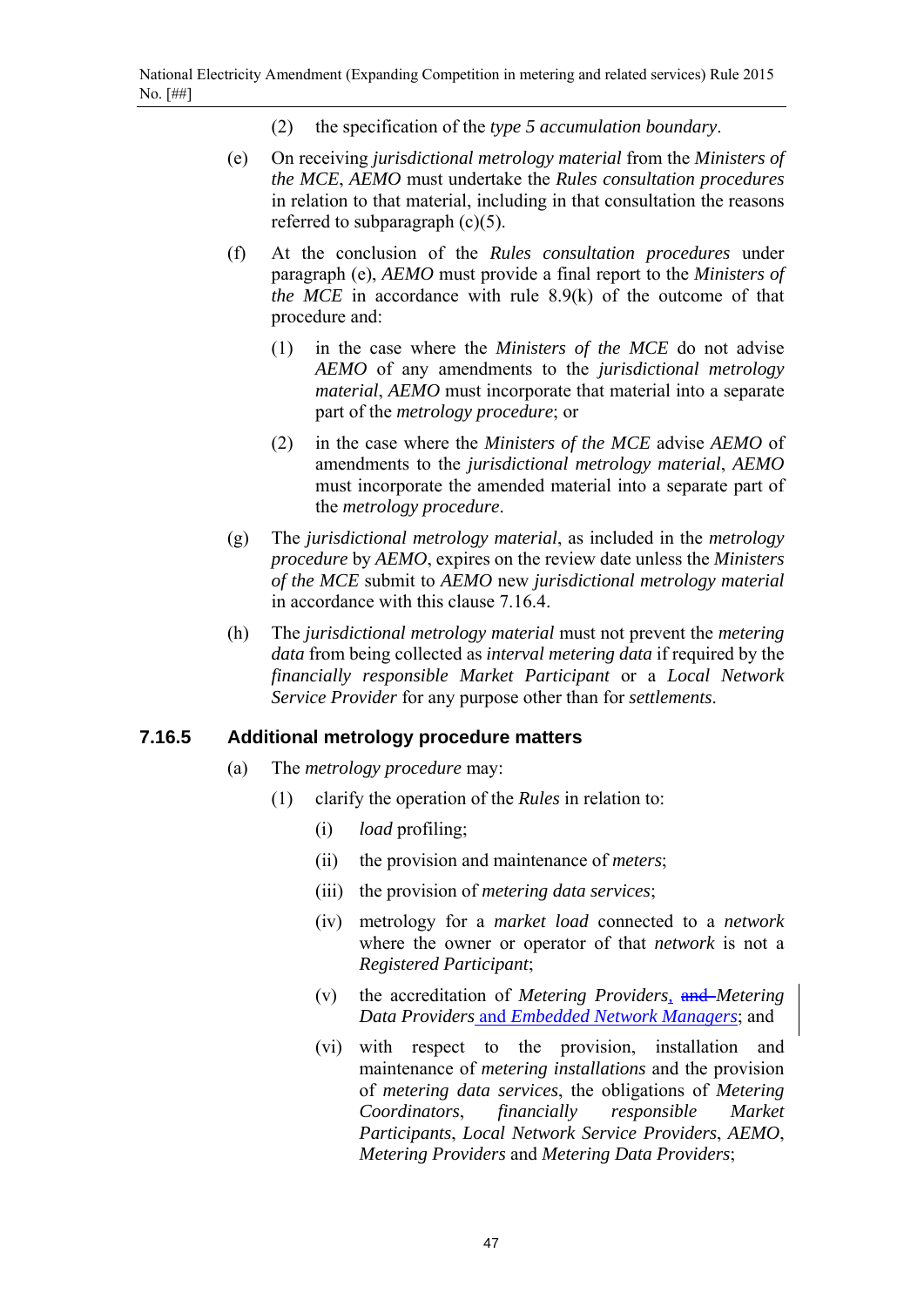- (2) specify in detail:
	- (i) the accuracy of *metering installations*;
	- (ii) inspection and testing standards;
	- (iii) *Metering Provider,* and *Metering Data Provider* and *Embedded Network Managers* capabilities in accordance with Schedules 7.2, and Schedule 7.3 and 7.7 respectively, and accreditation standards;
	- (iv) the standards and/or technical requirements for the *metering data services database*; and
	- (v) the technical standards for *metering* of a *market load* that is *connected* to a *network* where the operator or owner of that *network* is not a *Registered Participant*;
- (3) provide information on the application of the *Rules*, subject to a statement in the procedure that where any inconsistency arises between the *Rules* and the *metrology procedure*, the *Rules* prevail to the extent of that inconsistency;
- (4) contain requirements:
	- (i) for the appointment and payment of *Metering Providers*  and *Metering Data Providers*; and
	- (ii) for the provision of relevant details of the *metering installation* to the *Metering Coordinators*, where applicable;
- (5) in relation to type 4A, 5, 6 and 7 *metering installations* specify in what circumstances *metering data* held in the *metering data services database* within the relevant *participating jurisdiction*, can be used by *Distribution Network Service Providers* to calculate charges for *distribution services* for the purposes of clause  $6.20.1(e)$ ; and
- (6) contain information to ensure consistency in practice between the *metrology procedure* and other instruments developed and *published* by *AEMO*, including the practices adopted in the *Market Settlement and Transfer Solution Procedures*.
- (b) The *metrology procedure* may not include information relating to consumer protection.

## **7.16.6 Requirements of the service level procedures**

- (a) *AEMO* must establish, maintain and *publish* the *service level procedures* that will apply to the relevant categories of registration that apply to *Metering Providers* and *Metering Data Providers*, in accordance with this Chapter 7 and this clause 7.16.6.
- (b) *AEMO* must establish and *publish* the *service level procedures* in accordance with clause 7.16.1.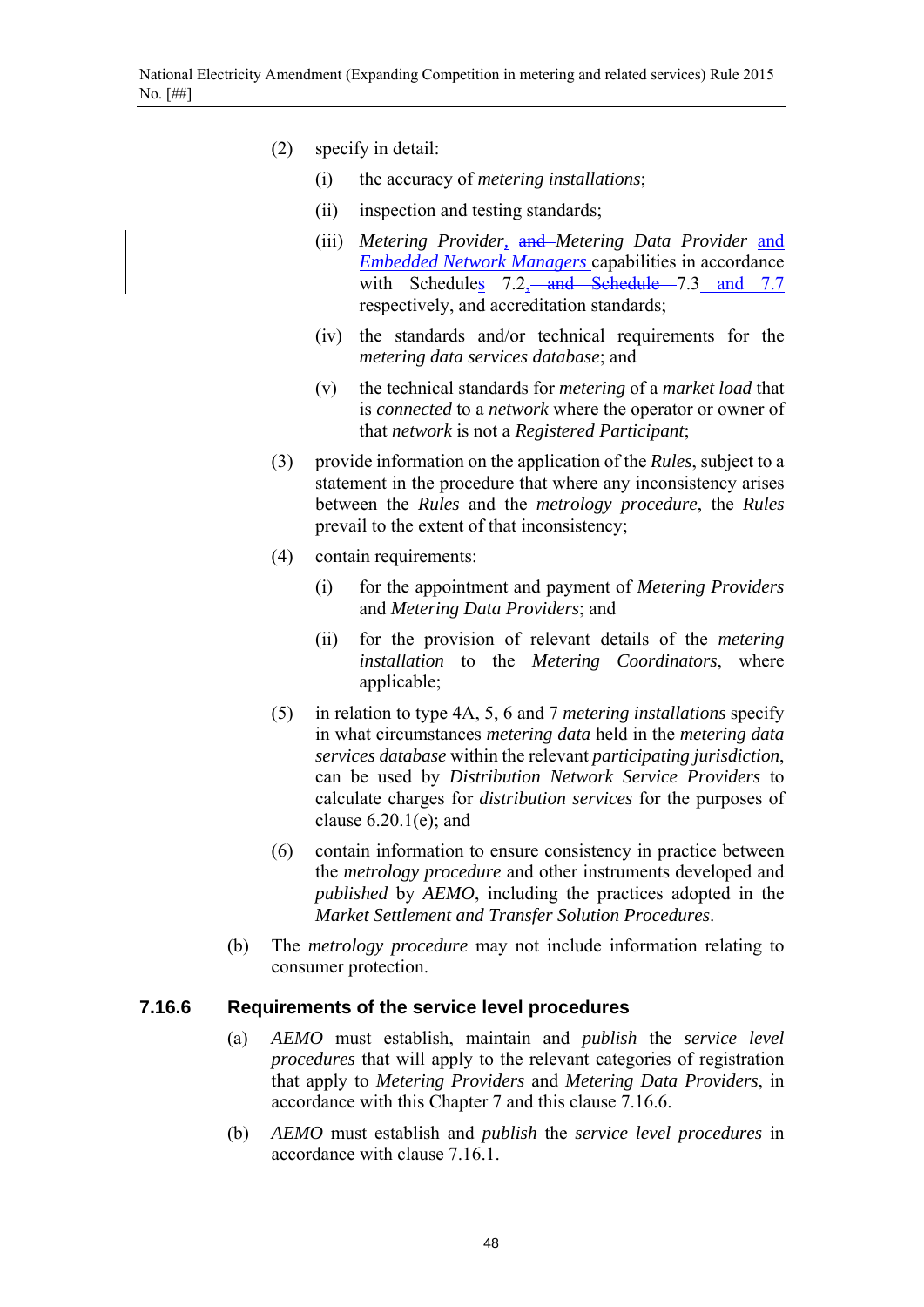- (c) The *service level procedures* must include:
	- (1) the requirements for the provision, installation and maintenance of *metering installations* by *Metering Providers*;
	- (2) requirements for the systems and processes for the collection, processing and delivery of *metering data* by *Metering Data Providers*;
	- (3) the performance levels associated with the collection, processing and delivery of *metering data*;
	- (4) the data formats that must be used for the delivery of *metering data*;
	- (5) the requirements for the management of relevant *NMI Standing Data*;
	- (6) the requirements for the processing of *metering data* associated with *connection point* transfers and the alteration of *metering installations* where one or more devices are replaced;
	- (7) other matters in the *Rules* required to be included in the *service level procedures*; and
	- (8) information to ensure consistency in practice between the *service level procedures* and other documents developed and *published* by *AEMO*, including the practices adopted in the *Market Settlement and Transfer Solutions Procedures*.
- (d) The *service level procedures* must include requirements for accreditation, and for *Metering Providers* and *Metering Data Providers* (the '**service providers**'), may include requirements relating to, without limitation:
	- (1) cooperation with *AEMO*;
	- (2) the confidentiality of information collected by the service providers;
	- (3) the resolution of disputes between *AEMO* and the service providers, including disputes associated with a breach of the *Rules* and procedures authorised under the *Rules*;
	- (4) the access of *AEMO* to and the inspection and audit by *AEMO* of any equipment or database maintained by the service providers;
	- (5) the insurance which must be taken out by or on behalf of the service providers;
	- (6) subcontracting by the service providers;
	- (7) the software and systems that are used by the service providers;
	- (8) maintenance of quality systems accreditation;
	- (9) the ownership of intellectual property that is developed or used by the service providers; and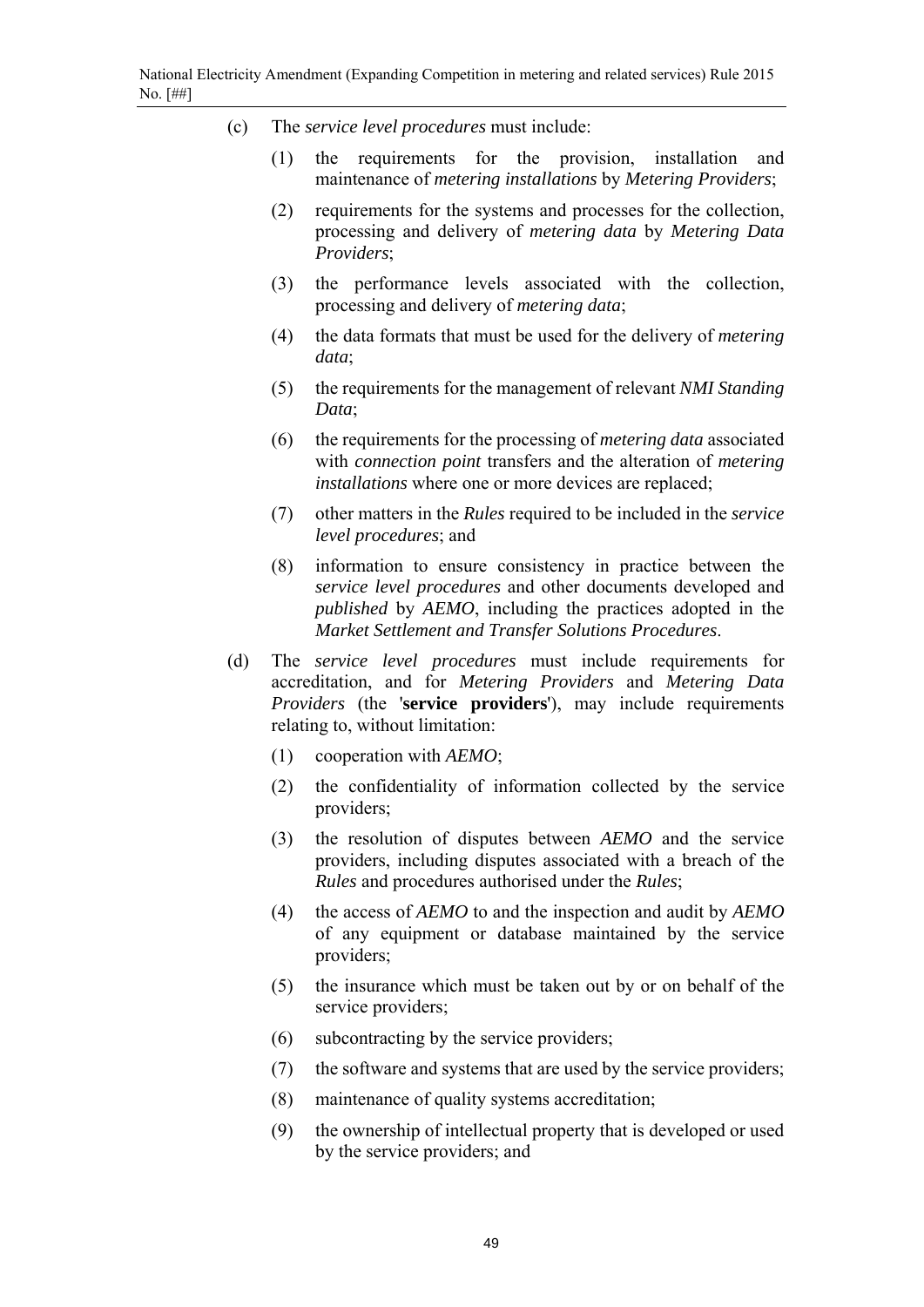(10) the delivery up to *AEMO* of data, works, material and other property that *AEMO* has the right to in the event of the deregistration of a service provider.

## **7.16.6A Requirements of the ENM service level procedures**

- (a) *AEMO* must establish, maintain and *publish* the *ENM service level procedures* that apply to *Embedded Network Managers*, in accordance with this Chapter 7 and this rule 7.16.6A.
- (b) *AEMO* must establish and *publish* the *ENM service level procedures*  in accordance with clause 7.16.7.
- (c) The *ENM service level procedures* must *include*:
	- (1) the requirements for the provision of *embedded network management services*;
	- (2) the requirements for the management of relevant *EN wiring information*;
	- (3) the requirements for the assignment of the *parent connection point* and *child connection points* on an *embedded network*;
	- (4) the requirements, and methodology to be used, for the calculation of *distribution loss factors* in relation to the *embedded network*;
	- (5) the requirements for the notification of *distribution loss factors* to *AEMO*; and
	- (6) information to ensure consistency in practice between the *ENM service level procedures* and other documents developed and published by *AEMO*, including the practices adopted in the *Market Settlement and Transfer Solutions Procedures*;
- (d) The *ENM service level procedures* must include requirements for accreditation and registration for *Embedded Network Managers*, including, without limitation:
	- (1) requirements relating to cooperation with *AEMO*, *Registered*  Participants, *Metering Providers* and *Metering Data Providers*;
	- (2) the confidentiality of information collected by the *Embedded Network Manager*s;
	- (3) the resolution of disputes between *AEMO* and the *Embedded Network Manager*s, including disputes associated with a breach of the *Rules* and procedures authorised under the *Rules*;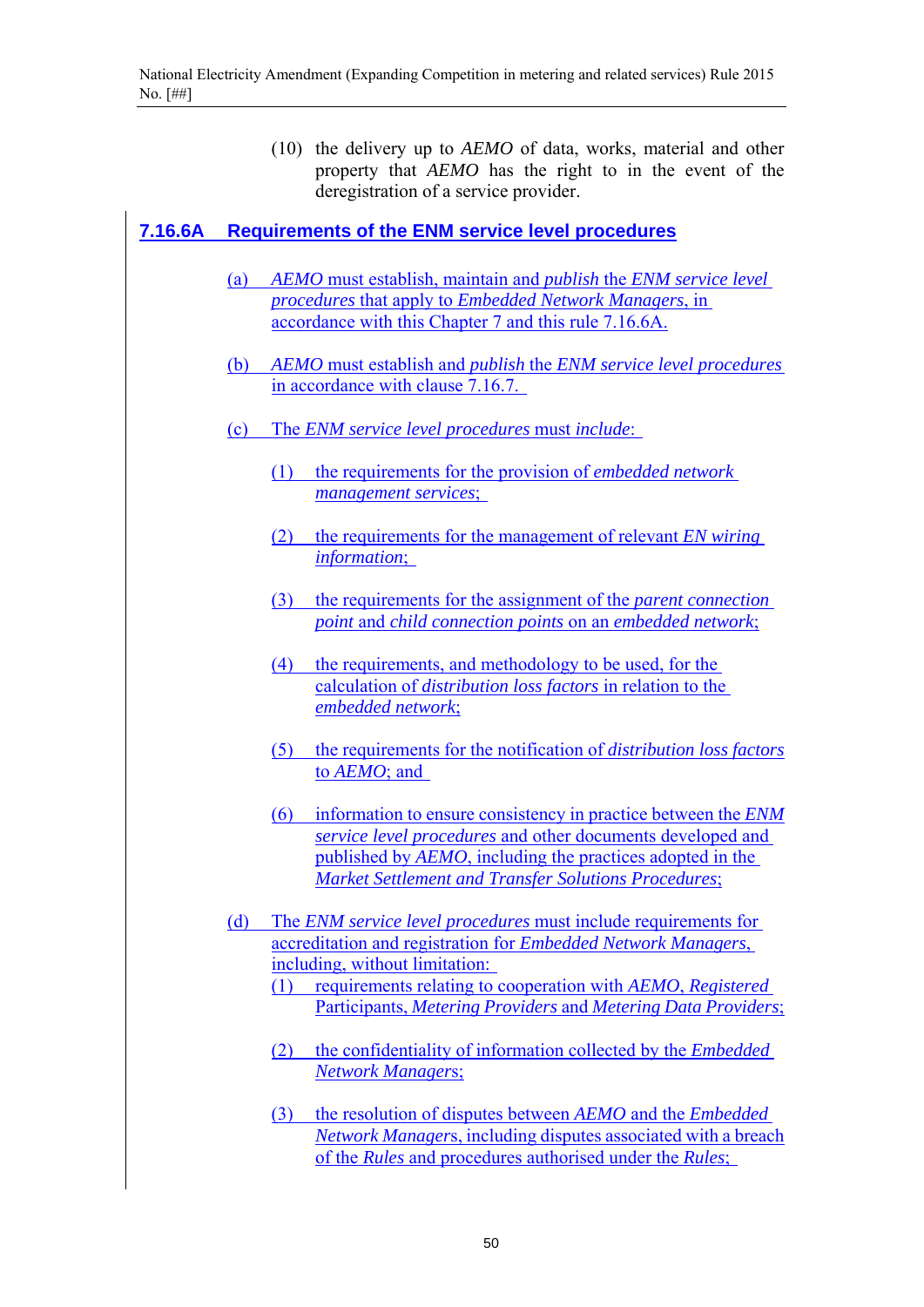National Electricity Amendment (Expanding Competition in metering and related services) Rule 2015 No. [##]

- (4) the access of *AEMO* to and the inspection and audit by *AEMO*  of any relevant database maintained by the *Embedded Network Manager*s;
- (5) the insurance which must be taken out by or on behalf of the *Embedded Network Managers*;
- (6) subcontracting by the *Embedded Network Managers*;
- (7) the software and systems that are used by the *Embedded Network Manager*s;
- (8) the ownership of intellectual property that is developed or used by the *Embedded Network Manager*s; and
- (9) the delivery up to *AEMO* of data, works, material and other property that *AEMO* has the right to in the event of the deregistration of an *Embedded Network Manager*; and
- (e) The *ENM service level procedures* must contain information to ensure consistency in practice between the procedures and other documents developed and *published* by *AEMO*, including the practices adopted in the *Market Settlement and Transfer Solutions Procedures*.

### **7.16.6B Guide to embedded networks**

*AEMO* must develop and *publish* a guide to *embedded networks* addressing, without limitation:

- (a) exemptions granted by the *AER* under section 13(3) of the *National Electricity Law* and clause 2.5.1(d) in respect of *embedded networks*;
- (b) which *retailers* and other persons are able to sell electricity to consumers whose premises are *supplied* with electricity conveyed through *embedded networks*; and
- (c) the roles, responsibilities and obligations of *Embedded Network Managers* under the *Rules* and procedures authorised under the *Rules*.

#### **7.16.7 Amendment of procedures in the Metering Chapter**

- (a) Any person (the '**proponent**') may submit to *AEMO* a proposal (the '**proposal**') to amend any procedure in this Chapter 7 including the *metrology procedure* except:
	- (1) in relation to the *jurisdictional metrology material* which is contained within the *metrology procedure*; and
	- (2) procedures specified in rule 7.17,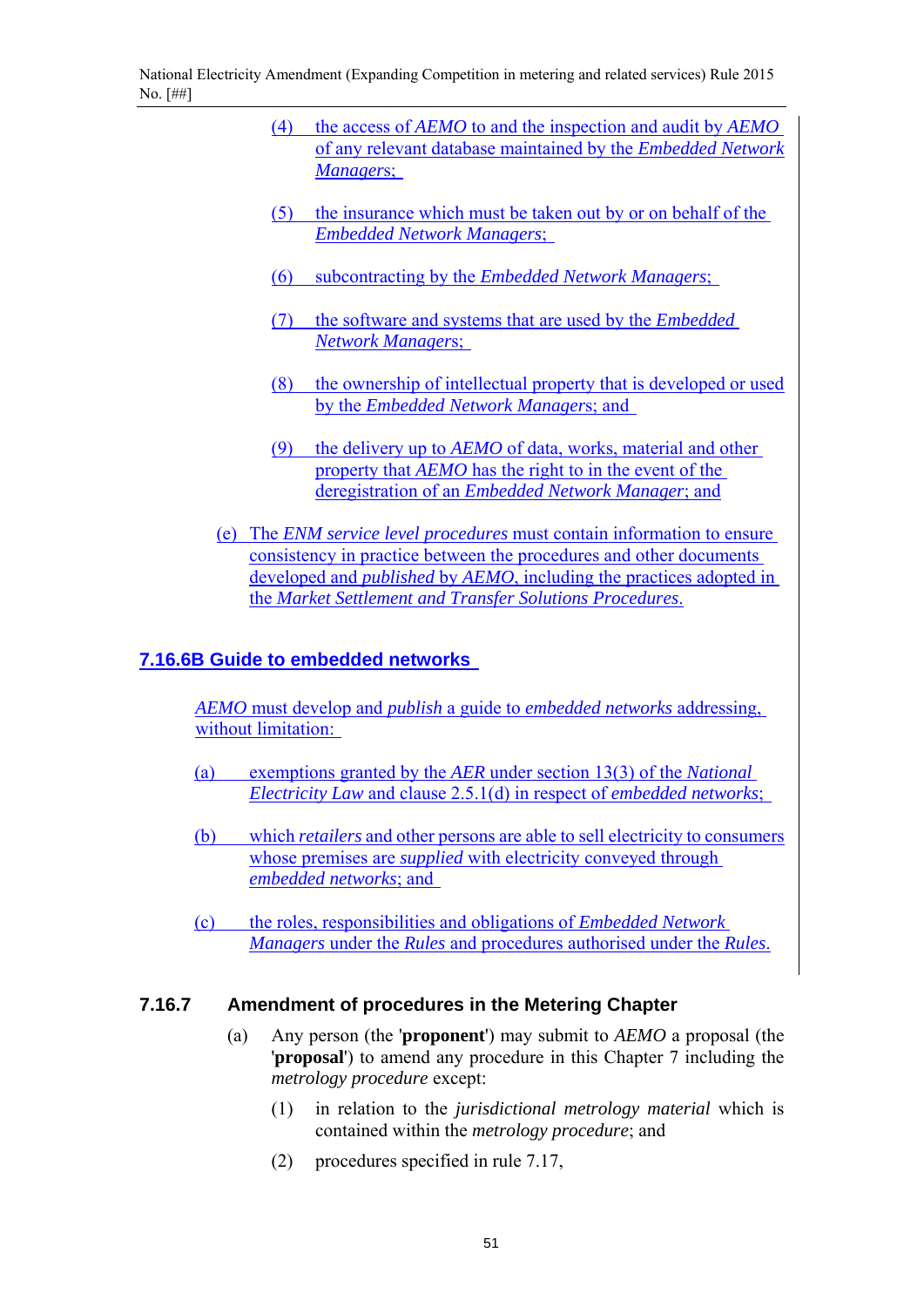and must include reasons for the proposed change.

- (b) For proposals submitted under paragraph (a), *AEMO* must:
	- (1) give notice of receipt of the proposal to the proponent; and
	- (2) advise the proponent of the action that *AEMO* proposes to undertake under paragraphs (c) or (e).
- (c) Where *AEMO*:
	- (1) accepts the proposal, *AEMO* must conduct the *Rules consultation procedures* in relation to that proposal;
	- (2) requests further information from the proponent in relation to a proposal, on receiving that information *AEMO* must either accept, or reject the proposal; or
	- (3) rejects a proposal, *AEMO* must advise the proponent of its decision and reasons for the decision in writing.
- (d) *AEMO* may at the conclusion of the *Rules consultation procedures* amend the procedure (if necessary).
- (e) Where, in *AEMO's* reasonable opinion, a proposal referred to in paragraph (a) relates to amendments that are of a minor or administrative nature, *AEMO* is not required to undertake the *Rules consultation procedures* but must:
	- (1) *publish* the proposal including the accompanying reasons;
	- (2) issue a notice to *Registered Participants*, *Metering Providers*, *Metering Data Providers*, *Embedded Network Managers, Ministers* and the *AER* advising that the amendment to the procedure has been *published*;
	- (3) invite submissions on the proposal;
	- (4) allow 10 *business days* for the receipt of submissions;
	- (5) allow a reasonable extension of time for submissions if requested in writing by a *Registered Participant*, *Metering Provider*, **or** *Metering Data Provider or Embedded Network Manager*;
	- (6) *publish* submissions as soon as practicable after submissions have been received;
	- (7) consider the submissions; and
	- (8) *publish*, on or before the day of *publication* of the procedure identified in paragraph (a), reasons for the amendments to the procedure.

#### **7.16.8 National Measurement Act**

(a) *AEMO* in consultation with the National Measurement Institute must establish guidelines that clarify the application of the requirements of the *National Measurement Act* to *metering installations*.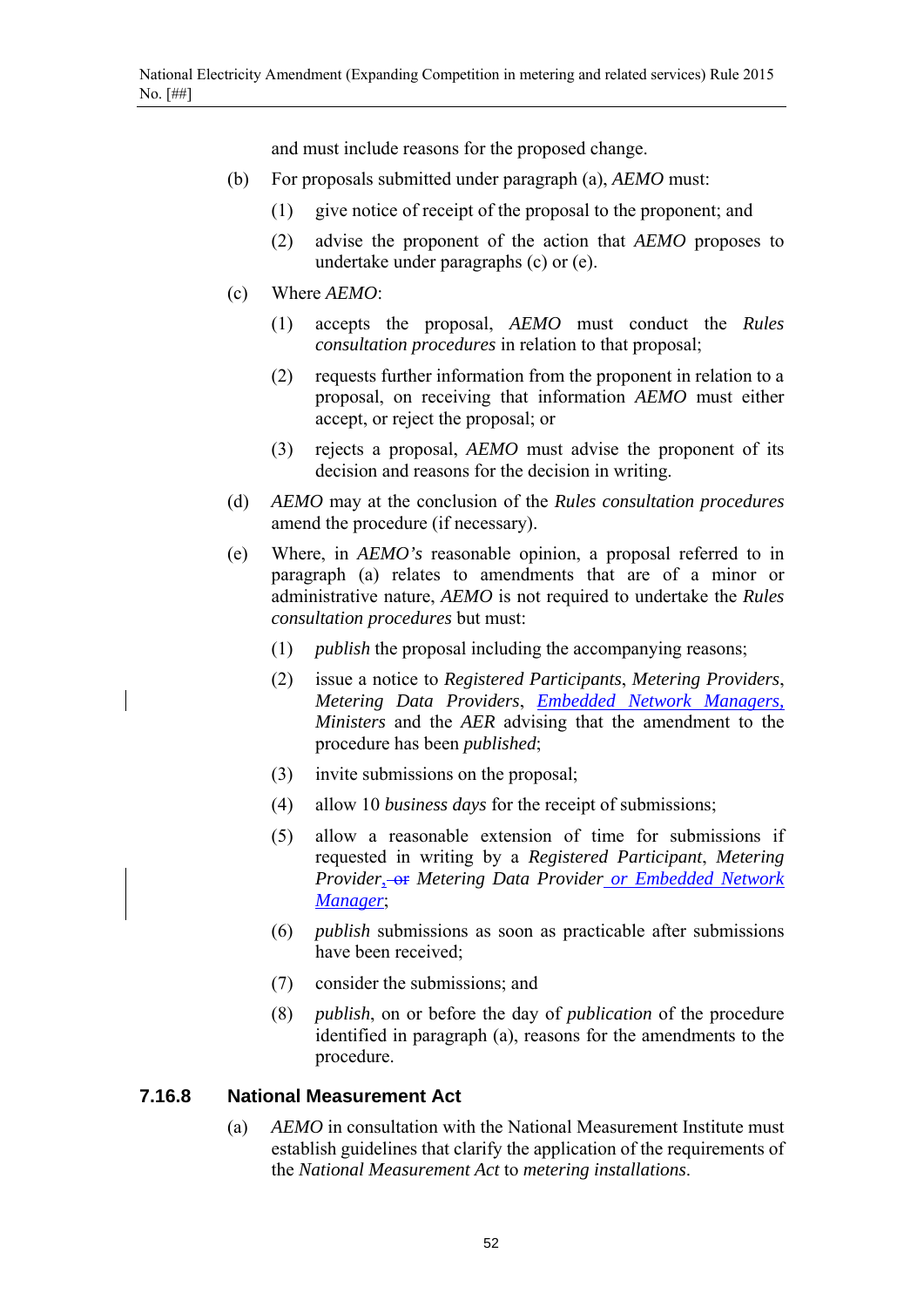National Electricity Amendment (Expanding Competition in metering and related services) Rule 2015 No. [##]

> (b) For the avoidance of doubt, to the extent that there is an inconsistency between the *Rules* and the *National Measurement Act*, the Act prevails to the extent of that inconsistency.

## **Part H B2B Requirements**

## **7.17 B2B Arrangements**

#### **7.17.1 B2B e-Hub**

*AEMO* must provide and operate a *B2B e-Hub*. As required by *B2B Procedures* and subject to clause 7.17.4(j), *Local Retailers*, *Market Customers*, *Metering Coordinators* and *Distribution Network Service Providers* must use the *B2B e-Hub* for *B2B Communications*.

#### **7.17.2 Information Exchange Committee**

- (a) *AEMO* must establish the *Information Exchange Committee* in accordance with the *Information Exchange Committee Election Procedures*.
- (b) The *Information Exchange Committee* must only be constituted by:
	- (1) three *Distribution Network Service Provider Members*;
	- (2) three *Local Retailer*/*Market Customer Members*; and
	- (3) two *Independent Members*.
- (b1) *Local Retailers* and *Market Customers* together and *Distribution Network Service Providers* must, in relation to categories of *Members* in relation to which they are entitled to vote under the *Information Exchange Committee Election Procedures*, use their reasonable endeavours to ensure that the *Information Exchange Committee* is established in accordance with the *Information Exchange Committee Election Procedures*. Each *Member* must serve on the *Information Exchange Committee* for the term specified in the *Information Exchange Committee Election Procedures* and must only be removed or replaced in accordance with the *Information Exchange Committee Election Procedures*.
- (c) *Local Retailers*, *Market Customers* and *Distribution Network Service Providers* must ensure that the *Information Exchange Committee Election Procedures* include provisions in respect of *Member* qualifications, procedures for voting for *Members*, the term of a *Member*, determination and publication of results of elections and the removal and resignation of a *Member*.
- (d) The *Information Exchange Committee Election Procedures* may only be amended in accordance with the procedure set out in the *Information Exchange Committee Election Procedures* and with the support of:
	- (i) not less than 75% of all *Registered Participants* registered by *AEMO* as *Distribution Network Service Providers* under clause 2.5.1; and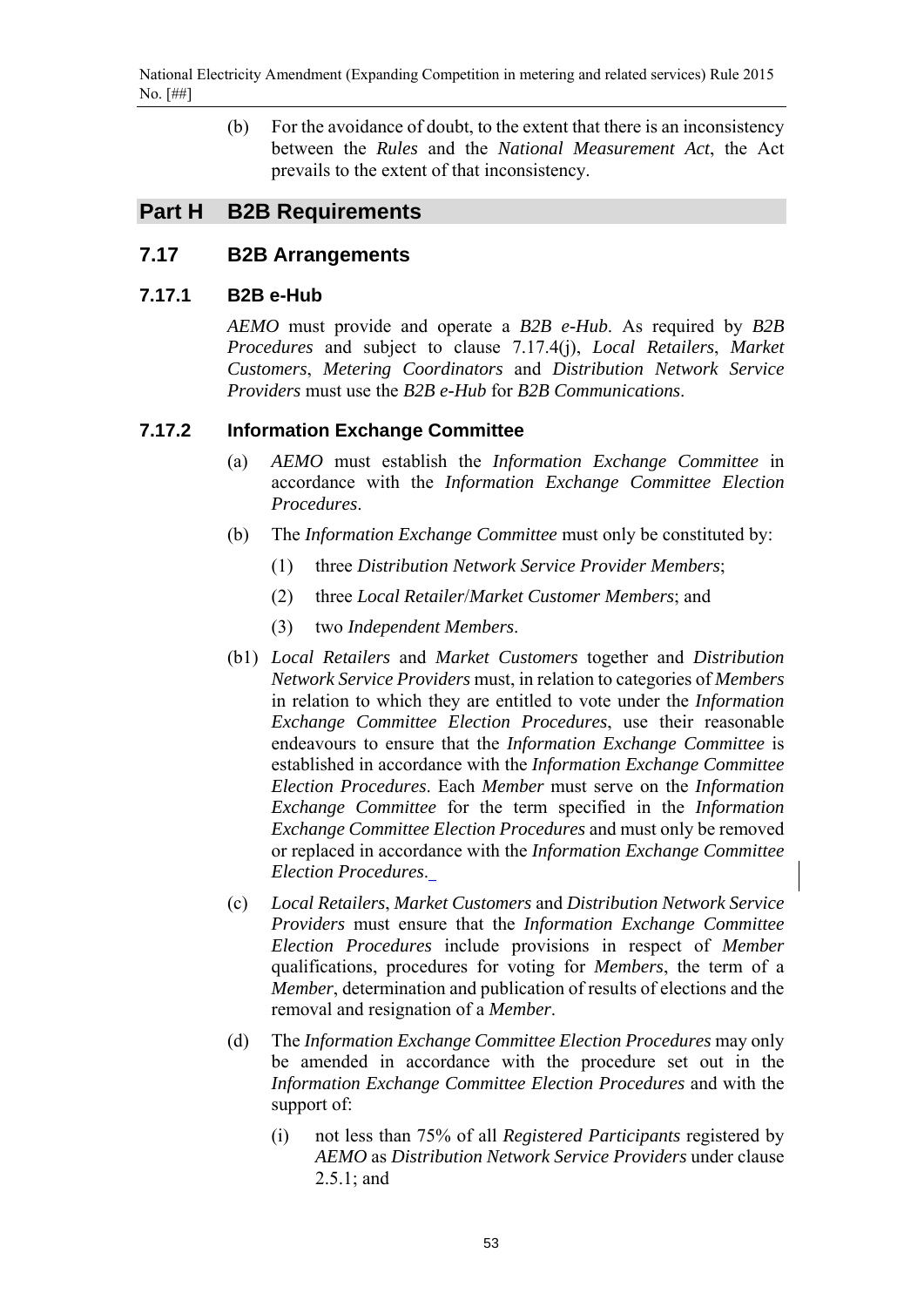- (ii) not less than 75% of that class of *Registered Participants* comprising:
	- (A) *Registered Participants* who are included on the list of *Local Retailers published* by *AEMO*; and
	- (B) *Market Customers* who are not included on the list of *Local Retailers published* by *AEMO* and who are not a *related body corporate* of a *Local Retailer*.
- (d1) Neither a *Registered Participant* nor *AEMO* is obliged to comply with an amendment to the *Information Exchange Committee Election Procedures* unless that amendment is made in accordance with this clause. *AEMO* must *publish* the current version of the *Information Exchange Committee Election Procedures*.
- (e) A *Registered Participant* must ensure that a person it nominates as a *Member* for a category satisfies the requirements for that particular category of *Member* as set out in the *Information Exchange Committee Election Procedures*.
- (f) The *Information Exchange Committee Operating Manual* may only be amended in accordance with the procedure set out in the *Information Exchange Committee Election Procedures* and with the support of:
	- (1) not less than 75% of all *Registered Participants* registered by *AEMO* as *Distribution Network Service Providers* under clause 2.5.1; and
	- (2) not less than 75% of that class of *Registered Participants* comprising:
		- (i) *Registered Participants* who are included on the list of *Local Retailers published* by *AEMO*; and
		- (ii) *Market Customers* who are not included on the list of *Local Retailers published* by *AEMO* and who are not a *related body corporate* of a *Local Retailer*.
- (f1) Neither a *Registered Participant* nor *AEMO* is obliged to comply with an amendment to the *Information Exchange Committee Operating Manual* unless that amendment is made in accordance with this clause. *AEMO* must *publish* the current version of the *Information Exchange Committee Operating Manual*.
- (g) The functions and powers of the *Information Exchange Committee include*:
	- (1) developing, consulting on and making an *Information Exchange Committee Recommendation*;
	- (2) managing the ongoing development of the *B2B Procedures* and any changes to them;
	- (3) establishing the *Information Exchange Committee Working Groups*;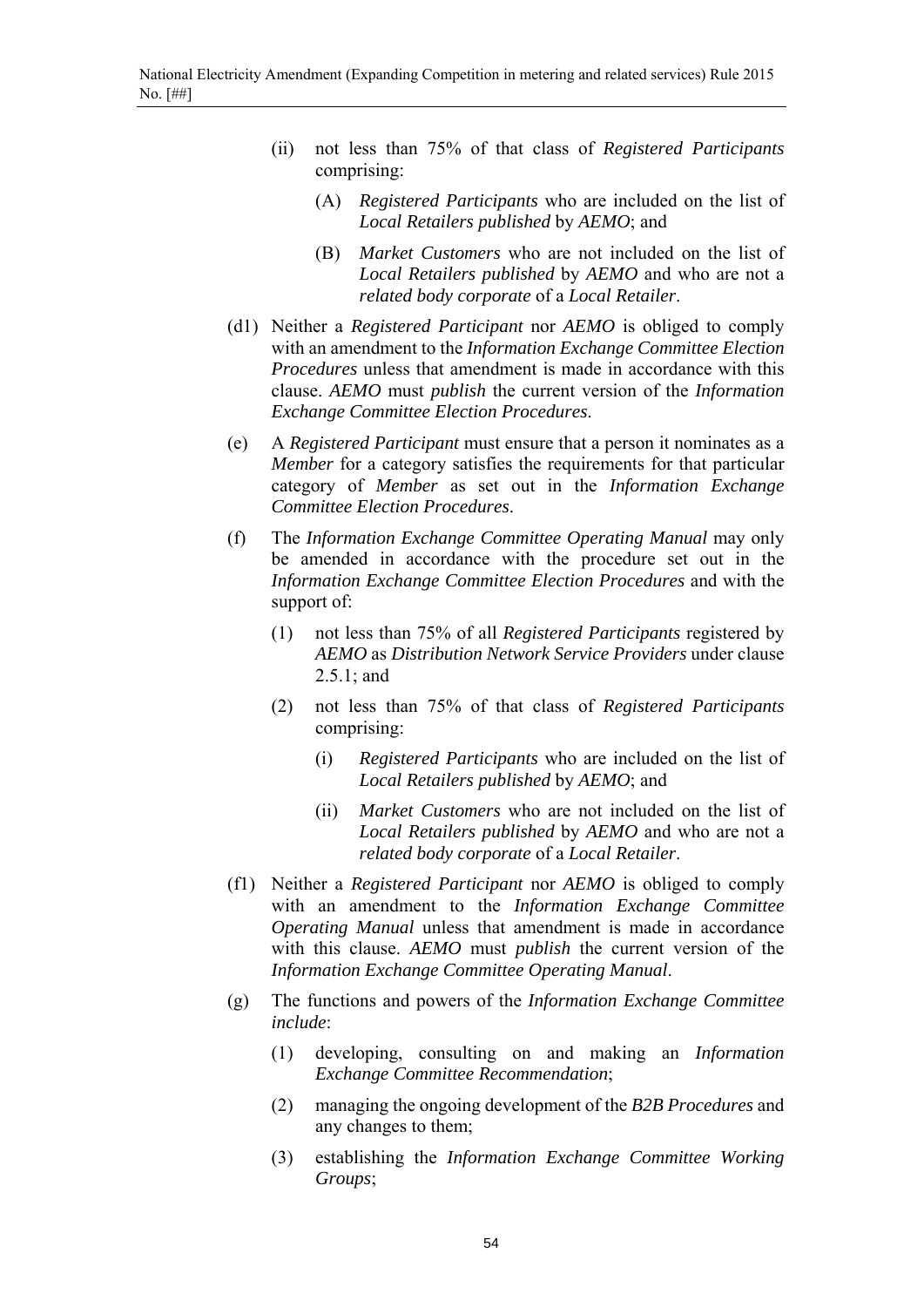- (4) developing, consulting on and approving the *Information Exchange Committee Works Programme*;
- (5) reviewing and considering work completed by the *Information Exchange Committee Working Groups*;
- (6) developing proposed amendments to the *Information Exchange Committee Election Procedures*; and
- (7) developing proposed amendments to the *Information Exchange Committee Operating Manual*.
- (h) The *Information Exchange Committee* must provide to *AEMO* the current version of the *B2B Procedures* and the *Information Exchange Committee Works Programme*.
- (i) *AEMO* must *publish* the *B2B Procedures* and the *Information Exchange Committee Works Programme* provided to it by the *Information Exchange Committee*.
- (j) The *Information Exchange Committee*, *AEMO*, *Local Retailers*, *Market Customers* and *Distribution Network Service Providers* must comply with the *Information Exchange Committee Election Procedures* and the *Information Exchange Committee Operating Manual*.
- (k) The *Information Exchange Committee* must meet at least once every three months.
- (l) The quorum for a meeting of the *Information Exchange Committee* is five *Members* comprising two *Distribution Network Service Provider Members*, two *Local Retailer*/*Market Customer Members* and one *Independent Member*.
- (m) A decision of the *Information Exchange Committee* is not valid and enforceable unless it is made as follows:
	- (1) an *Information Exchange Committee Recommendation* requires the support of six or more *Members*;
	- (2) any decision that a proposal under clause 7.17.3(a) should not be considered further after initial consideration under clause 7.17.3(b), and any decision to not recommend *B2B Procedures* or a change to the *B2B Procedures* for approval by *AEMO* requires the support of six or more *Members*;
	- (3) any decision to approve the *Information Exchange Committee Works Programme* requires the support of six or more *Members*; and
	- (4) any other decision by the *Information Exchange Committee* requires the support of five or more *Members*.
- (n) Each *Member* in performing his or her duties or in exercising any right, power or discretion must have regard to the *B2B Objective* and the *B2B Principles* and must:
	- (1) at all times act honestly;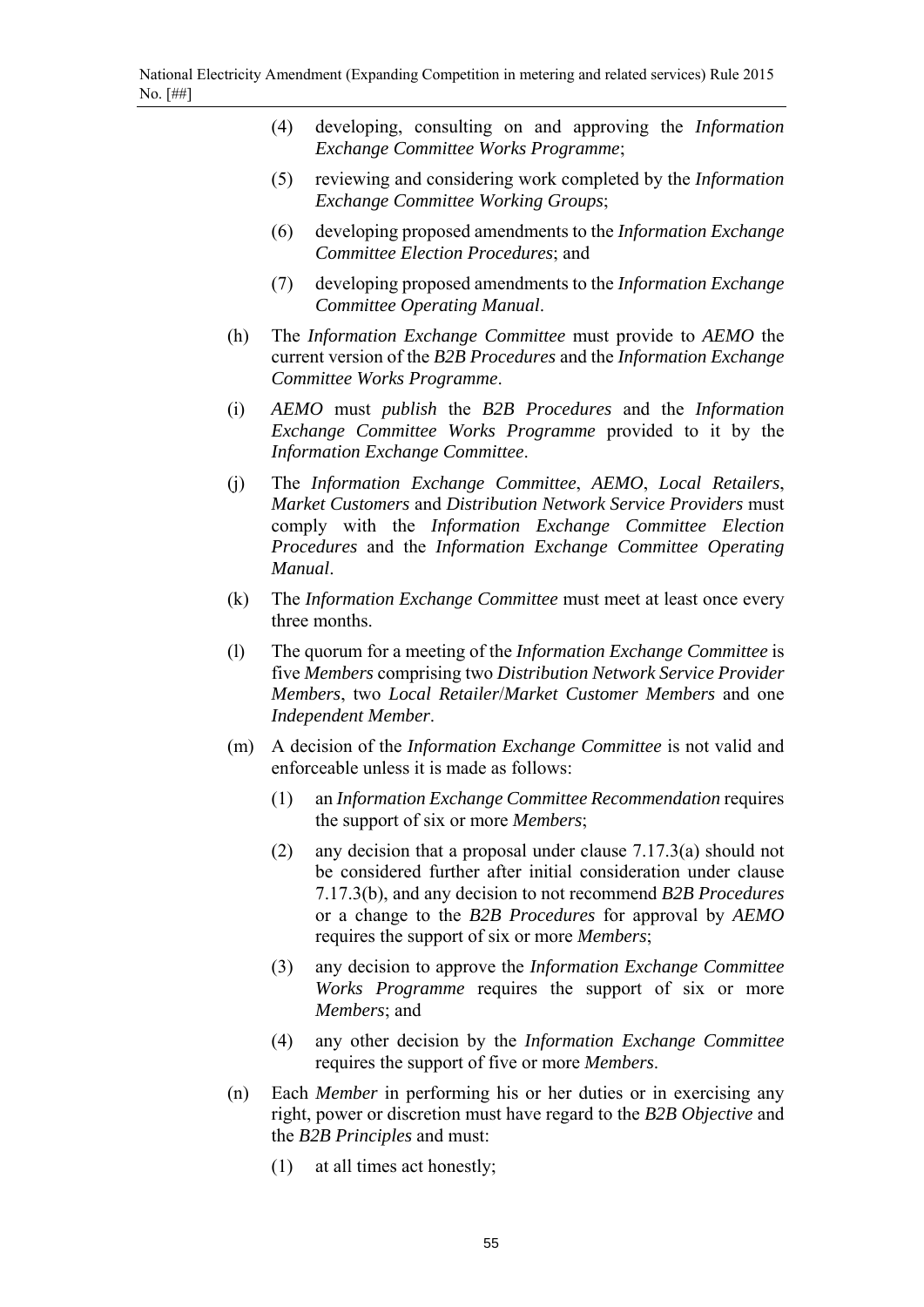- (2) exercise the degree of care and diligence that a reasonable person in a like position would exercise;
- (3) not make improper use of information acquired by virtue of his or her position to gain, directly or indirectly, an advantage for himself or herself, or the *Registered Participants* by which he or she is employed and/or which nominated him or her to be a *Member*; and
- (4) not make improper use of his or her position to gain, directly or indirectly, an advantage for himself or herself or the *Registered Participants* by which he or she is employed and/or which nominated him or her to be a *Member*.
- (o) Subject to paragraph (n), a *Distribution Network Service Provider Member* may take into account the interests of *Distribution Network Service Providers* in performing his or her duties or in exercising any right, power or discretion.
- (p) Subject to paragraph (n), a *Local Retailer*/*Market Customer Member* may take into account the interests of *Local Retailers* and *Market Customers* in performing his or her duties or in exercising any right, power or discretion.
- (q) The *Information Exchange Committee* must prepare an *Information Exchange Committee Annual Report* by 31 December each year. The *Information Exchange Committee* must provide the *Information Exchange Committee Annual Report* to *AEMO* by the following 31 March and *AEMO* must *publish* that *Information Exchange Committee Annual Report*.
- (r) The *Information Exchange Committee Annual Report* must contain the information required by the *Information Exchange Committee Operating Manual*.
- (s) By 28 February each year the *Information Exchange Committee* must prepare a draft budget for the following *financial year* in a form which is consistent with the budget procedures of *AEMO*. Following discussion with *AEMO* the *Information Exchange Committee* must prepare a budget by 31 March and provide that budget to *AEMO*. When *AEMO publishes* its budget pursuant to clause 2.11.3, *AEMO* must advise the *Information Exchange Committee* of the final budget for the *Information Exchange Committee* for that *financial year*.

## **7.17.3 Method of making and changing B2B Procedures**

(a) *AEMO*, a *Local Retailer*, a *Market Customer*, a *Metering Coordinator* or a *Distribution Network Service Provider* may propose *B2B Procedures*, or a change to the *B2B Procedures*, to the *Information Exchange Committee*. The proposal must be submitted in writing to the *Information Exchange Committee* and must provide details of the proposal and supporting information, including reasons for any change or *B2B Procedure*.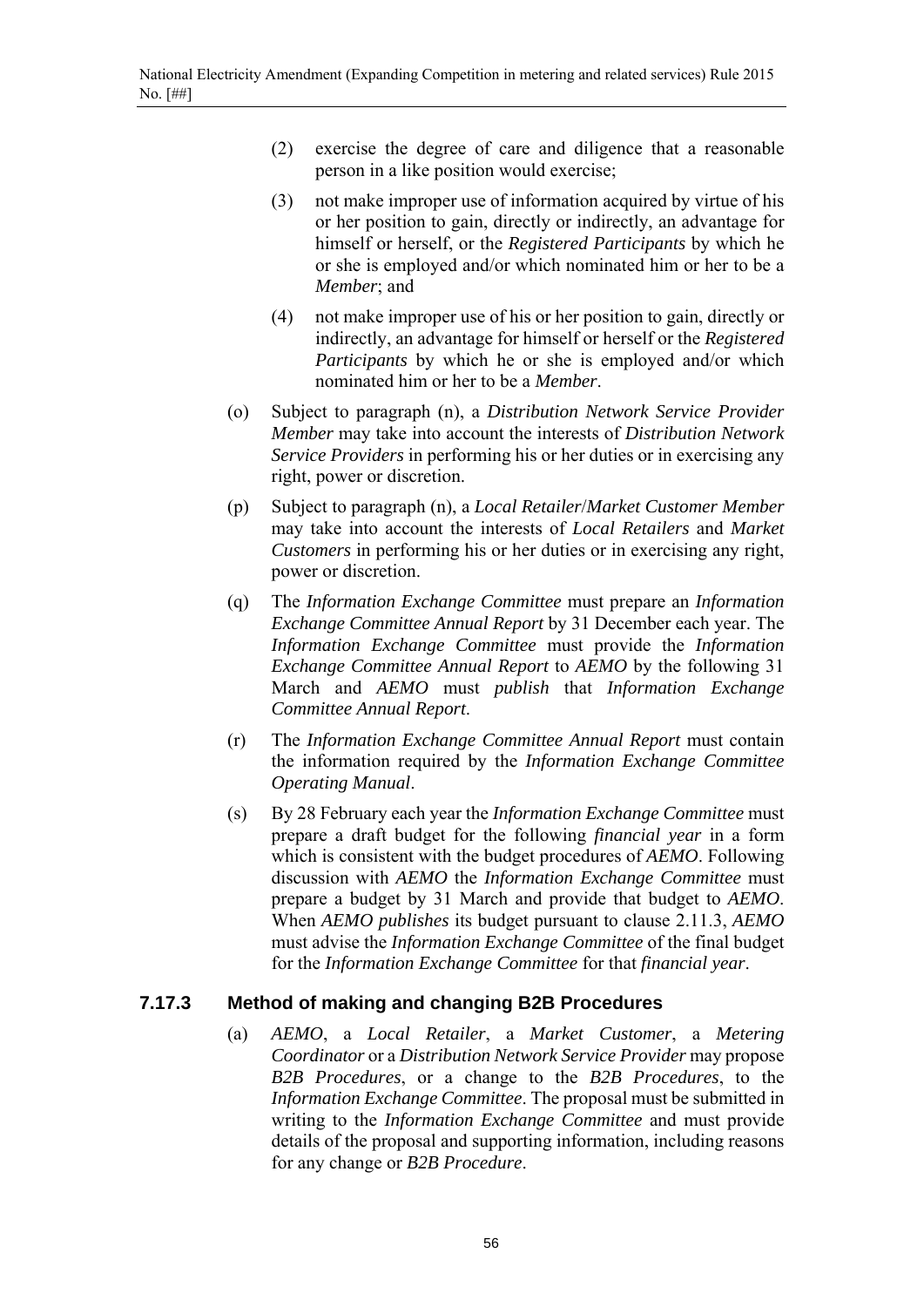- (b) Within 25 *business days* of receipt by the *Information Exchange Committee* of a proposal under paragraph (a), the *Information Exchange Committee* must meet to determine whether on a prima facie basis making new *B2B Procedures* and/or changing the *B2B Procedures* is warranted having regard to the *B2B Objective* and the *B2B Principles*.
- (c) If, after its consideration under paragraph (b), the *Information Exchange Committee* decides that the proposal made under paragraph (a) should not be considered further, the *Information Exchange Committee* must within five *business days* provide written reasons for that decision to whichever of *AEMO*, the *Local Retailer*, *Market Customer*, *Metering Coordinator* or *Distribution Network Service Provider* made the proposal.
- (d) If, after its consideration under paragraph (b), the *Information Exchange Committee* decides that the proposal made under paragraph (a) should be considered further, the *Information Exchange Committee* must develop the proposal into a *B2B Proposal* (which may differ from the proposal originally made) and an accompanying *B2B Procedures Change Pack* for consultation. The *Information Exchange Committee* must seek *AEMO's* advice on whether a conflict with the *Market Settlement and Transfer Solution Procedures* arises from the *B2B Proposal* and include any such advice in the *B2B Procedures Change Pack*.
- (e) The *Information Exchange Committee* must comply with the *Rules consultation procedures* in relation to the *B2B Proposal*. For the purposes of rule 8.9(b), the nominated persons to whom notice must be given are *Local Retailers*, *Market Customers*, *Metering Coordinators*, *Distribution Network Service Providers* and *AEMO*. For the purposes of the notice, the particulars of the matters under consultation must include a copy of the *B2B Procedures Change Pack*.
- (f) *AEMO* must *publish* the notice of consultation within 3 *business days* of its receipt and must notify all *Local Retailers*, *Market Customers*, *Metering Coordinators* and *Distribution Network Service Providers* of the consultation.
- (g) In addition to the matters which rule 8.9(g) requires be included in the draft report, the draft report must contain details of the *Information Exchange Committee's* consideration of the *B2B Objective* and each of the *B2B Principles* and how the *Information Exchange Committee* has considered each submission made having regard to the *B2B Objective* and the *B2B Principles*.
- (h) In addition to the matters which rule 8.9(k) requires be included in the final report, the final report must contain details of the *Information Exchange Committee's* consideration of the *B2B Objective* and each of the *B2B Principles* and how the *Information Exchange Committee* has considered each submission having regard to the *B2B Objective* and the *B2B Principles*.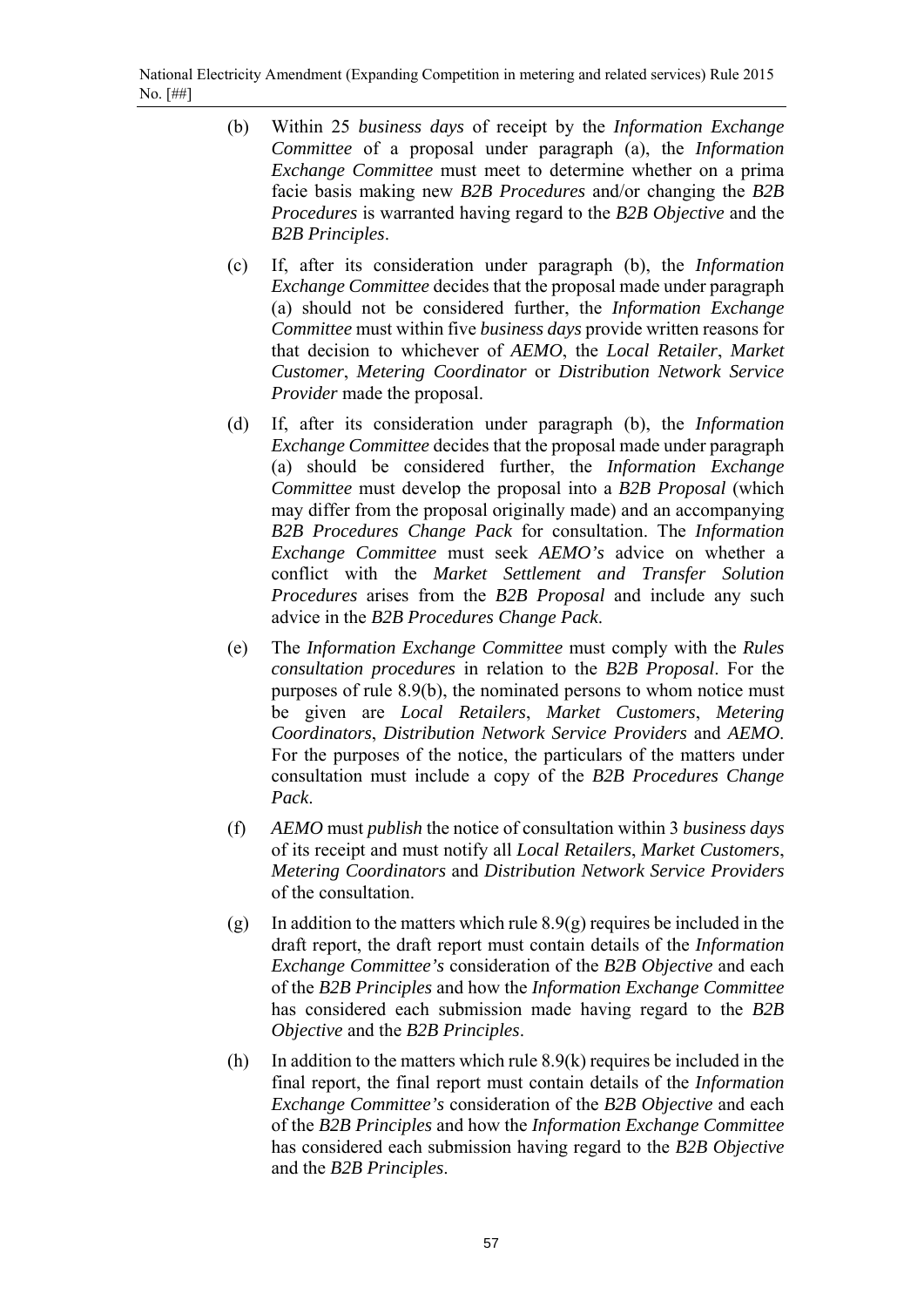- (i) The *Information Exchange Committee* can conclude not to recommend the proposed *B2B Procedures* be made or not to recommend a change to the *B2B Procedures*. Alternatively, the *Information Exchange Committee* may make an *Information Exchange Committee Recommendation* and in doing so may recommend a different *B2B Procedure* or change to the *B2B Procedures* from that originally proposed under paragraph (a). A conclusion not to recommend the proposed *B2B Procedures* be made or not to recommend a change to the *B2B Procedures*, or the making of an *Information Exchange Committee Recommendation*, must be included in the final report required under rule 8.9(k).
- (j) In coming to a conclusion not to recommend the proposed *B2B Procedures* or not to recommend a change to the *B2B Procedures*, or in making an *Information Exchange Committee Recommendation*, the *Information Exchange Committee* must seek to achieve the *B2B Objective* and, in seeking to achieve the *B2B Objective*, must have regard to the *B2B Principles*. To the extent of any conflict between the *B2B Principles*, the *Information Exchange Committee* may determine the manner in which those principles can best be reconciled or which of them should prevail.
- (k) If the *Information Exchange Committee* recommends not to make the proposed *B2B Procedures* or not to change the *B2B Procedures*, *AEMO* must take no further action in respect of the proposal. If the *Information Exchange Committee* makes an *Information Exchange Committee Recommendation*, *AEMO* must consider the *Information Exchange Committee Recommendation* and must approve that *Information Exchange Committee Recommendation*, unless it concludes that:
	- (1) the *Information Exchange Committee* has failed to have regard to the *B2B Objective* and/or the *B2B Principles*;
	- (2) the *Information Exchange Committee Recommendation* would conflict with the *Market Settlement and Transfer Solution Procedures* ; or
	- (3) the *Information Exchange Committee* has not followed the *Rules consultation procedures* (as supplemented by this clause 7.17.3).
- (l) In considering an *Information Exchange Committee Recommendation*, *AEMO* must not consider:
	- (1) the manner in which the *Information Exchange Committee* considered the *B2B Objective* and the *B2B Principles* or the weight given by the *Information Exchange Committee* to the different *B2B Principles* or the balancing between them; or
	- (2) the merits of the *Information Exchange Committee Recommendation*.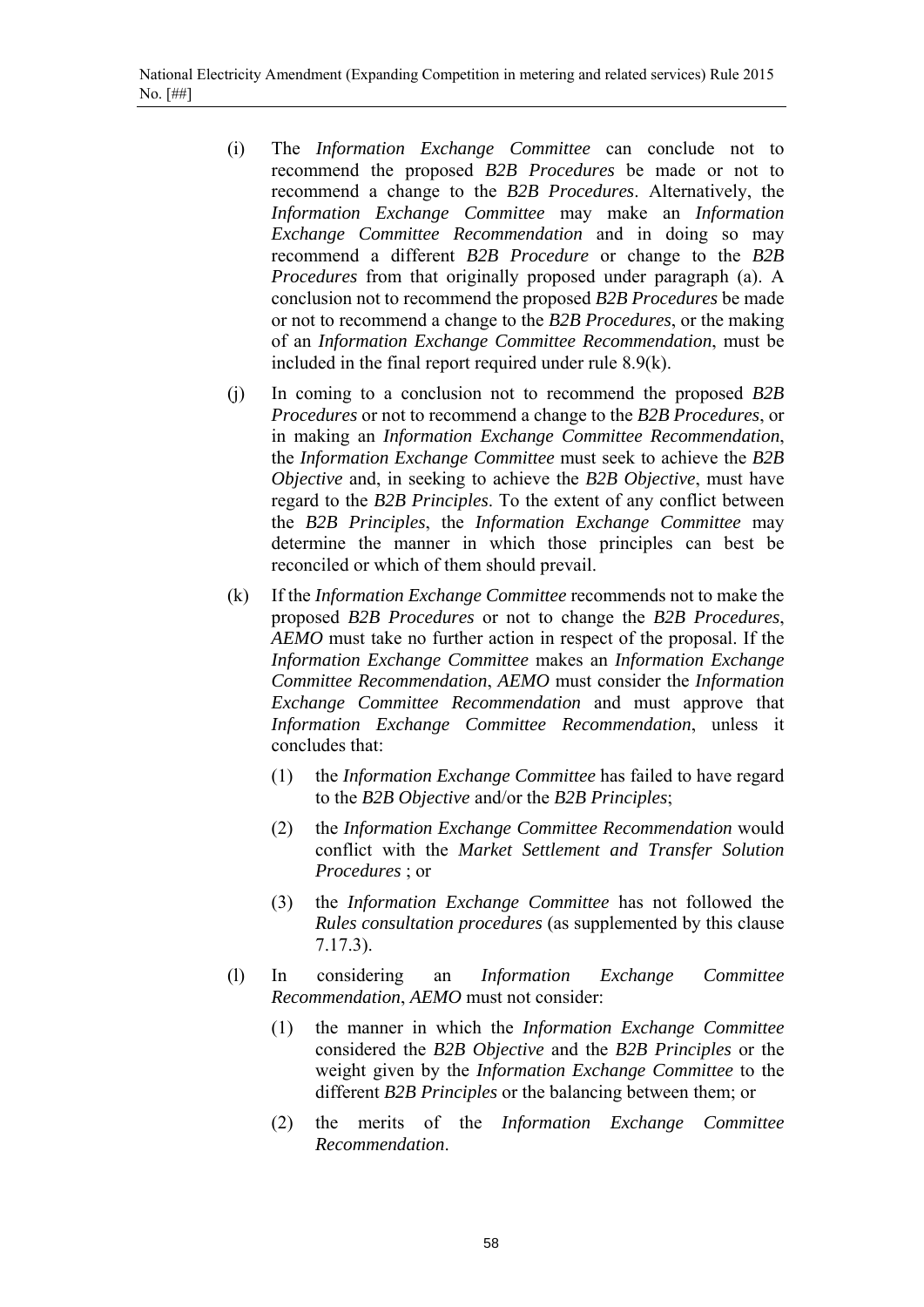- (m) *AEMO* must not amend the *Information Exchange Committee Recommendation* and must not conduct any further consultation on the *Information Exchange Committee Recommendation* prior to making its *B2B Decision*.
- (n) *AEMO* must *publish* and make available on its website its *B2B Decision*, with reasons, within 10 *business days* of receiving an *Information Exchange Committee Recommendation* from the *Information Exchange Committee*.
- (o) If *AEMO* decides not to approve an *Information Exchange Committee Recommendation*, the reasons for the *B2B Decision* which are to be published and made available in accordance with paragraph (n) must include an explanation of the following, where applicable:
	- (1) to which of the *B2B Objective* and/or the *B2B Principles AEMO* considers the *Information Exchange Committee* failed to have regard;
	- (2) how the *Information Exchange Committee Recommendation* would give rise to a conflict with the *Market Settlement and Transfer Solution Procedures*; or
	- (3) how the *Information Exchange Committee* did not follow the *Rules consultation procedures* (as supplemented by this clause 7.17.3).

## **7.17.4 Content of the B2B Procedures**

- (a) The *B2B Procedures* may provide for *B2B Communications*.
- (b) For each *B2B Communication*, the *B2B Procedures* must contain:
	- (1) the required *B2B Data* inputs and *B2B Data* outputs;
	- (2) the required business process flows and related timing requirements;
	- (3) the required content and format;
	- (4) the required delivery method; and
	- (5) the back up delivery method to be used where the required delivery method cannot be used.
- (c) The *B2B Procedures* may include obligations in relation to the information to be maintained and provided to support *B2B Communications*.
- (d) For each *B2B Communication* the *B2B Procedures* may also include:
	- (1) details for testing and certification;
	- (2) provisions relating to contingency arrangements;
	- (3) examples of how a *B2B Communication* may operate in practice; and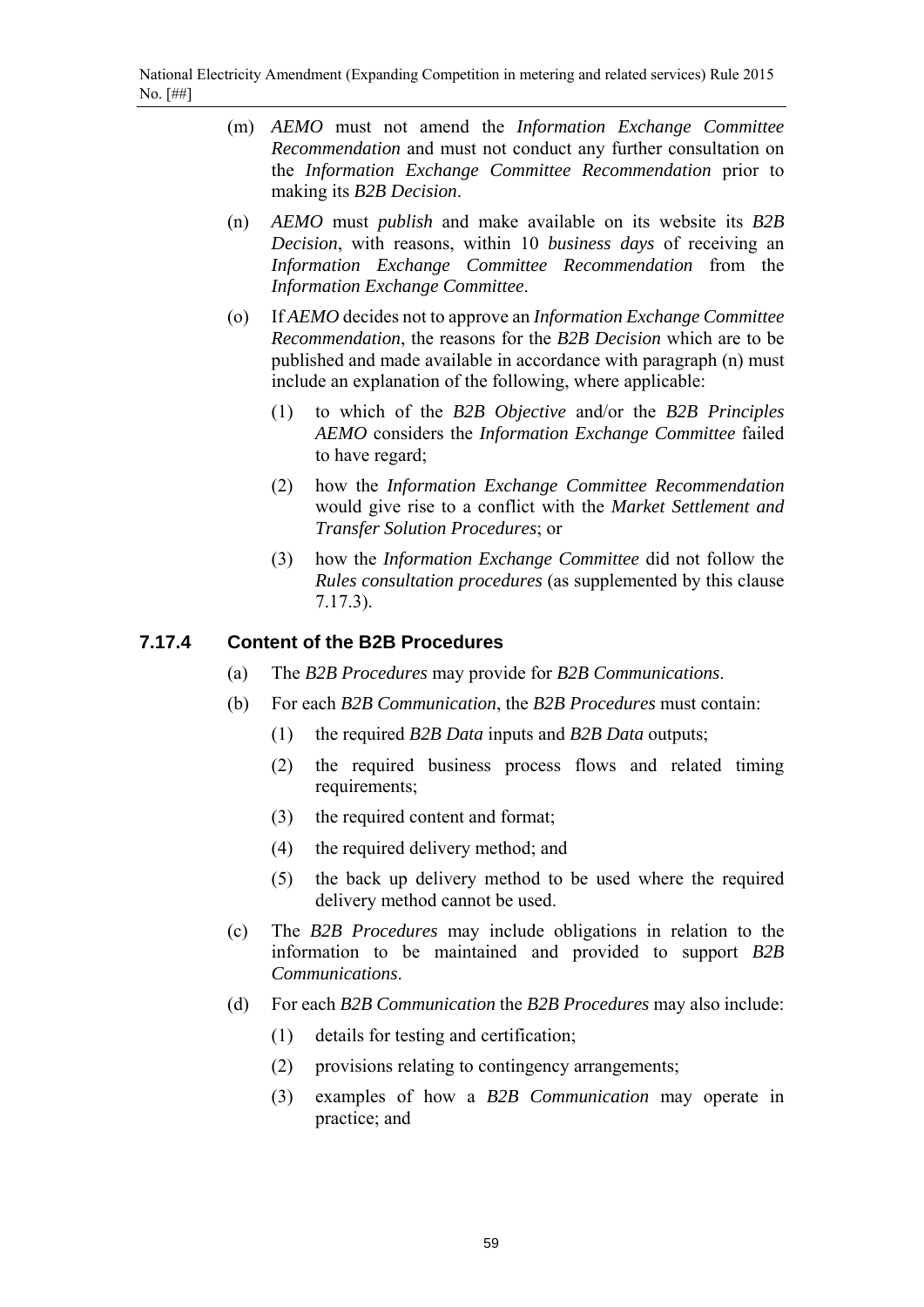- (4) the method for dealing with a dispute (which may include provisions deferring the use of the dispute resolution procedures in the *Rules* and access to the courts).
- (e) The *B2B Procedures* or a change to the *B2B Procedures* must also include a date for the commencement of the *B2B Procedures* or the change. That date must be not less than 10 *business days* after the related *B2B Decision* is *published*. The *Information Exchange Committee* may extend that date following consultation with *AEMO* and affected *Registered Participants*. If the date is extended by the *Information Exchange Committee*, the *Information Exchange Committee* must provide *AEMO* with that date and *AEMO* must *publish* that date.
- (f) A change to the *B2B Procedures* may also include provisions relating to a date for the end of a process related to a *B2B Communication*. That date may be after the date of commencement of the change and may be left to the discretion of the *Information Exchange Committee*. If the date is set by the *Information Exchange Committee*, the *Information Exchange Committee* must provide *AEMO* with that date and *AEMO* must *publish* that date.
- (g) The *B2B Procedures* may be constituted by one or more separate documents.
- (h) The *B2B Procedures* may include roles and responsibilities for *Metering Providers,* and *Metering Data Providers* and *Embedded Network Managers*.
- (i) Subject to the *Information Exchange Committee* following the requirements placed upon it in the *Rules* in relation to the *B2B Procedures*, *Local Retailers*, *Market Customers*, *Metering Coordinators*, *Distribution Network Service Providers*, *AEMO*, *Metering Providers,* and *Metering Data Providers* and *Embedded Network Managers* must comply with the *B2B Procedures*.
- (j) *Local Retailers*, *Metering Coordinators*, *Market Customers* and *Distribution Network Service Providers* may, on such terms and conditions as agreed between them, communicate a *B2B Communication* on a basis other than as set out in the *B2B Procedures*, in which case the parties to the agreement need not comply with the *B2B Procedures* to the extent that the terms and conditions agreed between them are inconsistent with the *B2B Procedures*.
- (k) *B2B Data* is confidential information and may only be disclosed as permitted by the *Rules*.
- (l) If a change to the *B2B Procedures* is of a minor or procedural nature or is necessary to correct a manifest error in the *B2B Procedures*, the *Information Exchange Committee* may recommend the change to *AEMO* and need not consult on the change in accordance with the *Rules consultation procedures*. Clauses 7.17.3(i) to (o) (inclusive)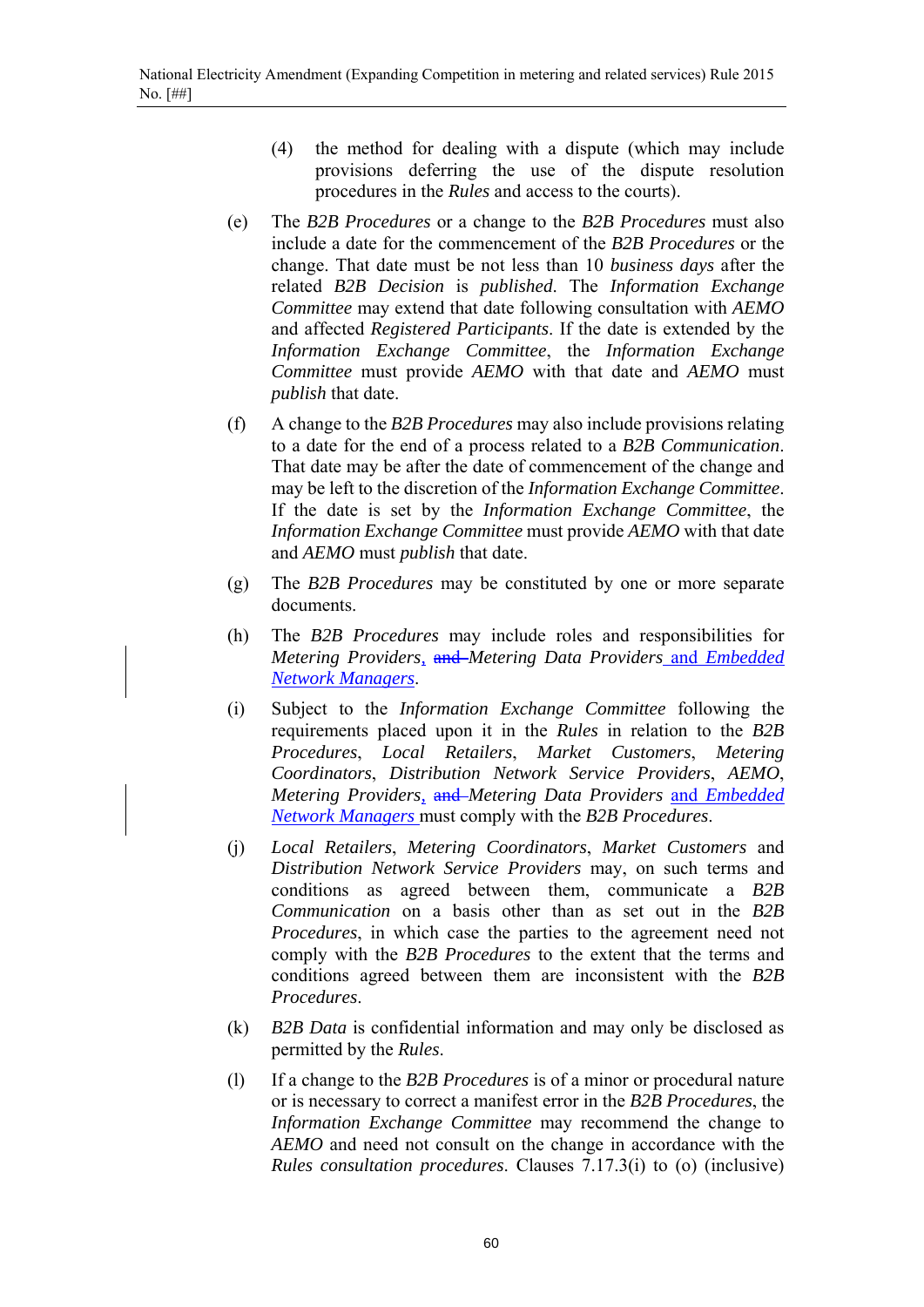and paragraphs (e) and (f) apply to such a change (with any necessary modifications). In addition to publishing its *B2B Decision* in relation to such a change, *AEMO* must notify all *Local Retailers*, *Market Customers*, *Metering Coordinators* and *Distribution Network Service Providers* of the change.

# **7.17.5 Cost Recovery**

- (a) The costs of the development of the *B2B Procedures*, the costs of the establishment and operation of the *Information Exchange Committee* (including the engagement costs of specialist advisers, and the remuneration and payment of the reasonable expenses of the *Independent Members*), all of which must be set out in the budget prepared by the *Information Exchange Committee* pursuant to clause 7.17.2(s) and the *Information Exchange Committee Annual Report*, and the operational costs associated with any service provided by *AEMO* to facilitate *B2B Communications* (including providing and operating a *B2B e-Hub*) must be paid by *AEMO* in the first instance and recouped by *AEMO* as *Participant fees*.
- (b) Subject to paragraph (a), the cost of any *Member* (other than an *Independent Member*) and involvement of individuals in the *Information Exchange Committee Working Groups* is not to be borne by *AEMO*.
- (c) The cost to a person of implementing and maintaining the necessary systems and processes to ensure compliance with *B2B Procedures* must be met by that person.

# **Schedule 7.1 Metering register**

## **S7.1.1 General**

- (a) The *metering register* forms part of the *metering database* and holds static *metering* information associated with *metering installations* defined by the *Rules* that determines the validity and accuracy of *metering data*.
- (b) The purpose of the *metering register* is to facilitate:
	- (1) the registration of *connection points*, *metering points* and affected *Registered Participants*;
	- (2) the verification of compliance with the *Rules*; and
	- (3) the auditable control of changes to the registered information.
- (c) The data in the *metering register* is to be regarded as confidential and must only be released to the appropriate party in accordance with clause 7.15.5(a).

## **S7.1.2 Metering register information**

*Metering* information to be contained in the *metering register* should include, but is not limited to the following: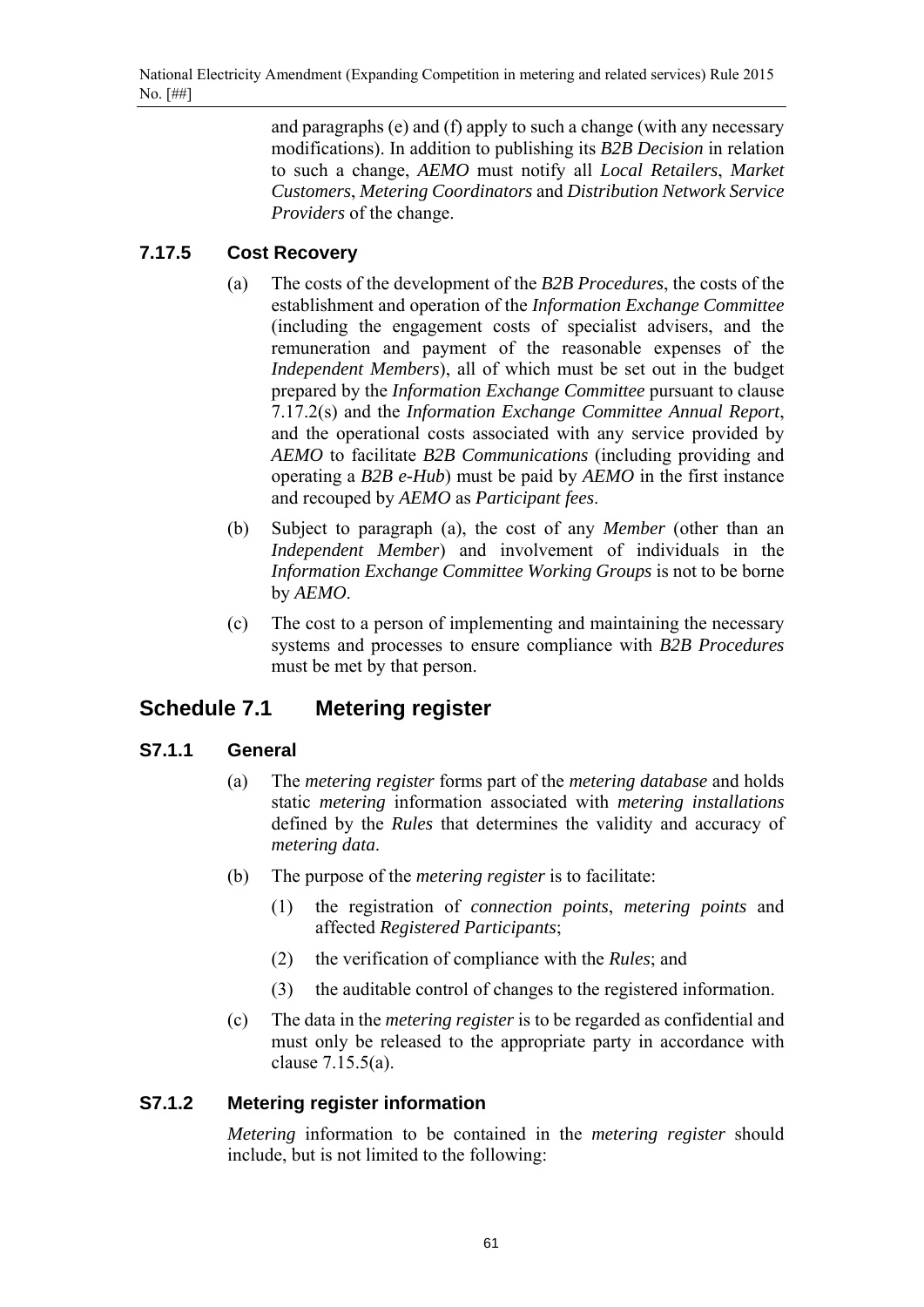- (a) *Connection* and *metering point* reference details, including:
	- (1) agreed locations and reference details (eg drawing numbers);
	- (2) loss compensation calculation details;
	- (3) site identification names;
	- (4) details of *Market Participants* and *Local Network Service Providers* associated with the *connection point* and the *Embedded Network Manager* in the relation to *a child connection point* ;
	- (5) details of the *Metering Coordinator*; and
	- (6) transfer date for *Second-Tier Customer* and *Non-Registered Second-Tier Customer metering data* (i.e. to another *Market Customer*).
- (b) The identity and characteristics of *metering* equipment (ie *instrument transformers*, *metering installation* and *check metering installation*), including:
	- (1) serial numbers;
	- (2) *metering installation* identification name;
	- (3) *metering installation* types and models;
	- (4) *instrument transformer* ratios (available and connected);
	- (5) current test and calibration programme details, test results and references to test certificates;
	- (6) asset management plan and testing schedule;
	- (7) calibration tables, where applied to achieve *metering installation* accuracy;
	- (8) *Metering Provider*(s) and *Metering Data Provider*(s) details;
	- (9) summation scheme values and multipliers; and
	- (10) data register coding details.
- (c) Data communication details, including:
	- (1) telephone number(s) for access to *energy data*;
	- (2) communication equipment type and serial numbers;
	- (3) communication protocol details or references;
	- (4) data conversion details;
	- (5) user identifications and access rights; and
	- (6) 'write' password (to be contained in a hidden or protected field).
- (d) Data validation, substitution and estimation processes agreed between affected parties, including:
	- (1) algorithms;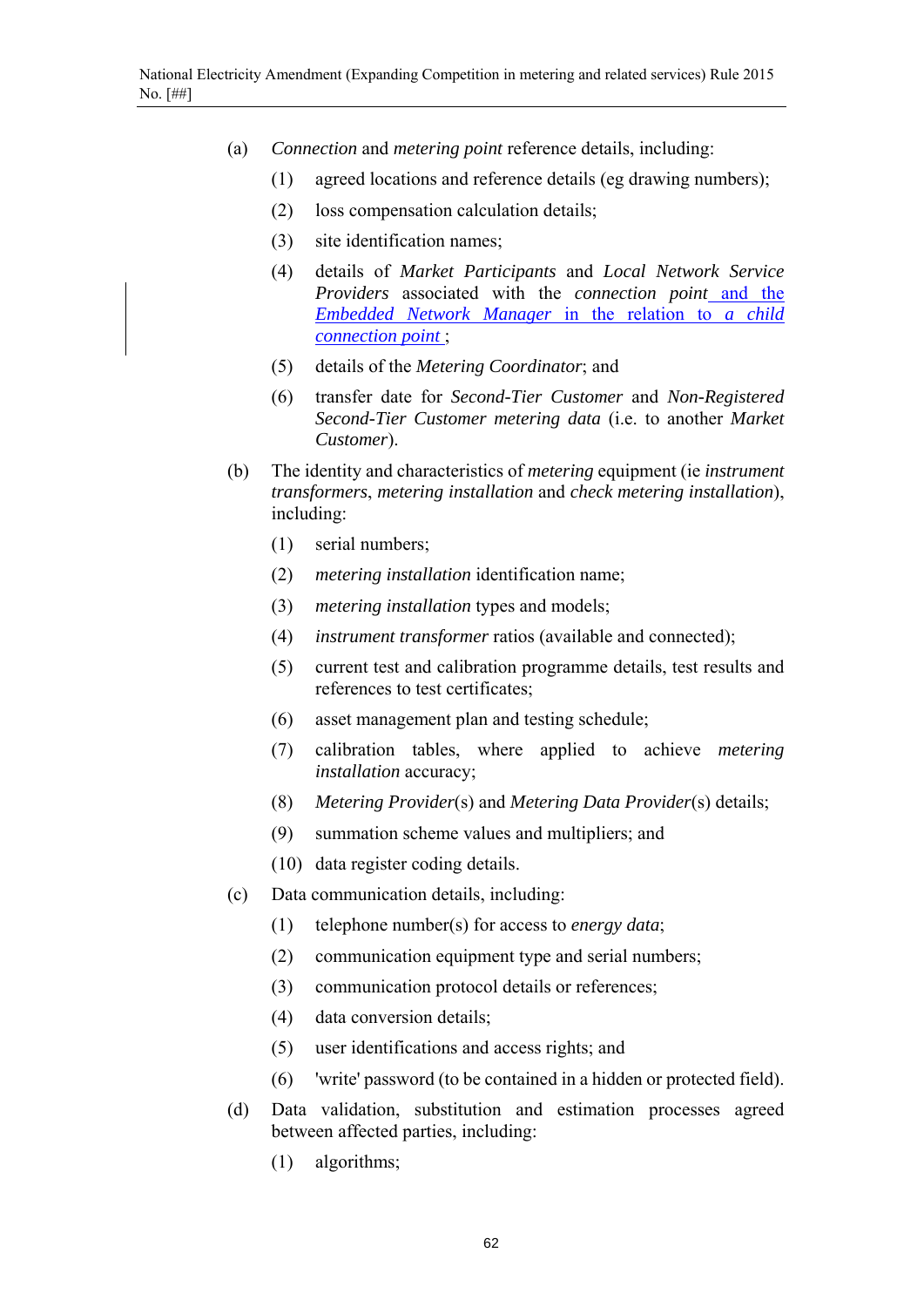- (2) data comparison techniques;
- (3) processing and alarms (eg *voltage* source limits; phase angle limits);
- (4) *check metering* compensation details; and
- (5) alternate data sources.
- (e) Data processing prior to the *settlement* process, including algorithms for:
	- (1) *generation* half-hourly 'sent out' calculation;
	- (2) customer half-hourly *load* calculation; and
	- (3) *Local Retailer* net *load* calculation.

## **Schedule 7.2 Metering Provider**

#### **S7.2.1 General**

- (a) A *Metering Provider* must be accredited by and registered by *AEMO*. *AEMO* must accredit and register a *Metering Provider* only for the type of work the *Metering Provider* is qualified to provide.
- (b) *AEMO* must establish a qualification process for *Metering Providers* that enables registration to be achieved in accordance with the requirements of this Schedule 7.2.
- (c) A *Metering Provider* must have the necessary licences in accordance with appropriate State and Territory requirements.
- (d) A *Metering Provider* must ensure that any *metering* equipment it installs is suitable for the range of operating conditions to which it will be exposed (e.g. temperature; impulse levels), and operates within the defined limits for that equipment.
- (e) A *Metering Provider* must ensure that the *metering installation* is installed and maintained in accordance with the *metrology procedure*.

#### **S7.2.2 Categories of registration**

- (a) Registrations for *Metering Providers* in relation to the provision, installation and maintenance of *metering installation* types 1, 2, 3, 4 and 4A must be categorised in accordance with Tables S7.2.2.1, S7.2.2.2 and S7.2.2.3, or other procedures approved by *AEMO*.
- (b) Registrations for *Metering Providers* in relation to the provision, installation and maintenance (unless otherwise specified) of *metering installation* types 5 and 6 must be categorised in accordance with Table S7.2.2.4 with the capabilities established in the *metrology procedures*.
- (c) Registration for *Metering Providers* in relation to the provision, installation and maintenance of *small customer metering installations* must be categorised in accordance with Tables S7.2.2.2 and satisfy the requirements in clause S7.2.5.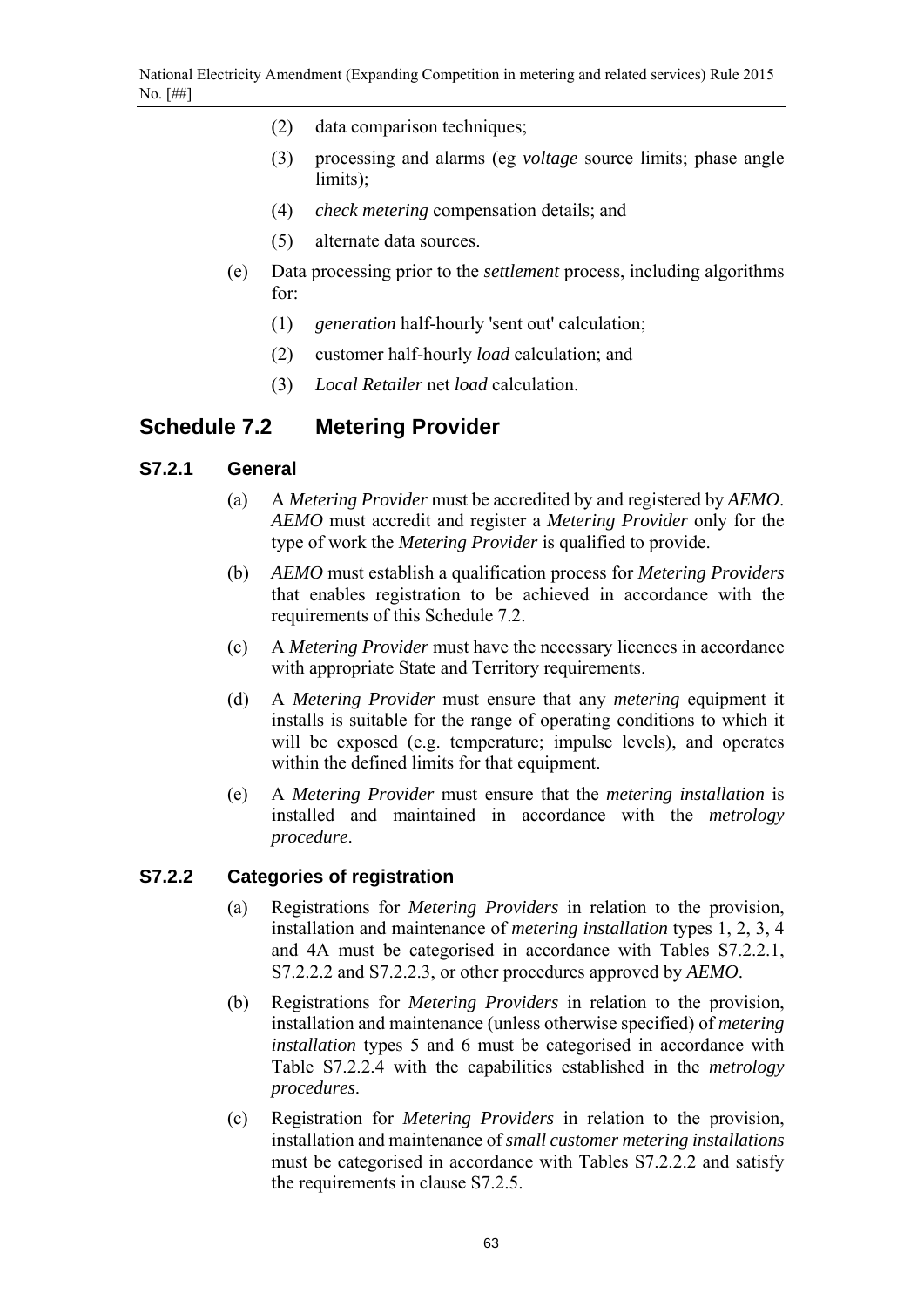(d) *AEMO* may establish *Accredited Service Provider* categories of registration for a *Metering Provider* in accordance with clause S7.2.6.

**Table S7.2.2.1 Categories of registration for accreditation** 

| Category                                                                                    | <b>Competency</b>                                                                                                                      |  |  |  |  |  |
|---------------------------------------------------------------------------------------------|----------------------------------------------------------------------------------------------------------------------------------------|--|--|--|--|--|
|                                                                                             | 1C Class 0.2 CTs with $\leq$ 0.1% uncertainty.                                                                                         |  |  |  |  |  |
|                                                                                             | $1V$ Class 0.2 VTs with < 0.1% uncertainty.                                                                                            |  |  |  |  |  |
|                                                                                             | $1M/Class 0.2$ Wh meters with $\leq 0.1/\cos\varphi$ uncertainty and class 0.5 varh<br>meters with $\leq 0.3/\sin\varphi$ uncertainty. |  |  |  |  |  |
|                                                                                             | 1A Class 0.2 CTs, VTs, Wh meters; class 0.5 varh meters; the total<br>installation to $0.5\%$ .                                        |  |  |  |  |  |
|                                                                                             | Wh with $\leq 0.2\%$ uncertainty at unity <i>power factor</i> ; 1.0% for varh with<br><0.4% uncertainty at zero <i>power factor</i> .  |  |  |  |  |  |
|                                                                                             | $2C/Class 0.5 CTs with < 0.2\%$ uncertainty.                                                                                           |  |  |  |  |  |
|                                                                                             | $2V$ Class 0.5 VTs with < 0.2% uncertainty.                                                                                            |  |  |  |  |  |
|                                                                                             | $2M$ Class 0.5 Wh meters with $\leq 0.2$ /coso uncertainty and class 1.0 varh<br>meters with $\leq 0.4/\sin\phi$ uncertainty.          |  |  |  |  |  |
| 2A Class 0.5 CTs, VTs, Wh meters; class 1.0 varh meters; the total<br>installation to 1.0%. |                                                                                                                                        |  |  |  |  |  |
|                                                                                             | Wh with $\leq 0.4\%$ uncertainty at unity <i>power factor</i> ; 2.0% for varh with<br><0.5% uncertainty at zero <i>power factor</i> .  |  |  |  |  |  |

**Table S7.2.2.2 Categories of registration for accreditation** 

| Category | <b>Competency</b>                                                                                                                        |  |  |  |  |
|----------|------------------------------------------------------------------------------------------------------------------------------------------|--|--|--|--|
|          | $3M/Class 1.0 Wh$ meters with $\leq 0.3/\cos\varphi$ uncertainty and class 2.0 varh<br>meters with $\langle 0.5/\sin\phi\%$ uncertainty. |  |  |  |  |
|          | 3A Class 0.5 CTs, VTs; class 1.0 Wh meters; class 2.0% varh meters; the<br>total installation to $1.5\%$ .                               |  |  |  |  |
|          | Wh with $\leq 0.5\%$ uncertainty at unity <i>power factor</i> ; 3.0% for varh with<br><0.6% uncertainty at zero <i>power factor</i> .    |  |  |  |  |
|          | $4M/Class 1.0 Wh$ meters and class 1.5 Wh meters with $\leq 0.3/\cos\varphi\%$<br>uncertainty                                            |  |  |  |  |
|          | $4A Class 1.0 Wh$ meters and class 1.5 Wh meters with $\leq 0.3/\cos\varphi\%$<br>uncertainty                                            |  |  |  |  |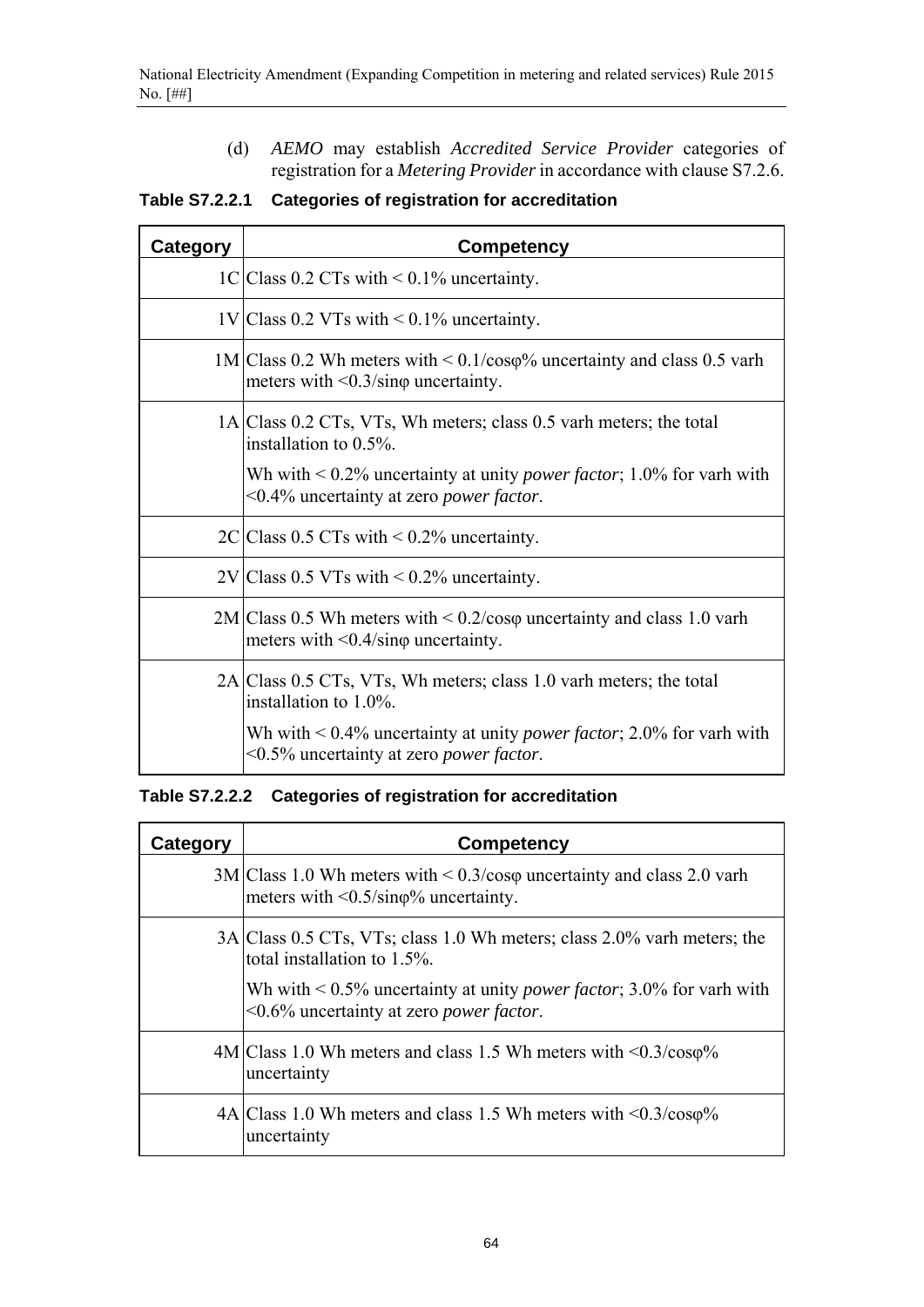| Category | Competency                                                                                   |  |  |  |  |
|----------|----------------------------------------------------------------------------------------------|--|--|--|--|
|          | $4S/Class 1.0Wh$ meters and class 1.5 Wh meters with $\leq 0.3/\cos\varphi$ %<br>uncertainty |  |  |  |  |

**Table S7.2.2.3 Categories of registration for accreditation** 

| Category | Competency                                           |
|----------|------------------------------------------------------|
|          | L Approved <i>communications interface</i> installer |

**Table S7.2.2.4 Categories of registration for accreditation** 

| Category             | <b>Competency</b>                                                                                                       |
|----------------------|-------------------------------------------------------------------------------------------------------------------------|
| 5A Installation only | Class 1.0 and class 1.5 whole current<br>Wh <i>meters</i> with $\langle 0.3/\cos 9\% \rangle$<br>uncertainty.           |
| 6A Installation only | Class 1.5 whole current Wh <i>meters</i><br>with $\leq 0.3$ /cos $\Phi\%$ uncertainty.                                  |
| 5B                   | Class 1.0 and class 1.5 whole current<br>or CT connected Wh <i>meters</i> with<br>$\langle 0.3/\cos\Phi\%$ uncertainty. |
| 6B                   | Class 1.5 whole current or CT<br>connected Wh <i>meters</i> with<br>$0.3 \le \cos 4\%$ uncertainty.                     |

## **S7.2.3 Capabilities of Metering Providers for metering installations types 1, 2, 3, 4 and 4A**

Category 1A, 2A, 3A and 4M *Metering Providers* must be able to exhibit the following capabilities to the reasonable satisfaction of *AEMO*:

- (a) Detailed design and specification of *metering* schemes, including:
	- (1) knowledge and understanding of this Chapter 7;
	- (2) knowledge of equipment (*meters*, *current transformers* and where applicable *voltage transformers*);
	- (3) design experience including knowledge of *current transformers* and where applicable *voltage transformers* and the effect of burdens on performance;
	- (4) ability to calculate summation scheme values, multipliers, etc; and
	- (5) ability to produce documentation, such as single line diagrams, panel layouts and wiring diagrams.
- (b) Programming and certification requirements for *metering installations* to the required accuracy, including: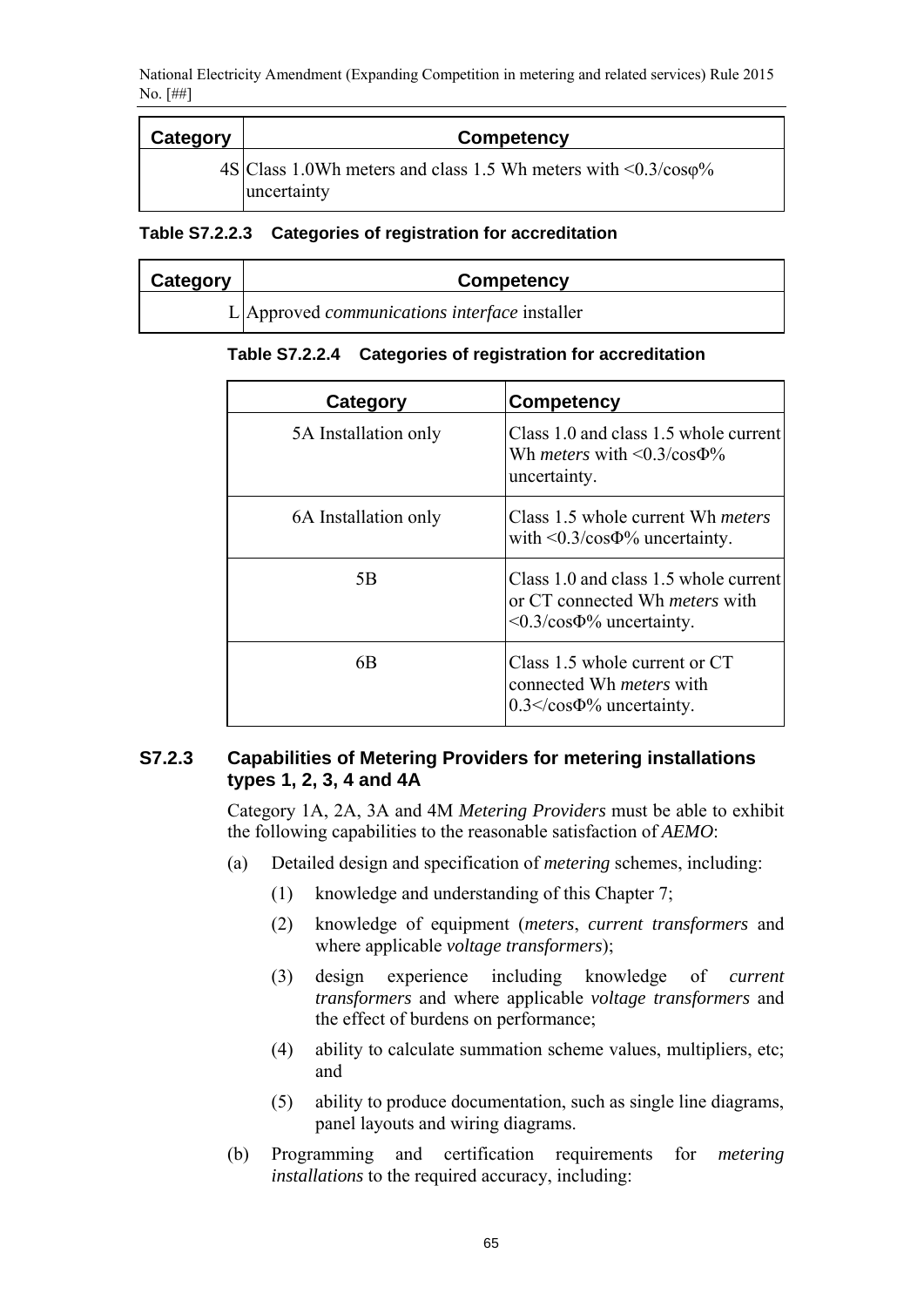- (1) licensed access to *metering* software applicable to all equipment being installed by the *Metering Provider*;
- (2) ability to program requirements by setting variables in *meters*, summators, modems, etc;
- (3) management of the testing of all equipment to the accuracy requirements specified in this Chapter 7;
- (4) certifications that all calibration and other *meter* parameters have been set, verified and recorded prior to *meters*, and other components of the *metering installation* being released for installation;
- (5) all reference/calibration equipment for the purpose of meeting test or inspection obligations must be tested to ensure full traceability to test certificates issued by a *NATA* accredited body or a body recognised by *NATA* under the International Laboratory Accreditation Corporation (**ILAC**) mutual recognition scheme and documentation of the traceability must be provided to *AEMO* on request; and
- (6) compliance with ISO/IEC Guide 25 "General Requirements for the Competence of Calibration and Testing Laboratories" with regard to the calculation of uncertainties and accuracy.
- (c) Installation and commissioning of *metering installations* and, where necessary, the *communications interface* to facilitate the *remote acquisition* of *metering data*, including:
	- (1) the use of calibrated test equipment to perform primary injection tests and field accuracy tests;
	- (2) the availability of trained and competent staff to install and test *metering installations* to determine that installation is correct; and
	- (3) the use of test procedures to confirm that the *metering installation* is correct and that *metering* constants are recorded and/or programmed correctly.
- (d) Inspection and maintenance of *metering installations* and equipment, including:
	- (1) regular readings of the measurement device where external recording is used (6 monthly) and verification with *AEMO* records;
	- (2) approved test and inspection procedures to perform appropriate tests as detailed in this Chapter 7;
	- (3) calibrated field test equipment for primary injection and *meter* testing to the required levels of uncertainty; and
	- (4) secure documentation system to maintain *metering* records for all work performed on a *metering installation*, including details of the security method used.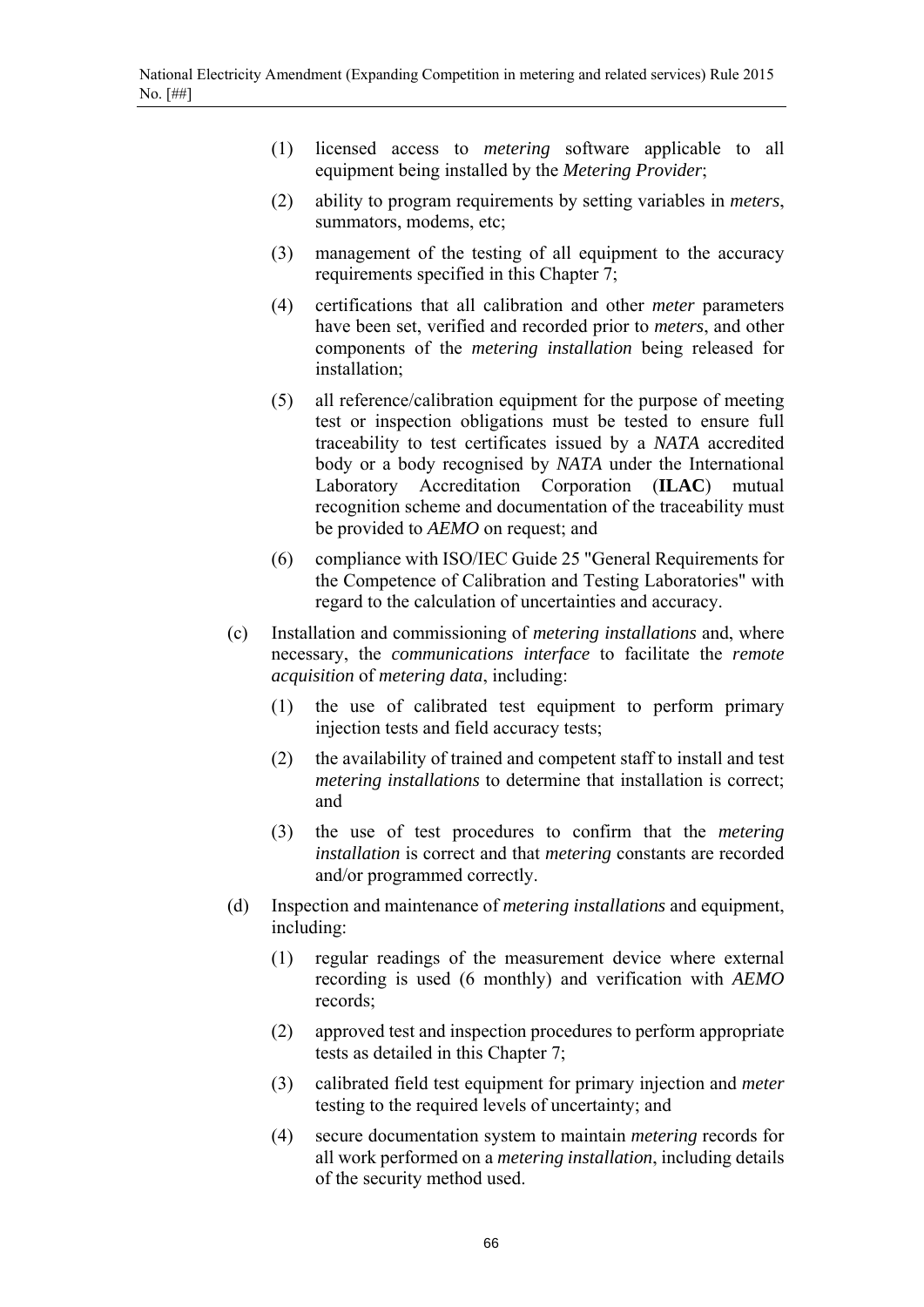- (e) Verification of *metering data* and *check metering data*, as follows:
	- (1) on commissioning *metering data*, verification of all readings, constraints (adjustments) and multipliers to be used for converting raw data to consumption data; and
	- (2) on inspection, testing and/or maintenance, verification that readings, constants and multipliers are correct by direct conversion of *meter* readings and check against the *metering database*.
- (f) Quality System as AS 9000 series standards, including:
	- (1) a quality system to AS/NZ ISO 9000 series applicable to the work to be performed:

Type 1 full implementation of AS/NZ ISO 9002;

Type 2 full implementation of AS/NZ ISO 9002;

Type 3 – implementation of AS/NZ ISO 9002 to a level agreed with *AEMO*;

Type 4 implementation of AS/NZ ISO 9002 to a level agreed with *AEMO*;

Type 4A – implementation of AS/NZ ISO 9002 to a level agreed with *AEMO*;

- (2) the calculations of accuracy based on test results are to include all reference standard errors;
- (3) an estimate of Testing Uncertainties which must be calculated in accordance with the ISO "Guide to the Expression of Uncertainty in Measurement"; and
- (4) a knowledge and understanding of the appropriate standards and guides, including those in the *Rules*.
- (g) All of the capabilities relevant to that type of *metering installation* which are set out in the *Rules* and procedures authorised under the *Rules*.

## **S7.2.4 Capabilities of Metering Providers for metering installations types 5 and 6**

*Metering Providers*, who apply for categories of *Metering Provider* accreditation of *metering installations* types 5 and/or 6, must be able to exhibit, to the reasonable satisfaction of *AEMO* all of the capabilities relevant to that type of *metering installation* which are set out in the *Rules* and procedures authorised under the *Rules*.

## **S7.2.5 Capabilities of Metering Providers for small customer metering installations**

Category 4S *Metering Providers* must be able to exhibit, to the reasonable satisfaction of *AEMO*:

(a) all of the capabilities in S7.2.3; and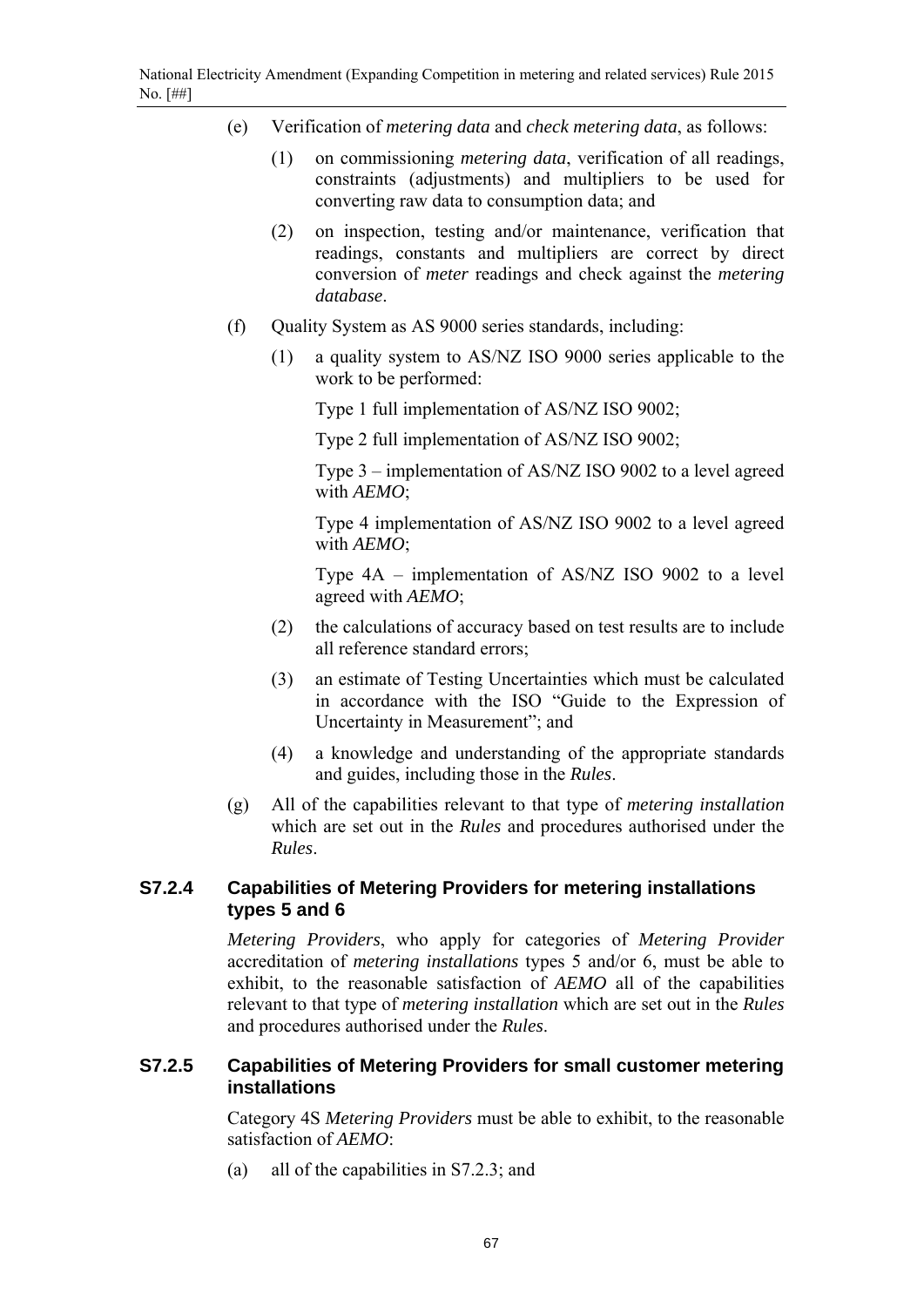(b) the establishment of an appropriate security control management plan and associated infrastructure and communications systems for the purposes of preventing unauthorised local access or remote access to *metering installations*, services provided by *metering installations* and *energy data* held in *metering installations*.

## **S7.2.6 Capabilities of the Accredited Service Provider category**

- (a) The *Accredited Service Providers categories* established by *AEMO* under clause S7.2.2(d) may perform work relating to the installation of any types 1, 2, 3, 4, 4A, 5 or 6 *metering installations*.
- (b) *AEMO* must include *Accredited Service Provider categories* in the *accreditation* guidelines prepared and *published* under clause 7.4.1(c).
- (c) *AEMO* may determine:
	- (1) the competencies of a *Metering Provider* registered in each *Accredited Service Provider category* provided that those competencies are consistent with any capabilities established in the *metrology procedure* in respect of the work performed under paragraph (a); and
	- (2) different competencies for each *Accredited Service Provider category* for each *participating jurisdiction*.

# **Schedule 7.3 Metering Data Provider**

## **S7.3.1 General**

- (a) A *Metering Data Provider* must be accredited by and registered by *AEMO*.
- (b) *AEMO* must accredit and register a *Metering Data Provider* only for the type of work the *Metering Data Provider* is qualified to provide.
- (c) *AEMO* must establish a qualification process for *Metering Data Providers* that enables registration to be achieved in accordance with the requirements of this Schedule 7.3.
- (d) A *Metering Data Provider* must ensure that *metering data services* are carried out in accordance with the *Rules* and procedures authorised under the *Rules*.

## **S7.3.2 Categories of registration**

Categories of registration are set out in Table S7.3.2.1.

**Table S7.3.2.1 Categories of registration for accreditation** 

| <b>Metering</b><br><i>installation</i> type | <b>Categories of registration</b>            |                                             |  |
|---------------------------------------------|----------------------------------------------|---------------------------------------------|--|
| 1, 2 3 and/or 4                             | Category 1D, 2D, 3D<br>and/or 4D (for remote | Category 4S (for small<br>customer metering |  |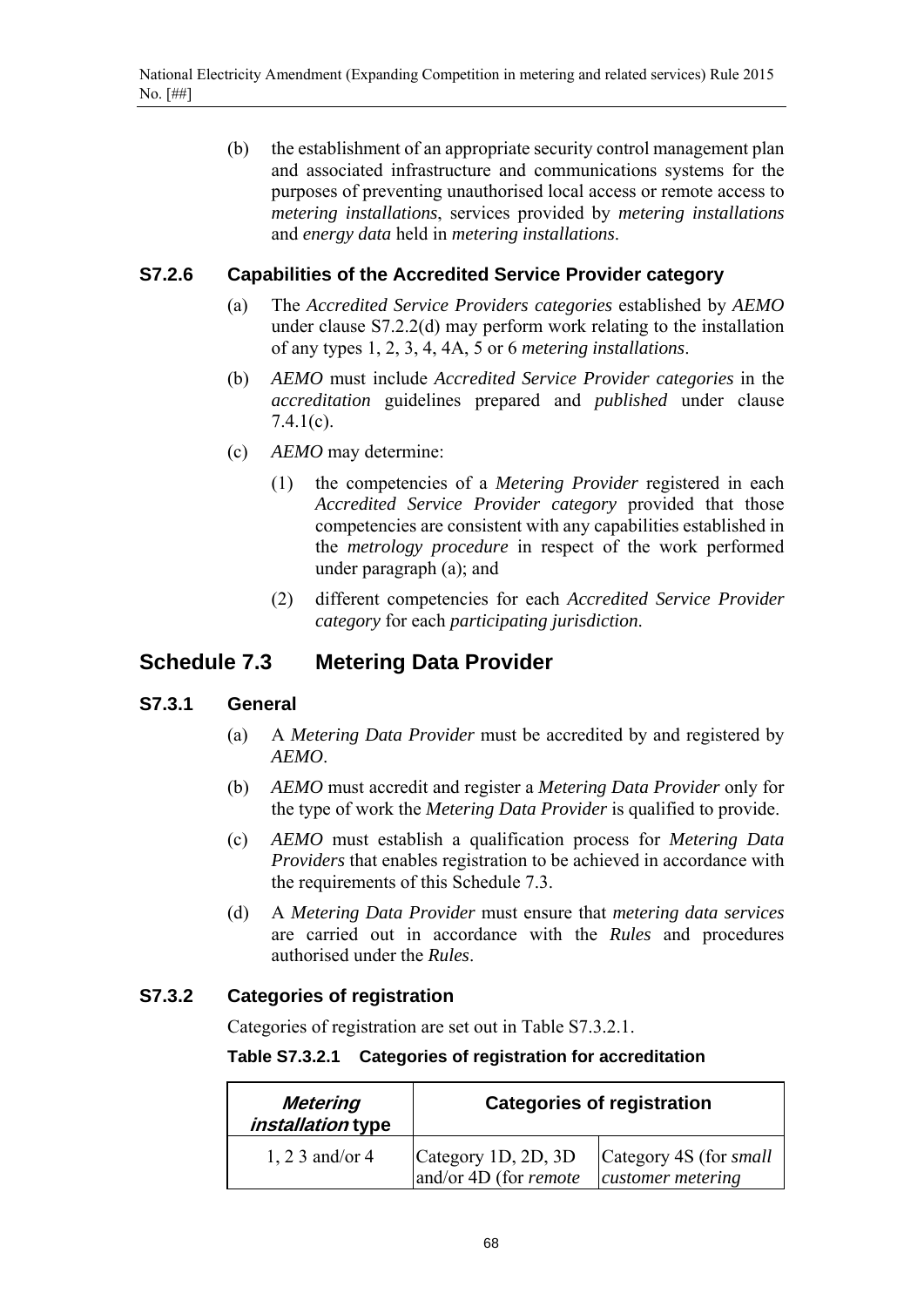National Electricity Amendment (Expanding Competition in metering and related services) Rule 2015 No. [##]

| Metering<br><i>installation</i> type | <b>Categories of registration</b>                                                                                   |                                                                                                                                                                                                      |  |
|--------------------------------------|---------------------------------------------------------------------------------------------------------------------|------------------------------------------------------------------------------------------------------------------------------------------------------------------------------------------------------|--|
|                                      | <i>acquisition</i> , processing<br>and delivery of<br>metering data for<br>connection points)                       | <i>installations</i> )                                                                                                                                                                               |  |
| 4A, 5 and/or $6$                     | Category 4AC, 5C<br>and/or 6C (for manual<br>collection or remote<br><i>acquisition</i> of <i>metering</i><br>data) | Category 4AD, 5D<br>and/or 6D (for manual<br>collection, processing<br>and delivery of<br><i>metering data</i> ) (for<br>remote acquisition,<br>processing and delivery<br>of <i>metering data</i> ) |  |
|                                      | Category 7D (for processing and delivery of<br>calculated metering data)                                            |                                                                                                                                                                                                      |  |

## **S7.3.3 Capabilities of Metering Data Providers**

*Metering Data Providers* must be able to exhibit to the reasonable satisfaction of *AEMO* the following capabilities, as applicable, for the categories of *Metering Data Provider* accreditation sought:

- (a) Detailed understanding of the *Rules*, and all procedures authorised under the *Rules* including the relevant *service level procedures* relating to the function of a *Metering Data Provider* and the carrying out of *metering data services*.
- (b) Detailed understanding of the participant role relationships and obligations that exist between the *Metering Data Provider*, *Metering Provider*, *financially responsible Market Participant*, *Local Network Service Provider*, *AEMO* and the *Metering Coordinator*.
- (c) An understanding of *metering* arrangements, including knowledge of *metering* equipment (*meters*, *current transformers* and *voltage transformers*).
- (d) Authorised access to *metering* software for the:
	- (1) collection of *metering data*;
	- (2) establishment, maintenance and operation of a *metering data services database* for the storage and management of *metering data* and *NMI Standing Data*; and
	- (3) the validation, substitution and estimation of *metering data*.
- (e) Processes and systems for the collection of *metering data* including:
	- (1) knowledge of manual collection and *remote acquisition* of *metering data* (as applicable);
	- (2) collection technologies and methodologies; and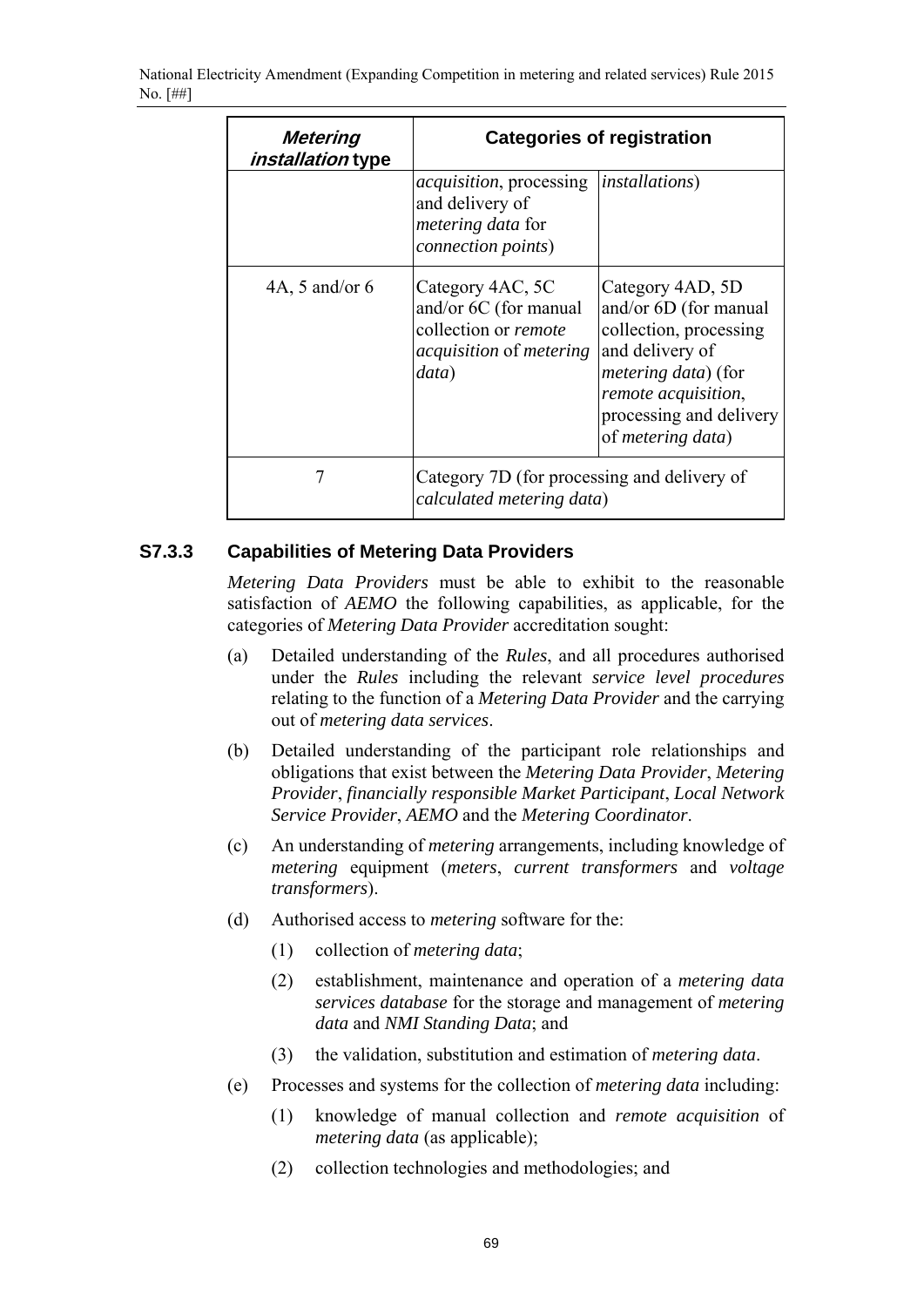- (3) *metering* protocols and equipment.
- (f) Systems for the processing of *metering data* including:
	- (1) processes for the verification and commissioning of *metering data* and relevant *NMI Standing Data* pertaining to each *metering installation* into the *metering data services database*;
	- (2) processes for validation, substitution and estimation of *metering data*;
	- (3) processes for the storage, adjustment and aggregation of *metering data*; and
	- (4) the secure storage of historical data.
- (g) Processes for the delivery of *metering data* and relevant *NMI Standing Data* to *Registered Participants* and *AEMO* including:
	- (1) delivery performance requirements for *metering data*; and
	- (2) an understanding of the relevant *metering data* file formats.
- (h) The availability of trained and competent staff to:
	- (1) read or interrogate the *metering installation*;
	- (2) collect and process *metering data* into the *metering data services database*;
	- (3) validate, substitute or estimate *metering data* as the case may be;
	- (4) maintain the physical and logical security of the *metering data services database* and only allow access to *metering data* by those persons entitled to receive *metering data*; and
	- (5) ensure the ongoing performance and availability of the collection process and the *metering data services database* are maintained inclusive of necessary system supports for backup, archiving and disaster recovery.
- (i) The establishment of a quality system which will:
	- (1) underpin all operational documentation, processes and procedures;
	- (2) facilitate good change control management of procedures, IT systems and software;
	- (3) provide audit trail management of *metering data* and *NMI Standing Data*;
	- (4) maintain a security control management plan;
	- (5) maintain security controls and data integrity; and
	- (6) maintain knowledge and understanding of the *Rules* and relevant procedures, standards and guides authorised under the *Rules*.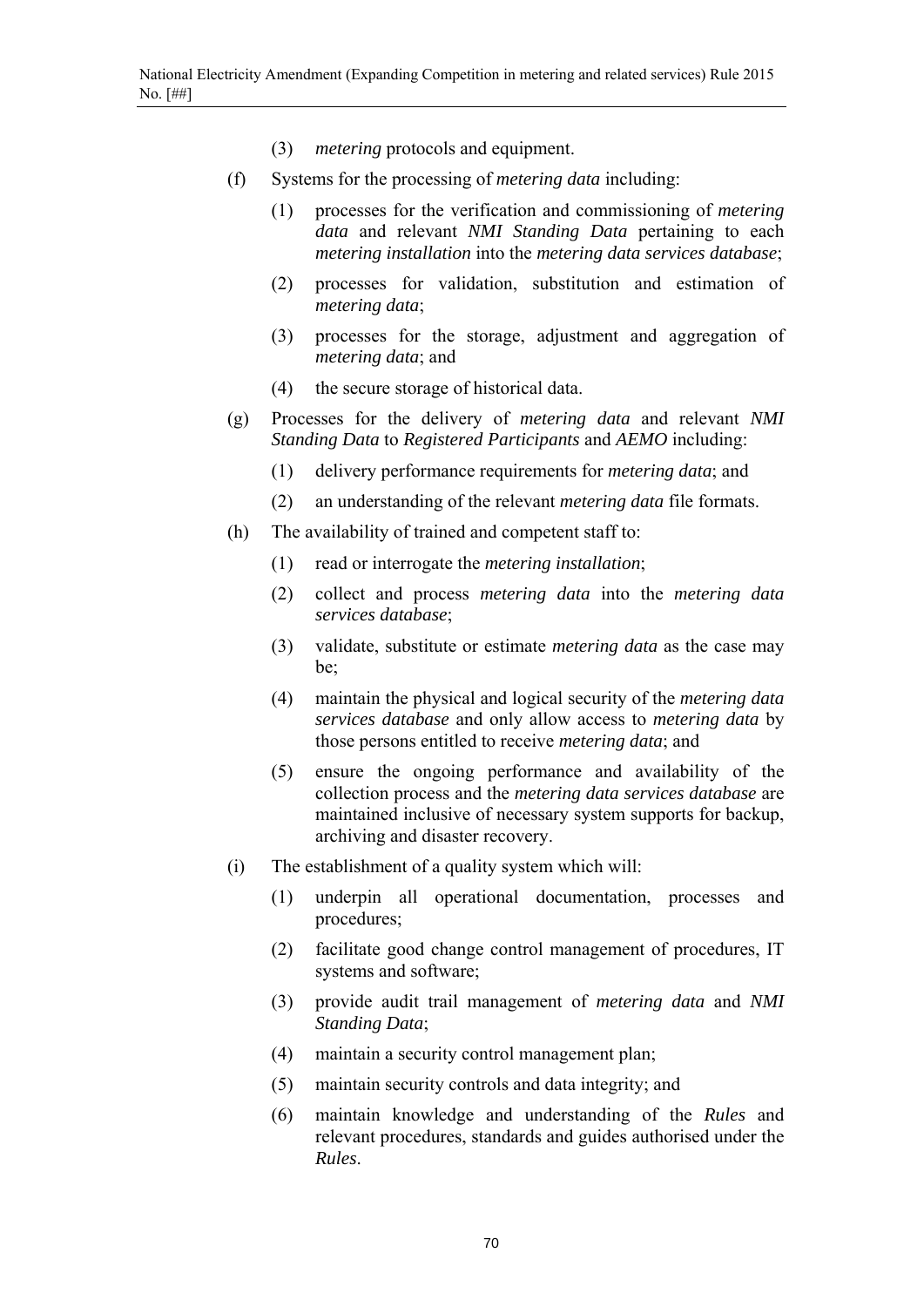- (j) Understanding of the required logical interfaces necessary to support the provision of *metering data services* including the interfaces needed to:
	- (1) access *AEMO's* systems for the management and delivery of *metering data*;
	- (2) support *B2B procedures*; and
	- (3) support *Market Settlement and Transfer Solution Procedures* for delivery and update of *NMI Standing Data*.

### **S7.3.4 Capabilities of Metering Data Providers for small customer metering installations**

Category 4S *Metering Data Providers* must be able to exhibit, to the reasonable satisfaction of *AEMO*:

- (a) all the capabilities in S7.3.3; and
- (b) the establishment of an appropriate security control management plan and associated infrastructure and communications systems for the purposes of preventing unauthorised local access or remote access to *metering installations*, services provided by *metering installations* and *energy data* held in *metering installations*.

# **Schedule 7.4 Types and Accuracy of Metering installations**

## **S7.4.1 General requirements**

(a) This Schedule 7.4 sets out the minimum requirements for *metering installations*.

### **S7.4.2 Metering installations commissioned prior to 13 December 1998**

- (a) This clause provides conditions that are to apply to *metering installations* that were commissioned prior to 13 December 1998.
- (b) The use of *metering* class *current transformers* and *voltage transformers* that are not in accordance with Table S7.4.3.1 are permitted provided that where necessary to achieve the overall accuracy requirements:
	- (1) *meters* of a higher class accuracy are installed; and/or
	- (2) calibration factors are applied within the *meter* to compensate for *current transformer* and *voltage transformer* errors.
- (c) Protection *current transformers* are acceptable where there are no suitable *metering* class *current transformers* available and the overall accuracy and performance levels can be met.
- (d) Where the requirements of paragraph (b) and (c) cannot be achieved then the *Metering Coordinator* is required to comply with transitional arrangements or obtain an exemption from *AEMO* or upgrade the *metering installation* to comply with this Schedule 7.4.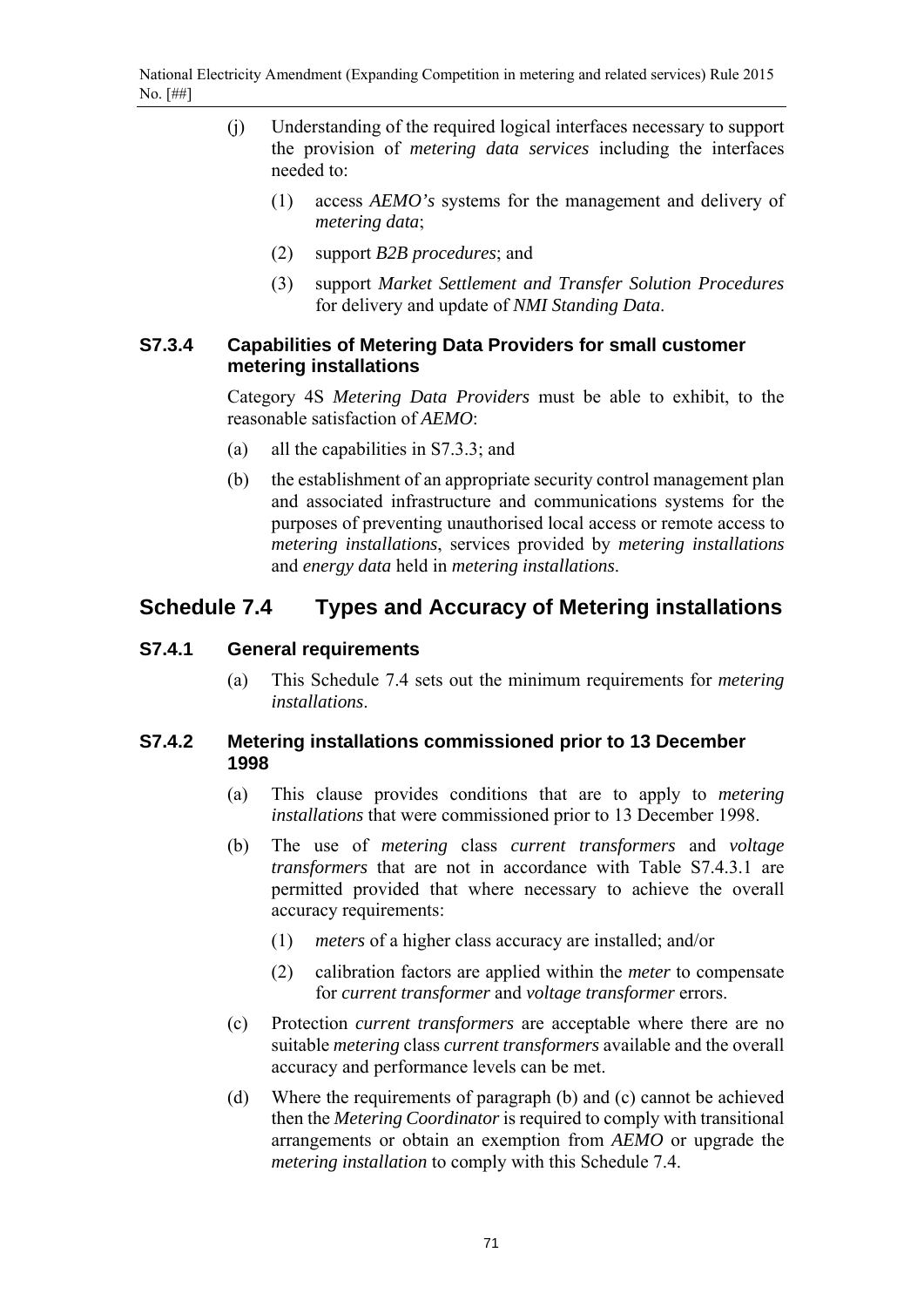- (e) The arrangements referred to in paragraph (d) may remain in force while the required accuracy and performance can be maintained within the requirements of the *Rules*.
- (f) The purchase of new *current transformers* and *voltage transformers* must comply with the *Rules*.

## **S7.4.3 Accuracy requirements for metering installations**

| Table S7.4.3.1 Overall Accuracy Requirements of Metering Installation |
|-----------------------------------------------------------------------|
| <b>Components</b>                                                     |

| <b>Type</b>    | Volume limit per<br>annum per<br>connection point overall error | Maximum<br>allowable<br>(Item $7$ ) | active reactive | <b>Minimum</b><br>acceptable class or installatio<br>standard of<br>$(\pm\%)$ at full load components                                                                                                                                          | <b>Metering</b><br>n clock<br>error<br>(seconds)<br>in<br>reference<br>to EST |
|----------------|-----------------------------------------------------------------|-------------------------------------|-----------------|------------------------------------------------------------------------------------------------------------------------------------------------------------------------------------------------------------------------------------------------|-------------------------------------------------------------------------------|
| $\mathbf{1}$   | greater than<br>1000GWh                                         | 0.5                                 | 1.0             | 0.2CT/VT/meter Wh<br>0.5 <i>meter</i> varh                                                                                                                                                                                                     | $\pm 5$                                                                       |
| $\overline{2}$ | 100 to 1000GWh                                                  | 1.0                                 | 2.0             | 0.5CT/VT/meter Wh<br>1.0 <i>meter</i> varh                                                                                                                                                                                                     | $\pm 7$                                                                       |
| 3              | 0.75 to less than $100 1.5$<br>GWh                              |                                     | 3.0             | 0.5CT/VT<br>1.0 meter Wh<br>2.0 <i>meter</i> varh<br>(Item 1)                                                                                                                                                                                  | $\pm 10$                                                                      |
| $\overline{4}$ | less than 750 MWh<br>(Item 2)                                   | 1.5                                 | n/a             | Either 0.5 CT and 1.0<br><i>meter</i> Wh; or whole<br>current general<br>purpose <i>meter</i> Wh:<br>meets<br>$\bullet$<br>requirements of<br>clause<br>7.8.2(a)(9); and<br>meets the<br>٠<br>requirements of<br>clause 7.10.6(d).<br>(Item 1) | $\pm 20$<br>(Item 2a)                                                         |
| 4A             | less than 750 MWh                                               | 1.5                                 | n/a             | Either 0.5 CT and 1.0<br><i>meter</i> Wh; or whole                                                                                                                                                                                             | $\pm 20$<br>(Item 2a)                                                         |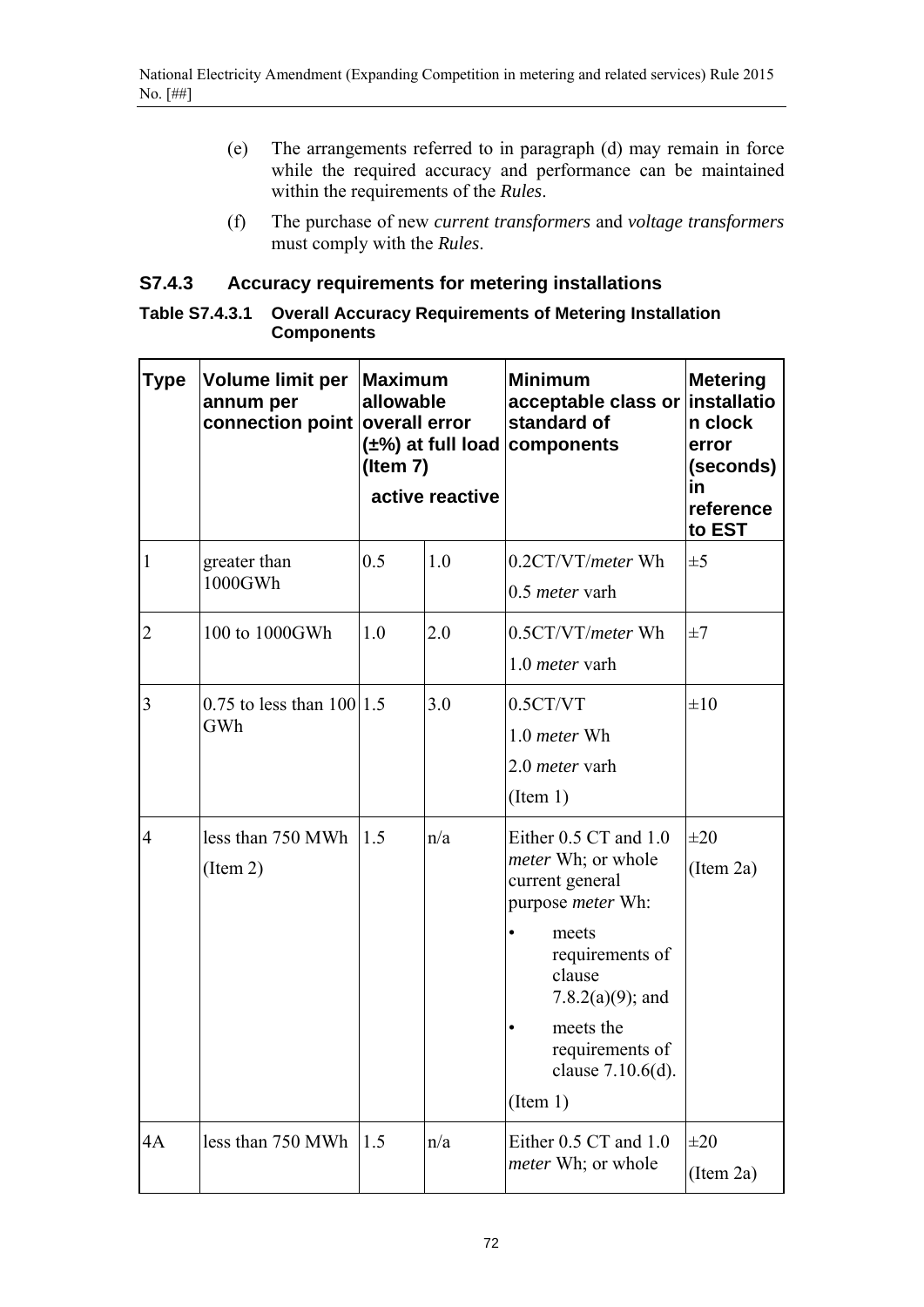| Type | Volume limit per<br>annum per<br>connection point | <b>Maximum</b><br>allowable<br>overall error<br>$(\pm\%)$ at full load components<br>(Item $7$ )<br>active reactive |     | <b>Minimum</b><br>acceptable class or<br>standard of                                                                                                                                                                                                           | <b>Metering</b><br>installatio<br>n clock<br>error<br>(seconds)<br>in<br>reference<br>to EST |
|------|---------------------------------------------------|---------------------------------------------------------------------------------------------------------------------|-----|----------------------------------------------------------------------------------------------------------------------------------------------------------------------------------------------------------------------------------------------------------------|----------------------------------------------------------------------------------------------|
|      |                                                   |                                                                                                                     |     | current general<br>purpose <i>meter</i> Wh:<br>meets the<br>requirements of<br>clause<br>7.8.2(a)(10); and<br>has the capability<br>of providing the<br>services in table<br>$S7.5.1.1$ ; and<br>meets the<br>requirements of<br>clause 7.10.6(d).             |                                                                                              |
| 5    | less than x MWh<br>(Item 3)                       | 1.5<br>(Item<br>3 <sub>b</sub>                                                                                      | n/a | Either 0.5 CT and 1.0<br>meter Wh; or whole<br>current connected<br>general purpose meter<br>wh:<br>meets<br>requirements of<br>clause<br>7.8.2(a)(10); and<br>meets the<br>requirements of<br>clause $7.10.6(d)$<br>(Item 1)                                  |                                                                                              |
| 6    | less than y MWh<br>(Item 4)                       | 2.0<br>(Item<br>4b)                                                                                                 | n/a | CT or whole current<br>general purpose <i>meter</i><br>Wh recording<br>accumulated energy<br>data only. Processes<br>used to convert the<br>accumulated metering<br>data into trading<br>interval metering<br>data and estimated<br><i>metering data</i> where | (Item 4a)                                                                                    |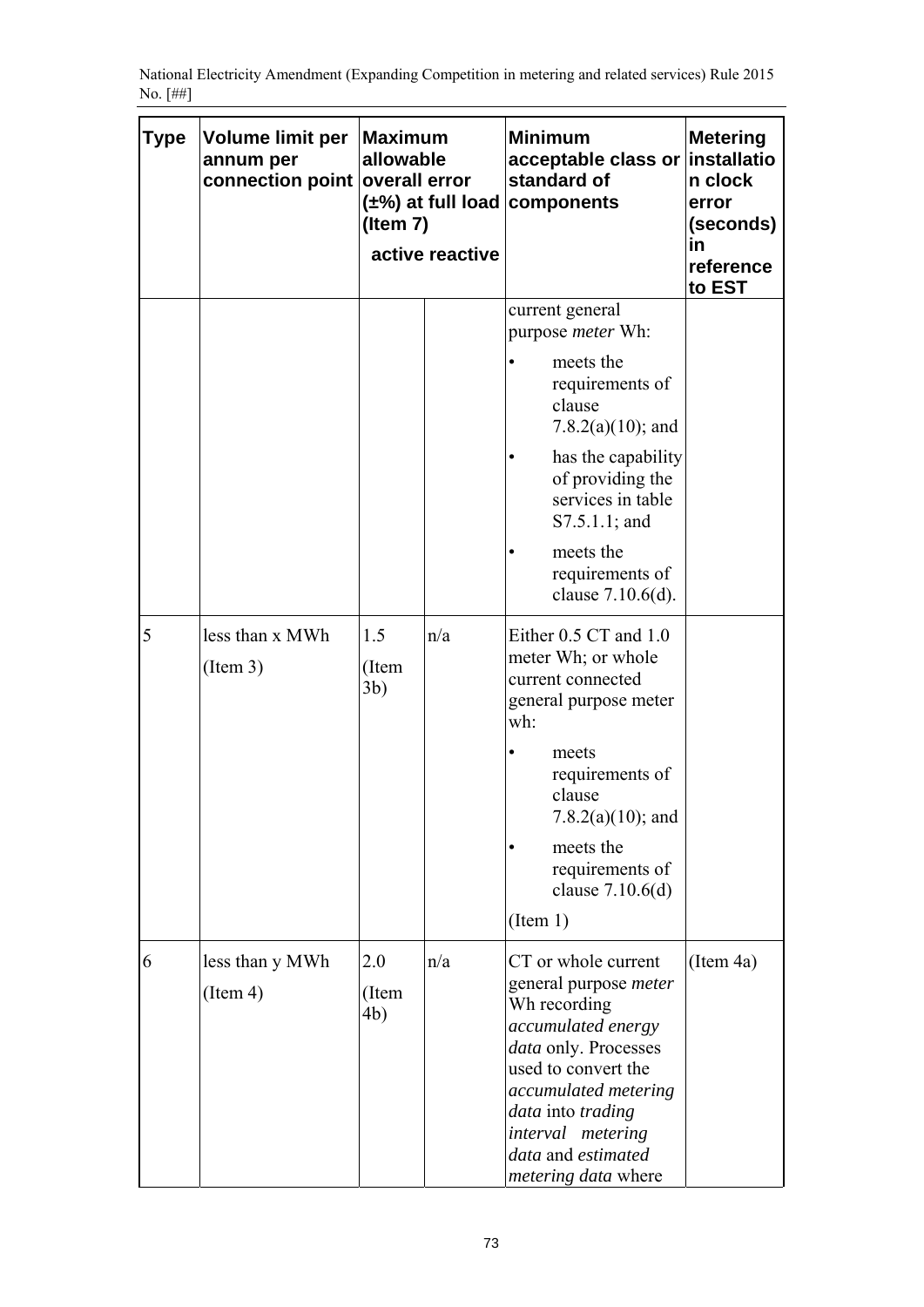| Type | <b>Volume limit per</b><br>annum per<br>connection point overall error | <b>Maximum</b><br>allowable<br>$(\pm\%)$ at full load components<br>$($ ltem 7 $)$<br>active reactive |     | <b>Minimum</b><br>acceptable class or installatio<br>standard of                                                                                    | Metering<br>n clock<br>error<br>(seconds)<br>in<br>reference<br>to EST |
|------|------------------------------------------------------------------------|-------------------------------------------------------------------------------------------------------|-----|-----------------------------------------------------------------------------------------------------------------------------------------------------|------------------------------------------------------------------------|
|      |                                                                        |                                                                                                       |     | necessary are included<br>in the <i>metrology</i><br>procedure.<br>(Item 1)                                                                         |                                                                        |
| 7    | volume limit not<br>specified<br>(Item 5)                              | (Item<br>6)                                                                                           | n/a | No <i>meter</i> . The<br><i>metering data</i> is<br>calculated metering<br>data determined in<br>accordance with the<br><i>metrology procedure.</i> | n/a                                                                    |

- Item 1: (a) For a type 3, 4, 4A and 5 and 6 *metering installation*, whole current *meters* may be used if the *meters* meet the requirements of the relevant *Australian Standards* and International Standards which must be identified in the *metrology procedure*.
	- (b) The *metering installation* types referred to in paragraph (a) must comply with any applicable specifications or guidelines (including any transitional arrangements) specified by the National Measurement Institute under the *National Measurement Act*.
- Item 2: *High voltage* customers that require a VT and whose annual consumption is below 750 MWh, must meet the relevant accuracy requirements of Type 3 *metering* for *active energy* only.
- Item 2a: For the purpose of clarification, the clock error for a type 4 *metering installation* may be relaxed in the *metrology procedure* to accommodate evolving whole current technologies.
- Item 3: The following requirements apply in relation to a type 5 *metering installation*:
	- (1) the value of "x" must be determined by each *Minister* of a *participating jurisdiction* and:
		- (i) the "x" value must be provided to *AEMO*; and
		- (ii) *AEMO* must record the "x" value in the *metrology procedure*;
	- (2) the maximum acceptable value of "x" determined under subparagraph (2) must be 750 MWh per annum; and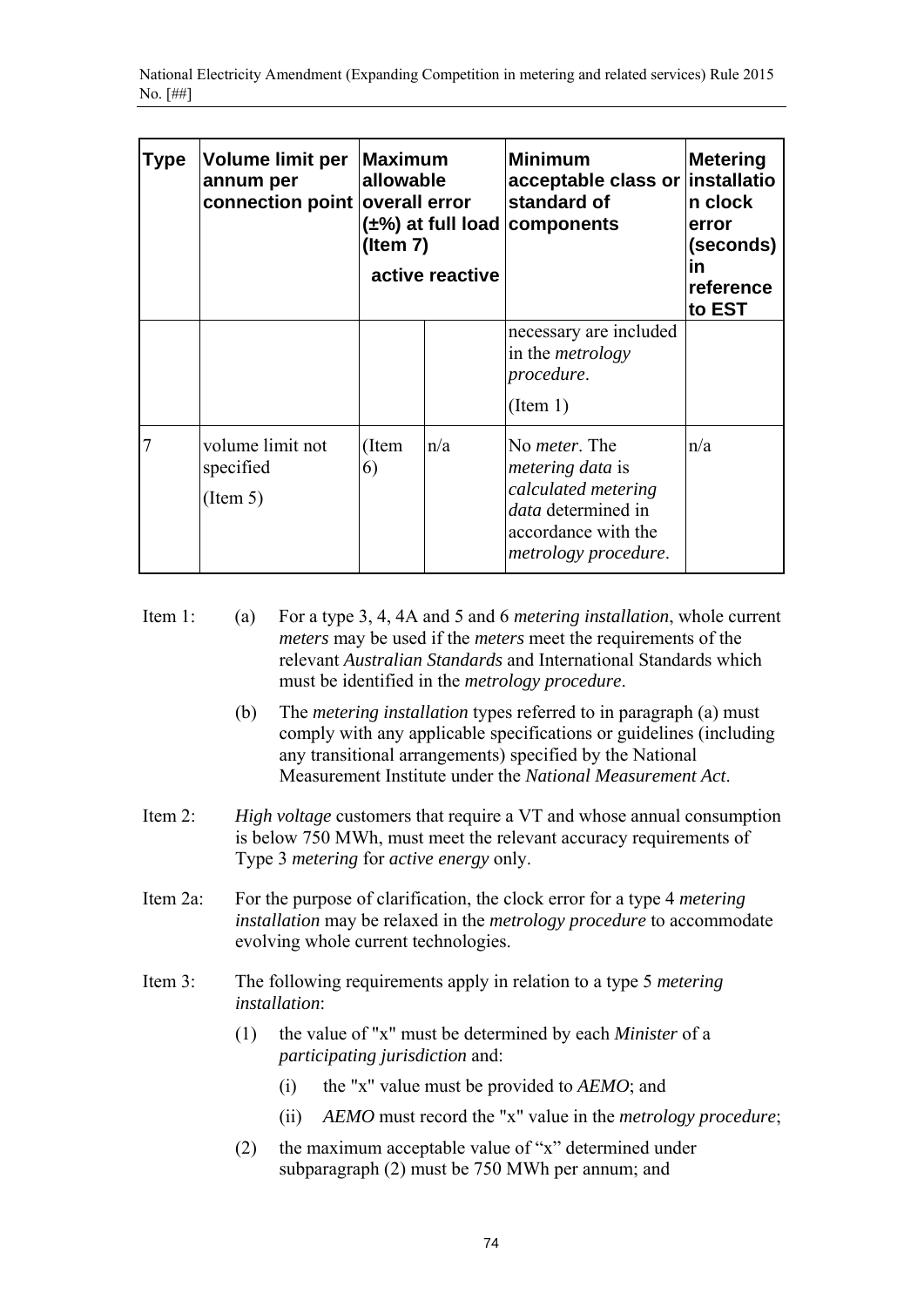| Item 3a: |     | For the purpose of clarification, the clock error for a type 5 <i>metering</i><br>installation may be relaxed in the metrology procedure to accommodate<br>evolving whole current technologies.                                                                                                                                                                                      |  |  |  |  |  |
|----------|-----|--------------------------------------------------------------------------------------------------------------------------------------------------------------------------------------------------------------------------------------------------------------------------------------------------------------------------------------------------------------------------------------|--|--|--|--|--|
| Item 3b: |     | The maximum allowable error of a type 5 <i>metering installation</i> may be<br>relaxed in the <i>metrology procedure</i> to accommodate evolving<br>technologies providing that such relaxation is consistent with any<br>regulations published under the National Measurement Act.                                                                                                  |  |  |  |  |  |
| Item 4:  |     | The following requirements apply in relation to a type 6 <i>metering</i><br><i>installation</i> :                                                                                                                                                                                                                                                                                    |  |  |  |  |  |
|          | (1) | a <i>metrology procedure</i> must include a procedure relating to<br>converting <i>active energy</i> into <i>metering data</i> ;                                                                                                                                                                                                                                                     |  |  |  |  |  |
|          | (2) | the value of "y" must be determined by each Minister of a<br><i>participating jurisdiction and:</i>                                                                                                                                                                                                                                                                                  |  |  |  |  |  |
|          |     | the "y" value must be provided to AEMO; and<br>(i)                                                                                                                                                                                                                                                                                                                                   |  |  |  |  |  |
|          |     | AEMO must record the "y" value in the metrology procedure;<br>(ii)                                                                                                                                                                                                                                                                                                                   |  |  |  |  |  |
|          | (3) | the maximum acceptable value of "y" determined under<br>subparagraph (2) must be 750 MWh per annum;                                                                                                                                                                                                                                                                                  |  |  |  |  |  |
|          | (4) | devices within the <i>metering</i> installation may record <i>accumulated</i><br>energy data in pre determined daily time periods where such time<br>periods are contained in the <i>metrology procedure</i> .                                                                                                                                                                       |  |  |  |  |  |
| Item 4a: |     | Any relevant clock errors for a type 6 <i>metering installation</i> are to be<br>established in the <i>metrology procedure</i> .                                                                                                                                                                                                                                                     |  |  |  |  |  |
| Item 4b: |     | The maximum allowable error of a type 6 metering installation may be<br>relaxed in the <i>metrology procedure</i> providing that such relaxation is<br>consistent with any regulations <i>published</i> under the <i>National</i><br>Measurement Act.                                                                                                                                |  |  |  |  |  |
| Item 5:  | (a) | A type 7 <i>metering installation</i> classification applies where a<br><i>metering installation</i> does not require a <i>meter</i> to measure the flow<br>of electricity in a power conductor and accordingly there is a<br>requirement to determine by other means the <i>metering data</i> that is<br>deemed to correspond to the flow of electricity in the power<br>conductor. |  |  |  |  |  |
|          | (b) | The condition referred to in paragraph (a) will only be allowed for<br>connection points where AEMO in consultation with the Metering<br>Coordinator determines:                                                                                                                                                                                                                     |  |  |  |  |  |
|          |     | (1)<br>the <i>load</i> pattern is predictable;                                                                                                                                                                                                                                                                                                                                       |  |  |  |  |  |
|          |     | (2)<br>for the purposes of <i>settlements</i> , the <i>load</i> pattern can be<br>reasonably calculated by a relevant method set out in the<br><i>metrology procedure; and</i>                                                                                                                                                                                                       |  |  |  |  |  |

(3) it would not be cost effective to meter the *connection point*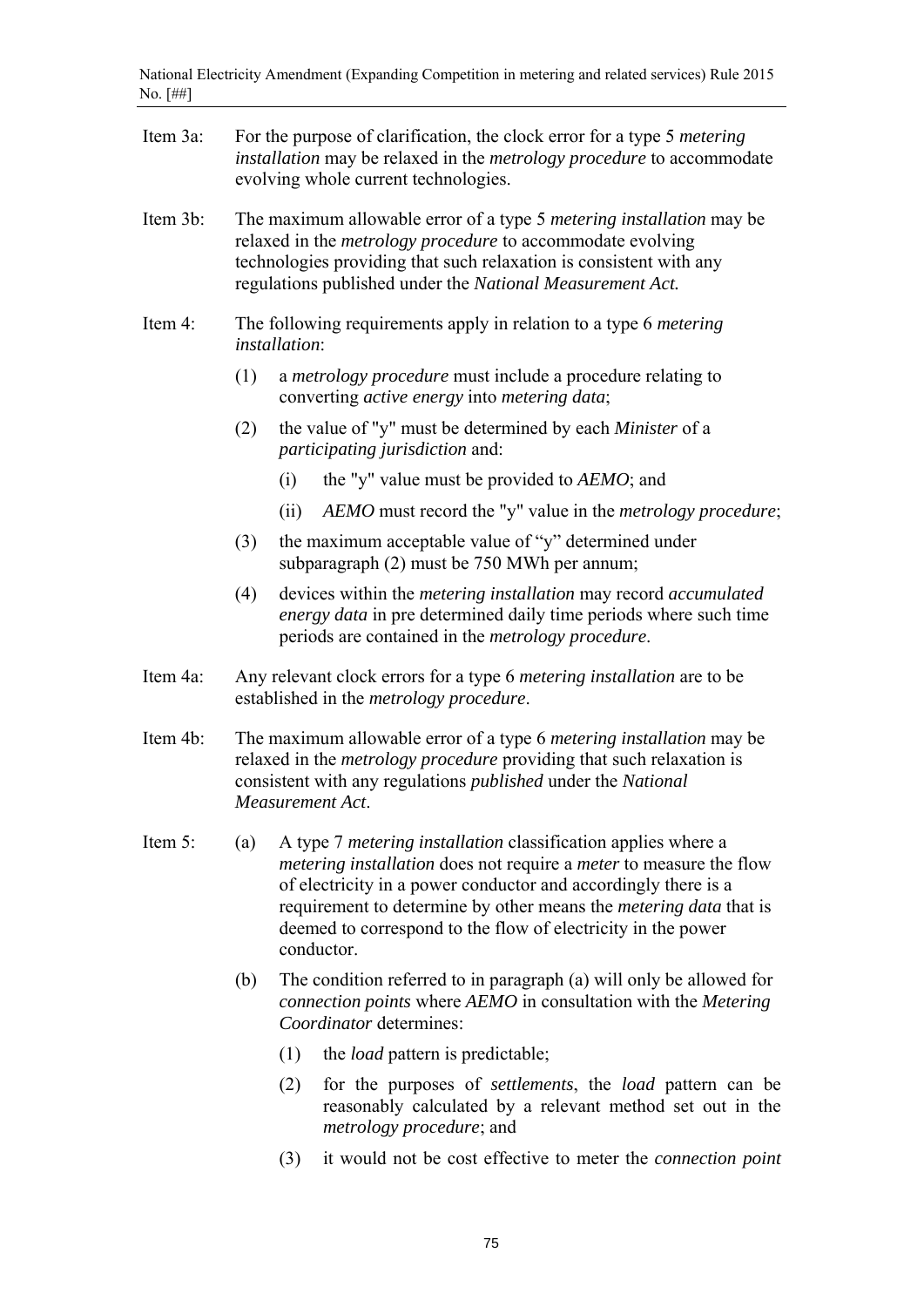taking into account:

- (i) the small magnitude of the *load*;
- (ii) the *connection* arrangements; and
- (iii) the geographical and physical location.
- (c) The *metrology procedure* must include arrangements for type 7 *metering installations* that have been classified as *market loads*.
- (d) A *connection point* that meets the condition for classification as a type 7 *metering installation* does not prevent that *connection point* from being subject to *metering* in the future.
- Item 6: The maximum allowable overall error (±%) at different *loads* and *power factors* is set out in Table S7.4.3.2 to Table S7.4.3.6.

### **Table S7.4.3.2 Type 1 Installation – Annual Energy Throughput greater than 1,000 GWh**

| % Rated | <b>Power Factor</b> |               |          |             |          |          |  |
|---------|---------------------|---------------|----------|-------------|----------|----------|--|
| Load    | <b>Unity</b>        | 0.866 lagging |          | 0.5 lagging |          | Zero     |  |
|         | active              | active        | reactive | active      | reactive | reactive |  |
| 10      | 1.0%                | 1.0%          | $2.0\%$  | n/a         | n/a      | 1.4%     |  |
| 50      | 0.5%                | 0.5%          | 1.0%     | $0.7\%$     | 1.4%     | 1.0%     |  |
| 100     | 0.5%                | $0.5\%$       | 1.0%     | n/a         | n/a      | 1.0%     |  |

**Table S7.4.3.3 Type 2 Installation – Annual Energy Throughput between 100 and 1,000 GWh** 

| % Rated | <b>Power Factor</b> |               |          |             |          |          |  |
|---------|---------------------|---------------|----------|-------------|----------|----------|--|
| Load    | <b>Unity</b>        | 0.866 lagging |          | 0.5 lagging |          | Zero     |  |
|         | active              | active        | reactive | active      | reactive | reactive |  |
| 10      | $2.0\%$             | $2.0\%$       | $4.0\%$  | n/a         | n/a      | 2.8%     |  |
| 50      | 1.0%                | 1.0%          | $2.0\%$  | 1.5%        | $3.0\%$  | $2.0\%$  |  |
| 100     | 1.0%                | 1.0%          | $2.0\%$  | n/a         | n/a      | 2.0%     |  |

**Table S7.4.3.4 Type 3 Installation – Annual Energy Throughput from 0.75 GWh to less than 100 GWh** 

| % Rated | <b>Power Factor</b> |               |          |             |          |          |
|---------|---------------------|---------------|----------|-------------|----------|----------|
| Load    | Unitv               | 0.866 lagging |          | 0.5 lagging |          | Zero     |
|         | active              | active        | reactive | active      | reactive | reactive |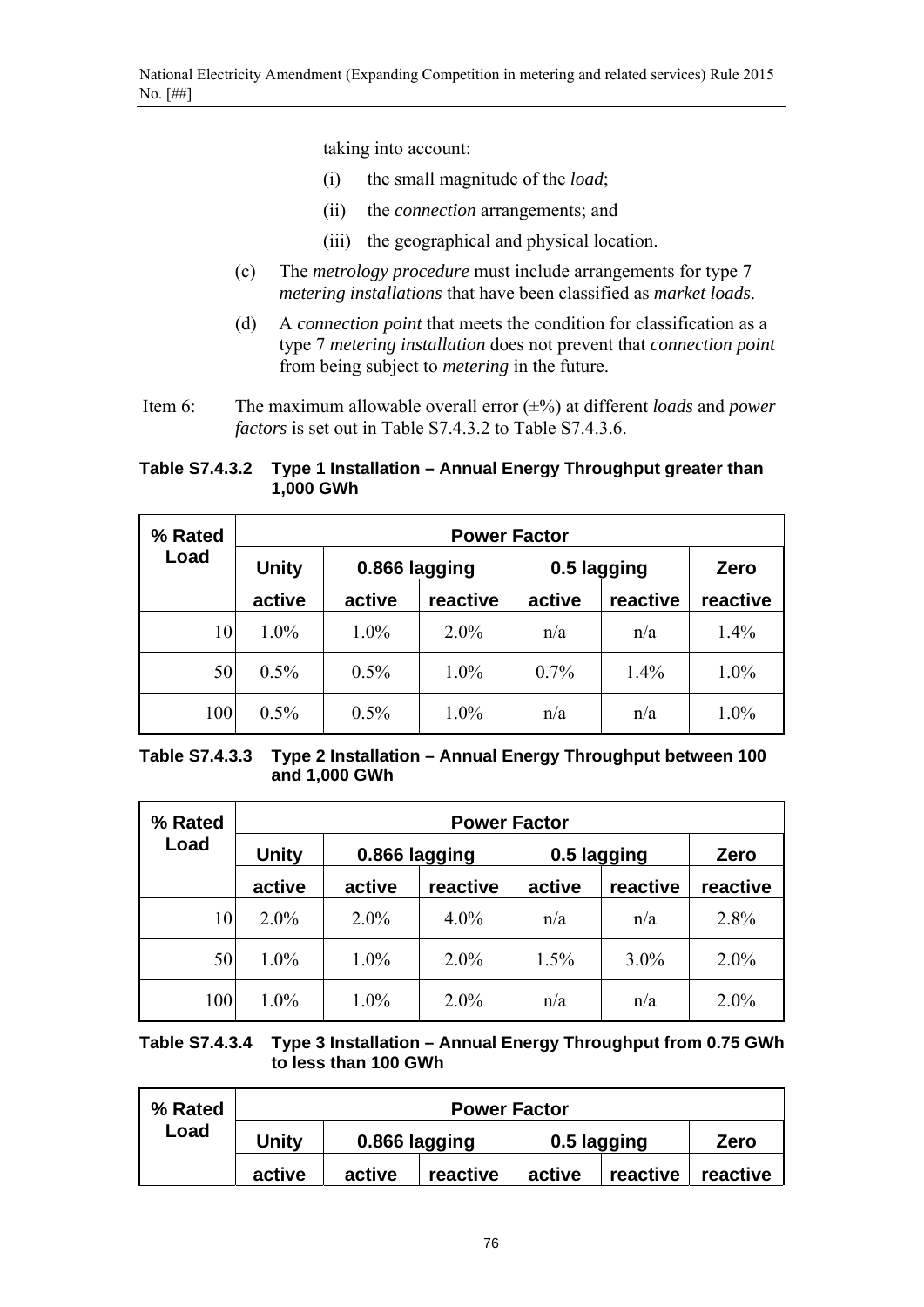| % Rated | <b>Power Factor</b> |               |          |             |          |          |  |
|---------|---------------------|---------------|----------|-------------|----------|----------|--|
| Load    | <b>Unity</b>        | 0.866 lagging |          | 0.5 lagging |          | Zero     |  |
|         | active              | active        | reactive | active      | reactive | reactive |  |
| 10      | 2.5%                | 2.5%          | $5.0\%$  | n/a         | n/a      | $4.0\%$  |  |
| 50      | $1.5\%$             | 1.5%          | $3.0\%$  | 2.5%        | $5.0\%$  | $3.0\%$  |  |
| 100     | 1.5%                | 1.5%          | $3.0\%$  | n/a         | n/a      | $3.0\%$  |  |

| Table S7.4.3.5 Type 4, 4A or 5 Installation – Annual Energy Throughput less |
|-----------------------------------------------------------------------------|
| than 0.75 GWh                                                               |

| % Rated | <b>Power Factor</b> |               |             |  |  |
|---------|---------------------|---------------|-------------|--|--|
| Load    | <b>Unity</b>        | 0.866 lagging | 0.5 lagging |  |  |
|         | active              | active        | active      |  |  |
| 10      | 2.5%                | 2.5%          | n/a         |  |  |
| 50      | 1.5%                | 1.5%          | 2.5%        |  |  |
| 100     | 1.5%                | 1.5%          | n/a         |  |  |

| Table S7.4.3.6 Type 6 Installation – Annual Energy Throughput less than 0.75 |
|------------------------------------------------------------------------------|
| GWh                                                                          |

| % Rated | <b>Power Factor</b> |               |             |  |  |
|---------|---------------------|---------------|-------------|--|--|
| Load    | <b>Unity</b>        | 0.866 lagging | 0.5 lagging |  |  |
|         | active              | active        | active      |  |  |
| 10      | $3.0\%$             | n/a           | n/a         |  |  |
| 50      | $2.0\%$             | n/a           | $3.0\%$     |  |  |
| 100     | $2.0\%$             | n/a           | n/a         |  |  |

#### **Note:**

All measurements in Tables S7.4.3.2 – S7.4.3.6 are to be referred to 25 degrees Celsius.

(a) The method for calculating the overall error is the vector sum of the errors of each component part (that is,  $a + b + c$ ) where:

a = the error of the *voltage transformer* and wiring;

b = the error of the *current transformer* and wiring; and

c = the error of the *meter*.

(b) If compensation is carried out then the resultant *metering data* error shall be as close as practicable to zero.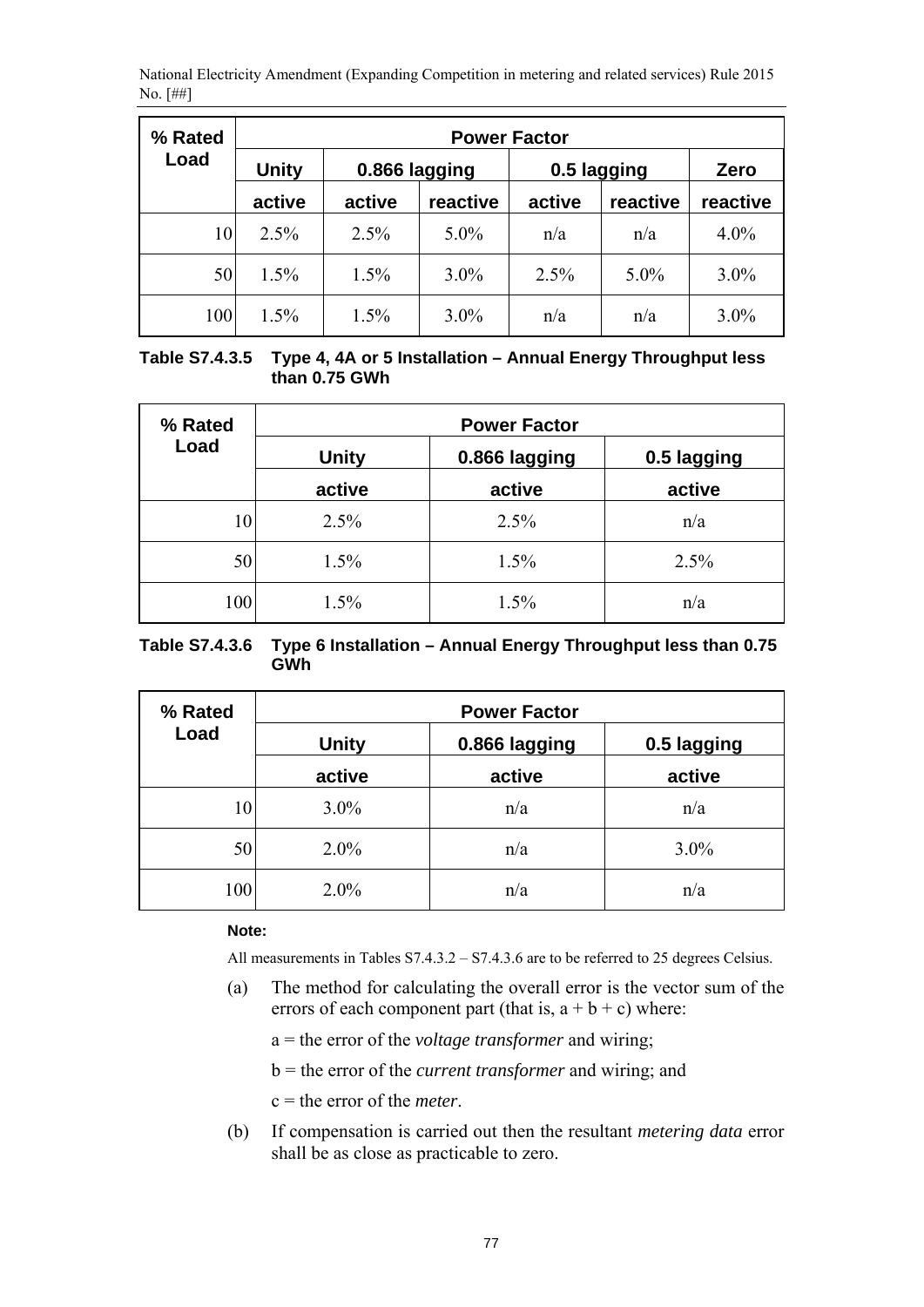## **S7.4.4 Check metering**

(a) *Check metering* is to be applied in accordance with the following Table:

| <b>Metering Installation Type in</b><br>accordance with Table S7.2.3.1 | <b>Check Metering Requirements</b> |
|------------------------------------------------------------------------|------------------------------------|
|                                                                        | Check metering installation        |
|                                                                        | Partial <i>check metering</i>      |
| 3                                                                      | No requirement                     |
| 4, 5 and 6                                                             | No requirement                     |

- (b) A *check metering installation* involves either:
	- (1) the provision of a separate *metering installation* using separate *current transformer* cores and separately fused *voltage transformer* secondary circuits, preferably from separate secondary windings: or
	- (2) if in *AEMO's* absolute discretion it is considered appropriate, in the case of a *metering installation* located at the *facility* at one end of the *two-terminal link*, a *metering installation* located at the *facility* at the other end of a *two-terminal link*.
- (c) Where the *check metering installation* duplicates the *metering installation* and accuracy level, the average of the two validated data sets will be used to determine the *energy* measurement.
- (d) Partial *check metering* involves the use of other *metering data* or operational data available to *AEMO* in 30 min electronic format as part of a validation process in accordance with the *metrology procedure*.
- (e) The physical arrangement of partial *check metering* shall be agreed between the *Metering Coordinator* and *AEMO*.
- (f) *Check metering installations* may be supplied from secondary circuits used for other purposes and may have a lower level of accuracy than the *metering installation*, but must not exceed twice the level prescribed for the *metering installation*.

### **S7.4.5 Resolution and accuracy of displayed or captured data**

Programmable settings available within a *metering installation* or any peripheral device, which may affect the resolution of displayed or stored data, must:

(a) meet the requirements of the relevant *Australian Standards* and International Standards which must be identified in the *metrology procedure*; and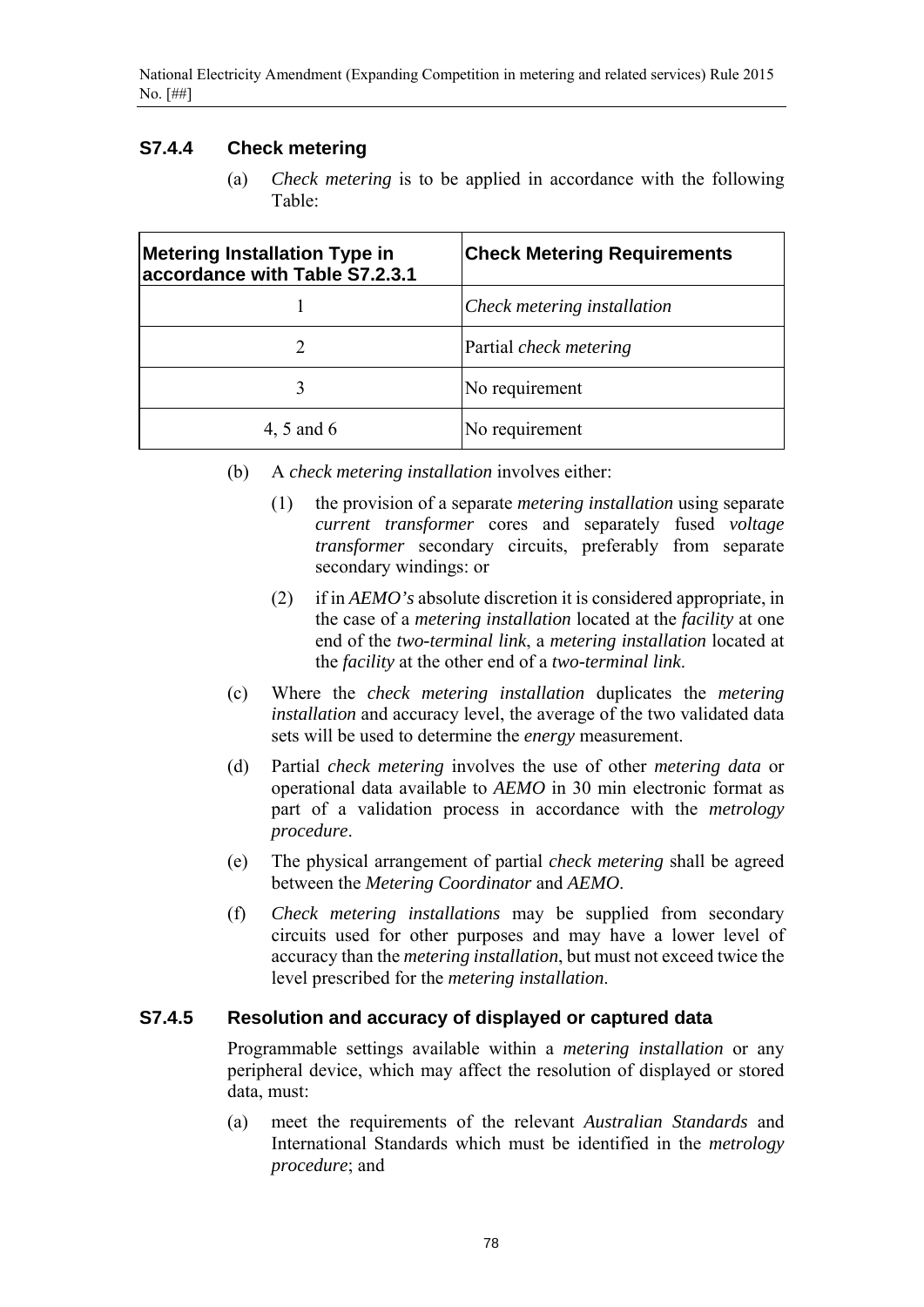(b) comply with any applicable specifications or guidelines (including any transitional arrangements) specified by the National Measurement Institute under the *National Measurement Act*.

### **S7.4.6 General design standards**

### **S7.4.6.1 Design requirements**

Without limiting the scope of detailed design, the following requirements must be incorporated in the design of each *metering installation*:

- (a) For *metering installations* greater than 1000 GWh pa per *connection point*, the *current transformer* core and secondary wiring associated with the *meter*(s) shall not be used for any other purpose unless otherwise agreed by *AEMO*.
- (b) For *metering installations* less than 1000 GWh pa per *connection point* the *current transformer* core and secondary wiring associated with the *meter*(s) may be used for other purposes (e.g. local *metering* or protection) provided the *Metering Coordinator* demonstrates to the satisfaction of *AEMO* that the accuracy of the *metering installation* is not compromised and suitable procedures/measures are in place to protect the security of the *metering installation*.
- (c) Where a *voltage transformer* is required, if separate secondary windings are not provided, then the *voltage* supply to each *metering installation* must be separately fused and located in an accessible position as near as practical to the *voltage transformer* secondary winding.
- (d) Secondary wiring must be by the most direct route and the number of terminations and links must be kept to a minimum.
- (e) The incidence and magnitude of burden changes on any secondary winding supplying the *metering installation* must be kept to a minimum.
- (f) *Meters* must:
	- (1) meet the requirements of relevant *Australian Standards* and International Standards which must be identified in the *metrology procedure*; and
	- (2) have a valid pattern approval issued under the authority of the National Measurement Institute or, until relevant pattern approvals exist, a valid type test certificate.
- (g) New *instrument transformers* must:
	- (1) meet the requirements of relevant *Australian Standards* and International Standards which must be identified in the *metrology procedure*; and
	- (2) have a valid pattern approval issued under the authority of the National Measurement Institute or, until relevant pattern approvals exist, a valid type test certificate.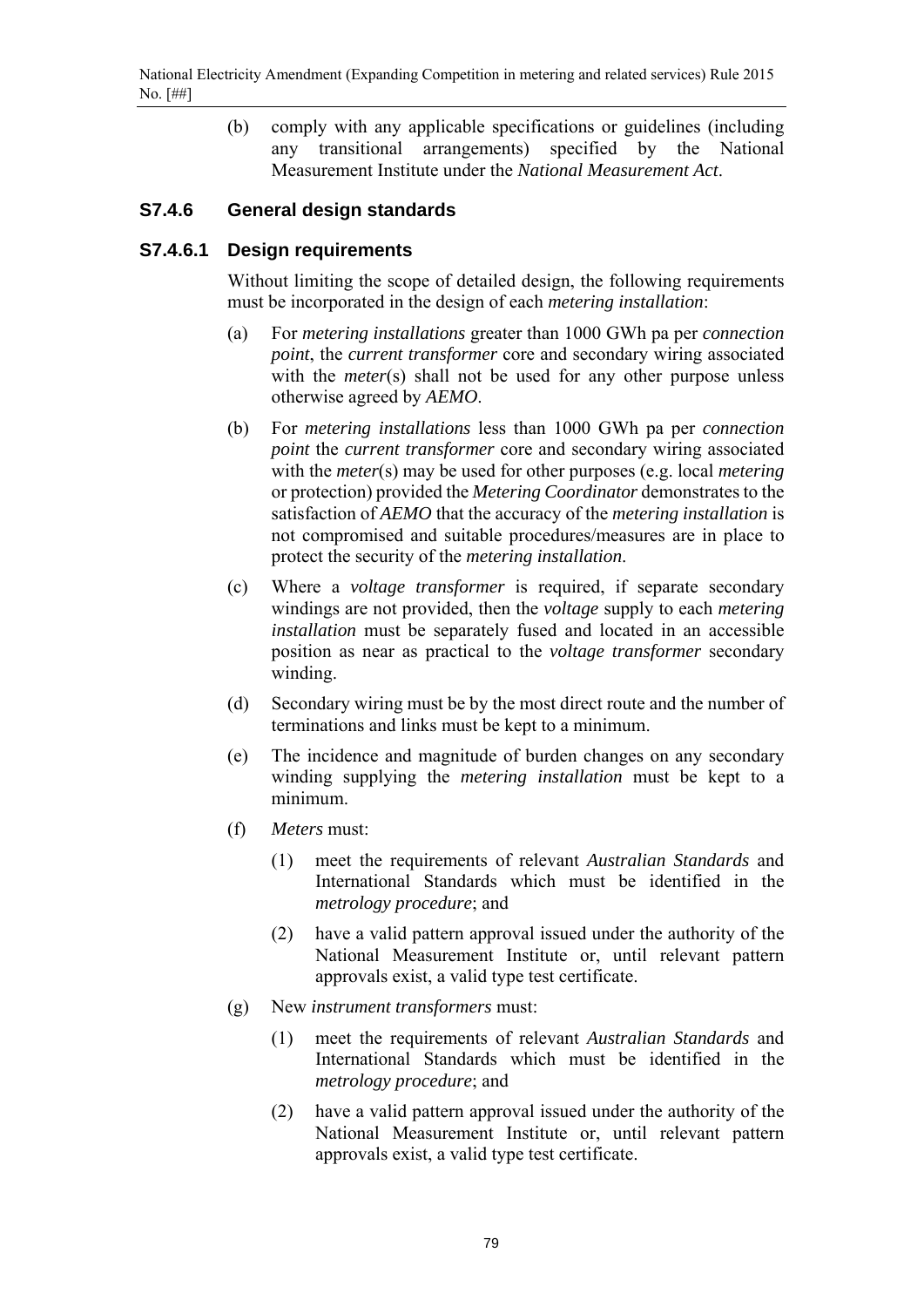- (h) Suitable *isolation* facilities are to be provided to facilitate testing and calibration of the *metering installation*.
- (i) Suitable drawings and supporting information, detailing the *metering installation*, must be available for maintenance and auditing purposes.

### **S7.4.6.2 Design guidelines**

In addition to the above design requirements, the following guidelines should be considered for each *metering installation*:

- (a) The provision of separate secondary windings for each *metering installation* where a *voltage transformer* is required.
- (b) A *voltage* changeover scheme where more than one *voltage transformer* is available.

## **Schedule 7.5 Requirements of minimum services specification**

### **S7.5.1 Minimum services specification**

A *metering installation* meets the *minimum services specification* if it is:

- (a) capable of providing the services listed in table S7.5.1.1 in accordance with the procedures made under clause 7.8.3; and
- (b) connected to a *telecommunications network* which enables remote access to the *metering installation*.

#### **Table S7.5.1.1 Minimum Services Specification – services and access parties**

| 1.  | <b>Service</b>                         | <b>Description</b><br>2.                                                                                                                                                                                        | <b>Access Party</b><br>3.                                                                        |
|-----|----------------------------------------|-----------------------------------------------------------------------------------------------------------------------------------------------------------------------------------------------------------------|--------------------------------------------------------------------------------------------------|
| (a) | remote disconnection<br>service        | The remote <i>disconnection</i><br>of a small customer's<br>premises via the <i>metering</i><br><i>installation.</i>                                                                                            | <b>Local Network Service</b><br>Provider<br>financially responsible<br><b>Market Participant</b> |
| (b) | remote <i>reconnection</i><br>service  | The remote <i>reconnection</i> of <i>Local Network Service</i><br>a small customer's<br>premises via the <i>metering</i><br><i>installation.</i>                                                                | Provider<br>financially responsible<br>Market Participant                                        |
| (c) | remote on-demand<br>meter read service | The remote retrieval of<br><i>metering data</i> for a<br>specified point or points in<br>time and the provision of<br>such data to the requesting<br>party. The service includes<br>the retrieval and provision | Parties listed in clause<br>7.15.5(a)                                                            |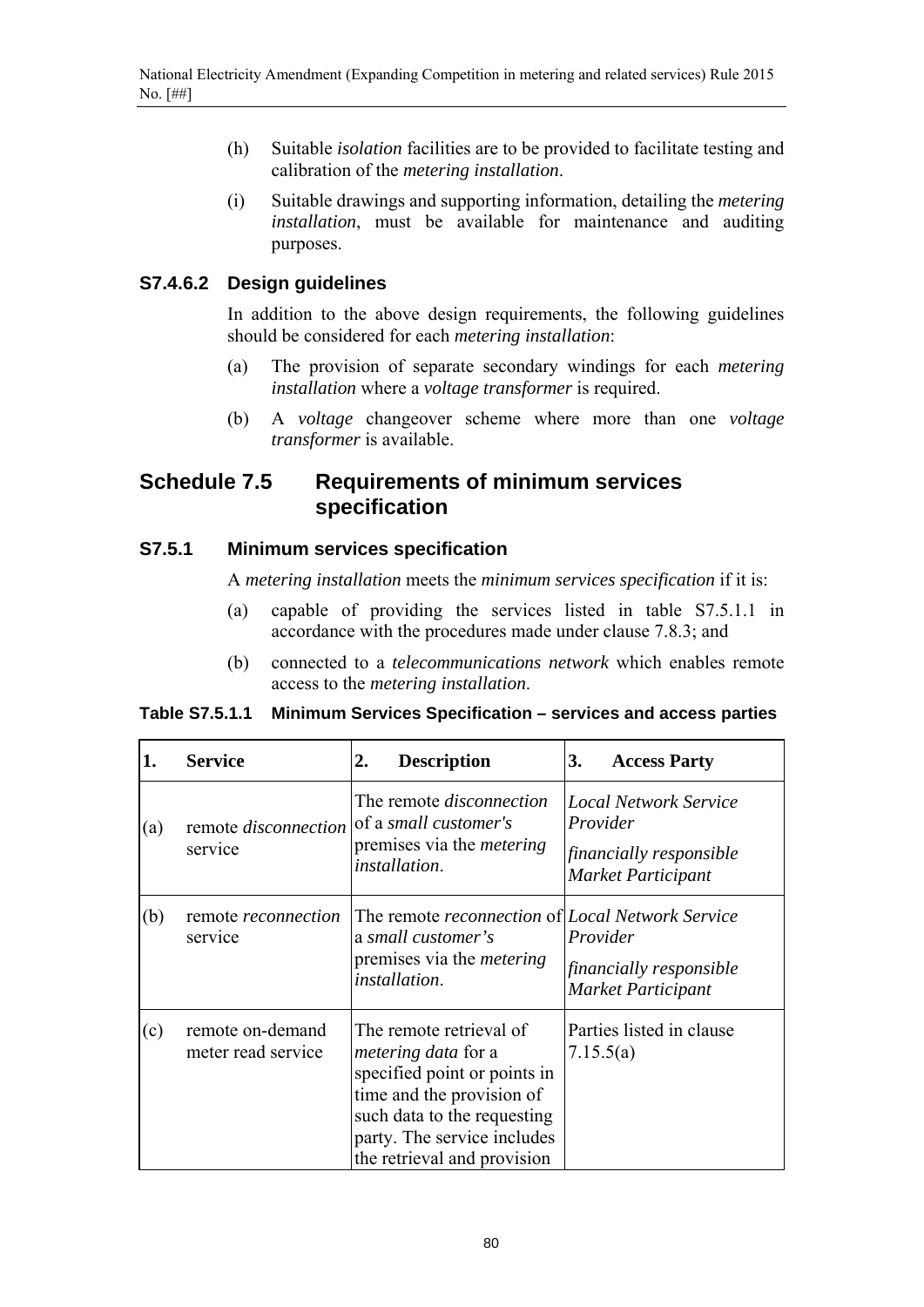| 1.  | <b>Service</b>                                | 2.  | <b>Description</b>                                                                                                                                                                                         | 3.        | <b>Access Party</b>      |
|-----|-----------------------------------------------|-----|------------------------------------------------------------------------------------------------------------------------------------------------------------------------------------------------------------|-----------|--------------------------|
|     |                                               | of: | reactive energy<br><i>metering data</i> and/or<br>active energy<br>metering data (for<br>imports and/or<br>exports of energy<br>measured by the<br>meter);                                                 |           |                          |
|     |                                               |     | interval metering<br>data and cumulative<br>total energy<br>measurement for the<br>metering installation;<br>and                                                                                           |           |                          |
|     |                                               |     | accumulated<br><i>metering data</i> at the<br>start and the end of<br>the period specified in<br>the request.                                                                                              |           |                          |
| (d) | remote scheduled<br><i>meter</i> read service |     | The remote retrieval of<br><i>metering data</i> on a regular<br>and ongoing basis and the<br>provision of such data to the<br>requesting party. The<br>service includes the<br>retrieval and provision of: | 7.15.5(a) | Parties listed in clause |
|     |                                               |     | reactive energy<br><i>metering data</i> and/or<br>active energy<br><i>metering data</i> (for<br>imports and/or<br>exports of energy<br>measured by the<br>meter);                                          |           |                          |
|     |                                               |     | interval metering<br><i>data</i> and cumulative<br>total energy<br>measurement for the<br>metering installation;<br>and                                                                                    |           |                          |
|     |                                               |     | accumulated<br>metering data at the<br>start and the end of                                                                                                                                                |           |                          |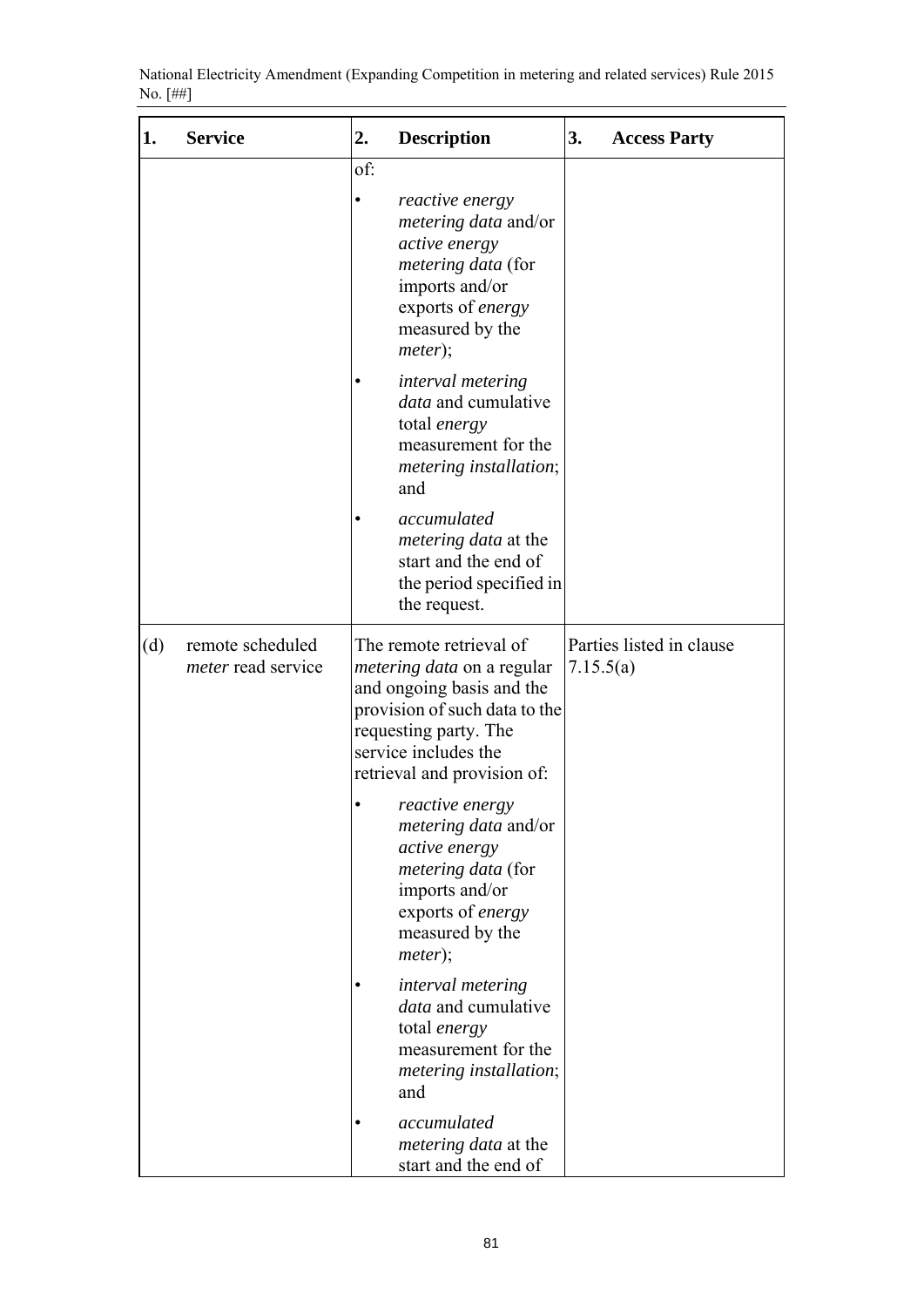| 1.  | <b>Service</b>                                  | 2.<br><b>Description</b>                                                                                                                                                                                                                                                                                        | 3.<br><b>Access Party</b>                                                                                                                                                                      |
|-----|-------------------------------------------------|-----------------------------------------------------------------------------------------------------------------------------------------------------------------------------------------------------------------------------------------------------------------------------------------------------------------|------------------------------------------------------------------------------------------------------------------------------------------------------------------------------------------------|
|     |                                                 | the period specified in<br>the request.                                                                                                                                                                                                                                                                         |                                                                                                                                                                                                |
| (e) | <i>metering installation</i><br>inquiry service | The remote retrieval of<br>information from, and<br>related to, a specified<br><i>metering installation</i> and<br>the provision of such<br>information to the<br>requesting party. The<br>metering installation must<br>be capable of providing the<br>following information, as a<br>minimum, when requested: | <b>Local Network Service</b><br>Provider<br>financially responsible<br>Market Participant<br>A person to whom a <i>small</i><br>customer has given its<br>consent under clause<br>7.15.4(b)(2) |
|     |                                                 | the status of the<br>switch used to effect<br>the <i>disconnection</i> and<br>reconnection<br>services;                                                                                                                                                                                                         |                                                                                                                                                                                                |
|     |                                                 | the <i>voltage</i> as<br>measured by the<br>metering installation,<br>with a date and time<br>stamp for that<br>reading;                                                                                                                                                                                        |                                                                                                                                                                                                |
|     |                                                 | the current as<br>measured by the<br>metering installation,<br>with a date and <i>time</i><br>stamp for that<br>reading;                                                                                                                                                                                        |                                                                                                                                                                                                |
|     |                                                 | the power (watts) as<br>measured by the<br>metering installation,<br>with a date and time<br>stamp for that<br>reading;                                                                                                                                                                                         |                                                                                                                                                                                                |
|     |                                                 | the supply frequency<br>(Hertz) as measured<br>by the <i>metering</i><br><i>installation</i> , with a<br>date and time stamp<br>for that reading;<br>the average voltage                                                                                                                                        |                                                                                                                                                                                                |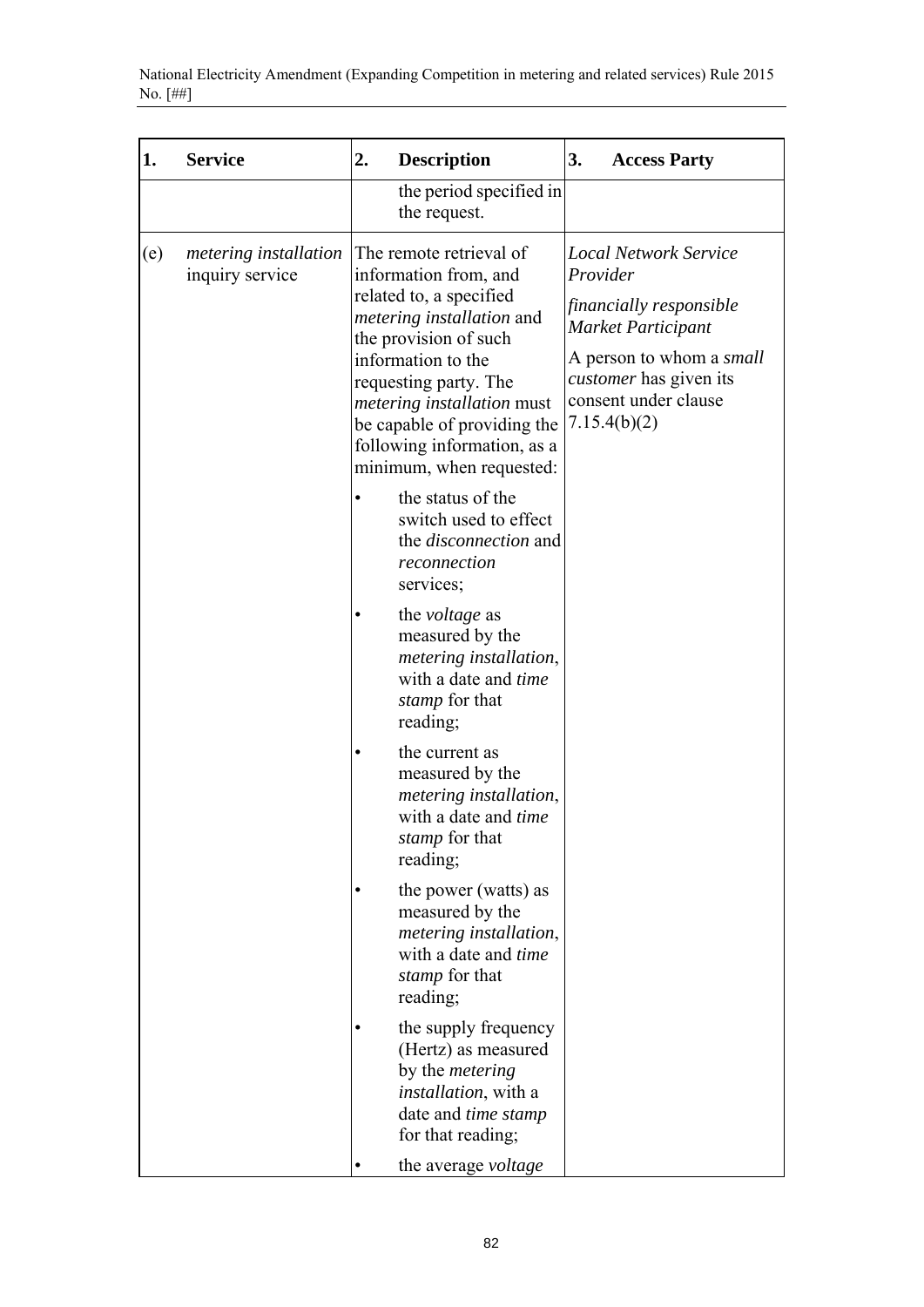|          | National Electricity Amendment (Expanding Competition in metering and related services) Rule 2015 |  |  |
|----------|---------------------------------------------------------------------------------------------------|--|--|
| No. [##] |                                                                                                   |  |  |

| 1.  | <b>Service</b>                               | 2.                 | <b>Description</b>                                                                                                                                                                                           | 3.       | <b>Access Party</b>                                  |
|-----|----------------------------------------------|--------------------|--------------------------------------------------------------------------------------------------------------------------------------------------------------------------------------------------------------|----------|------------------------------------------------------|
|     |                                              |                    | and current over a<br>nominated <i>trading</i><br><i>interval</i> for one or<br>more nominated<br>trading intervals;                                                                                         |          |                                                      |
|     |                                              | $\bullet$          | the contents of the<br><i>meter</i> log (or logs)<br>including recorded<br>information in the<br>tamper detection<br>alarm, reverse energy<br>flow alarm and<br><i>metering</i> device<br>temperature alarm. |          |                                                      |
| (f) | advanced meter<br>reconfiguration<br>service | the <i>meter</i> . | The remote setting of the<br>operational parameters of                                                                                                                                                       | Provider | <b>Local Network Service</b>                         |
|     |                                              |                    | The operational parameters<br>that must be capable of<br>being set are, as a<br>minimum, the following:                                                                                                      |          | financially responsible<br><b>Market Participant</b> |
|     |                                              | ٠                  | the activation or<br>deactivation of a data<br>stream or data<br>streams;                                                                                                                                    |          |                                                      |
|     |                                              | $\bullet$          | altering the method of<br>presenting energy<br>data and associated<br>information on the<br><i>meter</i> display;                                                                                            |          |                                                      |
|     |                                              | ٠                  | thresholds for the<br>tamper detection<br>alarm, reverse energy<br>flow alarm and<br><i>metering</i> device<br>temperature alarm<br>referred to in the<br>meter installation<br>inquiry service; and         |          |                                                      |
|     |                                              |                    | the parameters that<br>specify how the<br>voltage, current,<br>power, supply<br>frequency, average                                                                                                           |          |                                                      |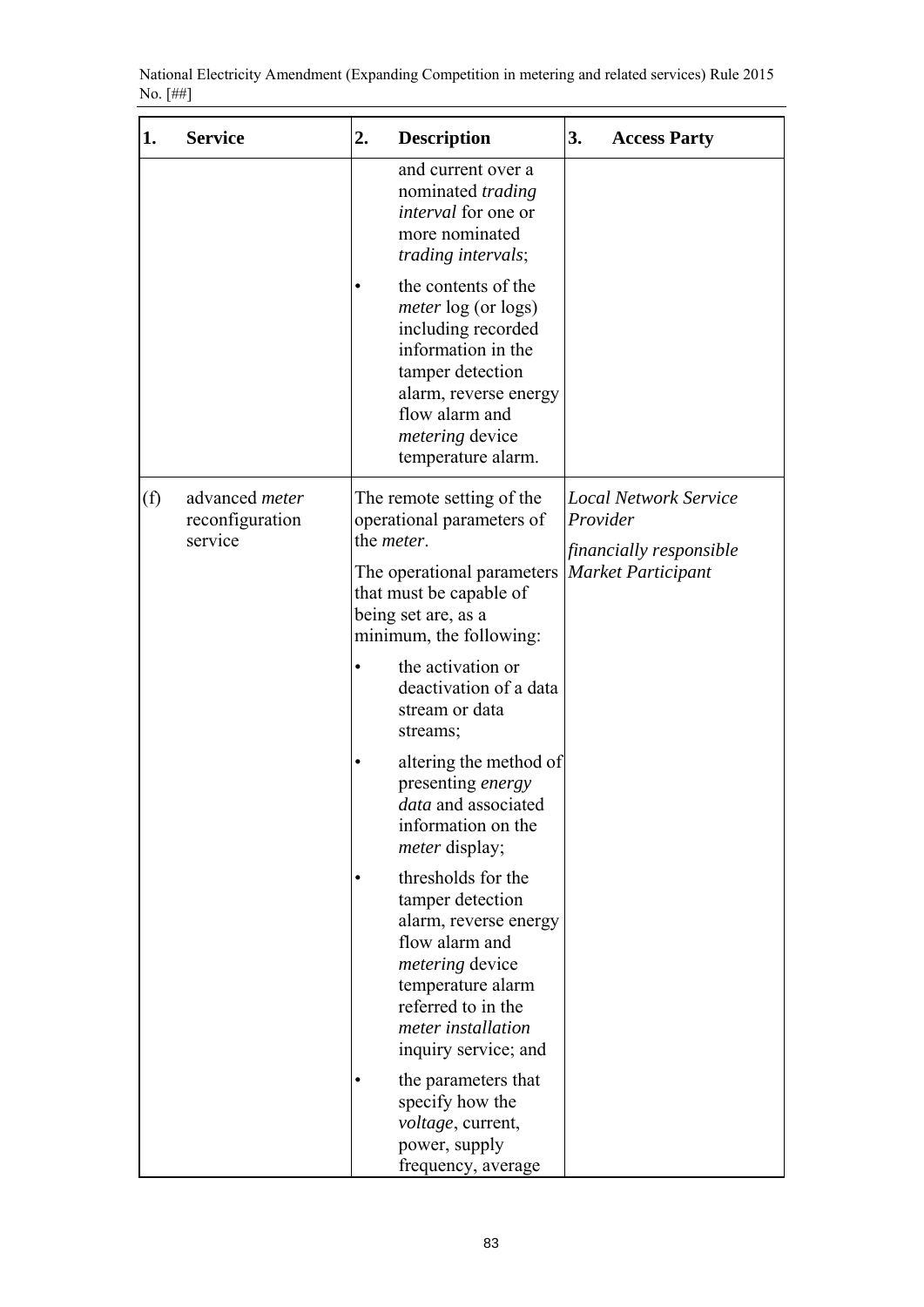| <b>Service</b> | <b>Description</b>                                                    | J. | <b>Access Party</b> |
|----------------|-----------------------------------------------------------------------|----|---------------------|
|                | <i>voltage</i> and average<br>current measurements<br>are calculated. |    |                     |

# **Schedule 7.6 Inspection and Testing Requirements**

### **S7.6.1 General**

- (a) The *Metering Coordinator* must ensure that equipment comprised in a purchased *metering installation* has been tested to the required class accuracy with less than the uncertainties set out in Table S7.6.1.1.
- (b) The *Metering Coordinator* must ensure appropriate test certificates of the tests referred to in paragraph (a) are retained.
- (c) The *Metering Coordinator* (or any other person arranging for testing) must ensure that testing of the *metering installation* is carried out:
	- (1) in accordance with clause 7.9.1 and this Schedule 7.6; or
	- (2) in accordance with an asset management strategy that defines an alternative testing practice (other than time based) determined by the *Metering Coordinator* and approved by *AEMO*,

and:

- (3) in accordance with a test plan which has been registered with *AEMO*;
- (4) to the same requirements as for new equipment where equipment is to be recycled for use in another site; and
- (5) so as to include all data storage and processing components included in the *metrology procedure*, including algorithms used to prepare agreed *load* patterns.
- (d) *AEMO* must review the prescribed testing requirements in this Schedule 7.6 every 5 years in accordance with equipment performance and industry standards.
- (e) The testing intervals may be increased if the equipment type/experience proves favourable.
- (f) The maximum allowable level of testing uncertainty  $(\pm)$  for all *metering* equipment must be in accordance with Table S7.6.1.1.

### **Table S7.6.1.1 Maximum Allowable Level of Testing Uncertainty (±)**

| <b>Metering Equipment Class</b> |  |  |  |                                                                             |
|---------------------------------|--|--|--|-----------------------------------------------------------------------------|
|                                 |  |  |  |                                                                             |
|                                 |  |  |  | Class 0.2   Class 0.5   Class 1.0   General   Class 2.0  <br><b>Purpose</b> |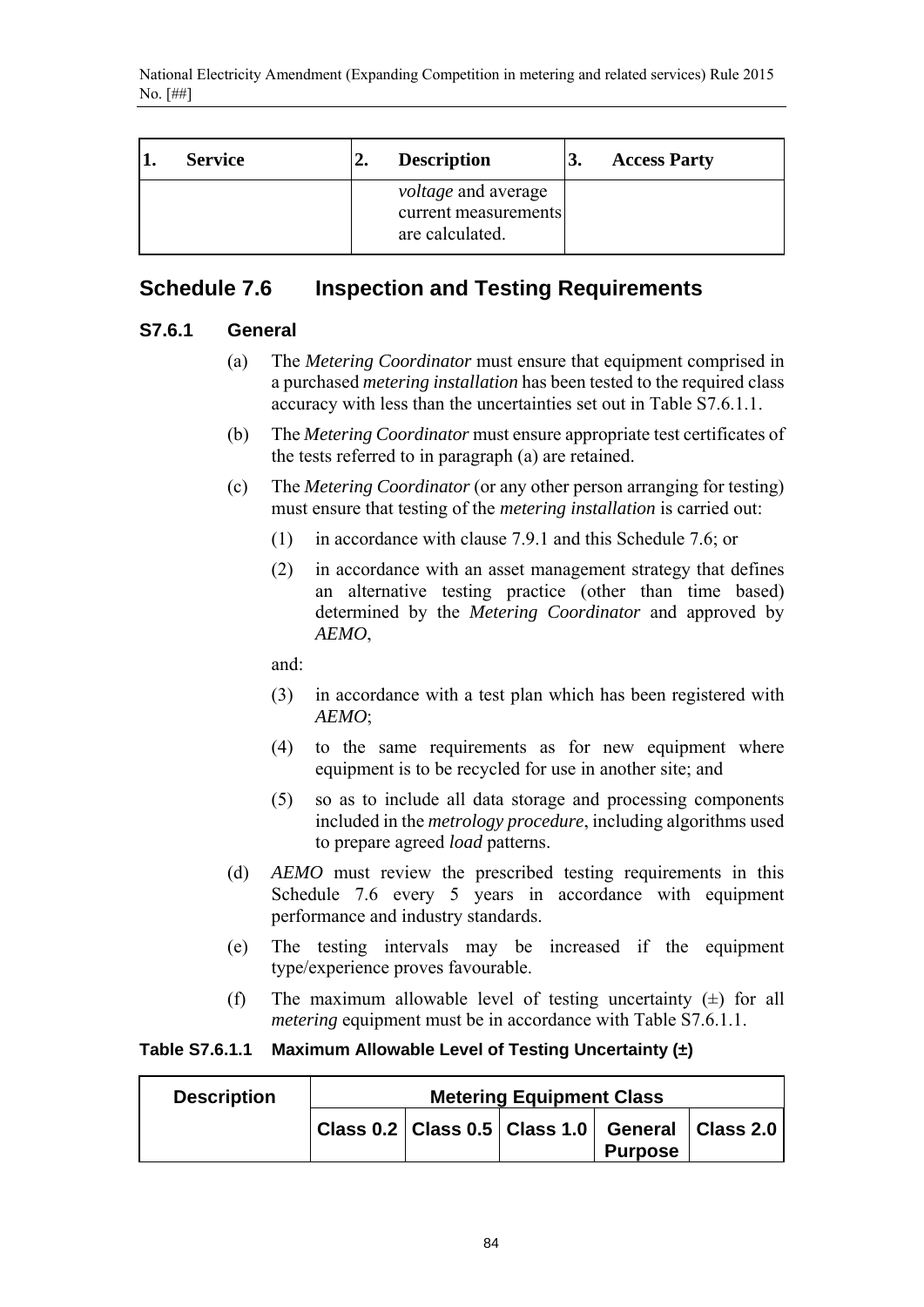| <b>Description</b> |                                | <b>Metering Equipment Class</b>    |                            |                           |                           |                           |  |
|--------------------|--------------------------------|------------------------------------|----------------------------|---------------------------|---------------------------|---------------------------|--|
|                    |                                | Class 0.2                          | Class 0.5                  | Class 1.0                 | General<br><b>Purpose</b> | Class 2.0                 |  |
|                    | CTs ratio<br>phase             | 0.05%<br>$0.07$ crad               | $0.1\%$<br>$0.15$ crad     | n/a                       | n/a                       | n/a                       |  |
| In Laboratory      | VTs ratio<br>Phase             | 0.05%<br>$0.05$ crad               | $0.1\%$<br>$0.1$ crad      | n/a                       | n/a                       | n/a                       |  |
|                    | Meters Wh                      | $0.05/cos\varphi$<br>$\frac{0}{0}$ | $0.1/\cos\varphi\%$        | $0.2/\cos\varphi\%$       | $0.2/\cos\varphi\%$       | n/a                       |  |
|                    | Meters varh $n/a$              |                                    | $0.2/\text{sin}\varphi\%$  | $0.3/\text{sin}\varphi\%$ | n/a                       | $0.4/\text{sin}\varphi\%$ |  |
|                    | CTs ratio<br>Phase             | $0.1\%$<br>$0.15$ crad             | 0.2%<br>$0.3 \text{ grad}$ | n/a                       | n/a                       | n/a                       |  |
| In Field           | VTs ratio<br>Phase             | $0.1\%$<br>$0.1$ crad              | 0.2%<br>$0.2 \text{ grad}$ | n/a                       | n/a                       | n/a                       |  |
|                    | Meters Wh $ 0.1/\cos\varphi\%$ |                                    | $0.2/\cos\varphi\%$        | $0.3/\cos\varphi\%$       | $0.3/\cos\varphi\%$       | n/a                       |  |
|                    | Meters varh $ n/a $            |                                    | $0.3/\text{sin}\varphi\%$  | $0.4/\text{sin}\varphi\%$ | n/a                       | $0.5/\text{sin}\varphi\%$ |  |

Where cosφ is the *power factor* at the test point under evaluation.

### **Table S7.6.1.2 Maximum Period Between Tests**

Unless the *Metering Coordinator* has developed an asset management strategy that defines practices that meet the intent of this Schedule 7.6 and is approved by *AEMO*, the maximum period between tests must be in accordance with this Table S7.6.1.2.

| <b>Description</b>                    | <b>Metering Installation Type</b> |                                                                     |          |                |                |  |
|---------------------------------------|-----------------------------------|---------------------------------------------------------------------|----------|----------------|----------------|--|
|                                       | Type 1                            | Type 2                                                              | Type 3   | Type 4 &<br>4A | Types 5 &<br>6 |  |
| <b>CT</b>                             | 10 years                          | 10 years                                                            | 10 years | 10 years       | 10 years       |  |
| <b>VT</b>                             | 10 years                          | 10 years                                                            | 10 years |                | n/a            |  |
|                                       |                                   | Burden tests When <i>meters</i> are tested or when changes are made |          |                |                |  |
| CT connected<br>Meter<br>(electronic) | 5 years                           | 5 years                                                             | 5 years  | 5 years        | 5 years        |  |
| CT connected                          | 2.5 years                         | 2.5 years                                                           | 5 years  | 5 years        | 5 years        |  |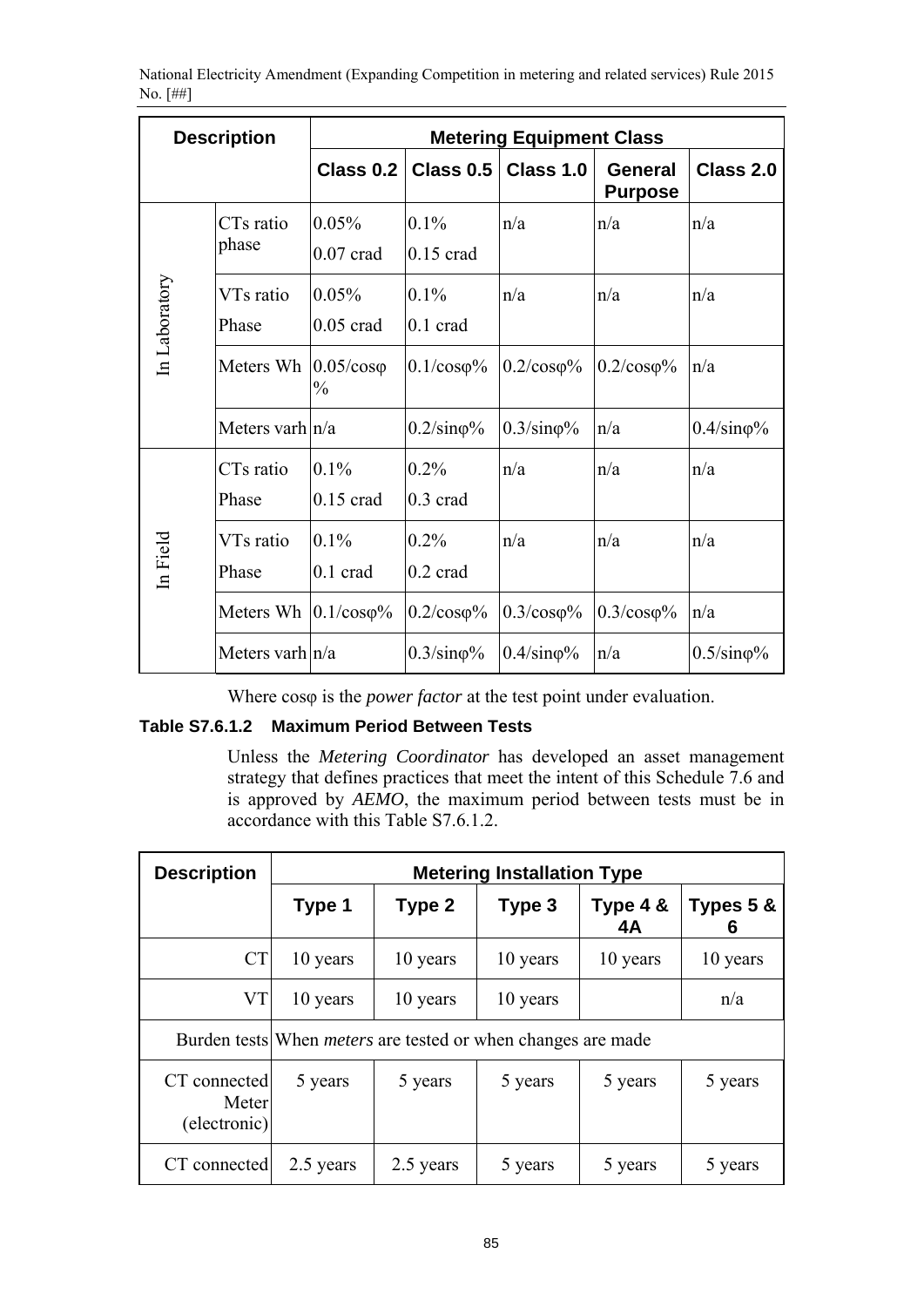| <b>Description</b>   | <b>Metering Installation Type</b>                                                                                                                                                                                                                 |        |        |                |                |  |
|----------------------|---------------------------------------------------------------------------------------------------------------------------------------------------------------------------------------------------------------------------------------------------|--------|--------|----------------|----------------|--|
|                      | Type 1                                                                                                                                                                                                                                            | Type 2 | Type 3 | Type 4 &<br>4A | Types 5 &<br>6 |  |
| Meter<br>(induction) |                                                                                                                                                                                                                                                   |        |        |                |                |  |
|                      | Whole current The testing and inspection requirements must be in accordance with<br>Meter an asset management strategy. Guidelines for the development of the<br>asset management strategy must be recorded in the <i>metrology</i><br>procedure. |        |        |                |                |  |

### **Table S7.6.1.3 Period Between Inspections**

Unless the *Metering Coordinator* has developed an asset management strategy that meets the intent of this Schedule 7.6 and is approved by *AEMO*, the period between inspections must be in accordance with this Table S7.6.1.3.

| <b>Description</b>                                  | <b>Metering Installation Type</b> |                                                                       |                                                                                                           |                                 |  |
|-----------------------------------------------------|-----------------------------------|-----------------------------------------------------------------------|-----------------------------------------------------------------------------------------------------------|---------------------------------|--|
|                                                     | Type 1                            | Type 2                                                                | Type 3                                                                                                    | Type 4, 4A, 5<br>& 6            |  |
| Metering<br>installation<br>equipment<br>inspection | 2.5 years                         | 12 months<br>$(2.5 \text{ years if})$<br>check metering<br>installed) | $>10$ GWh:<br>2 years<br>$2 \leq$ GWh $\leq$ 10: 3<br>years<br>$<$ 2 GWh: when<br><i>meter</i> is tested. | When <i>meter</i> is<br>tested. |  |

### **S7.6.2 Technical Guidelines**

- (a) *Current transformer* and *voltage transformer* tests are primary injection tests or other testing procedures as approved by *AEMO*.
- (b) The calculations of accuracy based on test results are to include all reference standard errors.
- (c) An "estimate of testing uncertainties" must be calculated in accordance with the ISO "Guide to the Expression of Uncertainty for Measurement".
- (d) Where operational *metering* is associated with *settlements metering* then a shorter period between inspections is recommended.
- (e) For sinφ and cosφ refer to the ISO "Guide to the Expression of Uncertainty in Measurement", where cosφ is the *power factor*.
- (f) A typical inspection may include:
	- (1) check the seals;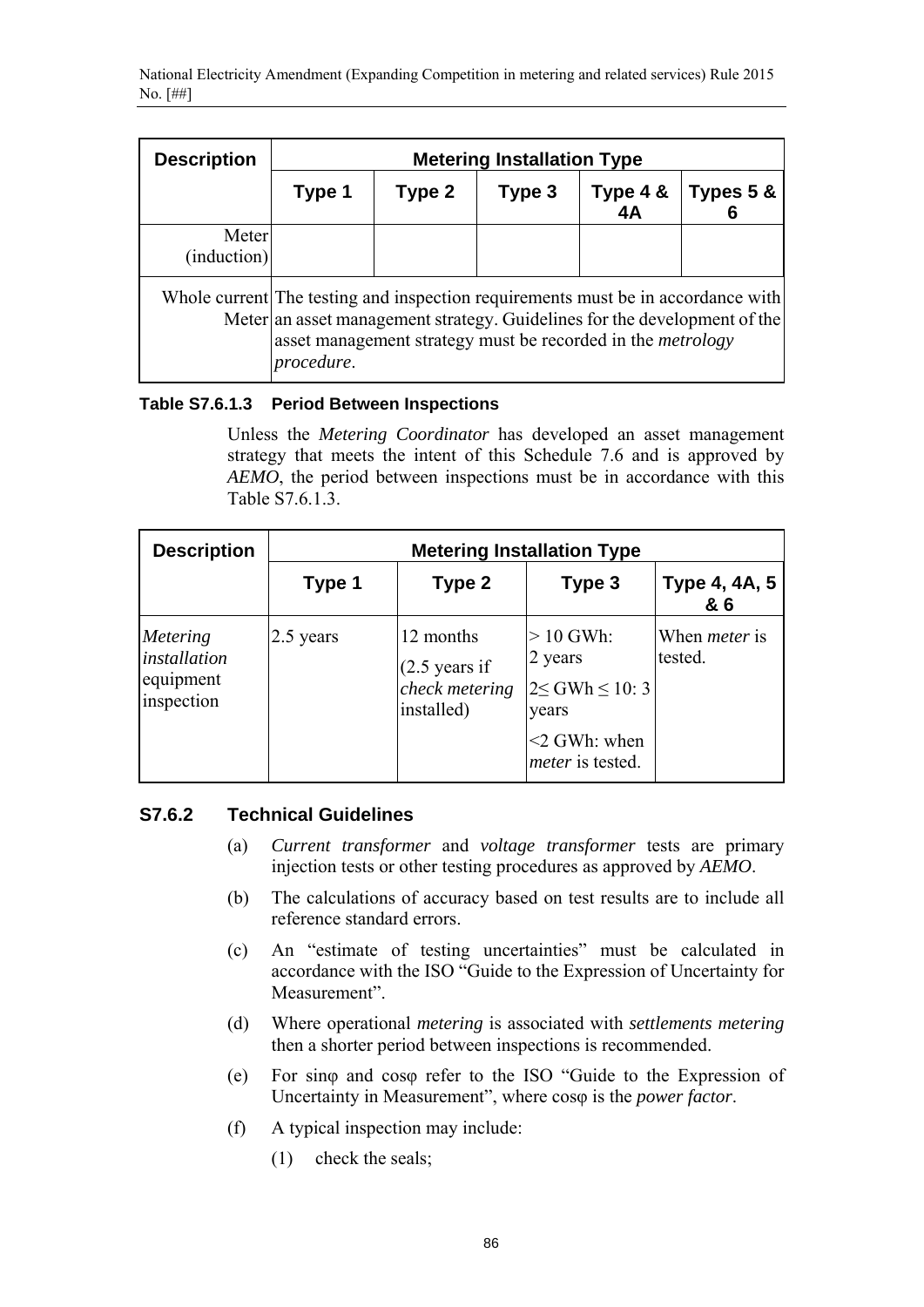- (2) compare the pulse counts;
- (3) compare the direct readings of *meters*;
- (4) verify *meter* parameters and physical connections; and
- (5) *current transformer* ratios by comparison.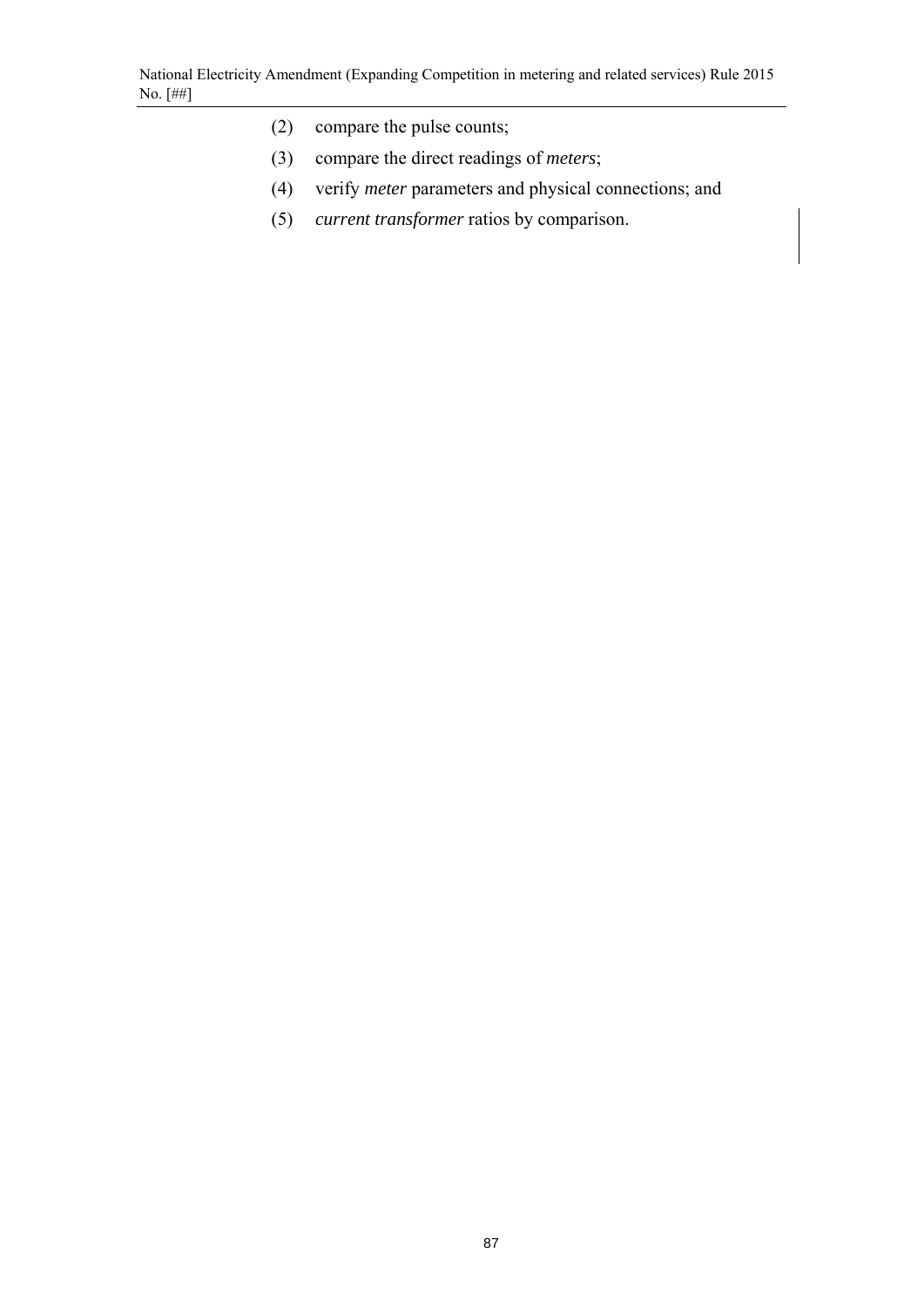# **Schedule 7.7 Embedded Network Managers**

# **S7.7.1 General**

- (a) An *Embedded Network Manager* must be accredited and registered by *AEMO*.
- (b) *AEMO* must establish a qualification process for *Embedded Network Managers* that enables accreditation and registration to be achieved in accordance with the requirements of this schedule 7.7.
- (c) An *Embedded Network Manager* must ensure that *embedded network management services* are carried out in accordance with the *Rules* and procedures authorised under the *Rules*.

### **S7.7.2 Capabilities of Embedded Network Managers**

*Embedded Network Managers* must be able to exhibit to the reasonable satisfaction of *AEMO* the following capabilities:

- (a) detailed understanding of the *Rules* including this Chapter 7, and all procedures authorised under the *Rules* including the *ENM service level procedures*.
- (b) detailed understanding of:
	- (1) the terms and conditions on which the *AER* grants exemptions under section 13 of the *National Electricity Law* to persons who engage in the activity of owning, controlling or operating *embedded networks*; and
	- (2) any related guidelines developed and issued by the *AER* under clause 2.5.1.
- (c) detailed understanding of the participant role relationships and obligations that exist between *Embedded Network Managers, Metering Data Providers*, *Metering Providers*, *financially responsible Market Participants*, *Local Network Service Providers*, *AEMO* and *Metering Co-ordinators*;
- (d) the establishment of a system which will:
	- (1) underpin all operational documentation, processes and procedures;
	- (2) facilitate good change control management of procedures, IT systems and software;
	- (3) provide audit trail management of *EN wiring information*;